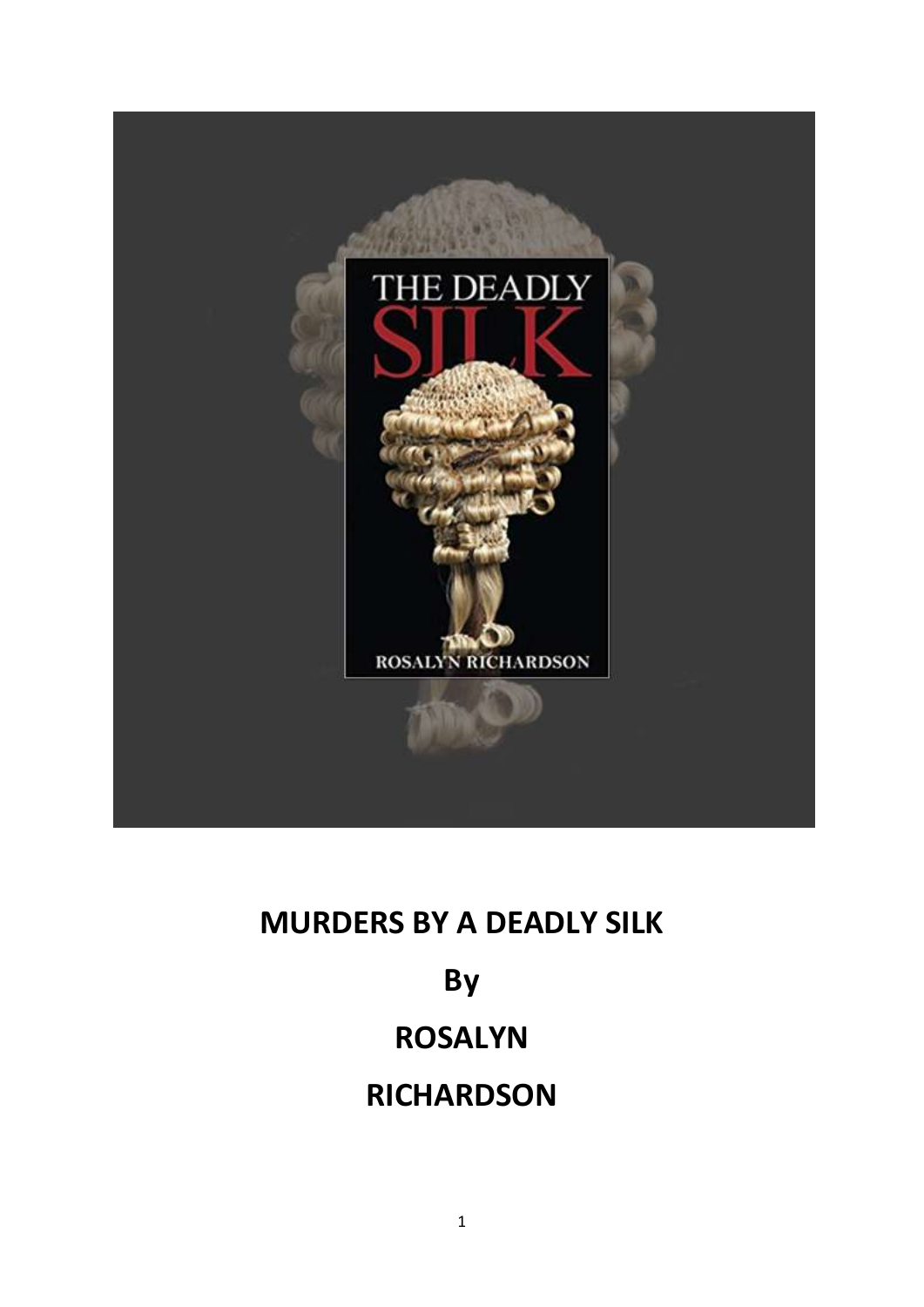### **Preface**

Rosie Ibbotson is a young woman who works for a group of Solicitors in London called "Lewis, Connor and Hamlyn" as a legal secretary. Her manager is called Mrs Bakewell.

Rosie works as part of a large team in office administration.

Rosie shares a flat with best friend Emmy in Kingston Upon Thames.

It was at the office Christmas Party that Rosie met Stefan Wellborough, or more precisely, Barrister Wellborough. From then on the rest is history.

Unbeknown to everyone, this silk became deadly as he started to weave his evil web with women and tragedy always followed. This continued procedure had been long underway before he finally trapped Rosie entirely. Captured by this older man, with his suaveness and explicit sexual prowess, Rosie became hooked. However, this was not a romance as she had naively first thought. Rosie was his prey, and his captive, as she later found out.

This Silk was deadly!

Would Rosie come out alive or her life terminated like many others?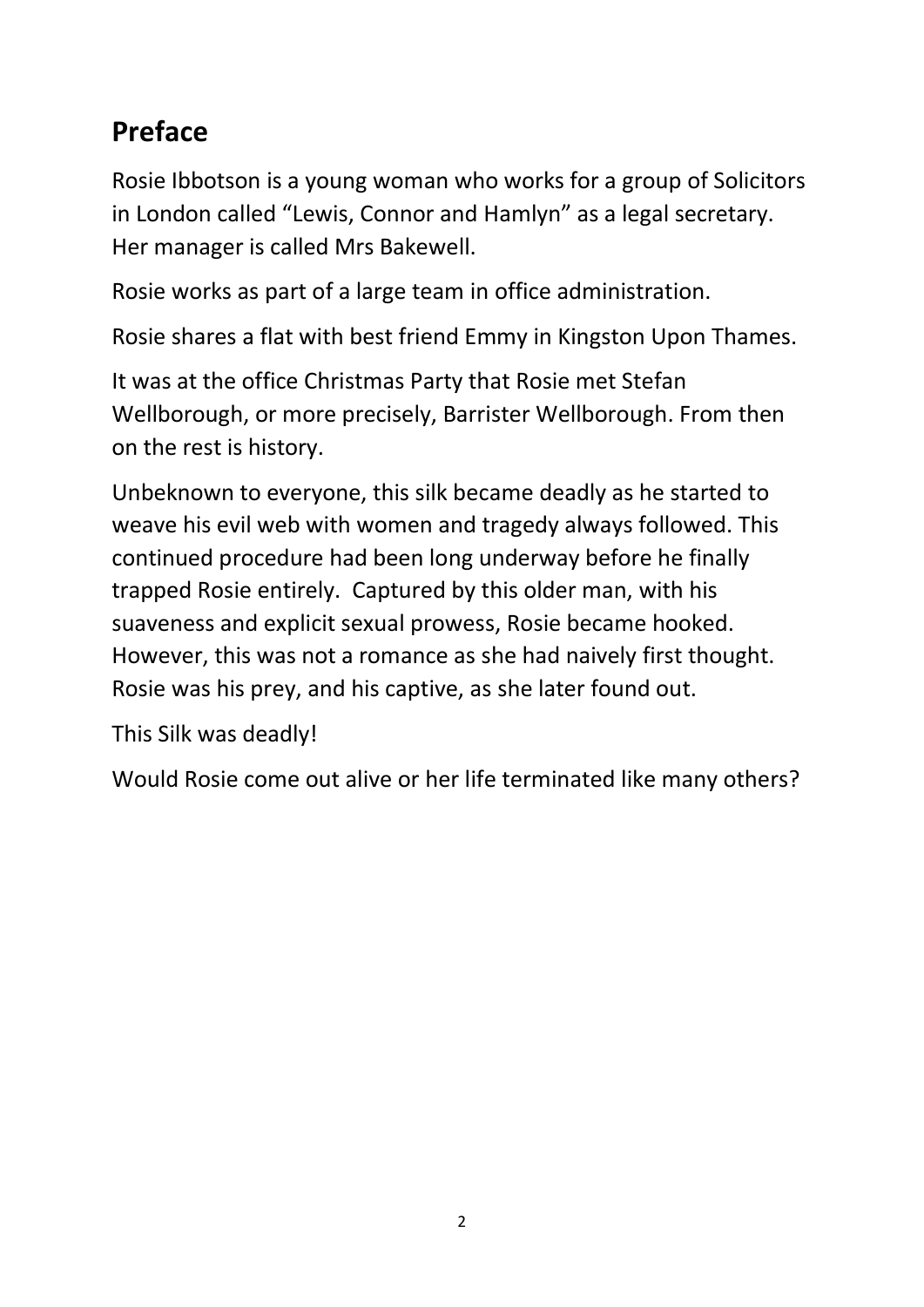### **Chapter 1**

Hi. I'm Rosie.

I am 25 years old, and I have worked for Lewis, Carrington, and Hamlyn Solicitors as a legal secretary since I was 18.

Emmy and I had met at secondary school and had both gone on to study at college. I studied business and administration. Emmy had lived with her family in Surbiton, a few miles out of Kingston and I had grown up in Woking in Surrey.

Emmy and I kept in regular contact after leaving college and we would regularly meet up for nights out. I was still at home, but Emmy told me she was moving to Kingston to live in a rented flat with her boyfriend Alexander, or Al as he preferred to be called.

Emmy worked as a reporter for a well know London newspaper, but Al, I never really did find out what he did, if he did anything!

Not surprisingly it didn't work out for them, and Emmy kicked him out. It was shortly after that while Emmy and I were having a coffee together one Saturday that she told me that she couldn't afford to keep the flat on her own and, so she was advertising for a house mate. That's how she and ended up with me!

Yes, I did have a boyfriend called Richie, but we didn't live together in fact perish the thought, bless him.

Lewis Carrington and Hamlyn were based in West London, I have the daily hustle and bustle of catching the tube each morning. It was like being in a sardine can, and it is a chance of luck which tube a person can manage to cram in to.

In Hammerton Row, where I am based, much of the Public-Sector establishments are sectioned together, i.e., the banks are all in one section, building societies in another and then we also are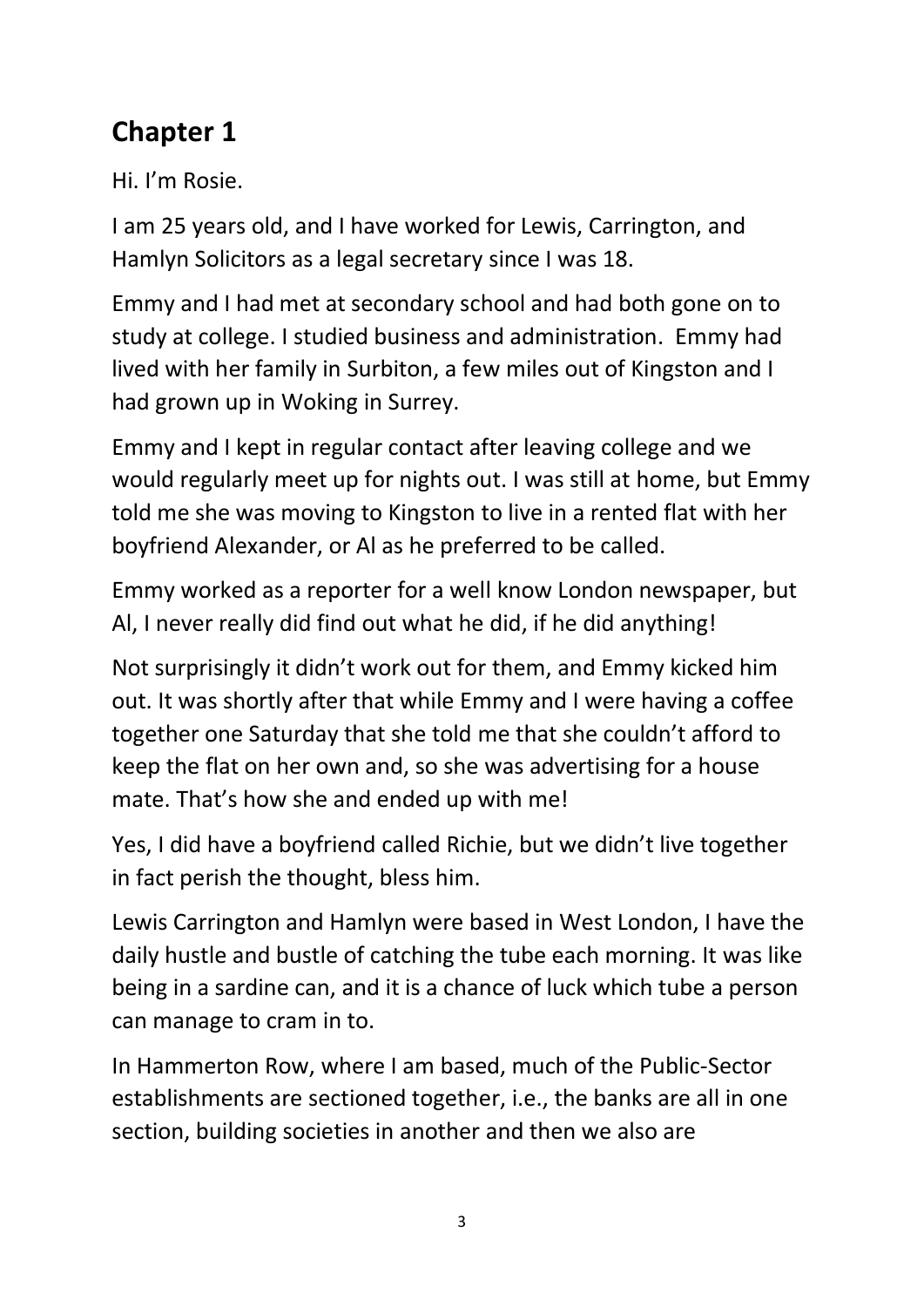sandwiched in a line of Solicitors and legal companies. It's like a village in itself!

Even though I have worked here some years, I still don't know everyone by name for various reasons but mainly because I am based on the second floor and do not generally see anyone outside my own team. The relevance of this statement will become clearer as my story unfolds.

My manager is Mrs Lauren Bakewell, and is in her early forties. Her senior is Mrs Samantha Gerrard a family law solicitor related to one of the partners, Angus Hamilton.

Mrs Bakewell is married with two children a boy, and a girl. She is tall and slender with shoulder length silky looking blond hair and not one out of place as the saying goes and with piercing green eyes.

I started my contract of employment there almost the same week as she did. I remember her arriving in the car park, as I watched out of the office kitchen window. Mrs Bakewell carefully reversed her Audi TT in to her parking space. I read her private registration plate, LB22.

I never did know what the 22 stood for!

I sighed momentarily in a wistful fashion. Life seemed so perfect for her, even her husband when I met him at the office one evening as we were all leaving, added to this fairy tale life that I imagined she had. Christian, or Mr Bakewell, was tall and dark haired donned in an expensive looking suit.

Not that my life was drab by any means, but I often mused where my life would be in a few years, and if I would be another Mrs Bakewell so to speak.

I had made good friends with Martine, who was Mrs Wood's legal secretary.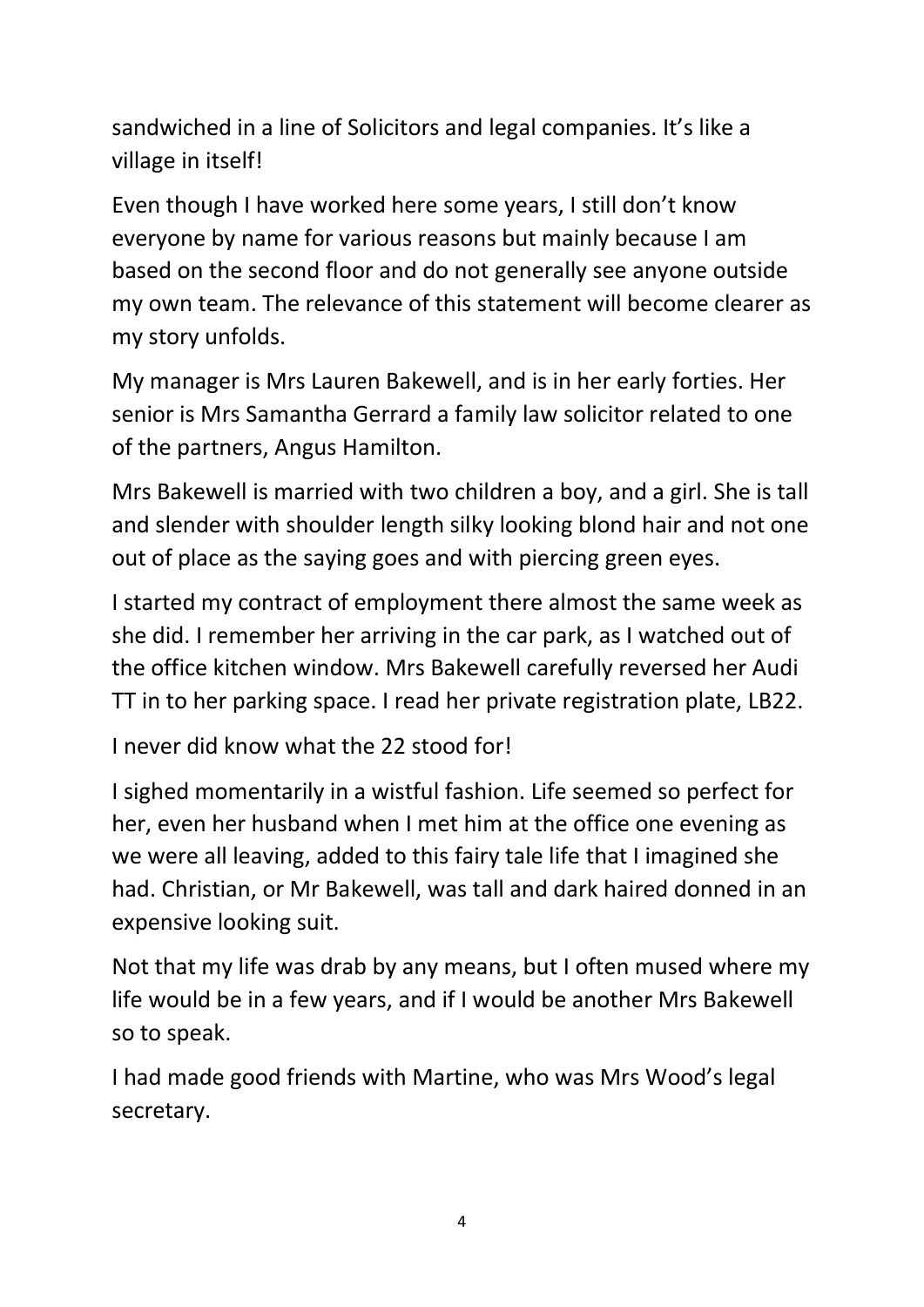Emmy never seemed to mind Richie coming around, but he didn't often stop overnight, but I would stop over at his place where he lived with his mum, and that I think tells the tale about our relationship.

As far as I knew, we were just there for each other and good friends more than anything, but nothing heavy as it were.

We had been "together" for around 18 months now. Richie was a woman's dream. He was very attentive, lovable, and affectionate with a cracking sense of humour. That was it though. He was dependable, very rarely lost his temper – well not in front of me anyway. He was a loving son who was obviously adored. We had "loosely" talked of getting engaged, but it was always me who changed the subject. I longed for that bit of spice and excitement in a man. A man that had Richie's qualities but had that enigma side to him and unpredictable.

I had begun to feel that we were more like brother and sister, and our sexual life, if you could call it that, had just fizzled out. That was fine by me and didn't seem to bother Richie, but he kept trying to force my hand into marriage. He was ever the optimistic, that we would work it out eventually and we just needed to be together. Perhaps that was the problem, he was getting needy. Gradually, we grew apart.

Richie and I stayed good friends and kept in touch now and again. Later I would learn how much I needed him and his protection.

### **Chapter 2**

The floor above us at work, was mainly chambers for Barristers of various standings, but it was very rare that we saw them.

Life was always hectic in this work, but I liked being busy.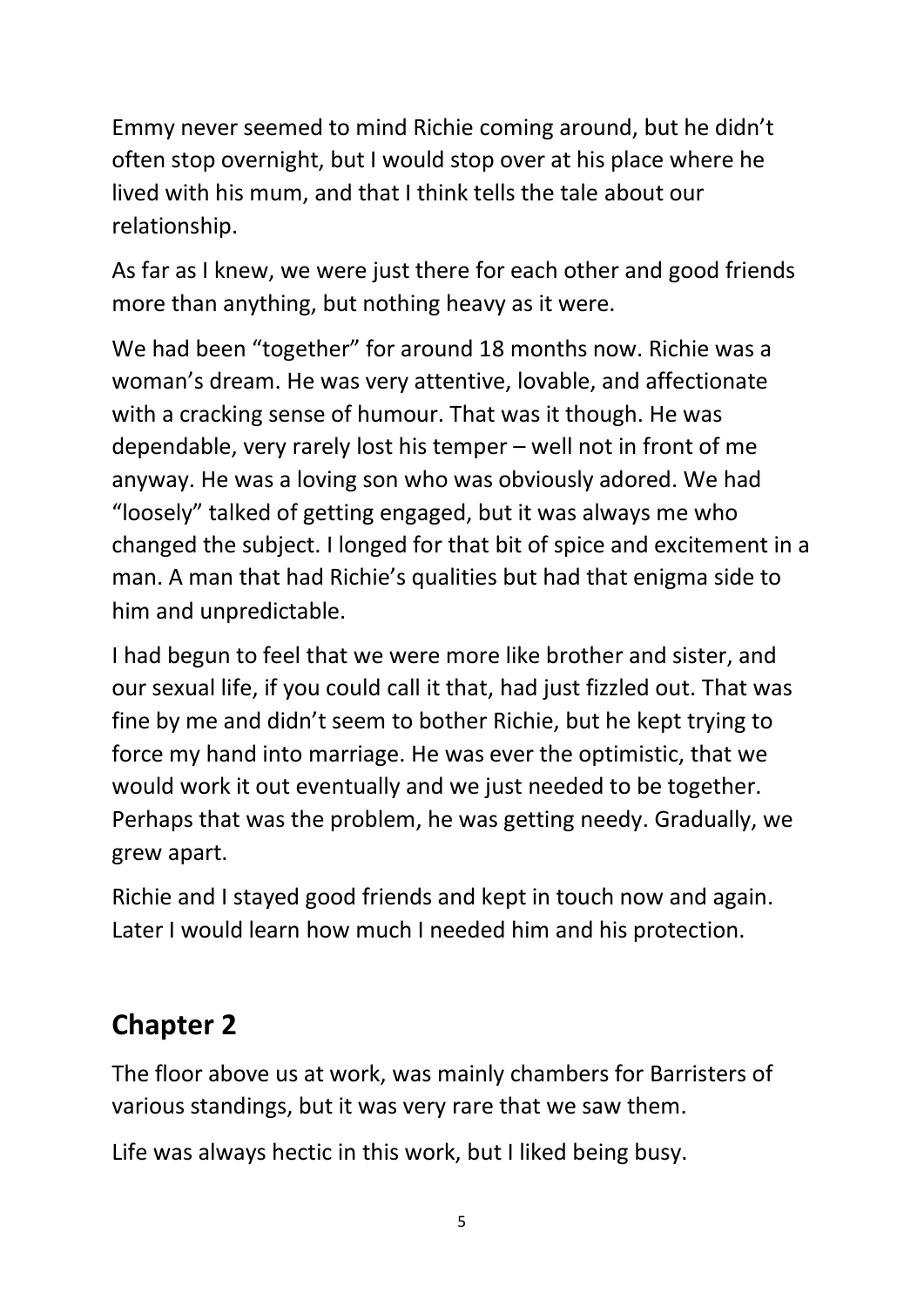My parents, and I would speak on the telephone, usually twice a week, but my mum would always remind me, that I should come home more often to visit than I did. I never took it as controlling, just maternal and being protective about me, and not just because I was the youngest of four and the only girl.

I agreed one weekend to travel the forty miles up to their house, early one Sunday morning and have lunch with them.

Amongst other subjects while I was helping my mum wash up, was inevitably Richie, and was there someone else on the horizon.

Richie's mum and mine were good friends. They had been at medical school together during their nurse's training. It was through that friendship and contact that inevitably my mum had found out that our "romantic" relationship was at an end.

I assured mum that no, there wasn't anybody else, we had just grown apart. I was quite enjoying just being me – whoever that was.

Mum looked disappointed, but she was respectful of my views and didn't interfere.

Her final word of advice as I went to leave was, that surprise and spontaneity were exciting, but dependability is also safe as is predictability.

I just humoured her that I understood, but I was soon to find out that I had no idea and to my peril.

### **Chapter 3**

Before we knew it, Christmas was racing like a train towards us.

Normally, each section of the firm organized their own parties. There were approximately thirty staff on our floor, and we usually had separate office events to the rest of the firm, and ours was usually at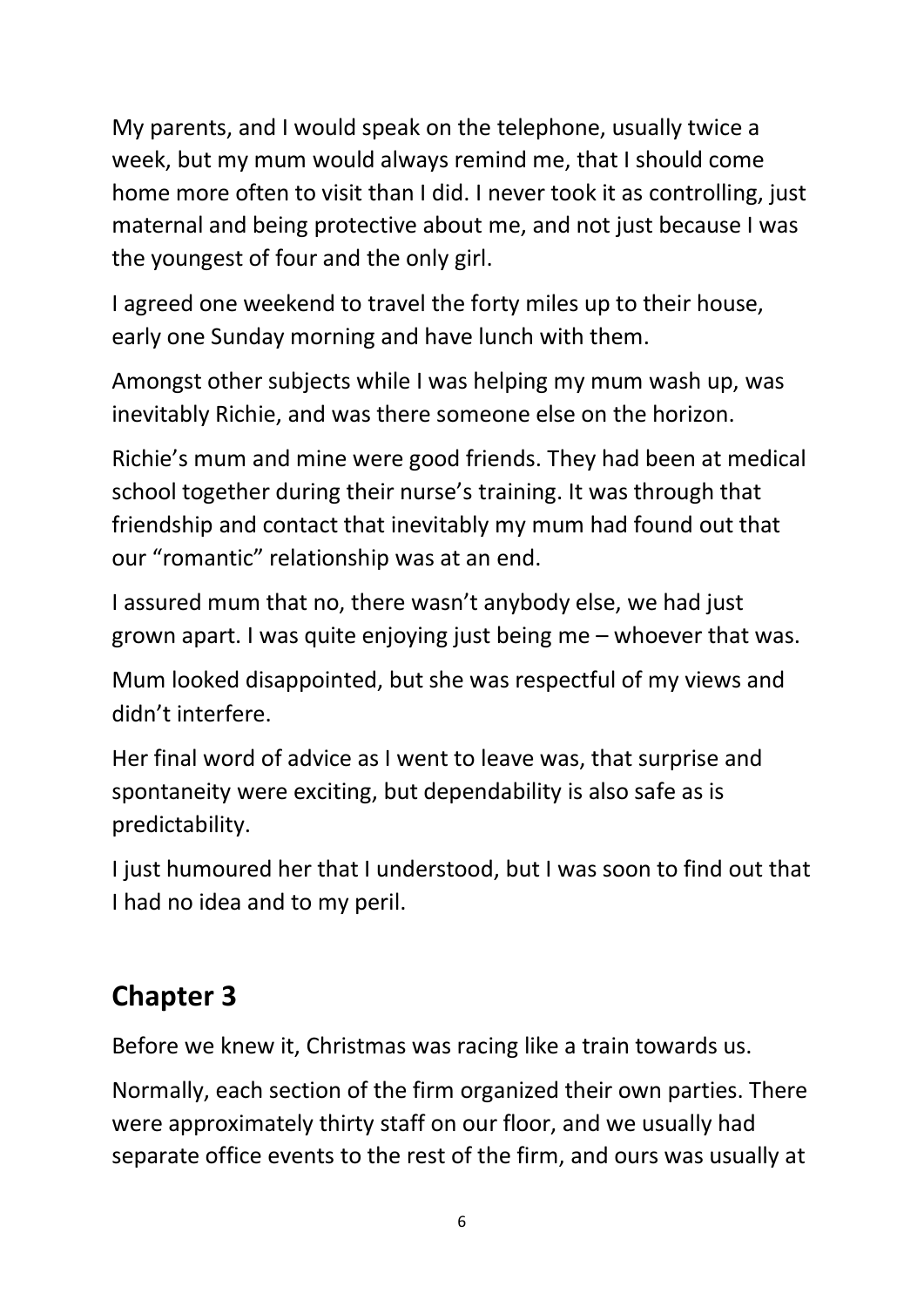our local football club where it was easy to hire one of their function rooms. To cut the cost, we usually shared the catering side, but had the use of the internal bar.

This year, however, was going to be a twenty years

It was an anniversary celebration year, as suggested by the "men at the top" or the hierarchy of Barristers on the floor above.

It was announced by Samantha Gerrard at our weekly morning meeting before we opened to the public.

Mrs Gerrard said that we had all been invited to the Christmas function as usual but this year it was going to be at the "Olive Tree Mansion" This was an exclusive and very expensive restaurant that most of us had heard of, but that's where it ended. Most of us on that floor had not even stepped over the threshold of the establishment.

This year it was to be a formal dinner party, paid for by the Barristers to mark the occasion of the anniversary.

The other secretaries and office staff alike, were excited, a little childishly, at the thought of the oncoming event. After all, it was like a dream to be invited there – and especially not having to worry about the price!

Martine and I and other females in the office kept talking about what we were going to wear. Most of us agreed to go casual but glamorous.

Well, finally the 21<sup>st</sup> of December arrived, and was our last day at work.

It wasn't just going to be a magnificent event that would be etched in my brain, but the man I was about to meet there.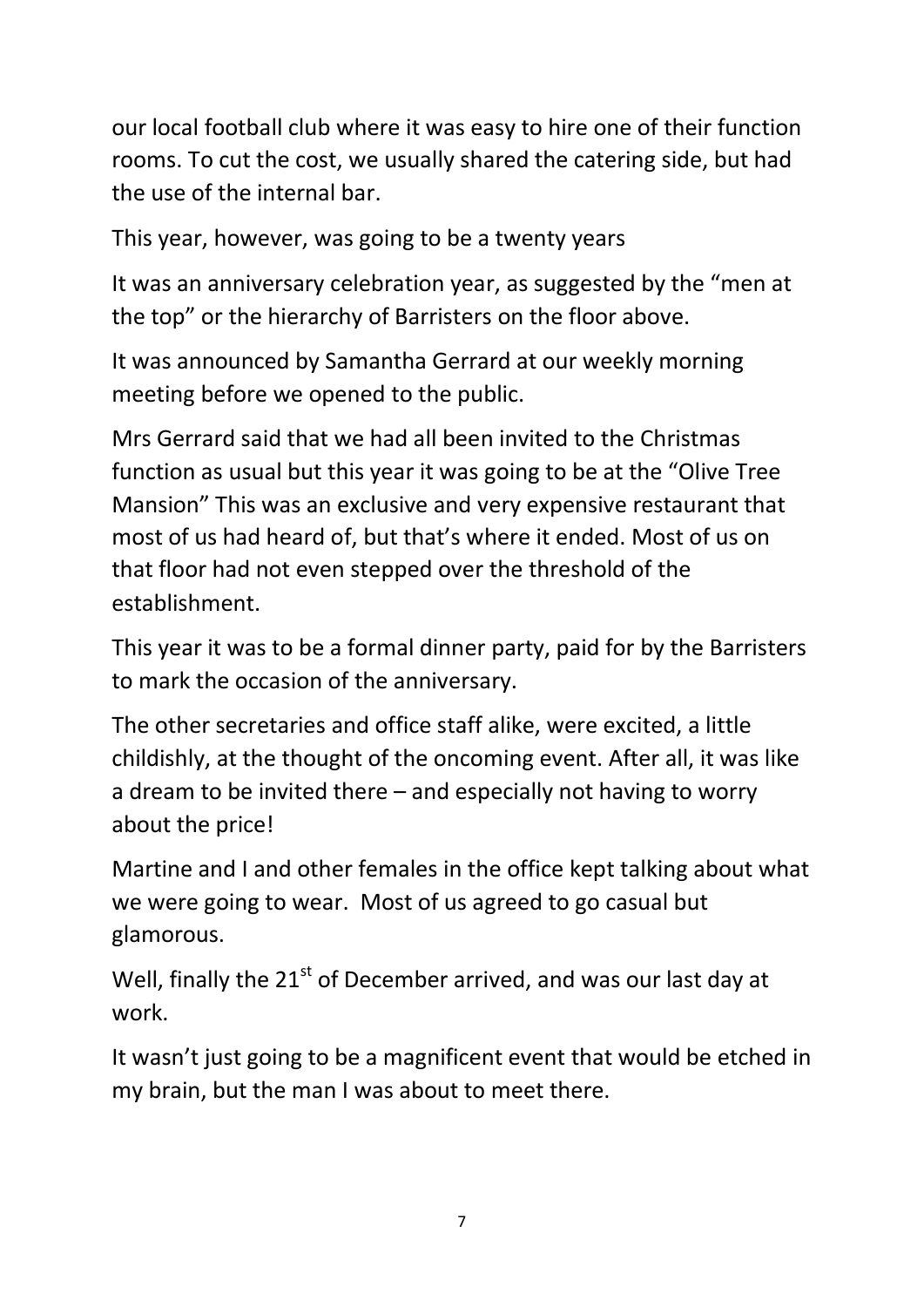## **Chapter 4**

On that final workday, the security guards locked the doors to the public at exactly 2pm.

We had all been told that the office function was to begin at 7.30pm and that those of us who needed transport -which was most of us, were to be picked up from the office for 6pm. Taxis had been arranged to transport us to the venue, but from then on, we had to arrange individually to arrange our transport back home or wherever each of us was going to stay.

Although Martine only lived a short walk from me, she had kindly invited me to stop at her flat. I gratefully accepted. It would be good for Emmy too as I wouldn't disturb her getting in at the early hours of the morning.

Dinner was set for 8pm, so the first half hour was mainly spent having our first drinks and making sure we had all turned up!

There was a large poster board with a list of names and which table everyone had been assigned to.

I did a quick calculation which showed there were a total of 120 guests altogether. Although there were many other employees, it was obvious that probably some had other arrangements or were possibly travelling to see their families.

Also, I noticed from the board, that, whoever had thoughtfully arranged it, that we were integrated with not just our office colleagues, but other employees from the firm in other departments.

Samantha Gerrard made her way to the front of the guests and clapped her hands together as a teacher to get everybody's attention. Obedient silence followed.

"Ladies and Gentlemen" she politely and professionally proceeded.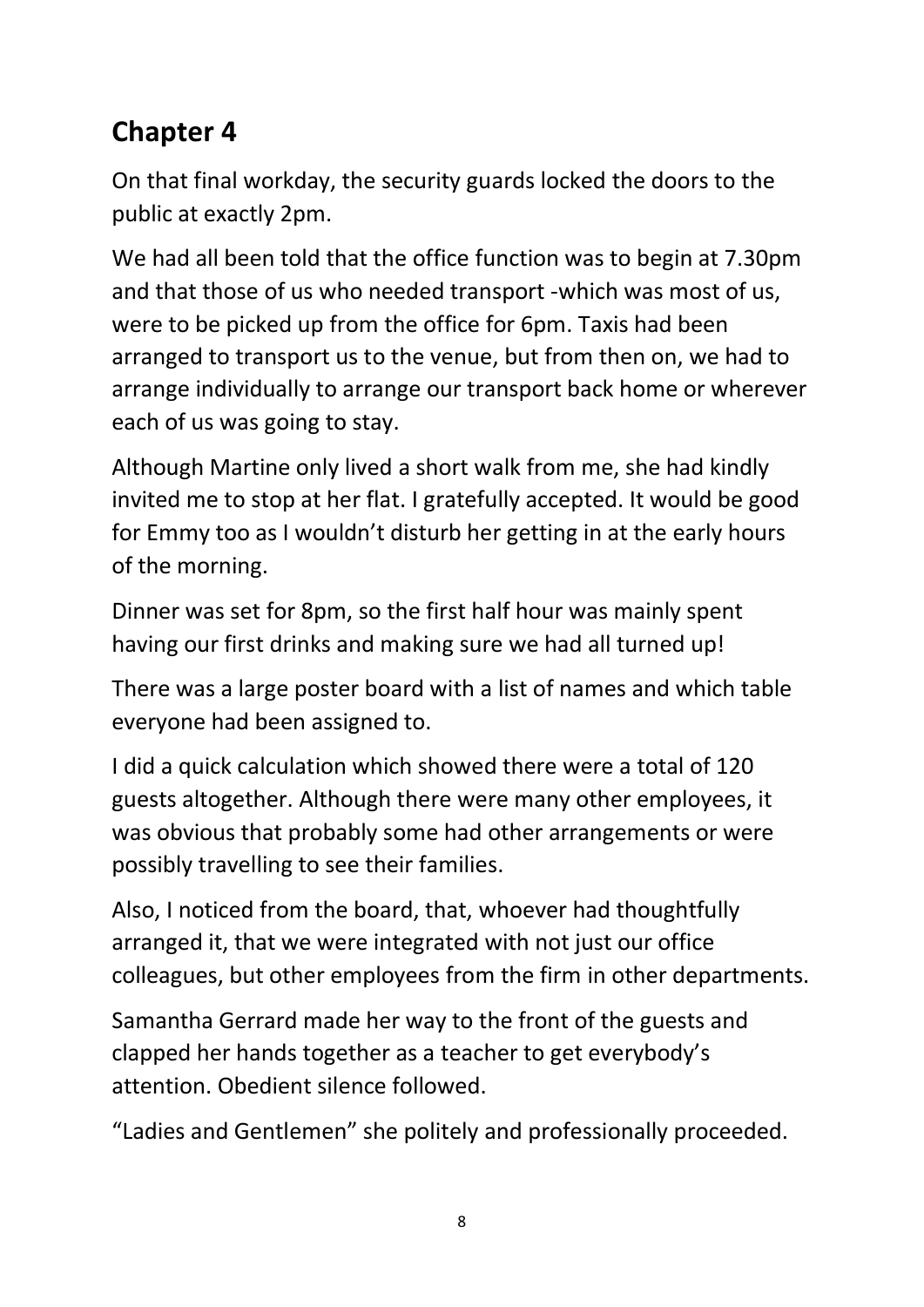"I hope you have had chance to look at the seating arrangements" she announced.

There were a few blank looks and lost glances. I fortunately had already had a "peek" and was extremely pleased to be next to Martine.

The large doors were opened to the dining room by two very smartly dressed butlers with white gloves on.

We were asked to step forward in pairs due to the large gathering.

The dining room was extensive and expensive.

The ceilings were high with elaborate patterns embroidered into them. The curtains were expensive green velvet and heavy brocade. The carpet, which was immaculate and must have been cleaned daily was of top quality, probably a manufacturer I had never even heard of!

There were five long tables arranged around the parameters of the room with a spacious gap in between for the butlers and waitresses to enter as necessary.

As Martine and I sat down on our designated seats, she complimented me on my appearance.

I had arranged a wash and blow dry for the event, and did, feel quite at ease with my wavy brunette hair that at times had a way of its own. My hairdresser was very artistic and had a real knack with taming my hair.

I had a red chiffon style short sleeved dress, which was quite figure hugging for me. My mum had kindly lent me my grandmother's pearl necklace and matching pearl drop earrings, (I think she had been quite moved by the occasion).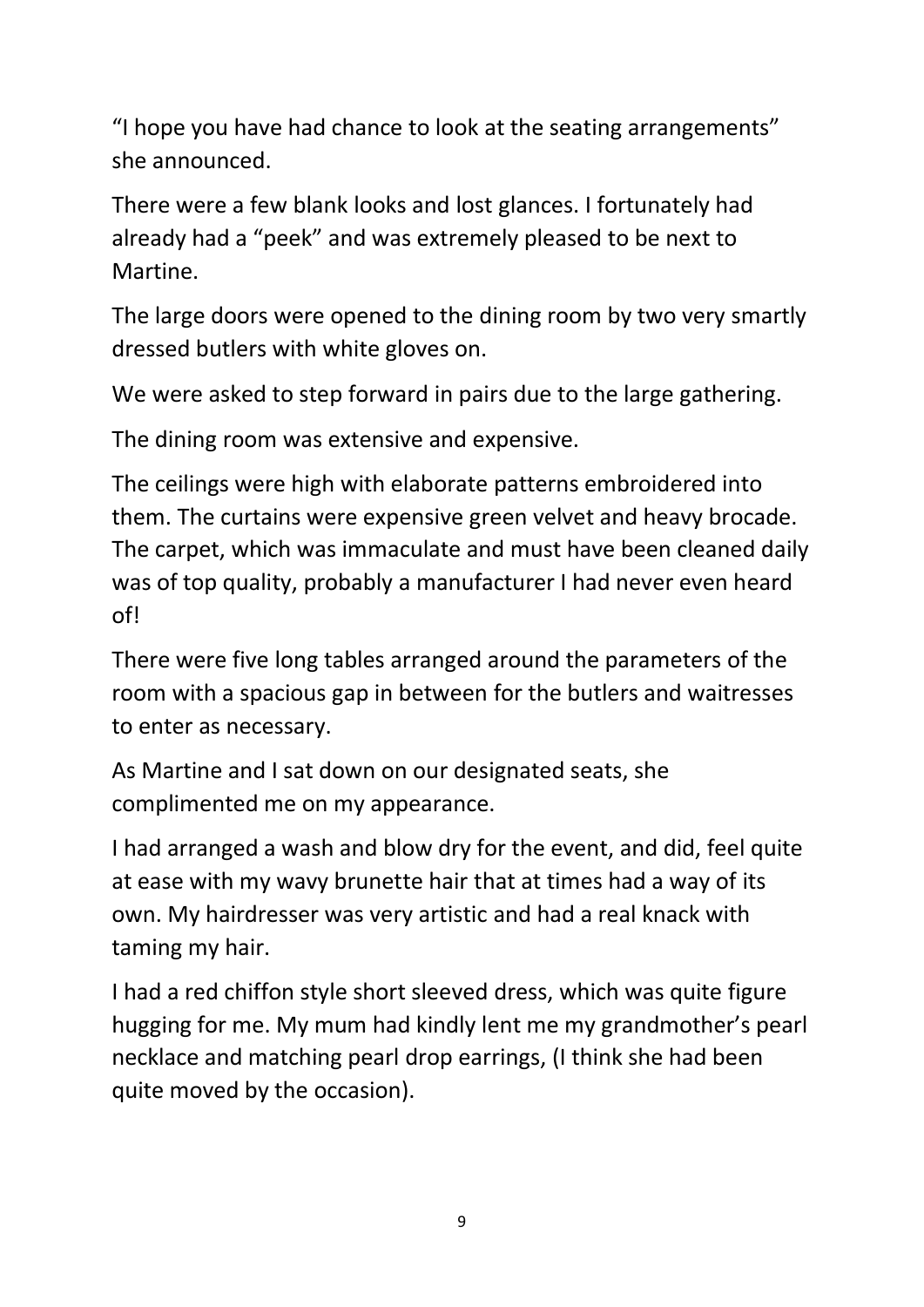I had treated myself to a pair of cream high heeled shoes to match and had for once had my make up styled professionally at the same place as my hairdresser.

Samantha Gerrard then stood up as we were all seated and started her opening speech. She thanked us on behalf of all for our hard work during the years and mentioned, as we all knew, that this was a special year. She raised her glass and we all said "cheers" in unison.

There were some very exotic starters, some I had never even heard of. There were also mussels and oysters etc., but I played safe and settled with smoked salmon terrine.

Martine and I chatted away covering a variety of subjects as we made our way through our starters. There was a hum of chatter and the occasional outbursts of laughter some quite raucous at different decibel levels. Suddenly, Martine nudged me and said, "Someone's watching you" and then she giggled. I didn't tell her that I already had experienced that feeling.

I then became more aware of my vision and glances.

I asked her, "and who might that be Miss Holmes, the new detective?"

"Look straight across" she said.

"Where?" I asked amused.

But as I did so, my eyes suddenly locked as the man's eyes before me, fixed on to mine and a wry smile emanated from him.

I guessed at first glance, that he was older than me, perhaps midforties. He had greying black hair, and he looked very distinguished in his navy-blue suit with a complimentary bow tie to an expensive looking white shirt.

I quickly averted my eyes and turned my attention to the waitress now collecting our plates.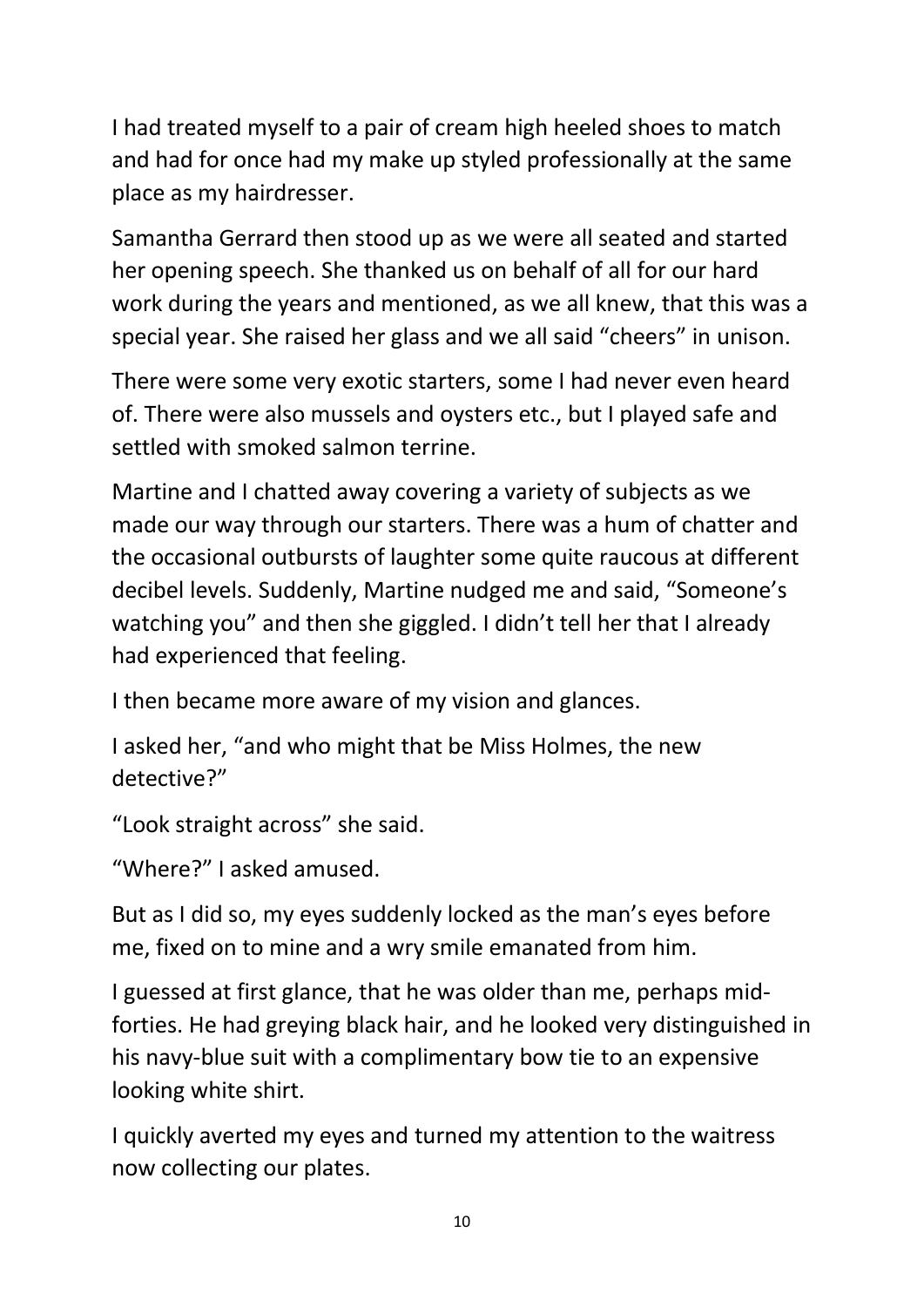"Who is he anyway? Do you know him by any chance?" I questioned Martine.

"No, I've only seen him the once. He came to see Mrs Wood about a client. I think his chambers is in the very last building on this street. I do know his name though. He's Stefan Wellborough. He's apparently a top-notch senior Barrister. I've heard he has a real knack of wheedling out information from the defence, not to mention his way with the ladies!" Martine added mischievously.

"Well, considering you don't know him, and you have only seen him from a distance, you seem to know a lot about him" I responded.

"Oh, you know, you get to hear different things" she said grinning.

"You mean gossip!" I said to annoy her.

"Touché" she said, nudging me playfully.

From time to time I dared to glance across at Mr Wellborough, and inevitably, my looks were returned with a warm smile with a teasing glint in those eyes.

Eventually our meal was finished, and we all made our way to what looked like a ballroom where soft music, a mixture of classical and easy listening was being played by a small band. Some decided to dance, including Martine. I preferred to chat with different ones from the office and then made my way to the bar when the queue was lessening, and ordered my usual, a glass of white pinot grigio. It was at that exact time; I became aware of a presence of someone behind me. Before I had time to turn around, the deep voice instructed, "I'll get that".

I looked behind me and there he was, Stefan Wellborough.

"Thank you" I said, slightly faltering in surprise.

At last, I get to meet 'the lady in red'. I've been wanting to speak to you ever since you arrived this evening"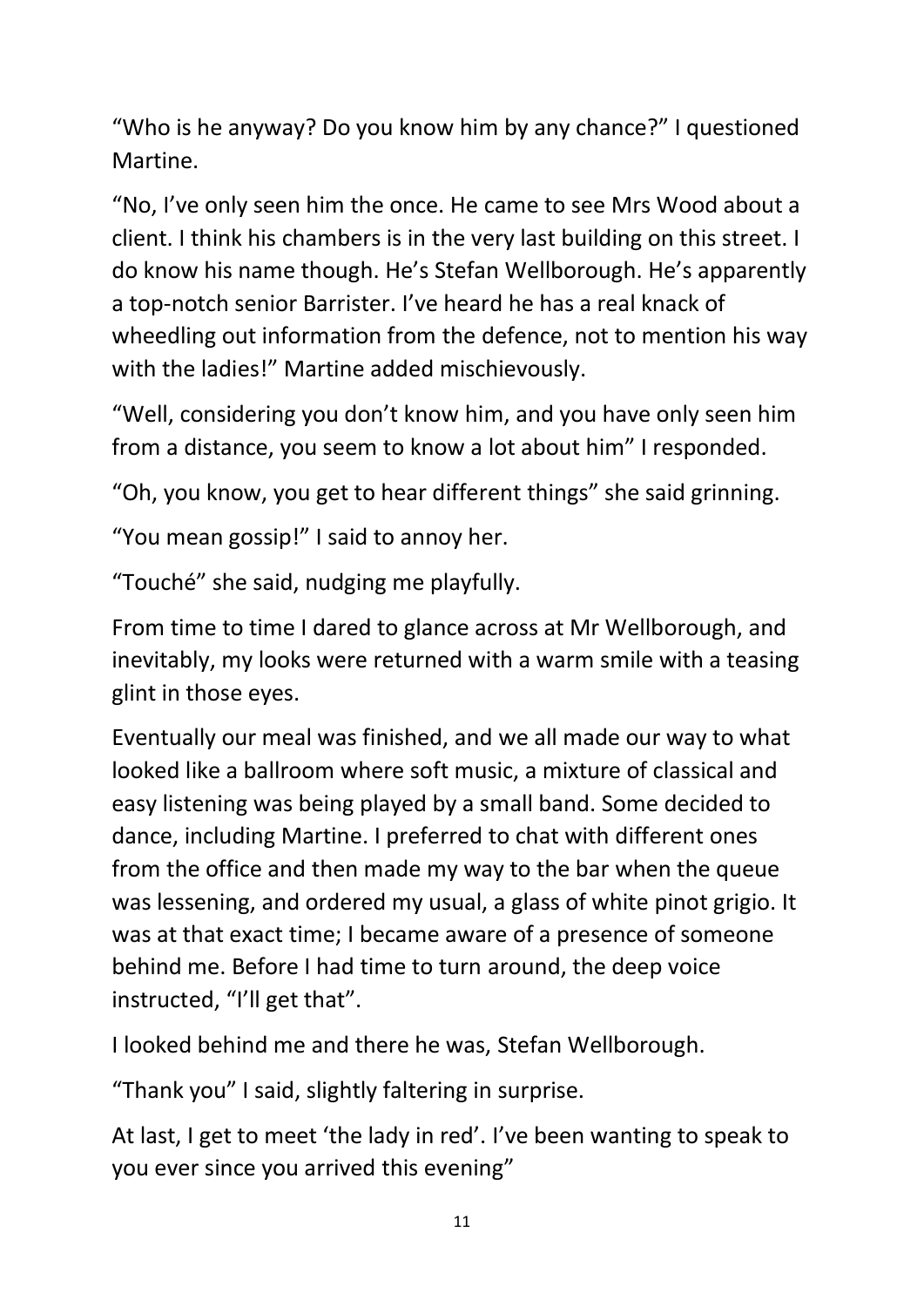"Oh" I responded, for once lost for words.

He extended his hand. "I'm sorry, that was very rude of me not to introduce myself first, I'm Stefan Wellborough"

I shook his hand in response but didn't tell him that I already knew who he was.

"I'm Rosie Ibbotson" I replied.

To my amazement, he responded,

"I know, I asked Mrs Bakewell your name"

I must admit, I felt a slight irritation at this comment, but quickly dismissed it.

Just then, one of Stefan's fellow colleagues, or I presumed he was, came along and apologised to me for taking him away. The gentleman and then looked at Stefan and asked him if he could meet a young man who was starting his training on the Monday morning.

After that, I only saw Stefan from a distance. That was until our taxi driver that Martine had arranged came to pick us up at 2am.

Mr Wellborough then made his way across to me, and he softly sang, with a surprisingly toned voice, "I hardly know this beauty by my side" from the lyrics of "Lady in Red" I flushed as he gently kissed my hand as I turned to leave.

As you may guess, Martine and I found it hard to talk about anything else on the way back to her flat. I certainly was beginning to see her description of Stefan starting to show, especially the bit about him being a lady's man anyway!

Both Martine and I were exhausted and had a few glasses of wine inside us, so sleep came rapidly upon us.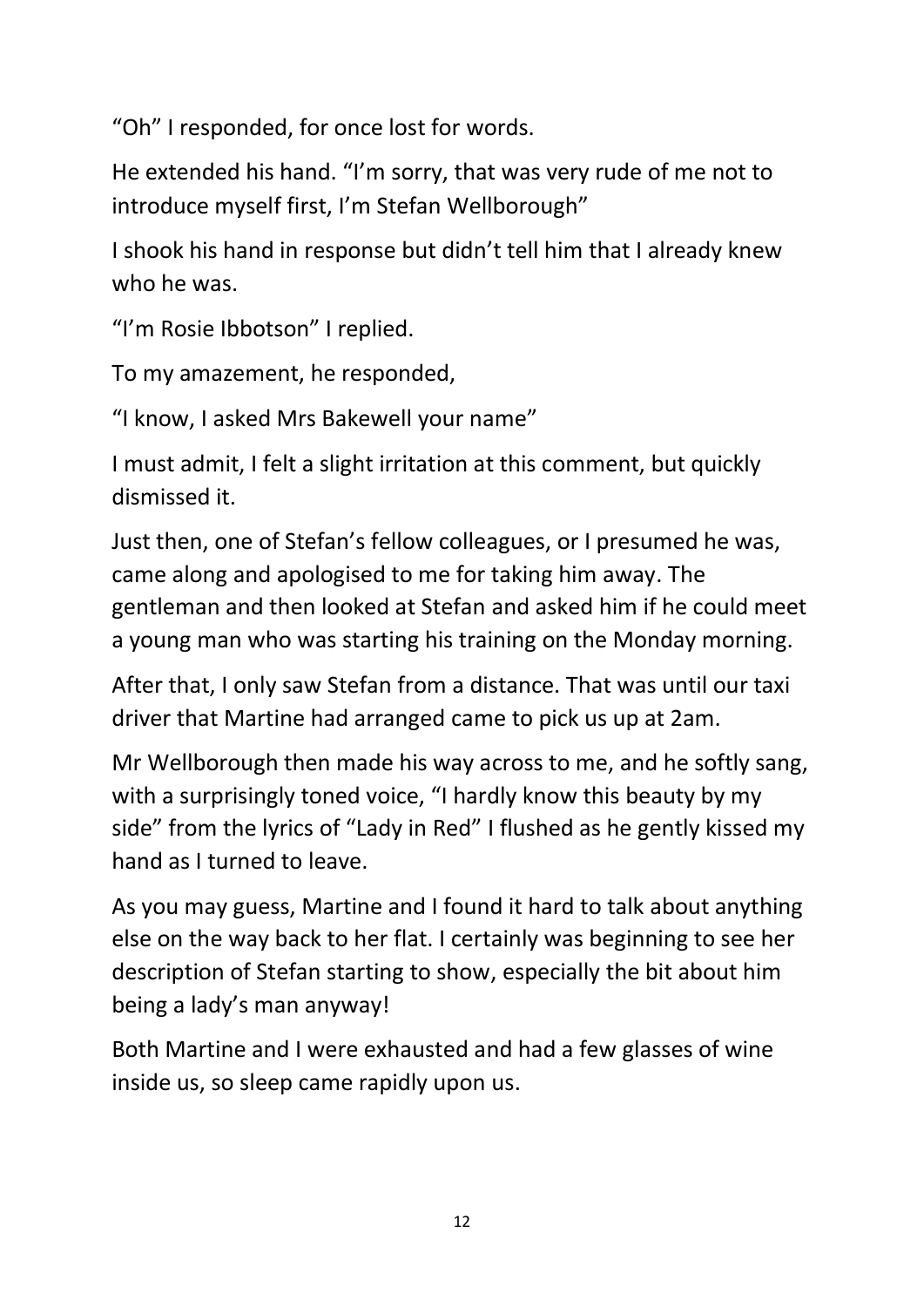The next morning, Stefan, and our strange meeting, all be it short and sweet, did keep creeping into my mind. I told myself that it must have been the alcohol, and it had been a fluke meeting.

However, that wasn't going to be the case at all, as I was soon to find out on my return to work after Christmas.

### **Chapter 5**

Once down at my parents, my Christmas became very relaxing.

Two of my brothers couldn't make it home this year but had sent some very well thought out presents for us all. One of my brothers, Robert, worked on an oilrig so was only able to take time off at set times and my other brother, Jordan, was a doctor and was possibly going to make it back for new year. But I did get to see my youngest brother Josh who lived in Cheshire with his wife, Ellie, and children, two teenage boys, Harry and Joe. I had a lovely time and played different computer games with them and rarely had time to dwell on Mr Wellborough.

However, I was not to get away lightly which I was prepared for. My mum and I did have a good mother/daughter relationship, and as expected, there would be our usual catch up in the kitchen after dinner.

I did tell her about my unusual but brief encounter with Stefan, and the brief description that Martine had given me. I saw her smile fade slightly.

"Do be careful" she expressed with concern.

"Charmers are usually not all they seem "she added abruptly.

"I know mum. It was probably just a bit of fun"

"Well think on" my mum responded seriously.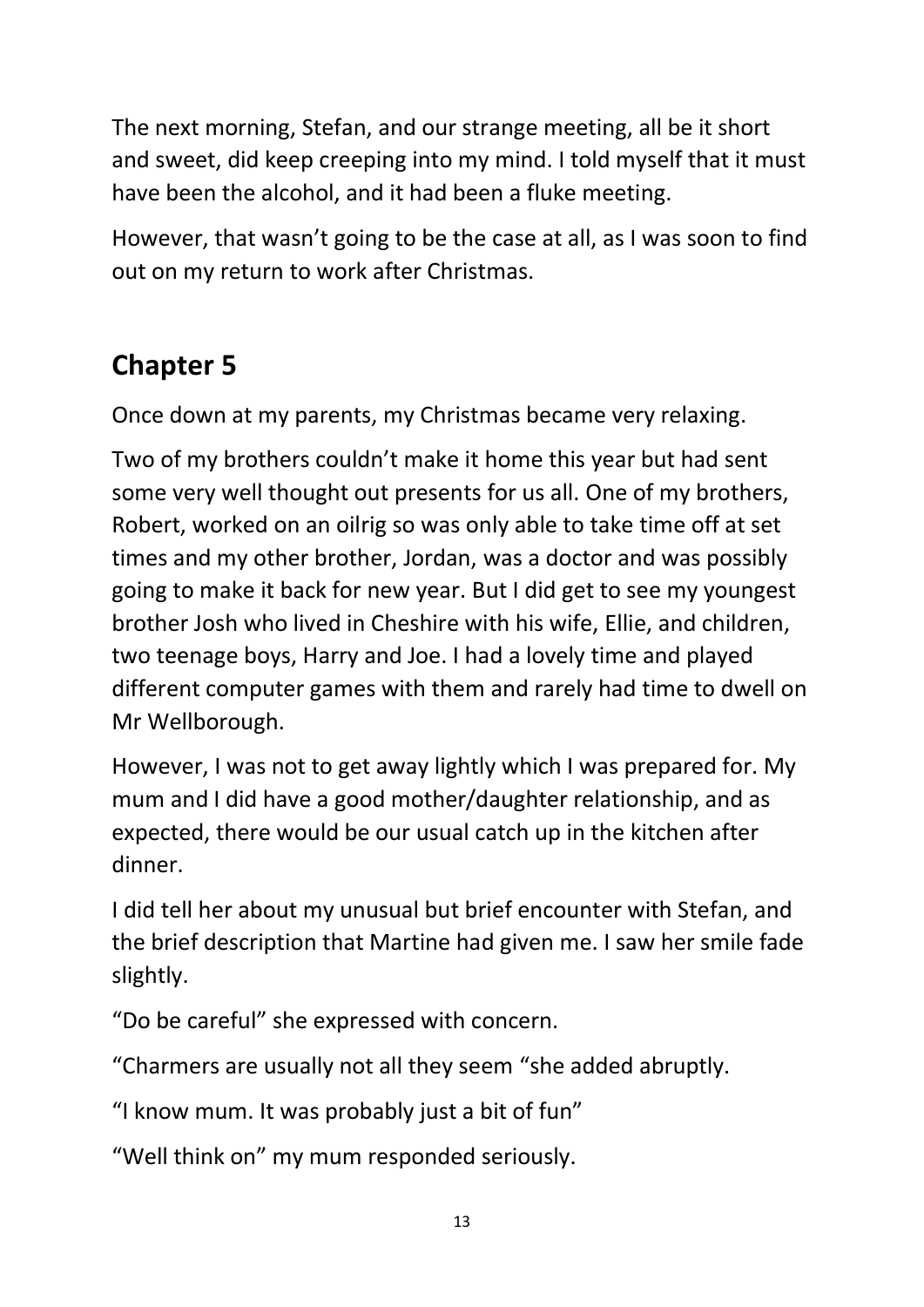My Dad never said a lot, he was the thinker. However, that look in his eye when my mother had filled him in with the latest, and the big hug as I said goodbye for now, spoke volumes.

### **Chapter 6**

The first part of week was busy but not to eventful until Thursday morning.

I had taken turns with Gloria, one of our other secretaries on our section, in opening the morning's mail. As a rule, we opened official letters, but not personal ones. This morning, a small square parcel had been delivered. It was addressed to me, and the label was handwritten in italic style writing. The wrapping paper around it was of a scarlet red colour.

"That looks intriguing" said Gloria immediately catching sight of it.

"Um" was all I said nodding in agreement.

I decided not to open it until my lunch hour and left it in my drawer for the time being. Part of me already had an idea who it was from as the comments about lady in red and this strikingly red coloured wrapping paper, was a bit of a giveaway. The fact too was that it had been sent to my work, so this person knew where I worked, obviously, and didn't know my home address.

Despite my curiosity, and despite Gloria's regular presence at my desk for one excuse or another, I resisted the temptation and decided to open the parcel when I arrived home.

Emmy had finished early and had very kindly made tea for both of us.

I sat at the small dining table after freshening up from my day's work and journey home. As always, when we weren't like ships in the night, coming and going at opposite times, we would have our catchup conversations on how our day had been.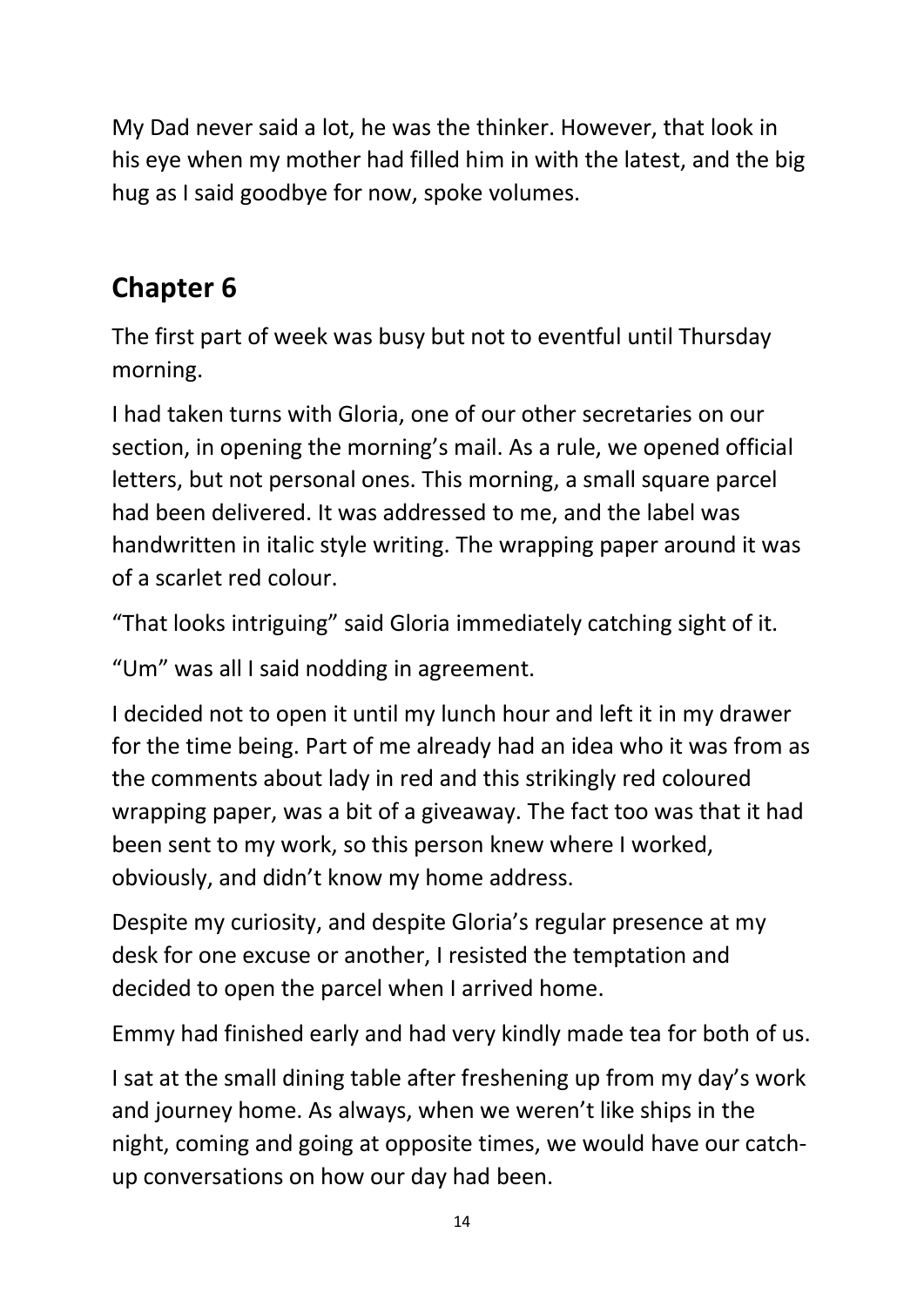Emmy's day had been quiet; hence she had been able to finish early.

"How about you Rosie, how has your day been?" Emmy asked considerately, as we tucked into a very appetising lasagne and side salad, complimented with an Italian white wine.

I bent down for my bag, and as I went to sit upright, I said,

"This arrived in the post at work this morning", and I placed the small red package on the table.

"And you haven't even opened it yet?" asked Emmy shrieked in disbelief.

"I do have an idea where it's from" I responded half serious, half in excitement.

"It won't open itself" Emmy said cajolingly.

I carefully unwrapped the parcel which oddly enough contained a CD by a famous artist. On the front, the list of tracks started with "The Lady in Red". A small card underneath read, "I hardly know you, but desperately want to" S.W.

"As I expected, it's from that Stefan Wellborough that I told you about the other week. I wish I had never worn that red dress now" I huffed.

Emmy laughed, "Don't be such a party pooper. I think it's rather romantic, and he'd have noticed you whatever you had been wearing."

"I don't know about that Emmy! It seemed a bit of fun at the time and flattering but now this, it's a bit in my face and he is very sure of himself"

"That's to your advantage in a way though" Emmy replied comfortingly.

I looked puzzled.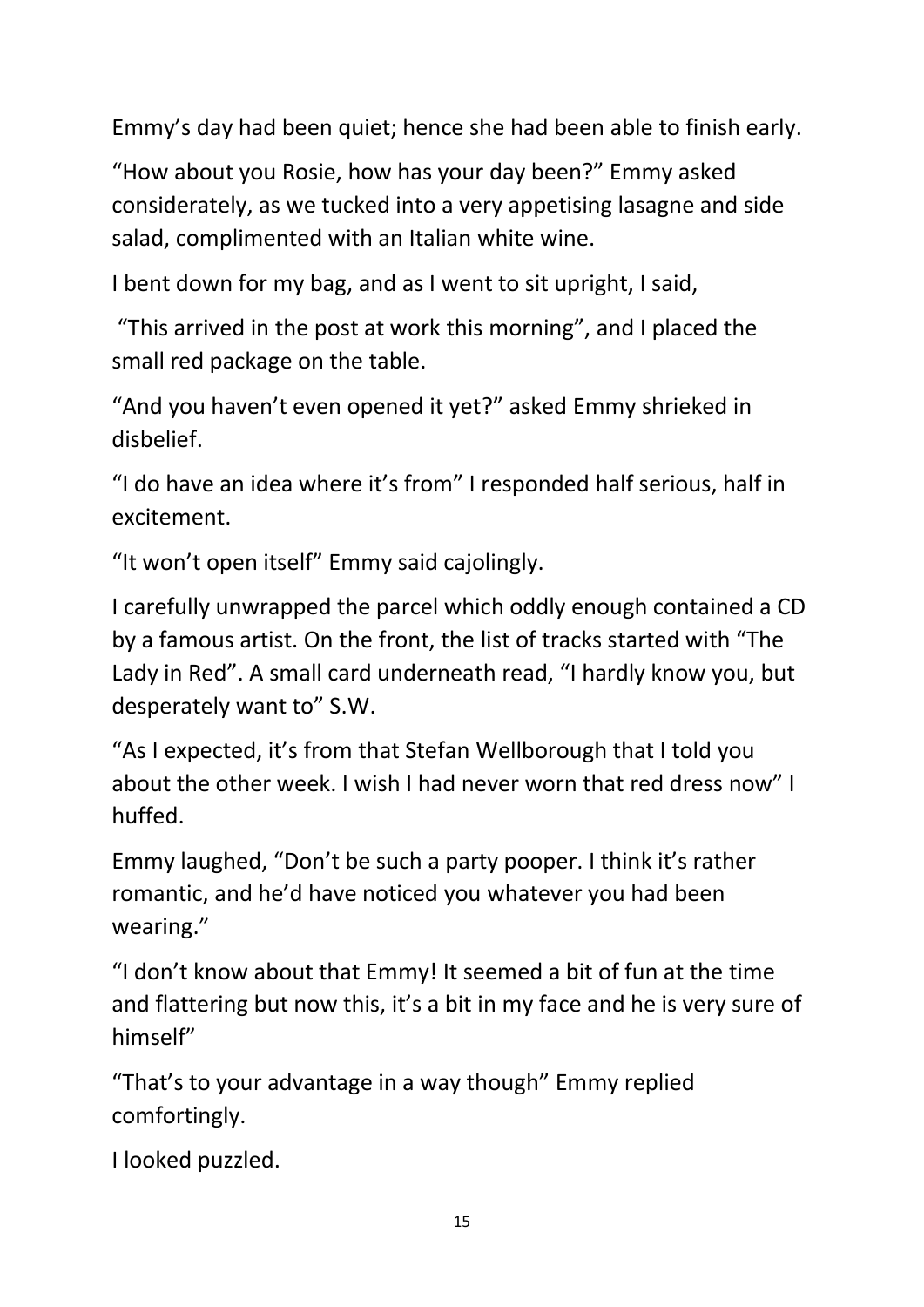"Well," continued Emmy, "You can put the brakes on in a manner of speaking, at any time. You're in charge don't forget"

We left it at that and didn't mention Stefan again that evening, well at least for the time being.

However, Stefan Wellborough made sure he was still going to be very much in my presence and my life from now on.

## **Chapter 7**

The following week, I was startled to see Stefan enter our office floor, let alone making a point of smiling and proceeding to approach my desk. He paused and asked how I was. I replied that I was fine thanking him for asking. He smiled and said he was pleased to hear that I was well., after which he made his way to Samantha Gerrard's office.

I tried to ignore the tittering in the background from some female staff.

I had an advantage as to where my desk was located as I could see Mrs Gerrard's office. It was quite modern and was surrounded by large glass windows and doors. Great for having the odd innocent look up here and there.

I couldn't resist keep glancing across to see what was happening during Stefan's visit. I did note that there was quite a lot of laughter in between conversations emanating from the office. Stefan seemed very relaxed and Helen, the office junior took them in their morning coffee and biscuits.

Martine came across to see me and light heartedly commented in her observations, "Well for someone who makes out makes out that she's not interested in Mr Wellborough, you aren't very convincing!"

I didn't reply but just pulled a face.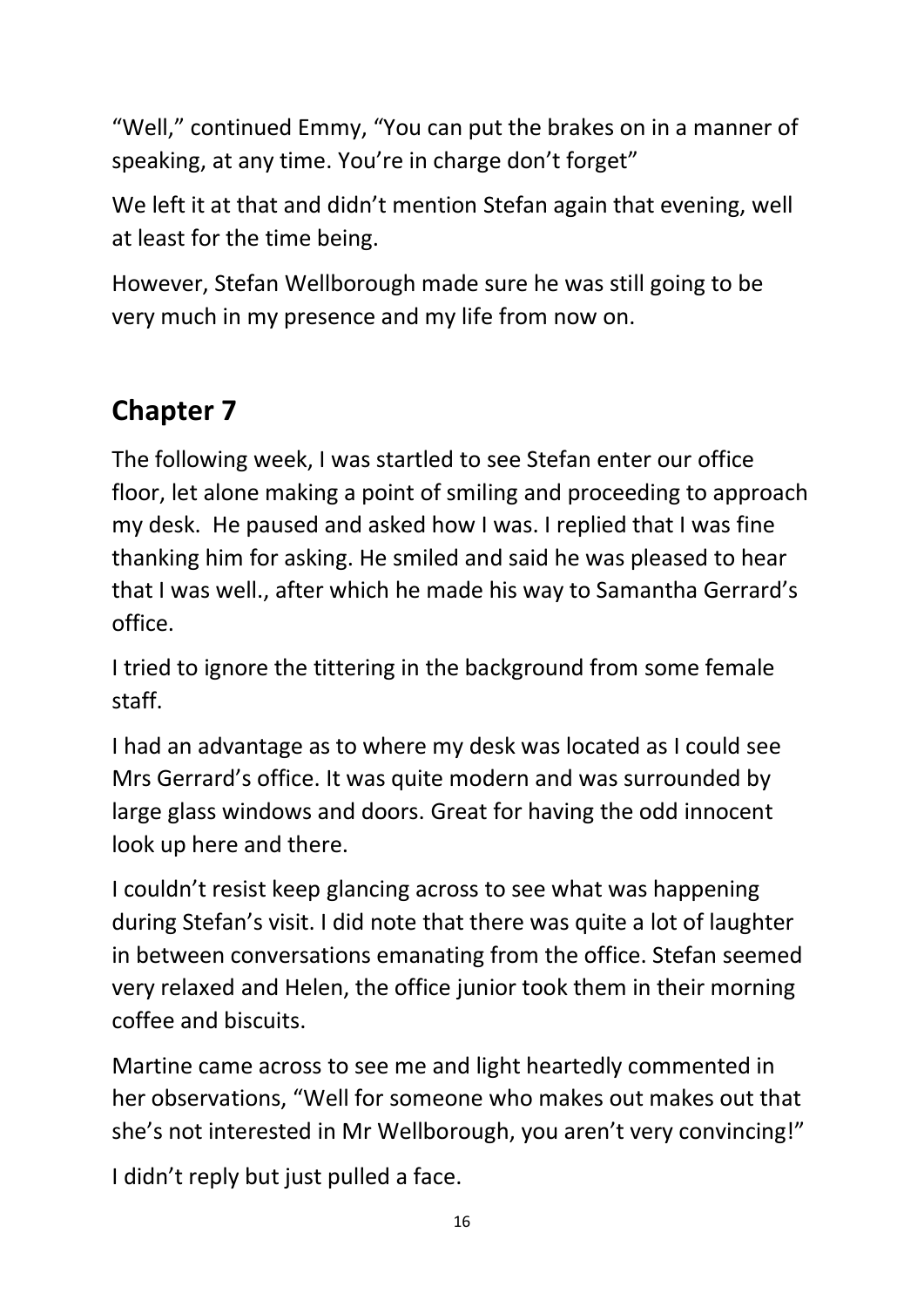The meeting ended and once again, Stefan stopped at my desk on his way out and said,

"Well Miss Ibbotson, it looks like we will be seeing each other again shortly"

He gave me an enigmatic smile and departed. Within a few moments, Mrs Gerrard requested me to come into her office.

"Now Rosie" she began, "As you know, other Solicitors and Barristers share information about ongoing cases and clients. When Mr Wellborough was here today, he requested some files that he needs for a court case that we do possess, and he has asked that you personally deliver them tomorrow to his chambers" Mrs Gerrard continued seriously.

"I see. Whatever is acceptable to you Mrs Gerrard, I will do" was all I could say in reply.

"I'm quite confident of that. However, it is usually the Manager that decides who to send in such circumstances, but Mr Wellborough has specifically requested you to go, and I have agreed as long is this is within your power so to speak."

With that last comment, which I thought was extremely subtle, that I needed to do this task anyway. I could feel my face and neck respond with a sudden blush.

"These are the two particular files he needs if you could locate them for me" handing me a piece of paper with the details on.

"Of course, Mrs Gerrard, I will start straight away" I responded.

Martine beckoned me over as I went back to my desk temporarily.

"Who's the lucky one then?" She asked teasingly.

I scowled at first and then quickly changed to a smile.

"I'll see you later" I said cheekily.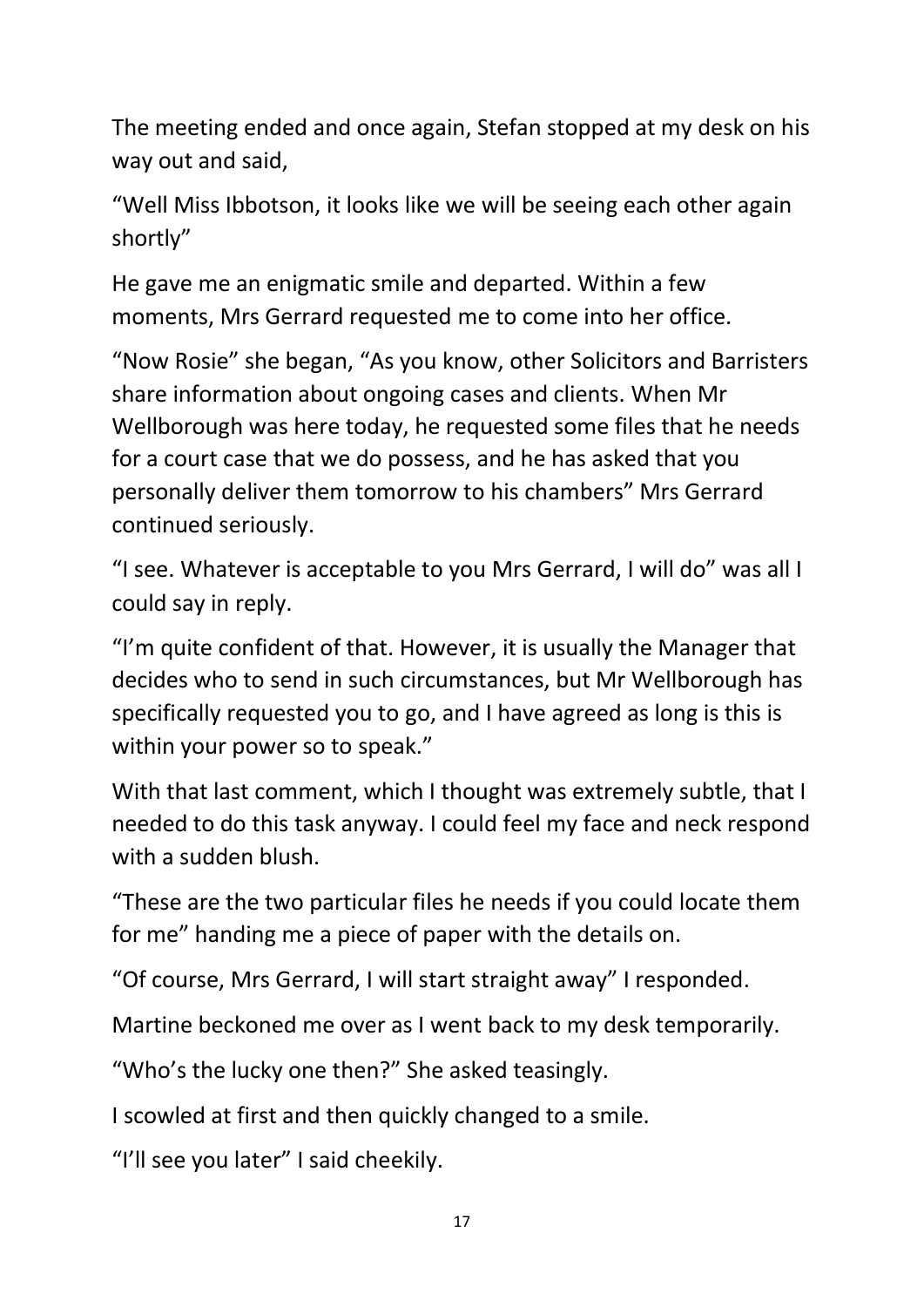## **Chapter 8**

I decided to put my sheepskin coat on although I was only walking down the end of the street. The cold February wind was biting, and threats of snow looked imminent in the grey, yellow sky. Our offices were always warm with the heating, but as soon as you stepped outside, it really hit you that it was winter!

I immediately caught sight of my destination. The building was quite old fashioned compared to ours.

On reception a mature looking lady, with greying brown hair met me and greeted me. Before I had chance to open my mouth she said,

"You must be Rosie, I'm Maureen"

I nodded and shook her extended hand.

Maureen then continued; I'll take you up in the lift to Mr Wellborough' s chambers. He is on the fourth floor".

"Thank you" I replied.

I thanked Maureen as we stood outside Stefan's door, clearly marked with his name.

Maureen smiled encouragingly as she knocked on the door for me.

"Come in" said Stefan's familiar voice.

As he saw my face, he summonsed me with a gesture to sit down on the large captain's office chair opposite him, with a shiny, immaculately polished teak table positioned between us.

Stefan politely thanked Maureen for her services and she shut the door gently behind her.

A thought suddenly raced through my head. I was glad that I had chosen my dark green and blue kilt with matching pale green jumper – I don't think I could stand any more comments about red!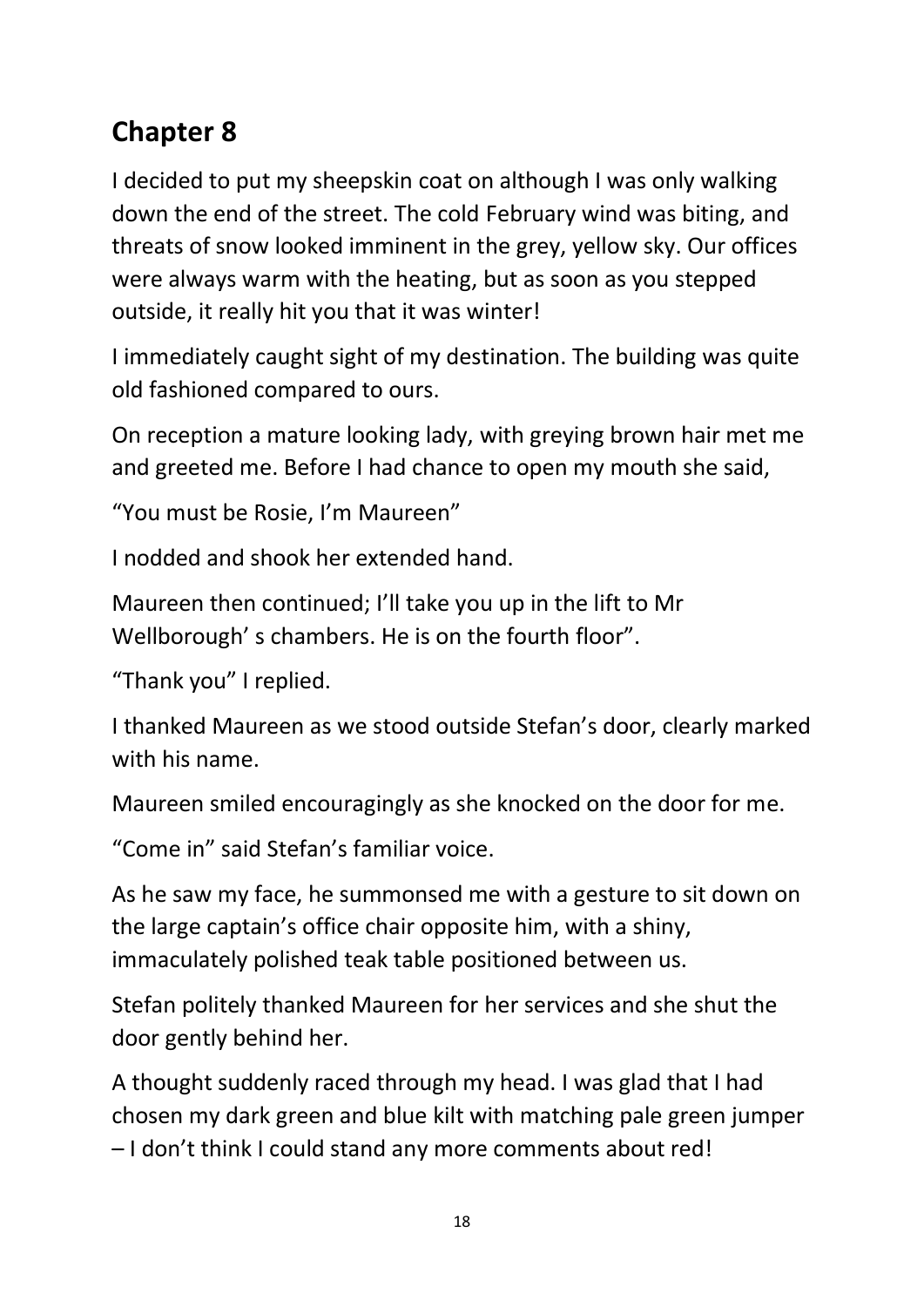"At last, I get to see you again" Stefan began confidently but making me feel on edge.

I averted his gaze and kept my eyes fixed on the two files as I replied,

"I think you will find these are the ones that you requested".

"Ah, I hope you are not always forever the professional" he remarked, and then continued,

"Please would you give me the pleasure of joining me for coffee"

I felt my feathers ruffle at his outright impertinence, but I remained polite as I replied:

"Thank you very much Mr Wellborough, but I am sure Mrs Bakewell will be expecting me back" I politely declined, although I was aware I probably sounded like a schoolgirl reporting back to the teacher.

"I'm quite sure our Mrs Bakewell will be quite happy for you to stop for morning coffee" Stefan replied persuasively. Without further ado he picked up his telephone to alert reception that there would be an extra coffee needed.

"Come and join me at my veranda table. We can take in the "vista" of the concrete scenery by the French windows. It can be quite picturesque in a funny sort of way, despite being surrounded by office buildings and the hustle and bustle of activity. I always like to take my morning break here when possible. I like to see the world spinning round about me and I'm just relaxing amidst it all"

That comment already added to my other observations about him, Mr Wellborough was quite a complex character.

As I sat down on one of the soft reclining chairs, there was a knock at the door, and a young girl, probably and office junior I suspected, came in with a tray of China cups and a cafetiere of coffee with biscuits.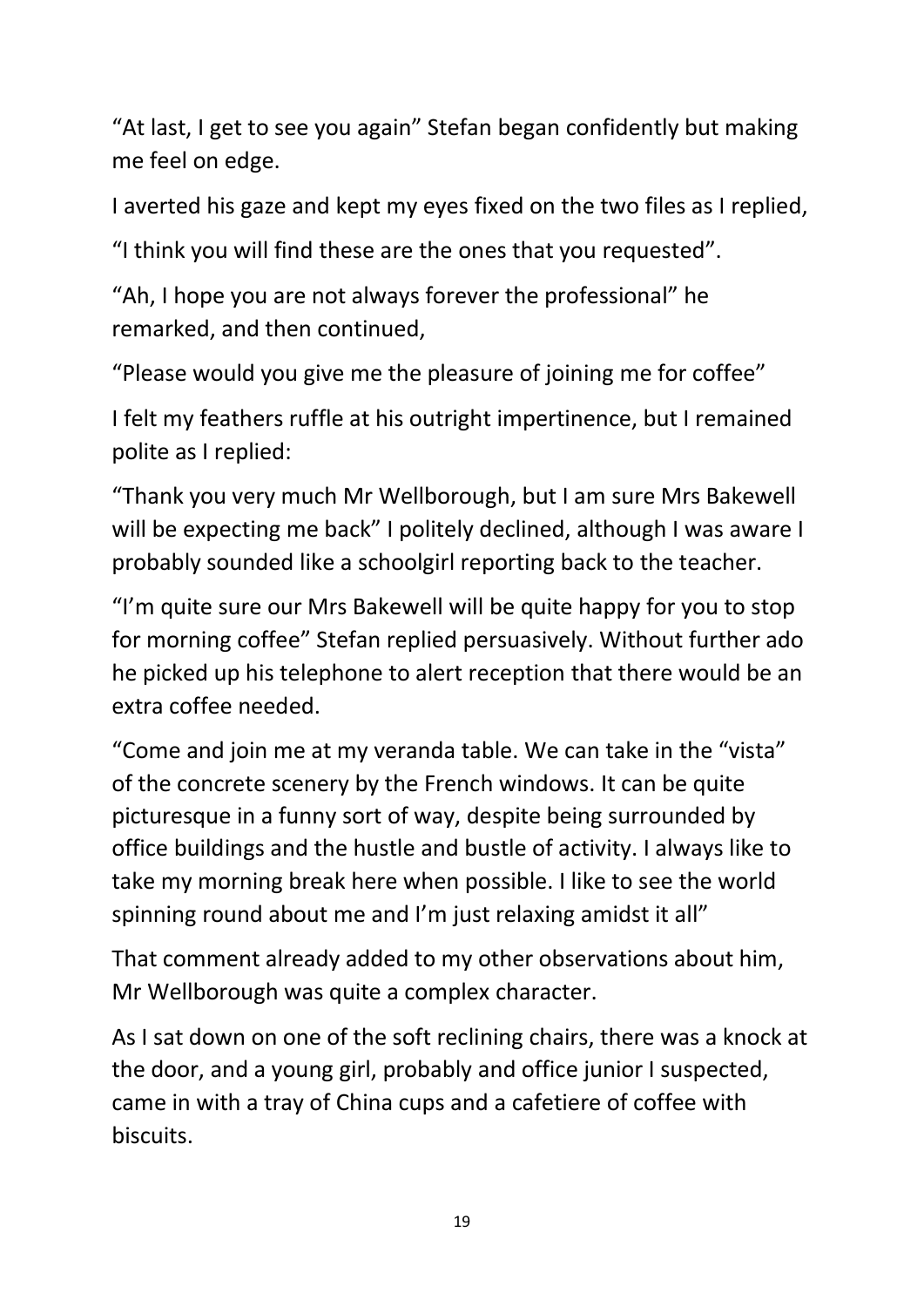"Thank you" he said with a smile as she deftly positioned the tray on the glass coffee table. She returned his smile and then left the room.

"Now, then. First things first, can I call you Rosie?" Stefan asked as he poured the coffee.

"If that is your wish" I replied formerly.

"Ok, Rosie, you can call me Stefan" he replied.

"Oh, I couldn't possibly do that" I quickly responded.

"Now come on Rosie. I've invited you to call me Stefan, because I would like you to do so" he said encouragingly.

"Well, I suppose if you put it like that" I agreed.

Stefan calmed my nerves as he started the conversation by briefly telling me how he had decided to go down the root of being a Barrister. Stefan and his younger sister had been born in Hertfordshire. His father was a doctor at the local hospital where he met his mother who worked at a local nursery at the time. His sister had also decided to train in the medical field and now lived in Aberdeen, but he decided to break the mould and study law. That was as far as he went and then he turned his attention to my family and started asking questions.

I told Stefan that my mum was a nurse. My father had his own garage. My four brothers and I had all been brought up in Woking.

I explained how my four brothers had decided to all go their separate ways and my father had then later sold the garage business. This had quite, understandably upset my father at the time but he advertised for apprentices and carried on the business until her recently retired.

I surprised myself how relaxed I suddenly felt and aware that I had been freely chatting away. I did feel more at ease with him, and I was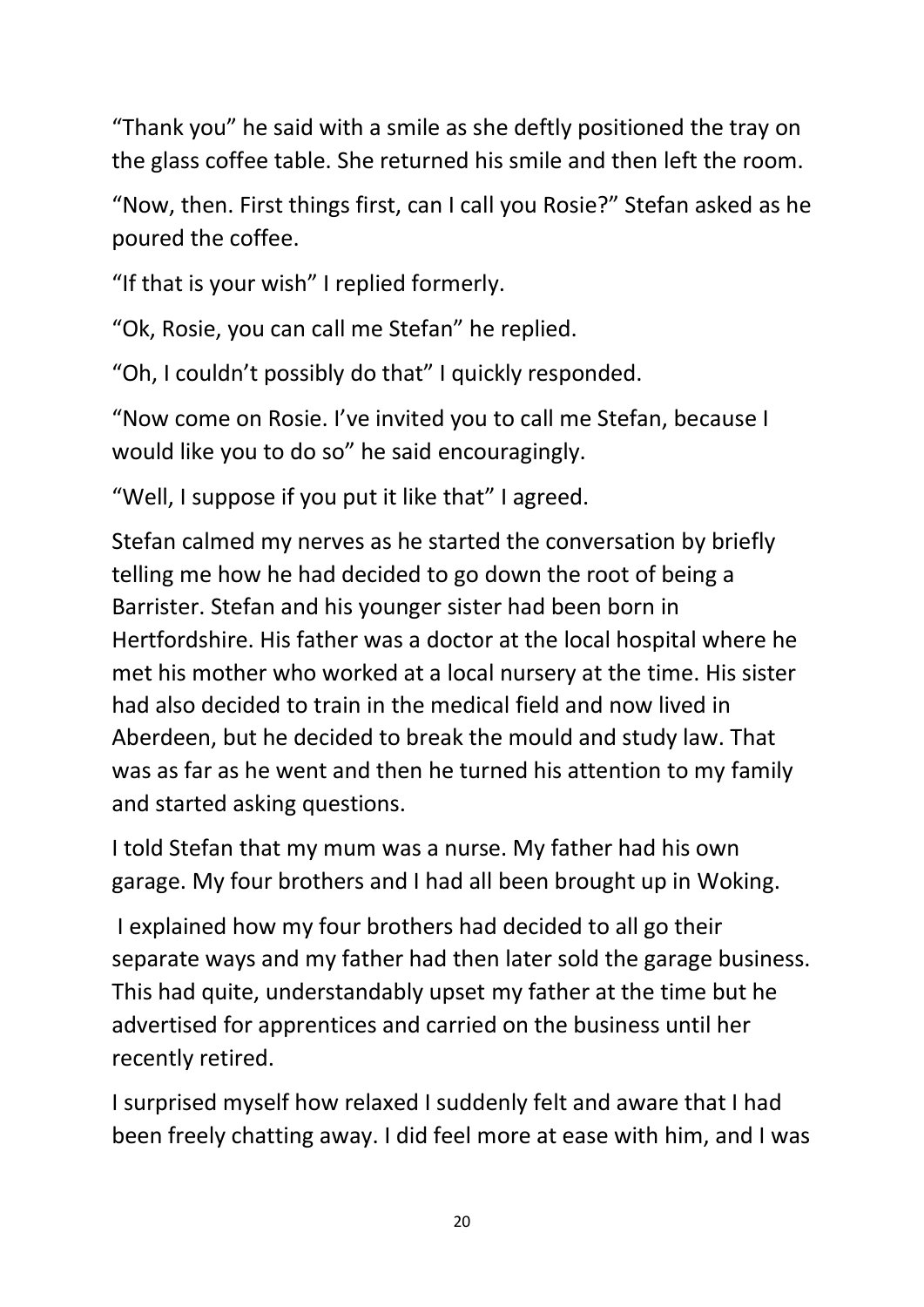drawn to his kindly persona as I was aware that his eyes were examining my face.

Just then, the office telephone rang. It made me jump and realise that I must get back to work.

The call was short and sweet and as Stefan replaced the receiver, I rose from the chair.

"I must get back. Thank you for the coffee" I said politely.

"You're very welcome. I've enjoyed every minute of your company. Let me escort you downstairs" Stefan responded.

Stefan accompanied me to the lift which soon arrived, and we stepped inside.

Although the journey down to the ground floor was swift, I was aware of his presence and his body standing extremely close to mine, and the feel of his breath on my skin, and then, all too soon it seemed, the lift ground to a halt and the doors opened.

Stefan turned to me and spoke:

"I'll have to make sure we meet up again soon" As he uttered those words, he took hold of my delicate hand and gently stroked it with his other hand. His hands were warm and firm. I felt a tingle down my spine as he did so. He slowly let go of my hand.

"See you soon" he said as we parted.

As I stood outside once more in the chill of the breeze, I thought over the last hour and it all just seemed surreal.

Martine was on my case so to speak as soon as I arrived back, but I just annoyed her by saying the traditional answer, "no comment".

**Chapter 9**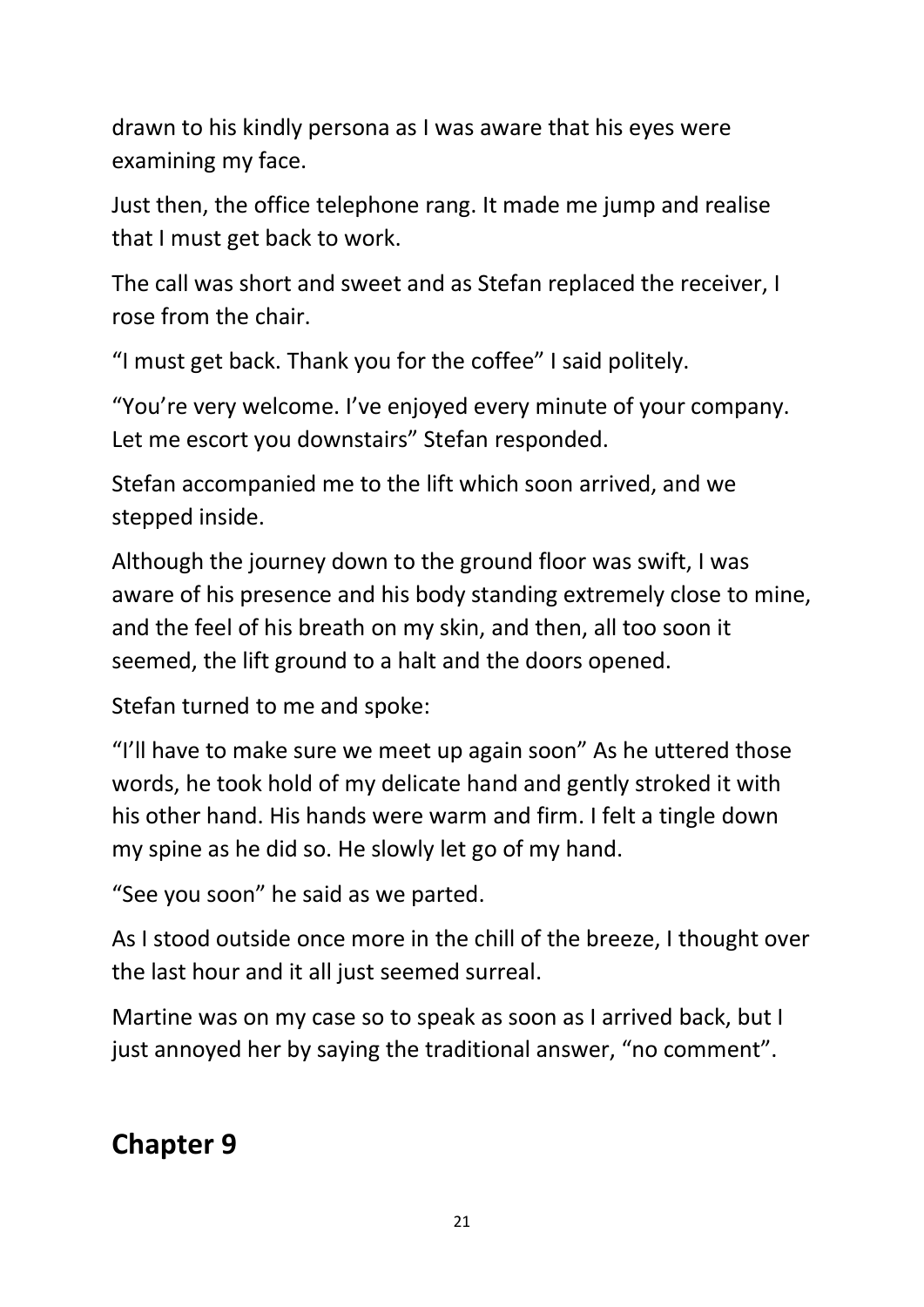Emmy looked surprisingly chirpy when I arrived home and she had some news for me.

"You know I did a report for that art exhibition

in Whitehall the other week, just before Christmas?" She asked excitedly.

"Yes, I remember" I replied.

"Well, it was there that I met a foreign student, a mature student I should add" She blushed slightly.

"And?" I asked with bated breath.

"He's called Carlos. Today, when I was out having my lunchbreak, I passed the main Post Office near our offices, and I saw three coaches all parked by the side of the road. I couldn't believe it when one of the passengers coming off a coach was Carlos!"

Emmy explained that she called out to Carlos and waved and met up with each other and then went and had lunch in which time they had exchanged mobile numbers. The next is history as the saying goes.

"He's staying at Howden student hostel" she continued. Carlos and Emmy were going out for a meal tomorrow evening.

I had to give it to her, she was certainly a fast mover!

I was thrilled for her. It was about time she had some excitement in her life which had mostly been just work.

The following morning, Jenny from the other side of the office, came over to my desk and said there was a call for me and that she would transfer it to my extension. Immediately, I recognised that voice and that tingling began again. Yes, it was Stefan.

"Will you meet me for lunch tomorrow? I thought we could go to the 'Blue Cargo'. It's not far from work" he said invitingly.

"Er, yes, thank you" I replied before having time to think about it.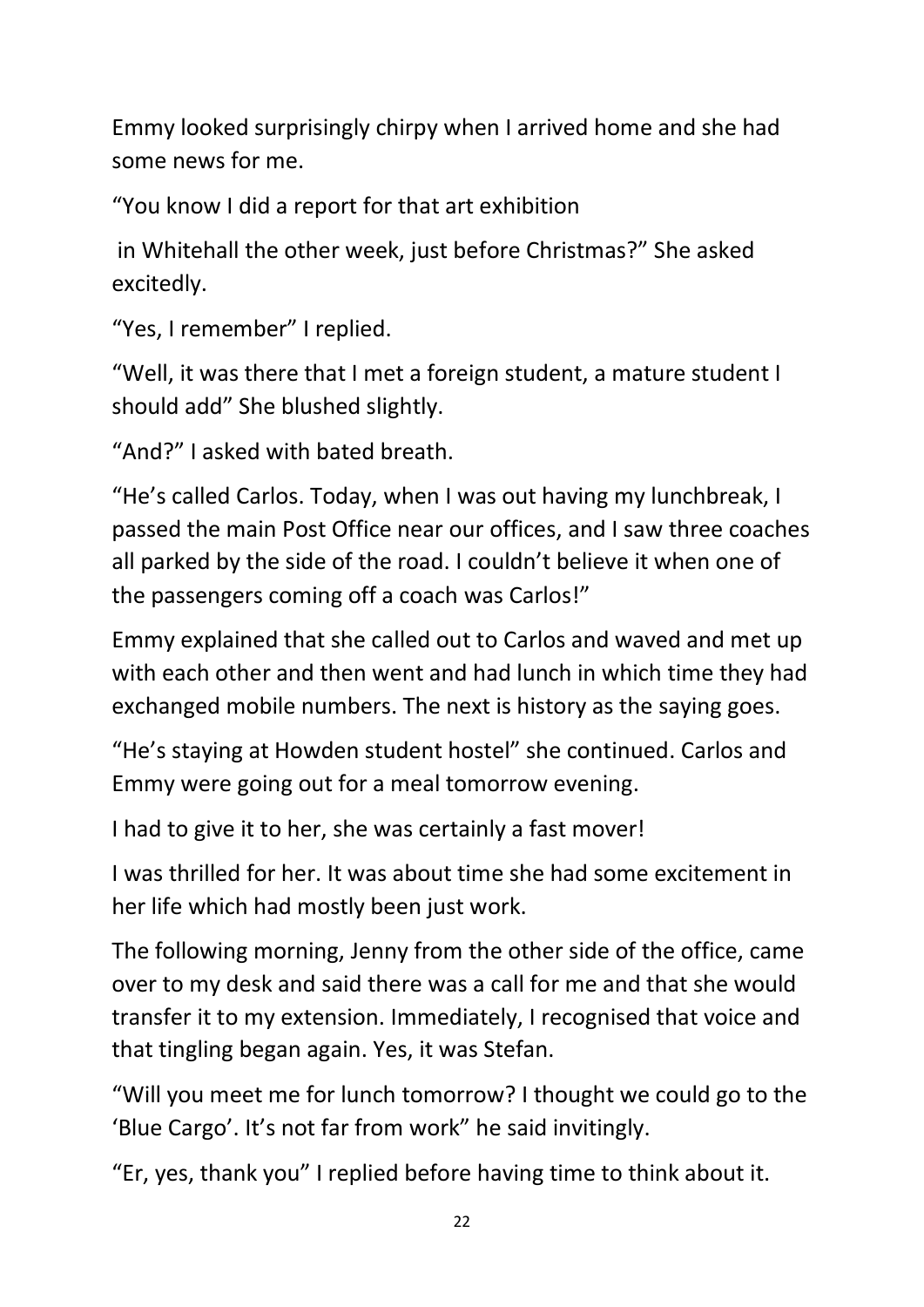"Great. I'll wait outside for you at 12pm tomorrow. I look forward to it Rosie" he said confidently as usual.

I didn't say anything to Martine or anyone else for that matter.

Right on time, I left the office. I put on my sheepskin coat, and I also wore my black leather gloves and took my black leather handbag to match.

I couldn't miss Stefan. He was sat in his black Bentley. He quickly got out of the car to open the passenger door and usher me in. Before I knew it, we were parked in the car park of the Blue Cargo.

I stuck to my safe drink of lemonade and lime and Stefan had a red wine.

For lunch, I stuck to a simple sandwich as my stomach was churning with a mixture of anticipation and anxiety. I'd already been given the vibes that this was not an ordinary situation, and it seemed strange to be out with a much older man, but I loved the thrill of it. It was like a new adventure.

It was Stefan who led our conversation, but that was normal anyway.

He was straight to the point and asked if I was in a relationship at present. I briefly told him about Richie and that I had been the one to realise we needed to just be good friends. I said we did keep in touch from time to time. It was then that, looking back on his reaction to my comment, that I first saw the darker side of his personality, for his eyes narrowed and flashed as I said that I still communicated with Richie.

Our conversation changed slightly to more mundane things, but as we walked back to his car, I felt I still knew hardly anything about Stefan.

As he pulled up outside the office buildings, he said that he would see me the following day as he was coming back to see Samantha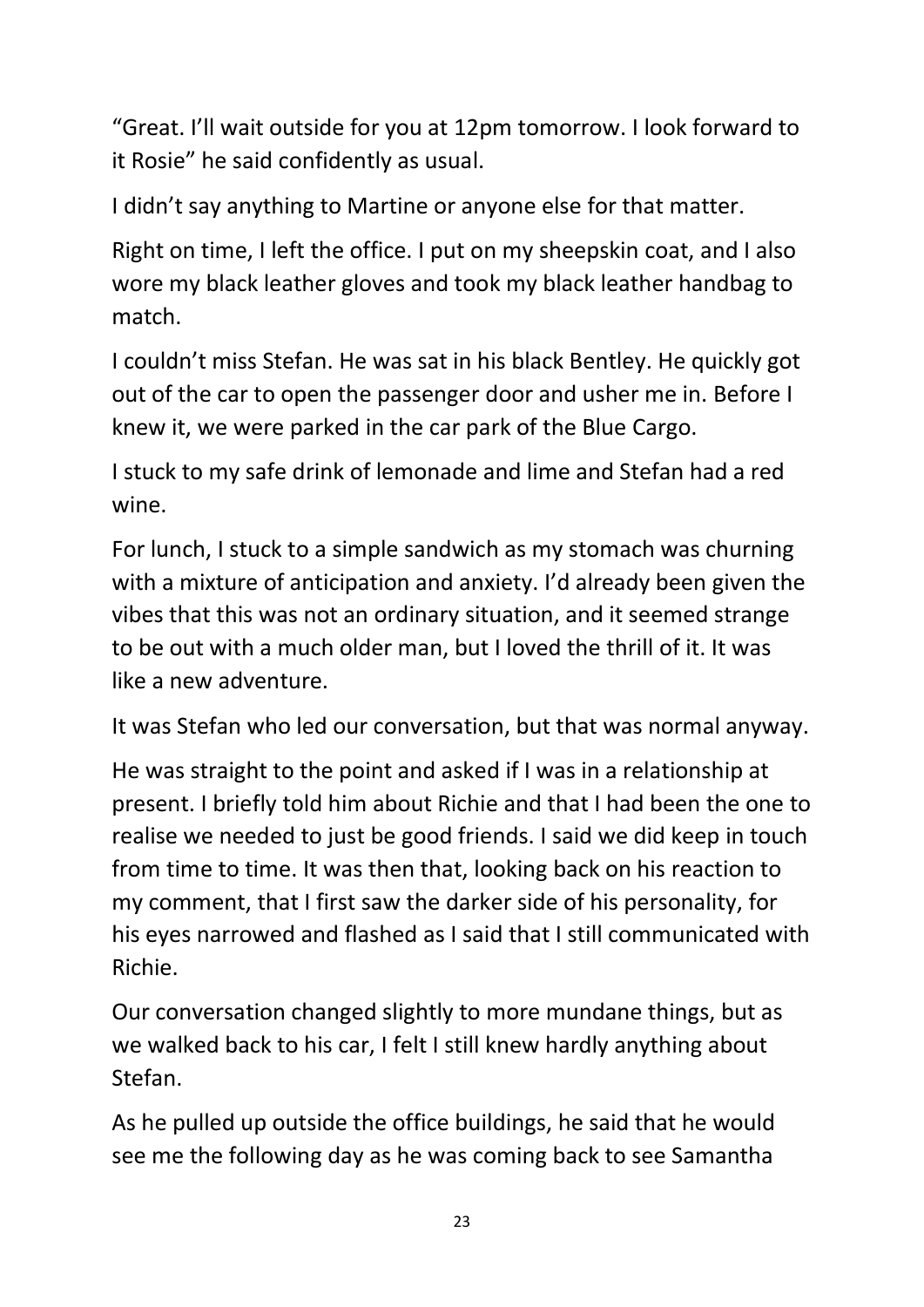Gerrard. He boldly informed me that his visit was to ask if Mrs Gerrard could spare me for a while to help him as his secretary was indisposed for a while. The shock and surprise must have shown in my expression and his reaction in return was a beaming smile.

I thanked him for lunch and rapidly turned heel and made my way back to my desk.

I was glad in a way that Martine had finished early as she would be, wanting to know all the details. I suppose my situation was a bit unusual, but it was something personal to me that I wasn't prepared to discuss at present.

I didn't get chance to say anything to Emmy, even if I had wanted to. Emmy was in a tizzy getting ready for her date with Carlos. I assured her how lovely she looked. Although her attire wasn't something I would personally choose, it was Emmy. Not only that, but it was also not appropriate for late winter. She had a natural beauty. There she stood in a long flowery dress with vivid white flowers. It helped that she was tall and so suited that style. She was wearing dark blue sandals. Her hair was a gorgeous red colour and her piercing blue eyes and fresh delicate skin, all complimented her appearance.

The next thing we knew, the doorbell had rung.

Emmy was like an excited schoolgirl as she rushed to the front door.

Carlos came through to the living room with her and smiled at me as he did so, extending his hand in a greeting. As we shook hands, Emmy introduced us to each other. With an Italian accent, Carlos said he was very pleased to meet me, and I returned the compliment likewise.

Carlos was very casually dressed. He was slightly shorter than Emmy, and his thick black hair, rested on his shoulders in tousled fashion.

A sudden thought went through my mind, that, how different this young man was to Stefan in comparison. Carlos looked so laid back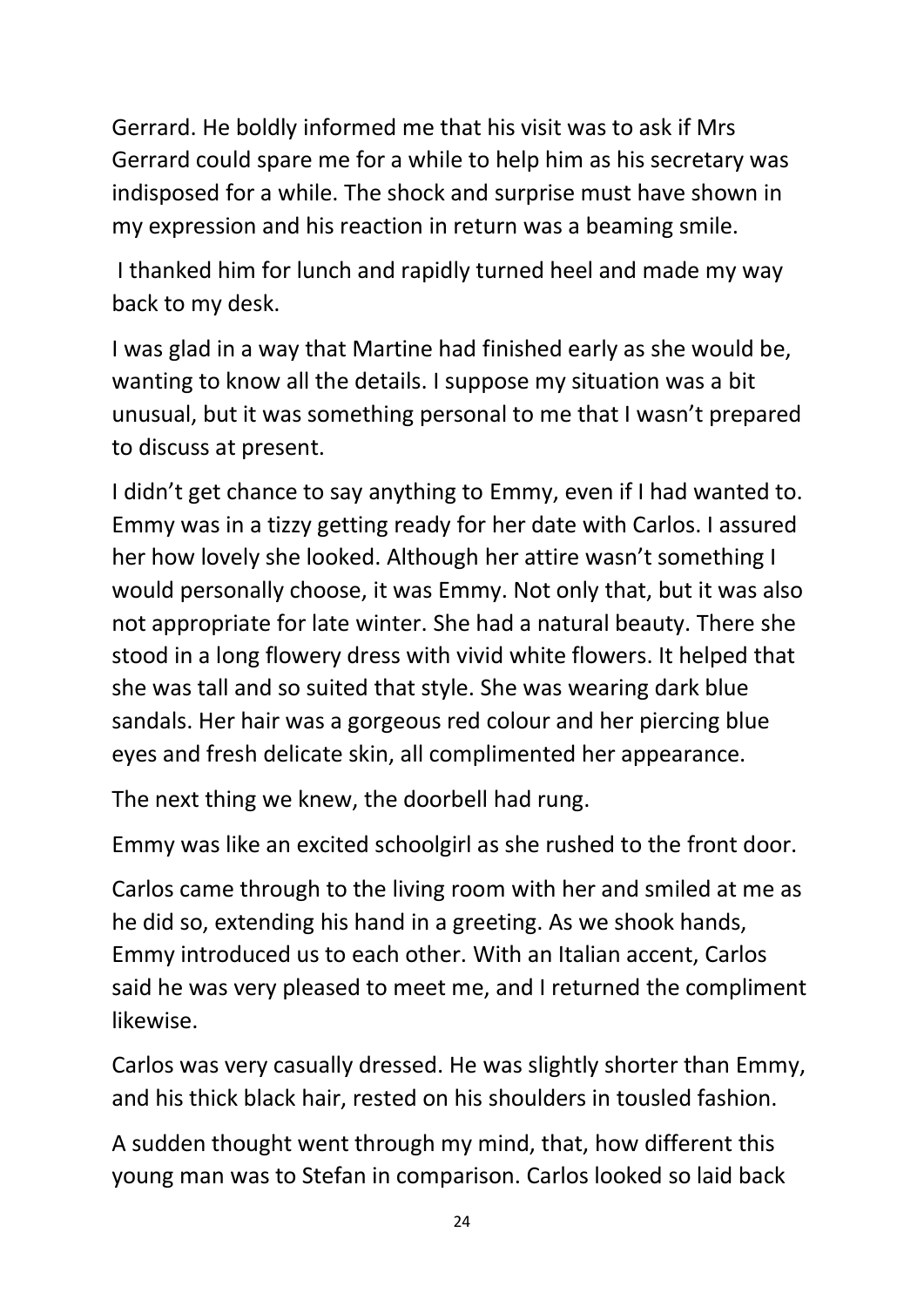with a carefree attitude to life which became apparent as he chatted away. Yet Stefan on the other hand, was naturally business like, smartly dressed and upper crust. I quickly scolded myself in my judgemental thoughts. I didn't know the first thing about Carlos, but I didn't really know anything about Stefan either.

Emmy brought me down to earth as she apologised for the brevity of our introduction and explained that the taxi she had ordered was now outside. I wished them an enjoyable evening and off they went.

Suddenly, I began to feel quite restless.

I ran myself a bath and added the so called "stress relief" bath gel, and then snuggled down into the soothing warm water.

After a good twenty minutes, I roused myself and emerged from the water and put on my comfy pyjamas.

I thought I would treat myself and poured a glass of my favourite Chardonnay, and sprawled out on the sofa, picking up the remote television control as I did so. I mindlessly flicked around the channels to find something that seemed even remotely of interest. In the end, I decided to go to bed and read instead. That didn't work either as my brain wasn't registering the contents. Finally, I decided to turn on my radio and see if that relaxed my mood and help me drift off to sleep.

After a few minutes, I couldn't believe the song that suddenly was playing on the radio. Yes, it was Lady in Red!

That certainly didn't help to detach my thoughts about the events of the day and about Stefan. I then began to ponder about his request for my help in his office, and I was soon to find out that he had ulterior motives in mind.

**Chapter 10**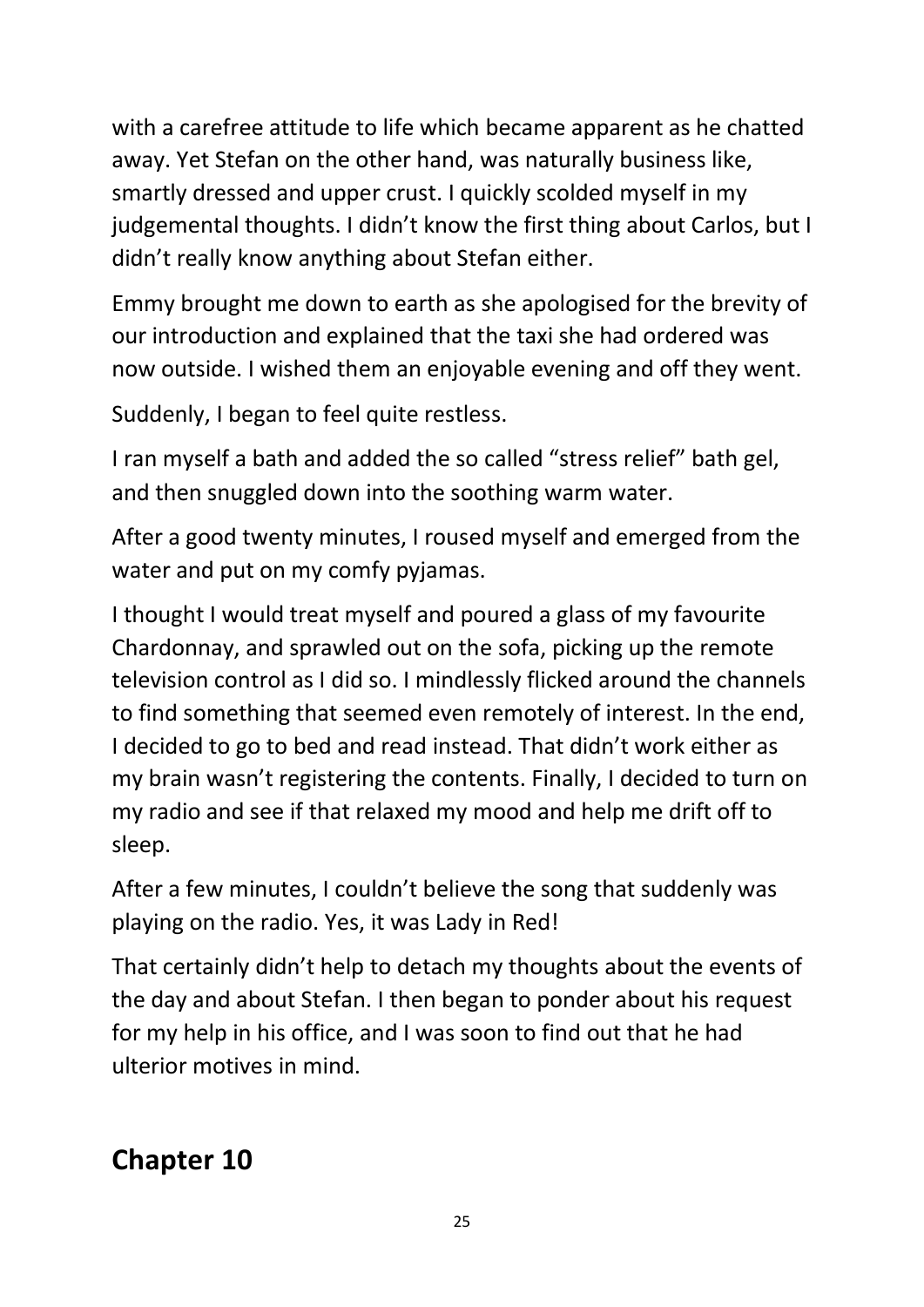Emmy had her head in the clouds with Carlos and was now out most nights after work.

I did, however, get chance to speak to her before the Friday and ask what she thought about the offer of my new work venture. Emmy made it sound so simple!

"Rosie, if you don't grab the opportunity, you may always regret it, and it's only temporary. You will also be helping someone else, you know that new girl, to have an opportunity to progress. I doubt whether it will be like a binding contract, so you don't have to commit yourself. As to this Mr Wellborough' s charm and persona, that might just be his general style – not necessarily targeted at you"

"I suppose" I replied unconvinced.

"Thanks for the vote of confidence though Emmy" I carried on.

"What?" she looked surprised.

"Well, saying that it might just be his style and not necessarily my effect on him. That's really boosted my confidence!" I retorted trying to sound serious but laughing at the same time.

"Oh Rosie. What are you like!"

"I know. I'm just a bit wary but excited at the same time" I replied and smiled.

"You know what my mum would say? 'don't worry about anything until there is something to worry about' and there's a lot of sense in that simple saying" Emmy said.

"You're absolutely right" I agreed.

### **Chapter 11**

On the Friday just after morning break, Samantha Gerrard and Mrs Bakewell invited me into the office.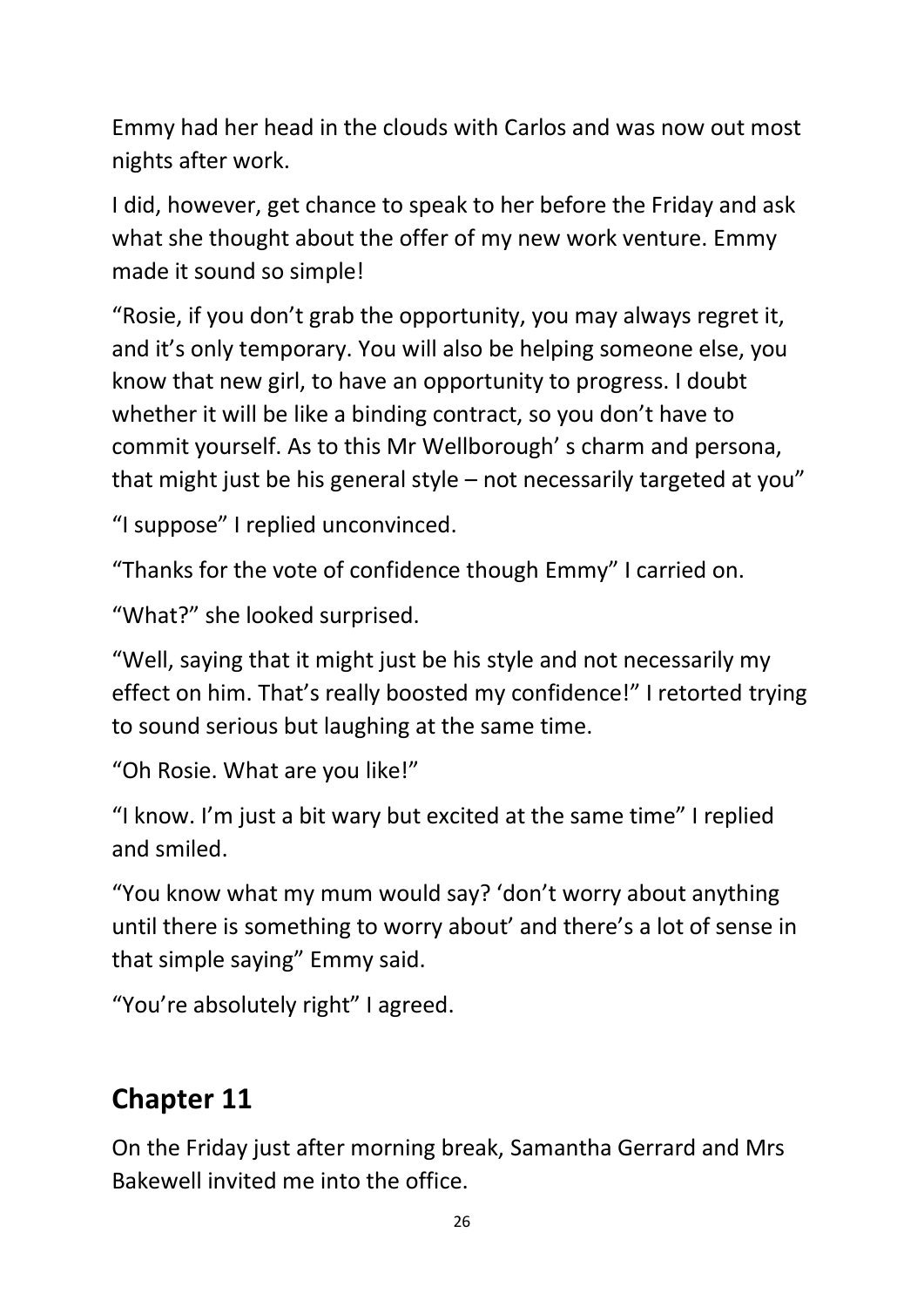"Right" Mrs Gerrard started. "I think you already know what Mrs Bakewell and I are going to ask you"

"I think so Mrs Gerrard" I replied respectfully.

"I believe Mr Wellborough has already given you a hint of what he is coming to discuss with us today" She continued.

"Yes, Mr Wellborough did mention in passing the reason he was coming back to see you" I responded.

"Mr Wellborough discussed his proposition and made his request on the telephone to me this morning." Mrs Gerrard explained.

I felt a surge of annoyance come over me that I was a point of discussion without even knowing it!

Mrs Gerrard said, "I'd like you to go home and think about it this evening. Mr Wellborough would like you to work for him two days a week and the rest of the time you will still be here as usual. Mr Wellborough is coming in tomorrow morning, and we'll discuss the formalities if you decide to proceed"

I thanked Mrs Gerrard and assured her that I would think about it and let her know the following morning.

The journey home was a blur.

I would have liked to have talked to Emmy. She was always a person that looked at situations logically and had good reasoning skills. However, as usual she was out with Carlos when I arrived back. I didn't feel I could talk to Martine about it yet and I certainly wouldn't ring my mother!

However, despite everything, I awoke surprisingly refreshed and quite confident about that morning's meeting.

I was surprised when Mrs Gerrard and Mrs Bakewell requested me to go into the office as soon as I arrived at work.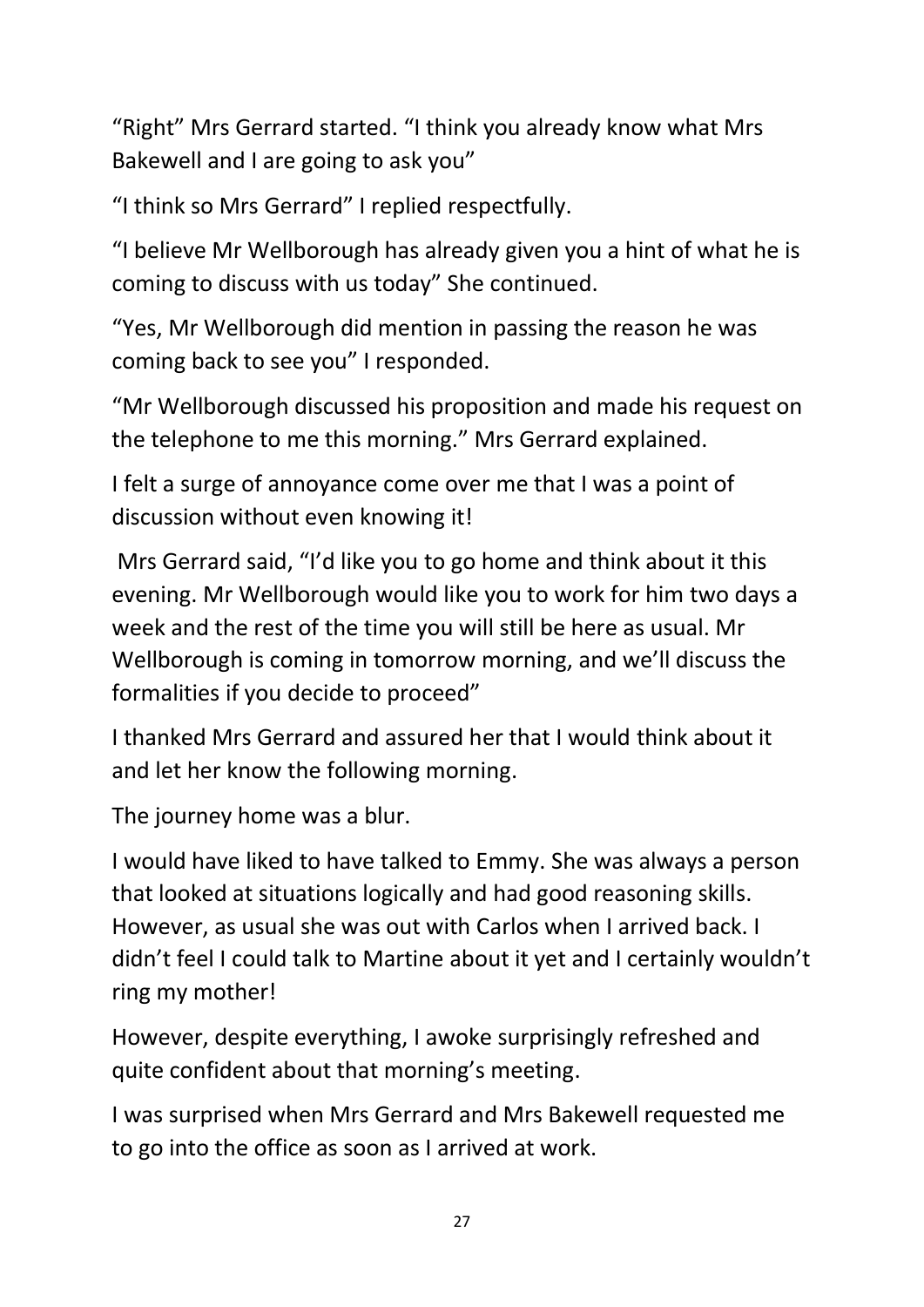Mrs Gerrard began first.

"Have you had a good think about Mr Wellborough' s proposition and decided what you think is best for you?" she asked.

"Yes, I have" I replied suddenly quite confidently.

"Well then, please proceed and tell me what your thoughts have been and your decision" Mrs Gerrard said with anticipation.

"I've decided I would like to take the opportunity to take up the temporary post as it will be a new experience and as it is only two days a week" I made sure I emphasised the "temporary" word!

I couldn't help but notice Mrs Gerrard and Mrs Bakewell quickly exchange glances.

"I'm glad you have come to a decision. I will call Mr Wellborough now. When he arrives, we can arrange between us which two days you will be available to work there" Mrs Gerrard said decisively.

"Thank you, Mrs Gerrard," and I looked at Mrs Bakewell and said thank you to her as well as I rose to my feet to go back to my desk.

As soon as I sat down, Martine immediately pleaded with me,

"Go on, please tell me what that was about".

I then went on to explain.

"I'm really pleased for you Rosie, and please don't think I'm jealous, but he does have a bit of a reputation with the women. You know how gossip spreads and the little I've heard about him is just that. I just want you to be aware" Martine said and did seem to be quite genuinely to be looking out for me as they say.

I grinned and shook my head.

"Thank you, Martine. I am just doing this work on a temporary basis, and I don't get the impression from Mrs Gerrard that I am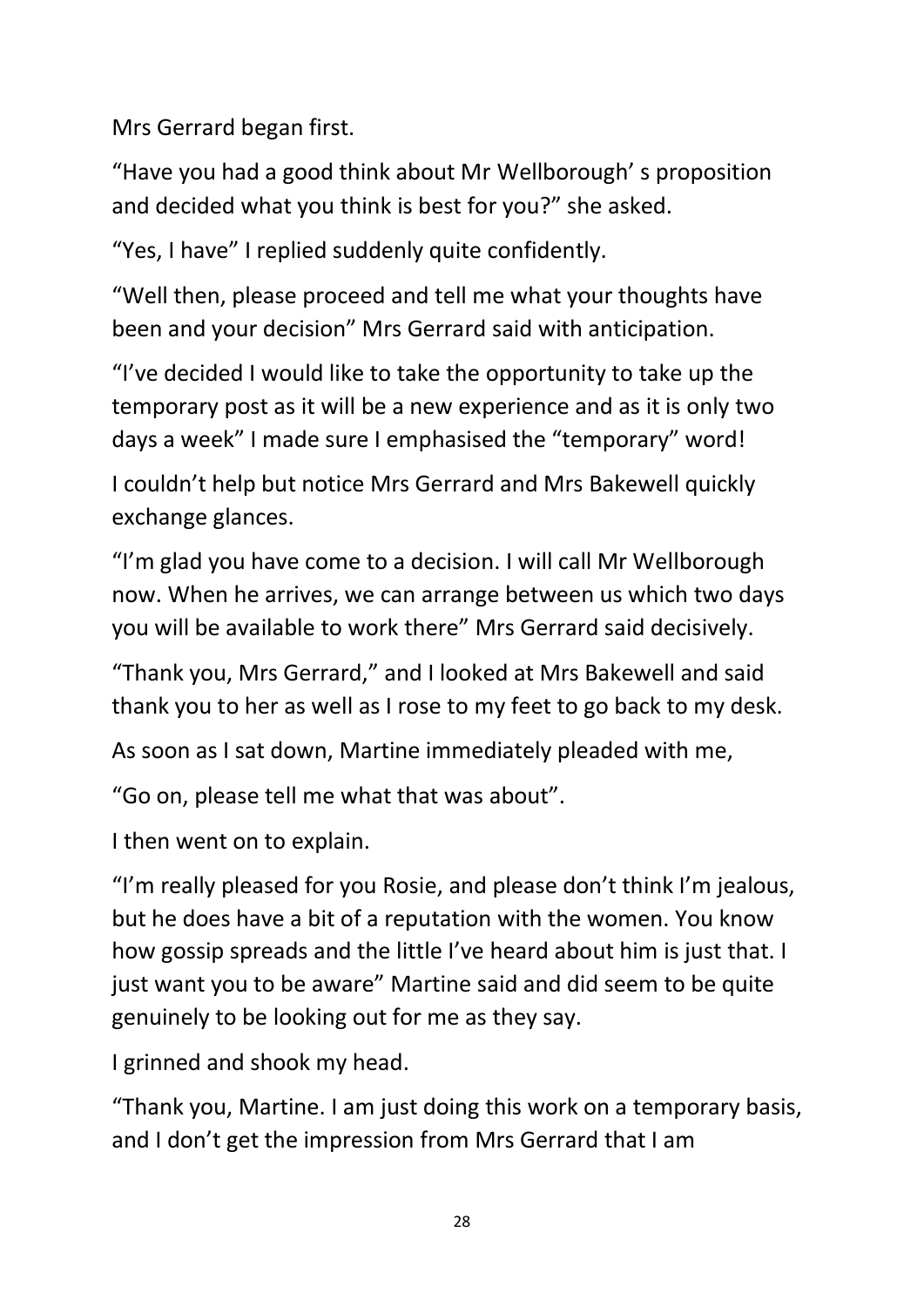committed in any way. Please don't worry and thank you for your concern"

### **Chapter 12**

Within the hour, Mr Wellborough had arrived, and Mrs Gerrard called me back into her office to inform me that I was to work for Mr Wellborough on Thursdays and Fridays each week, and to be fair she did ask me if that was convenient to me.

I agreed, and Stefan Wellborough entered the office, and the temporary terms were agreed between the management.

That morning I had dressed in formal office wear. I wore my navyblue suit with pencil skirt, crisp white shirt, and neck scarf with high heeled navy-blue shoes.

I was quite surprised when Mr Wellborough met me in the reception area of the chambers.

He suggested we take the lift as we had done previously.

I felt very self-conscious as usual when we entered the lift and being in such proximity. My response was typically English and stuck to safe subjects – the weather. Even though we were experiencing the usual winter chill, I started with saying how cold it was today despite the bright sunshine. I saw him respond with a wry smile as if he could read my thoughts!

I remembered from my previous visit that Mr Wellborough' s chambers looked dated in comparison to ours.

They were like something out of a 1930's film that I had seen.

All the furniture was in dark wood. There was a large dark, heavy looking wood table with a dark wood captain's chair on one side and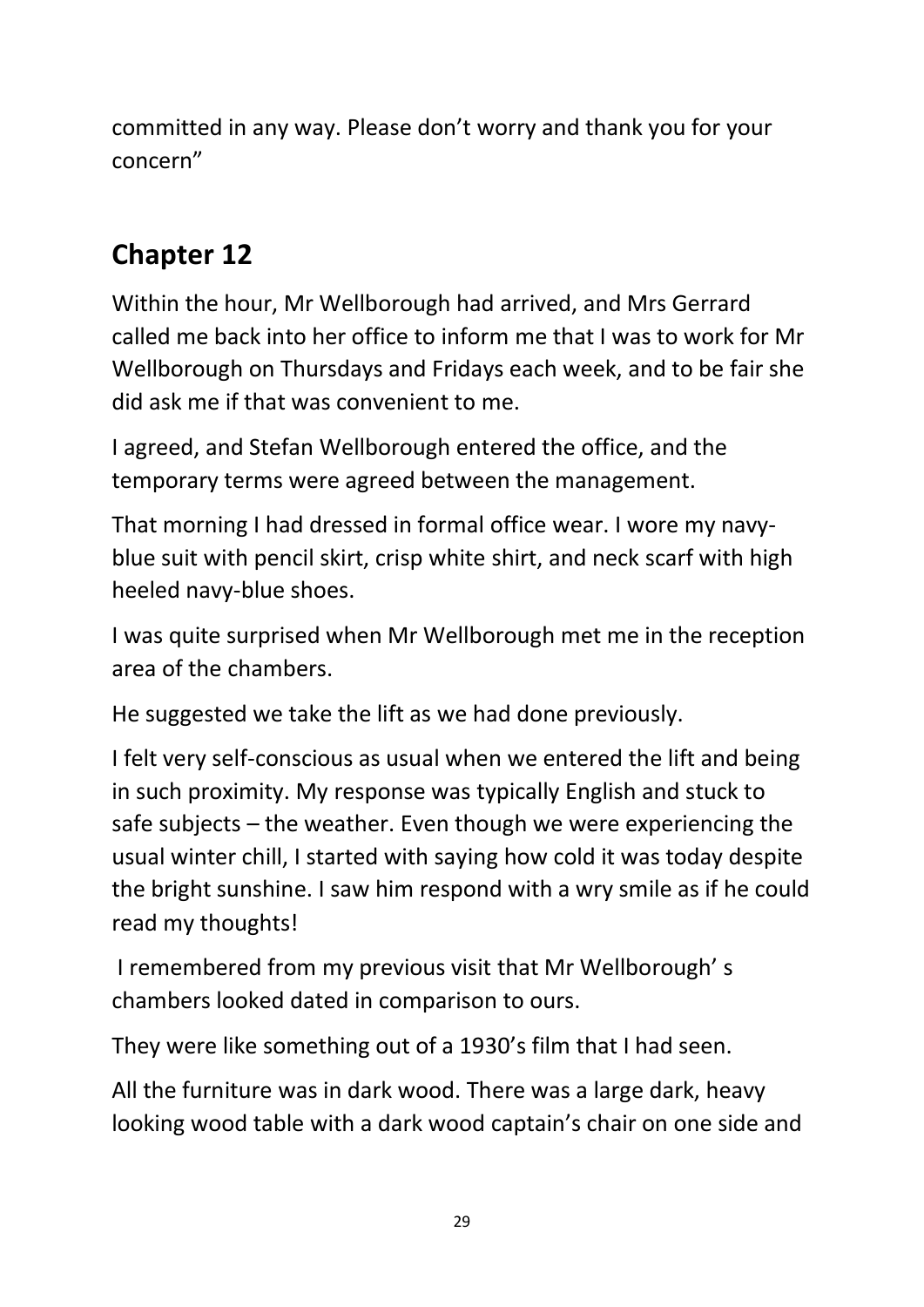two 'Queen Anne' chairs which were complimented by emerald, green cushions on the opposite side.

The carpet was a plush green patterned carpet and at one side of the room was a large dark wood bookcase that covered an entire wall, stacked with file upon file and reference books, or so I assumed. The windows were quite small and head a leaded pattern across them.

Behind the captain's chair there was an unused fire grate which, as you can guess, was surrounded by a large dark wood fireplace and a dark wood clock with Roman numerals and a pendulum on the mantle.

The radiators were the large, piped ones they reminded me of my very first days in primary school. In fact, it looked quite a formidable room for clients to come into. A bit like an old-fashioned headmaster's room. It was all so different to the office and building I worked in which was so modern in comparison and light. Our windows were large and so everywhere was light and our furniture was bright and modern.

Mr Wellborough showed me to the room I was to be working in. I couldn't help drawing a silent sigh when I immediately saw the long table in the office absolutely covered in files and stacks of papers and letters which looked as though they started out in orderly piles but had now become like scattered paper mountains.

Mr Wellborough gave an amused smile and then said.

"I think you can now appreciate why I need an assistant. This is going to be quite a formidable task to sort out, but I have every confidence that you can do it"

Then he said encouragingly,

"Come, let me introduce you to the rest of the staff"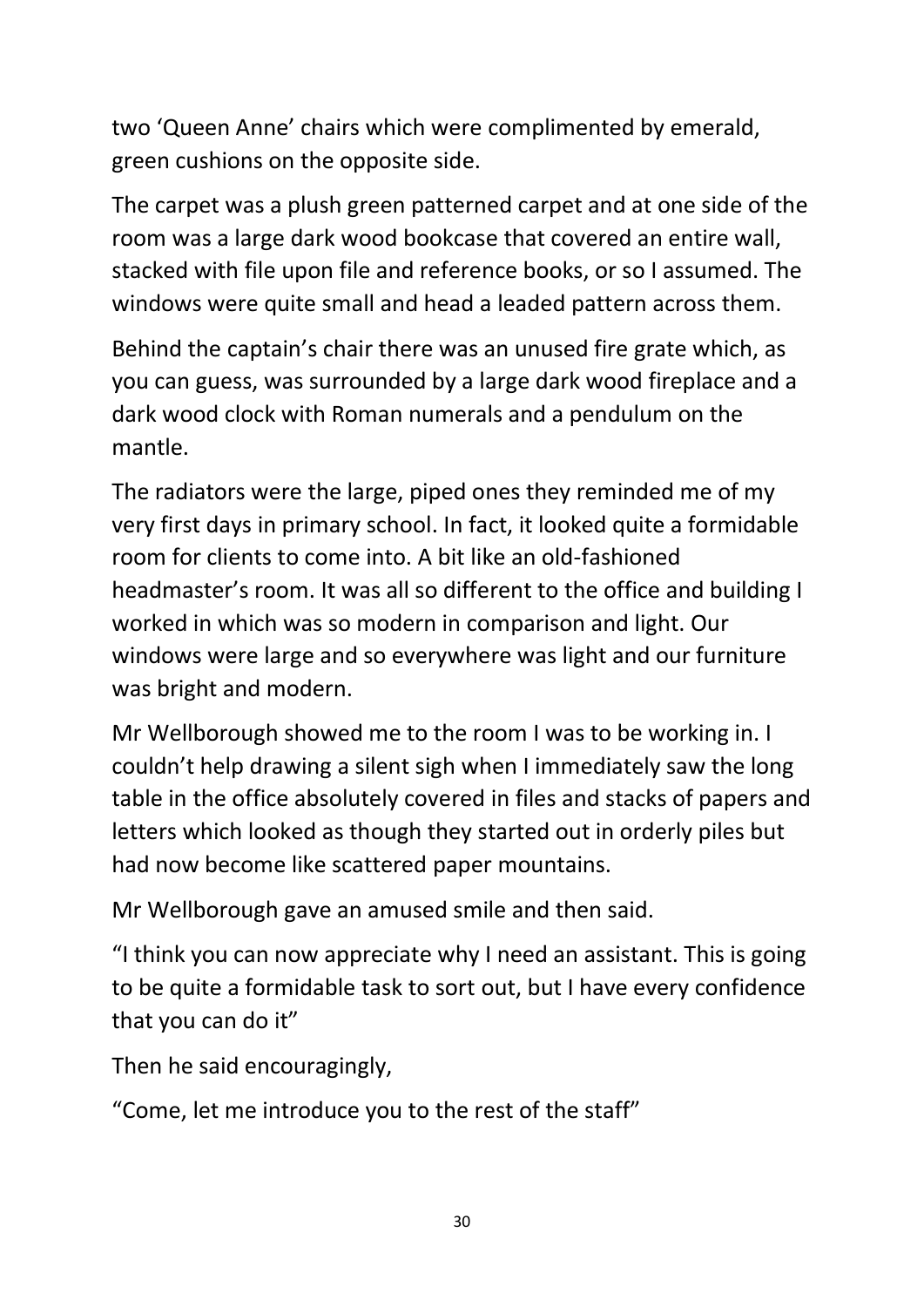There were three other Barristers in the building apparently. I say that as when Mr Wellborough knocked on two of the doors, there was no reply, but there were two other male Barristers he said and the final door he knocked on was an older lady called Mrs Crabtree. She was on the telephone at the time and so Mr Wellborough mouthed "See you see her later"

He didn't take me to meet the secretaries, but maybe that wasn't the thing to do. All he did was to assure me was that he would get someone to help me on my first day and show me where everything was.

"I think that's about it, until next Thursday" he said assuring me.

"Yes. I will see you next Thursday" I replied.

"I will see you down to reception" he insisted.

Again, once in the lift I felt quite apprehensive, and even more so when Mr Wellborough turned to me just before the lift doors opened and said,

"I would like to take you out to lunch on Thursday as a celebration of the beginning of your start here"

Amazingly, before I had time to think, mesmerised, I accepted his offer.

Mr Wellborough didn't come out of the lift with me but just reiterated that he would see me on Thursday and gave that smile where his eyes sparkled and that look that must seem quite alluring to the ladies.

I said goodbye to Maureen and made my way out into the bitter but bright atmosphere and walked back to the office.

On the Friday, my last full week at the office, Mrs Bakewell had thoughtfully arranged a special "afternoon tea" for me. She had arranged a skeletal staff duty so that those who I worked more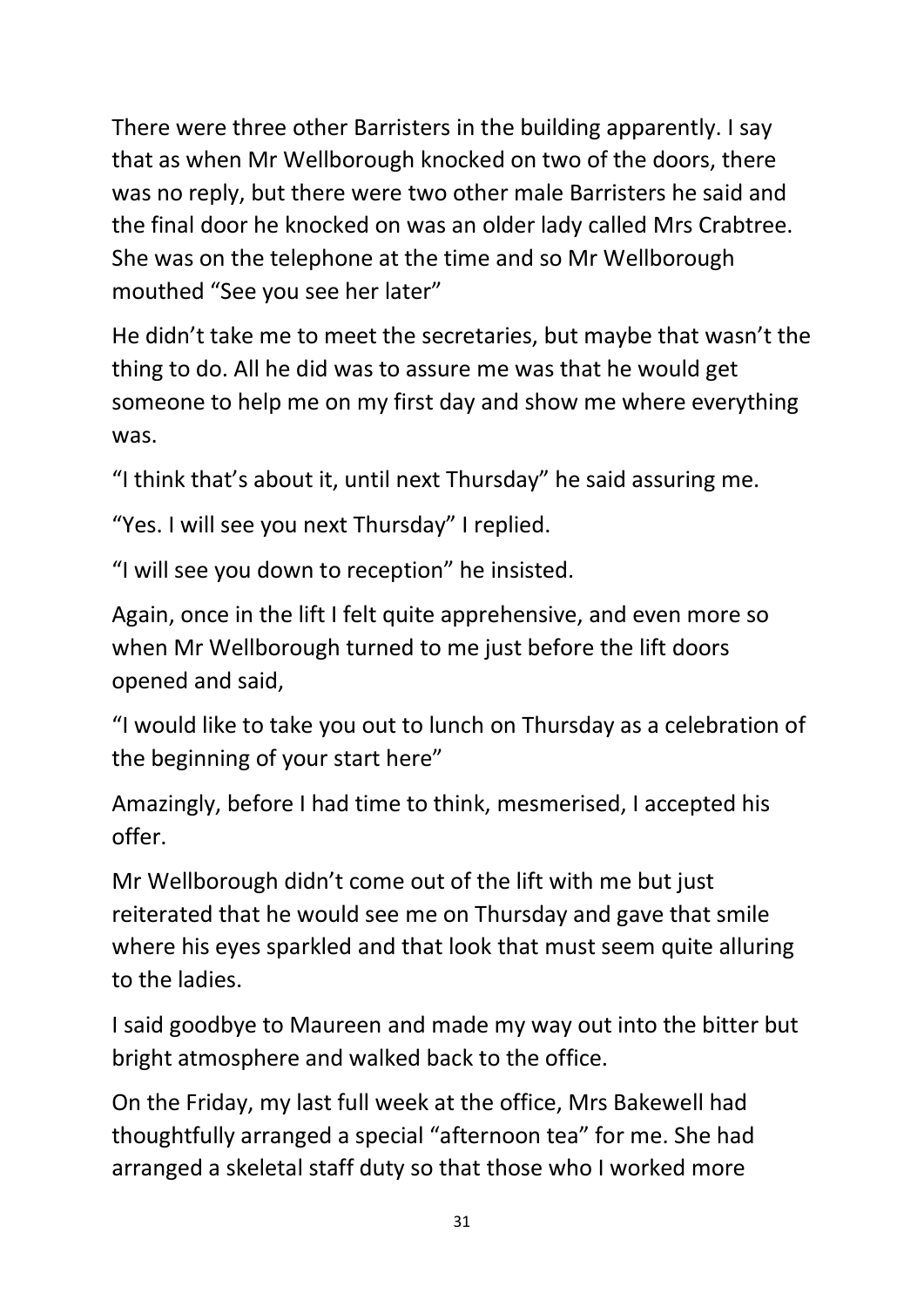closely with and knew me, could have their breaks with me. That included Martine.

I did appreciate the thought, but I remember saying to Martine that it did seem rather premature as I wasn't leaving but just reducing my hours for the time being. Martine gave me a big hug and told me to look after myself. I was later to find out that I would be grateful for that assurance.

### **Chapter 13**

The Thursday of my new start soon came around.

That butterfly feeling in my stomach was a mixture of excitement and apprehension.

I was greeted as usual by Maureen and an internal call was made to Mr Wellborough' s office to announce my arrival.

Within minutes, Mr Wellborough sauntered across the reception area and extended his hand in welcome in a professional manner His hand was warm, and his grip was firm, and his smile was enigmatic.

"Miss Ibbotson" he said in greeting. With his other hand he directed me towards the lift.

Once again in that situation of proximity, I was hit by the lightening flash of my feelings which had suddenly become orgasmic. I don't know why but I had a fetish for men in black trousers, and there he stood in black trousers with an expensive leather belt around his hips. A white shirt complimented these and the sleeves were rolled up to his elbows which revealed his slender and dark hairy arms. He stood provocatively close and at an angle towards me holding the lift's handrail. He was so close that I could feel his breath upon me, and my nostrils breathed in the delicate and spicy scent of his aftershave. For a moment my mind drifted and I thought of films in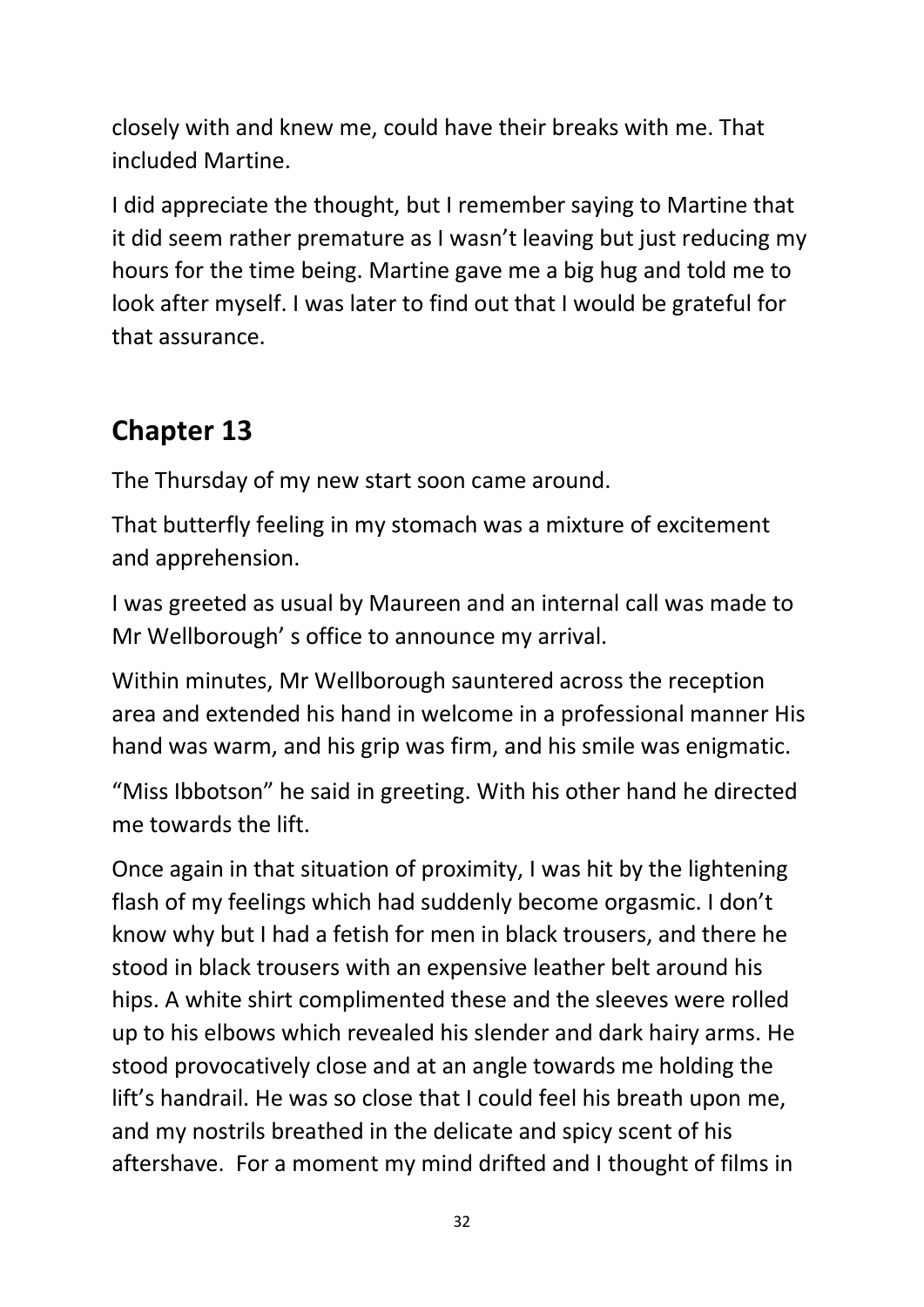familiar situations and what often went on behind closed doors! I almost felt he read my mind as my eyes met his and a sensual smile appeared on his face.

Nothing was said as we walked along the short corridor to his office to which he gallantly proceeded to open the door for me.

Mr Wellborough broke the silence.

"As you saw the other day, there are literally mountains of papers to sort through and files which I would be extremely grateful for you to undertake"

Although I had already had a glimpse last week of my work ahead, it was still quite daunting. I was quite aghast at how all this had become such a huge mess in such a short space of time.

However, I didn't know the events that had led up to his Personal Assistant becoming ill!

At first, I felt a little annoyed that my first and foremost task was to sort the filing out, that was something office juniors had to sort out at our office, and I had moved up the ladder since then!

Mr Wellborough gently touched my arm,

"Please don't worry" he said in earnest. "Just take your time and I'm only in the opposite room and you can ask me anything if you are struggling" he reassured me.

"I can always ask one of the others if I can borrow someone to help you for a few hours" he offered.

"Thankyou" I responded. "I'll make a start and will let you know how I am getting on" I replied assertively.

He nodded and gave a broad smile.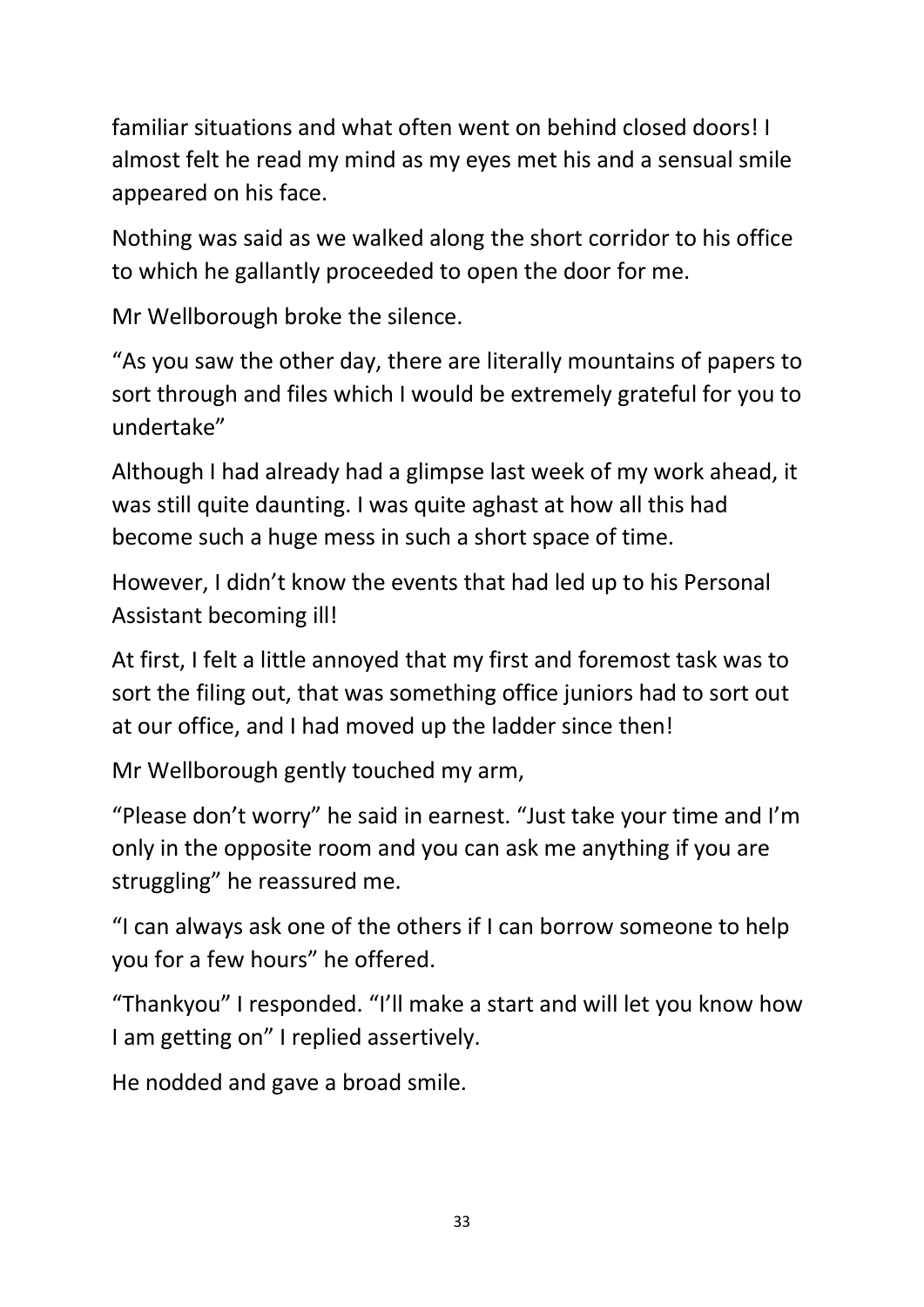By 11am which was coffee time, I had made a good headway. I had been aware of an occasional glance in my direction, which was natural in the circumstances.

Mr Wellborough came into the room and politely asked me if I would join him for coffee. I said I would.

We sat in the same place as we before overlooking the concrete "vista" of London.

Mr Wellborough began. "I am going to leave you a spare key in reception as there will be some days or even weeks when I will be presiding at court"

"Thank you. I appreciate that" I responded. I felt quite honoured to have my own key so soon.

"It would also make sense if we exchanged our mobile phone numbers so that we can contact each other when needs be" he said in a down to earth manner but at the same time his deep brown eyes looked tantalising.

"Yes, it does" I agreed. At that we exchanged numbers accordingly.

"Just one last thing before you go back to work, can I call you Rosie from now? I hate being formal when there's no need to be. Gosh, my work is 100% formal!" he stated.

"Yes of course" I responded automatically.

"Good. Well please call me Stefan" he requested.

"I will, thank you" I said in agreement.

I then carried on wading through the filing until Stefan came into the other room at lunchtime.

In the background I heard the landline ring although I could hear Stefan's voice occasionally, it wasn't audible. The receiver was replaced, and his footsteps came towards me.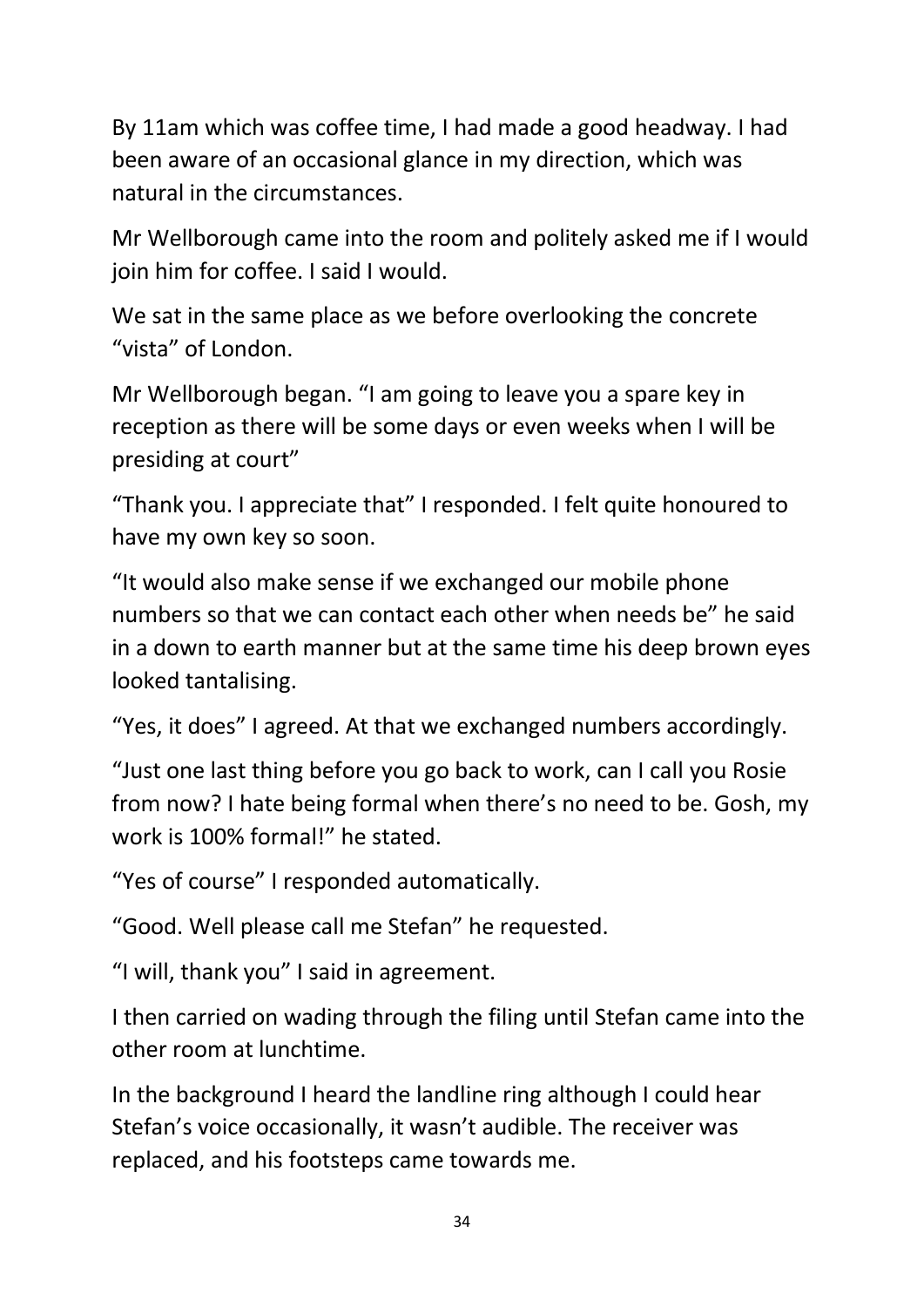"I'm really sorry but I will have to go out on an emergency. There's been a problem with today's hearing. I probably won't be back until after 5pm. Jo, Mike Tindale's secretary will bob in and see that you are ok"

"Thank you" I replied.

"I'll see you tomorrow then Rosie" Stefan said as he picked up a file from the table and rushed out of the door.

As he left, my mood began to change. I found I missed his presence.

Just then there was a knock at the door and a woman about the same age as I entered the room. She was very bright and cheery as she introduced herself.

"Hello, I'm Jo, it's Rosie, isn't it?" She extended her hand, and we shook hands.

"I've brought you a spare key" she said as she placed it in my hand.

Before I had chance to respond she continued.

"Would you like to come and join me for lunch in the kitchen downstairs and I can show you where everything is. I think Elsie has some sandwiches on today but as a rule I bring my own" Jo offered.

"That sounds like a good idea" I agreed.

It wasn't a large kitchen but had all the necessary basics, which included a coffee pot that was almost full.

Apparently, Elsie had worked there for many years ago but had recently retired. Jo said Elsie came in around three days a week at lunchtime and brought a variety of sandwiches and cakes and did a quick clean round taking towels and tea towels on a regular basis to be washed.

"Elsie does all this voluntarily. I think it gets her out and she also has some company. We have insisted that we contribute towards the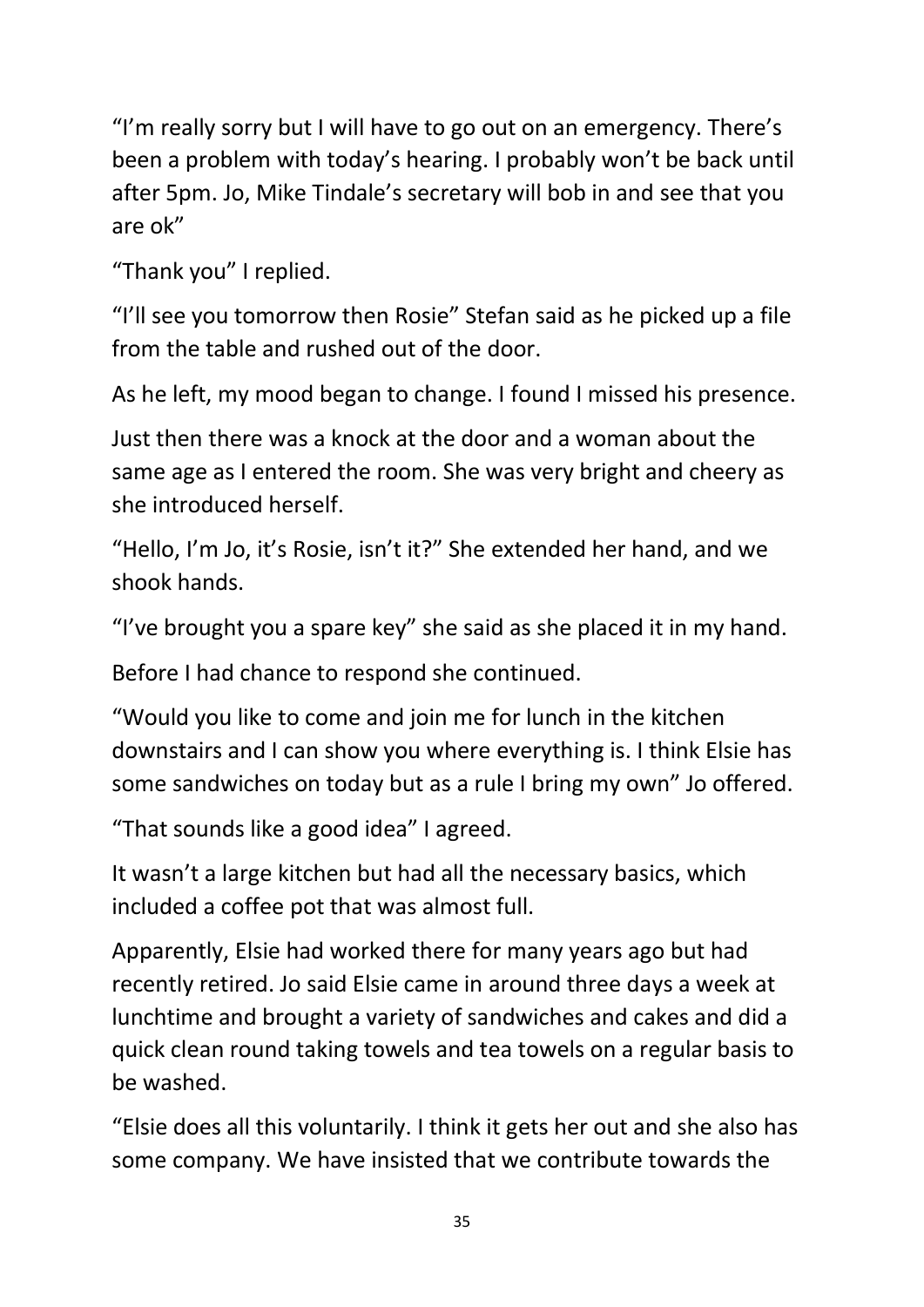food we eat as she won't take any money otherwise, and what we do contribute goes into the cancer research collection box on the table there. We certainly appreciate her coming in, that's for sure" Jo explained.

The sandwiches looked delicious. I picked a ham salad one and poured myself a coffee out of the machine and placed some money in the contribution box.

As we sat down at a table to eat our lunch, Jo asked,

"So how are you enjoying your work here Rosie?"

"It's certainly challenging" I immediately responded.

"I couldn't believe the mess that paperwork has got into" I said with a sigh.

"I can imagine" Jo agreed. She then continued to tell me about the circumstances surrounding the mystery of what had led up to the mass of work that had been suddenly left.

"It was all very strange about Jenny (Stefan's previous secretary). She was just like any of us when she started here. She used to be a real laugh at lunch and break times and our "Secretary lunches" that we occasionally went on. Her company was always enjoyable with her funny sense of humour" Jo continued.

"Then what happened?" I asked eagerly.

"I don't really know" replied Jo honestly.

"Jenny suddenly started to become more and more withdrawn, and we hardly saw her down here in the end. She began to look ill as well, you know, pale and thin and a bag of nerves as though she was on edge all the time" Jo stated.

"Maybe she had problems at home" I began presumptuously and then regretted my contributory comment.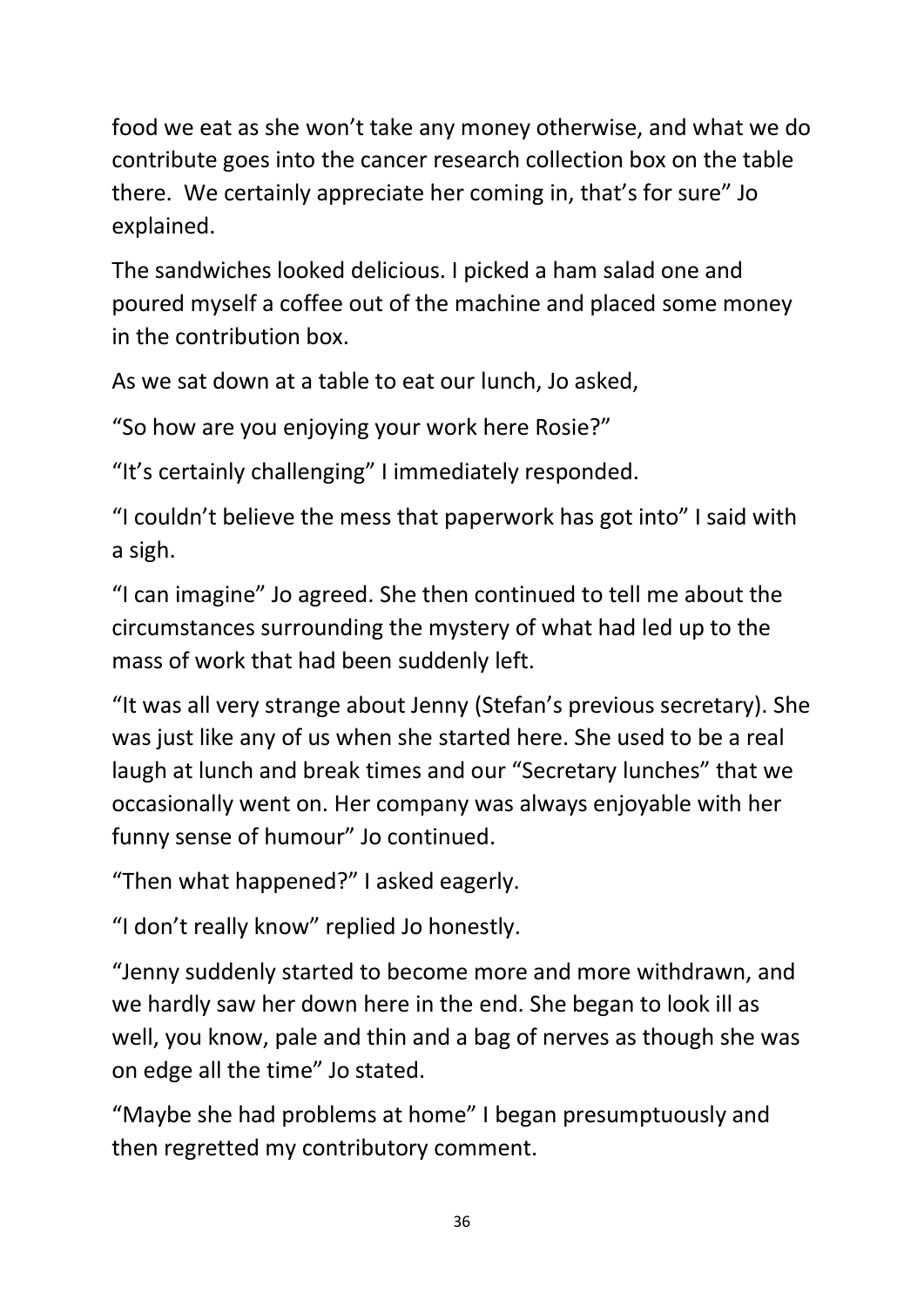"Nobody really knows" replied Jo. "All I do know is what we all observed. She stopped coming into work regularly and then not at all. There's always gossip at work as you will already know, but there is talk that she's suffered a nervous breakdown, hence the length of time on her sick note. I personally, and don't quote me on this, doubt that she'll be back at all" Jo revealed in confidence.

"That sounds dreadful" I added.

"It does" agreed Jo. "It's just strange that she seemed to lead a normal life from what she told us. She did have a bit of a downer after she split up with her last boyfriend Adam when he wanted to emigrate to Australia, and she didn't. Jenny seemed to cope with it reasonably well though and still came out with us on our nights out together. Maybe she didn't get over Adam as well as we thought. On the other hand, there has been talk that it was working with Mr Wellborough, but I think it was someone just being spiteful. There's always one!"

"Oh dear, I don't know what to make of that" I replied.

"I wouldn't try to. Just go with the flow" she advised sensibly.

After that we just made general conversation and got to know each other a bit more.

However, when I went back to the office again, Martine's words rattled round in my brain regarding 'looking out for me'. It was good to know that she was a true friend and meant what she said. I would need her support even more as time went on.

## **Chapter 14**

I arrived back at the flat to find a note from Emmy which read, "gone out for dinner, not sure what time we'll be back"

I took the "we" to mean Carlos would be staying again.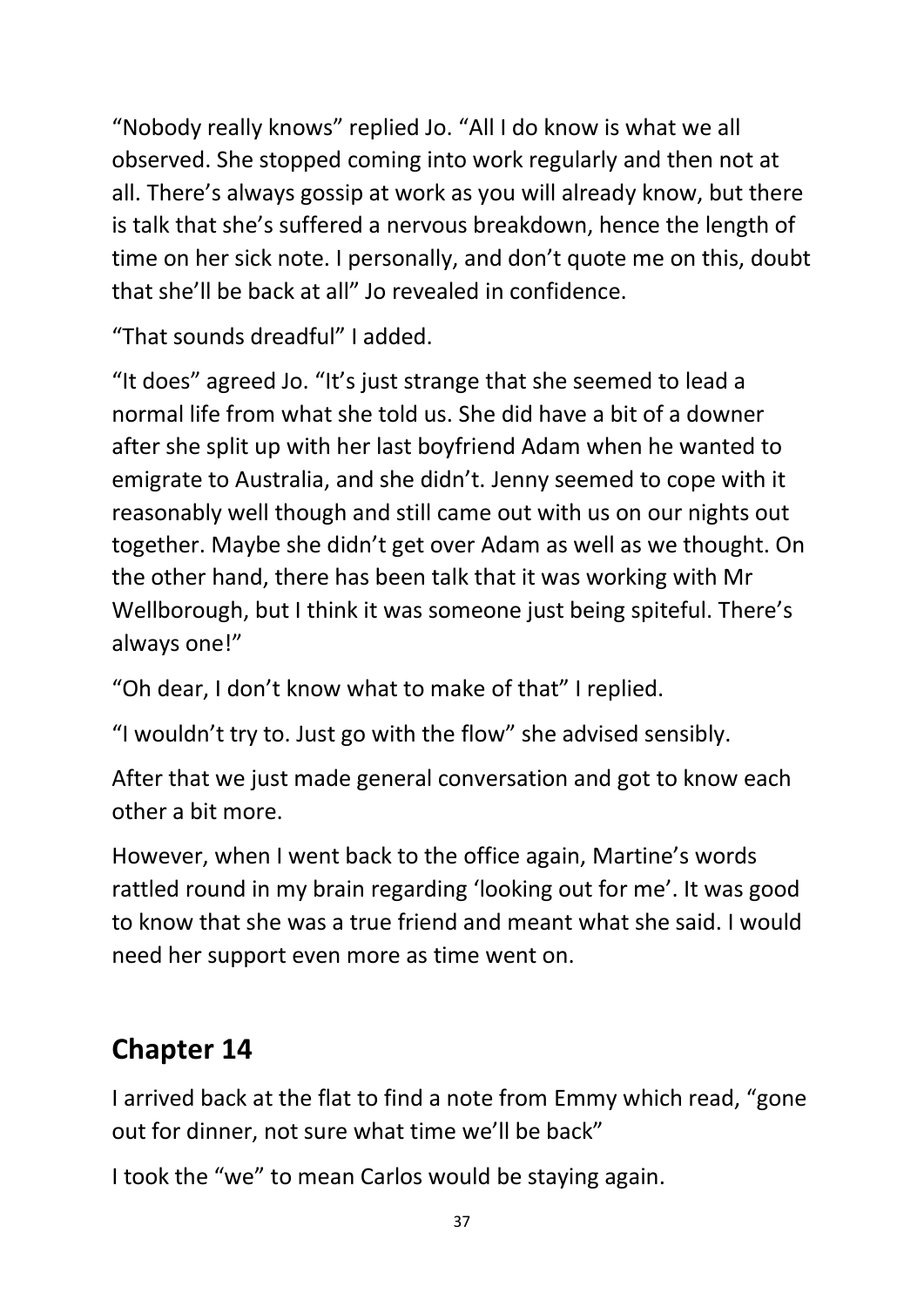While having a leisurely soak in the bath, I tried not to dwell on the day's events and mainly my conversation with Jo earlier that day.

An early night was what I needed as my head had begun to ache and my eyes felt sore with examining and sorting out all that paperwork and I must have eventually drifted off into a peaceful sleep as I was abruptly woken by Emmy and Carlos arriving back home at around 3am. I was extremely irritated but put my radio on and earphones to drown out any activities that might be forthcoming!

The next morning, I was on the train to work long before I imagined that Emmy would stir. I wasn't resentful or jealous of Emmy, but I found myself getting slightly irritated with her and Carlos and their carefree lifestyle while I was taken up with Stefan and trying to work out his curious and personality that I longed to know about.

#### **Chapter 15**

Martine and I stayed close friends and I trusted her implicitly and I'm sure she felt likewise.

I was touched how every Monday morning when I went to our office, she would check how work had been but also how Stefan had conducted himself. With recent events and my curiosity that surrounded Jenny's sudden exit and diagnosed nervous breakdown, I needed to talk to someone, and I trusted Martine and knew she wouldn't let me down.

It was with that in mind that we both agreed to go out on Wednesday tea times each week to a local bistro which by coincidence was called "The Grapevine"

We tried as far as possible not to "talk shop" but it was inevitable, and our conversation always had Stefan as the main topic. Martine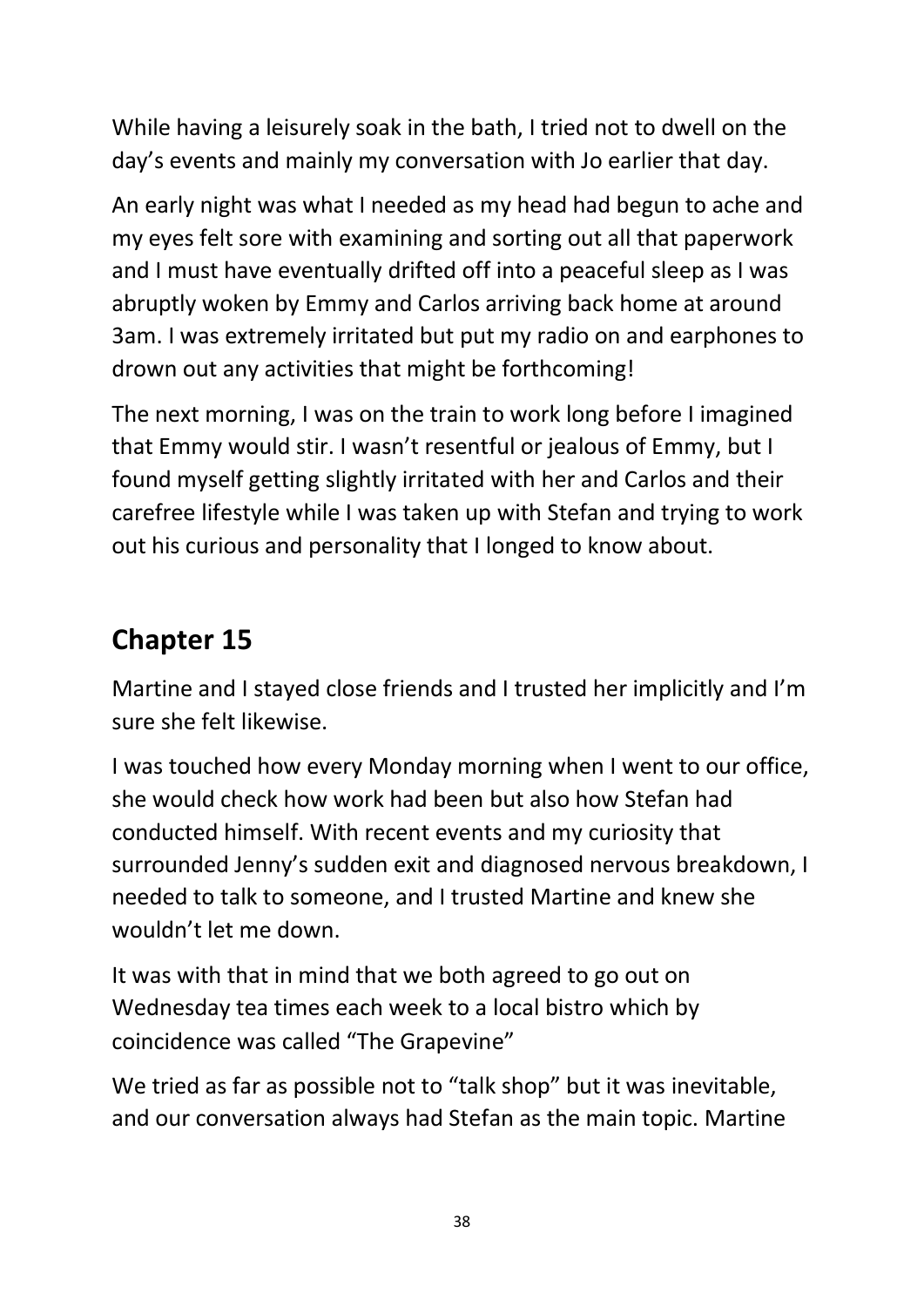agreed that she would keep me informed if any information about him came her way.

I asked Martine a rhetorical question,

"Why would Jenny let her work get in such a mess?" I followed this with, "She certainly had snapped, but the build-up of this disaster must have been going on for some time and Stefan must have known this was happening, and why didn't he get some extra help for her?" It was almost as if everything was being kept behind closed doors.

Martine came to the same question that I had when we had been in conversation the other day 'could Stefan have had anything to do with it?' He was indeed a dark horse. Then Martine suddenly laughed, "Come on, we sound like detectives" I responded, but deep down I later tried to start piecing this jigsaw together. I realised I knew so little about this man who had practically railroaded his presence into my life and, yet he was still such a mystery.

However, there were going to be shocks and surprises to follow, and not all pleasant ones, that was for sure!

# **Chapter 16**

Over the next few days, I saw little of Stefan as he was presiding at court most of the time.

He did leave me notes on some days with a list of tasks to undertake.

I beavered away and eventually had everything neatly filed away and in its proper place.

At lunch times I would join the other secretaries including Jo.

It was probably office policy, but at times I did find it slightly disappointing that the topics of conversation were dominated by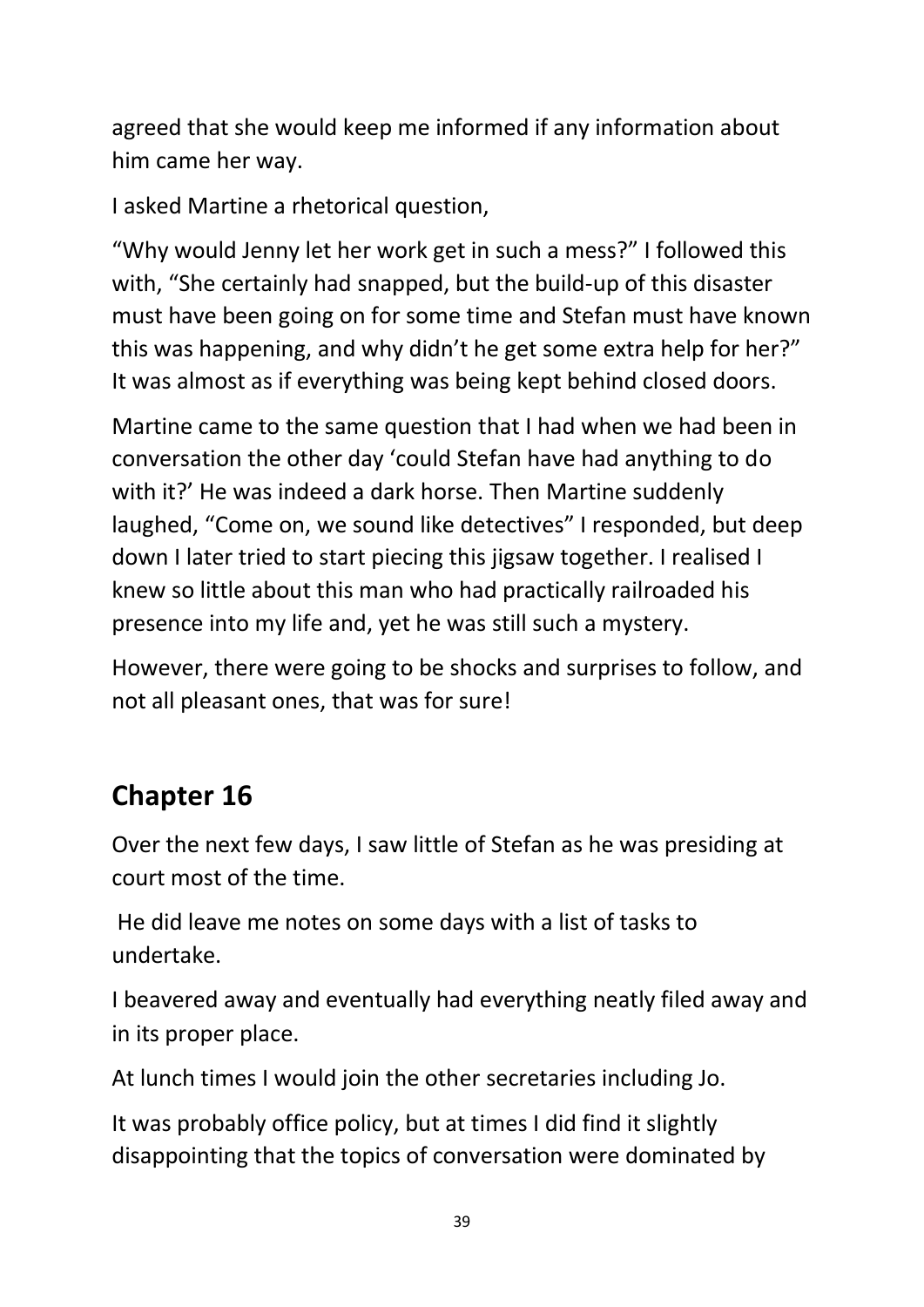holidays, fashion news and yes of course, boyfriends and partners. I suppose, deep down I would have liked to have known more about their bosses, or should I say to hear anything I could about Stefan to enlighten me.

I also had to admit to myself that I had begun to miss Stefan and his attention. That however was soon to be remedied the next morning.

A note was on my desk when I arrived, and Stefan said that he would pick me up at lunchtime at 12pm and take me out to lunch. I suddenly felt a flush of pleasure wash over my body at the thought of being with him and almost like a date.

That morning I felt restless and kept clock watching.

However, I was proud of myself that I had managed to accomplish what I had set out to achieve and clear the back log of work and get everything up to date, and of course to please Stefan.

It did flash through my mind that having accomplished all that I probably would no longer be needed, after all I had been told from the beginning from Mrs Gerrard that this was a temporary post. A feeling of sadness surprisingly crossed my mind.

Right on time, Stefan was stood leaning against the passenger door of his spotlessly clean Bentley. He was looking down at his mobile which was in his right hand. I quickly took stock of this man who I was accompanying to lunch.

Despite his maturing years, he was demur in his appearance and shocking myself in my thoughts, magnetically sexy. He just oozed confidence and as I approached him, I felt a strange sensation flow over me as he touched my shoulder and the hairs on my arms began to bristle with pleasure as he leaned across me to open the car door.

As Stefan drove the short distance to "The Loch and Lobster" a popular sea food restaurant, he made non-intrusive conversation and asked how work had been and if there had been any problems,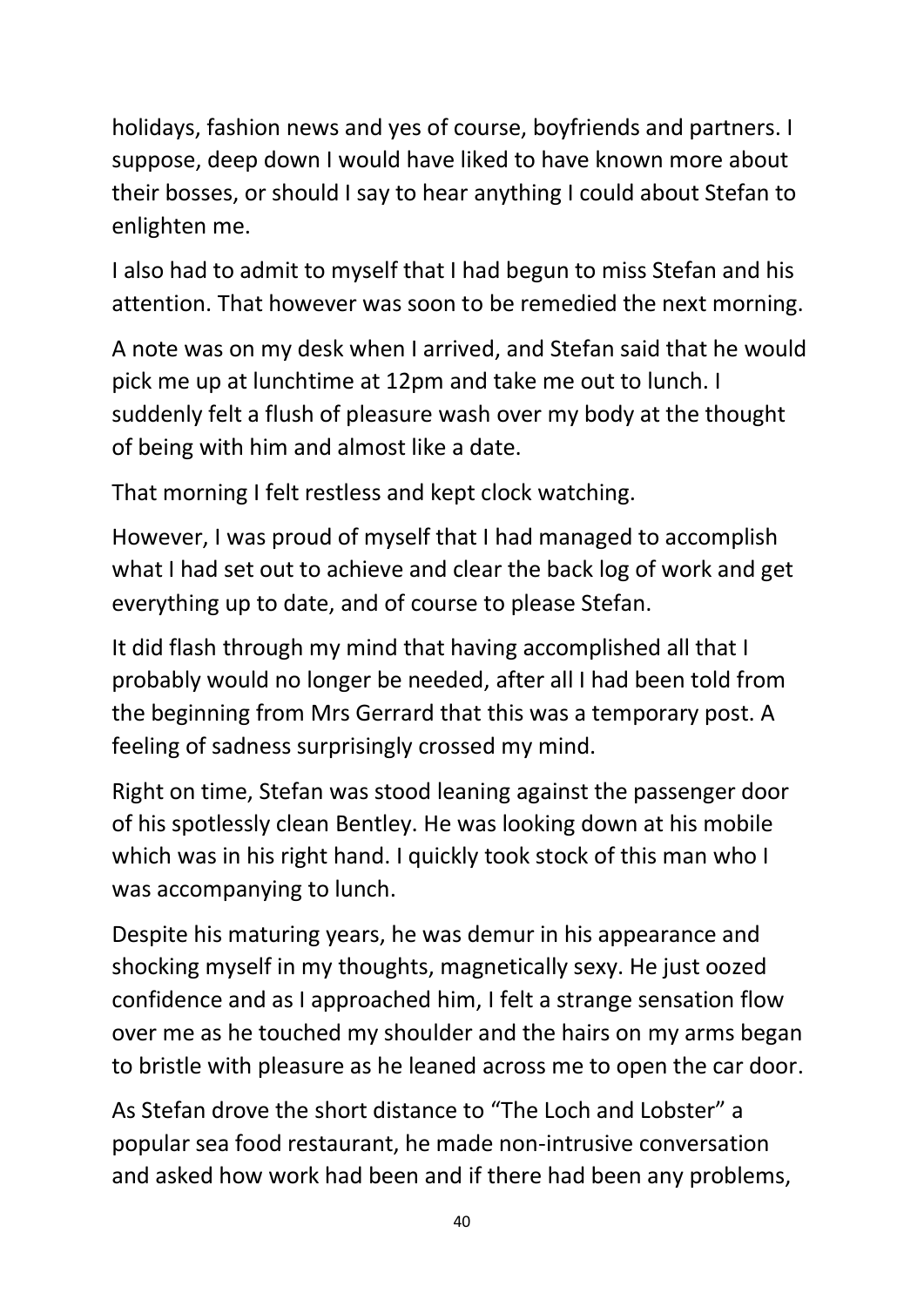although he did assure me that he had every confidence in me that everything had gone smoothly during his absence.

As we entered the restaurant, a young man who looked in his thirties approached us, and his accent was just like Carlos, well spoken with a strong Italian sound to his accent.

"Mr Stefan, it is good to see you"

He turned to me and said "Mademoiselle, it is good to see you too".

"Come I will show you to a cosy table over here" and guided us both across to it.

Stefan chose a suitable wine to accompany our food.

Without speaking he turned to me and gave me a loving smile. I knew that this man was addictive and whatever his reputation with the ladies were, I could certainly understand them falling for his magnetism.

I was glad when Stefan finally began to talk about his personal life for once.

He revealed that he had been married for just four years to a young woman called "Marie".

They had met at Law school and Marie was studying to be a Solicitor too, but Stefan said that it had always been his goal to eventually become a Barrister.

He went on to tell me that they he thought they had been too young to marry when he looked back. Money had been an issue and they had spent very little time together as they had both taken on temporary weekend work to try and raise their income. Stefan drew a deep breath before he carried on as if it was hard to relate his next sentence.

Stefan went on to say that due to their busy lifestyle, they didn't eat that healthily and often eat on the go. At night they would often be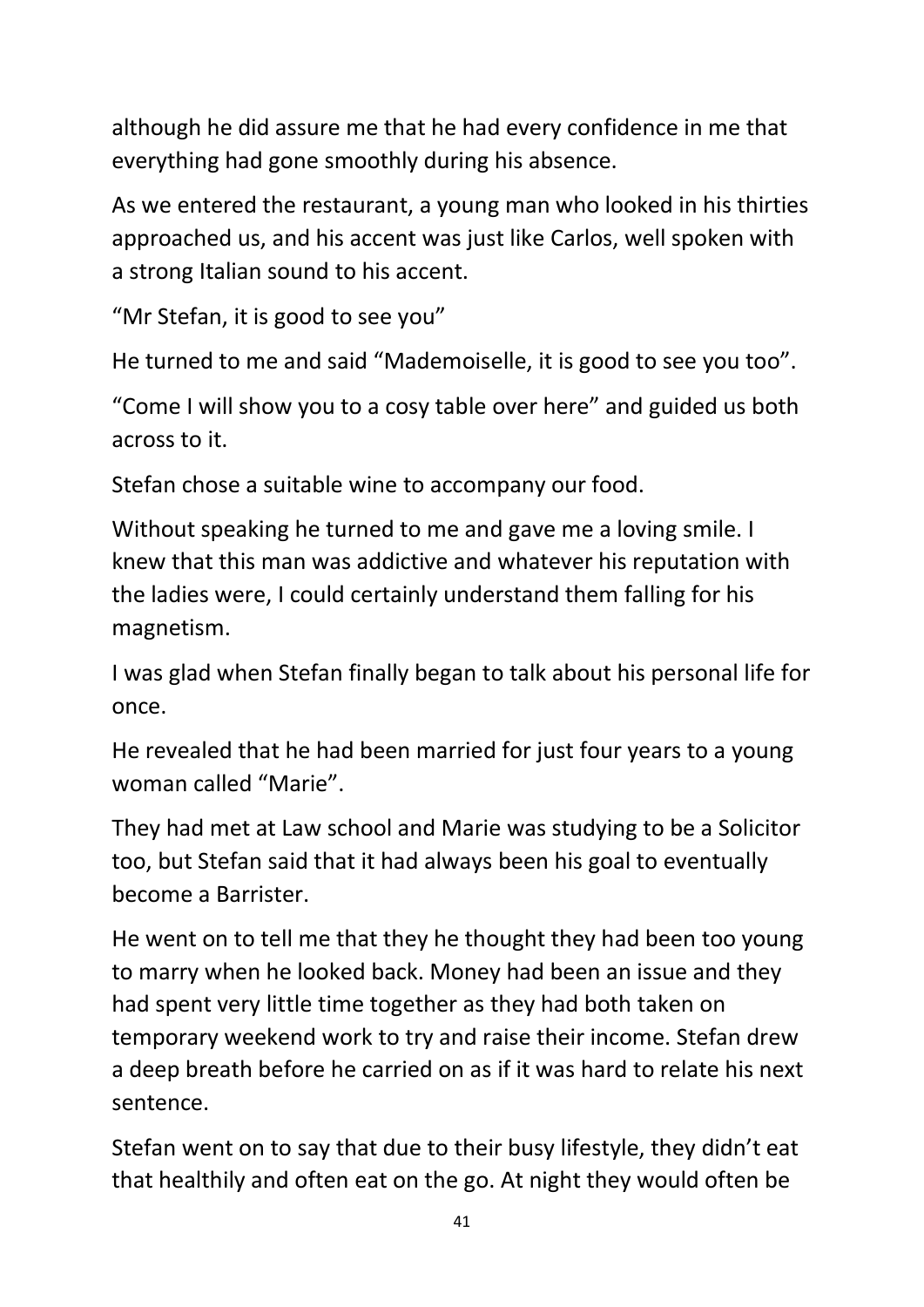too tired to cook, and so fast food was many evenings the option. He said Maire started a down wood spiral when someone at her work made a throw away remark that she was "filling out quite a bit" and she then went on to develop anorexia, "little did I know that it was Stefan that made a remark and it wasn't polite as he suggested above.

What with finances, studying and then Marie's condition, it became a big strain on their relationship, and the fact that she was in and out of hospital was a continual worry. The final time that she was admitted for a month to try and build her up as she had become dangerously and painfully thin. She never came home again. Stefan said that he had been to see her the night she died. She was asleep, and her breathing was aided with a ventilator which suddenly stopped. By the time he had managed to call one of the nurses, she had taken her last breath. She was just 26 years old.

I gasped in shock and emotion at how dreadful it must have been to go through seeing someone you loved so much, die before your eyes.

"I'm so sorry. You must have felt so helpless" I softly uttered with empathy.

"Yes, that is exactly how I felt" Stefan agreed.

For a moment, he looked as though he was miles away, in the distance as he seemed to ponder on that thought for a moment.

On my part I just felt that there was a deep well inside the mind and heart of this man, that only someone with expertise could dredge out. Would that be me? Probably not.

I didn't know how to proceed, and Stefan seemed reluctant to add any more contribution to the conversation, so I decided to be brave and approach the subject of work.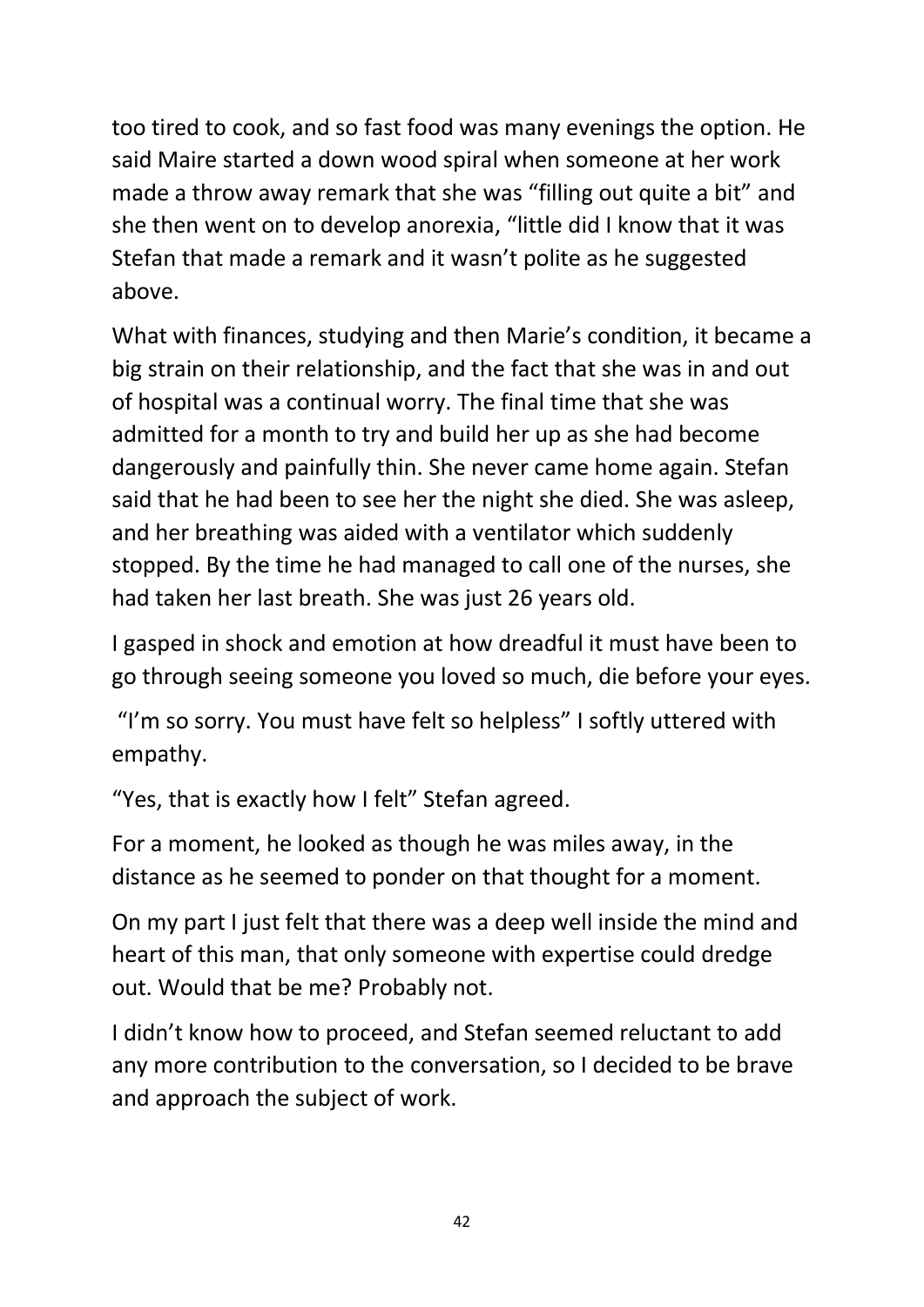"I gather Mr, I mean Stefan" I started a little falteringly. "That now everything is in order and up to date, I assume I will now be back to Lewis, Hamilton and Connor's full time as of next week?"

"Well, you assumed wrong" he quickly responded.

I decided not to reply due to his rapid and rather cutting response and let him enlighten me further.

His face then broke into a bewitching smile, which made me feel more relaxed.

"No, that isn't the plan" he said as he gently put his hand over mine and held it firmly on the table.

"Rosie, I want to thank you for all you've done these past few weeks and turning a jumble into a pristine and orderly office. I would like to offer you more" Stefan said softly.

I slightly gulped nervously preparing myself for the complete and unexpected words that were to follow.

Stefan continued. "Not only would I like to offer you a permanent full-time position here, but on a personal level, I would also like to get to know you more as a person" His eyes were looked at me lovingly.

"What about Jenny though? I can't just walk into her job. I don't really understand what happened with her and nobody seems to mention her" I questioned, aware that I was beginning to babble and that I was crossing territory that I knew he wouldn't answer on his principles.

I saw his eyes narrow slightly as I had witnessed once before, and I felt aware that I had touched a nerve.

"Jenny was a strange creature" Stefan began.

I hated that expression when people were describing a person's personality as if the person wasn't human!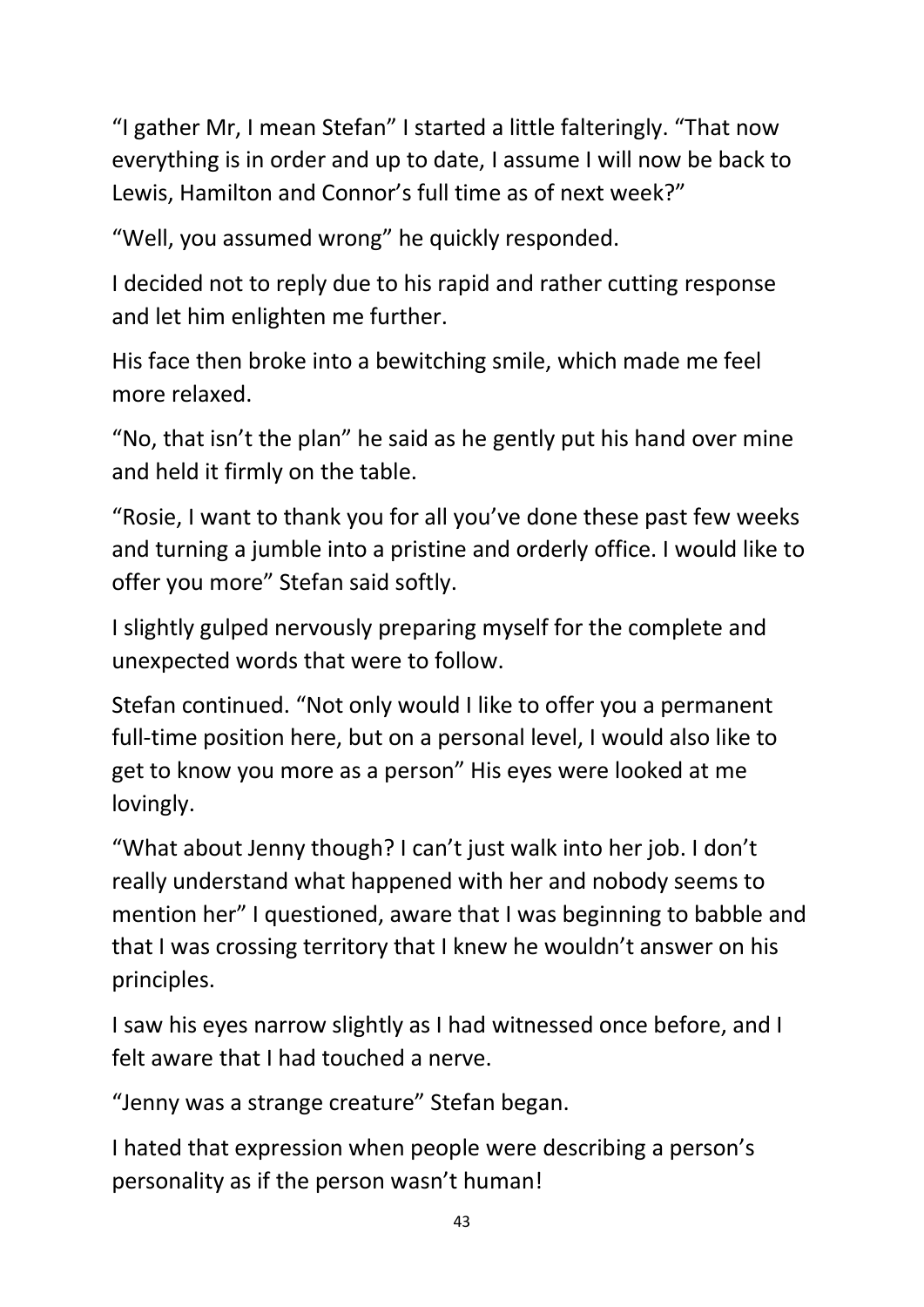I inadvertently sighed.

Stefan continued, "She was full of herself when she first came – bubbly and confident, then she just seemed to change over time" he said it such a matter-of-fact way.

I decided to persist now we were discussing Jenny and try and delve further.

"Did she ever give you a clue as to why she was struggling over all these weeks?" I asked candidly.

He shook his head.

"I'll never really know probably. It must have been boyfriend or family trouble. People don't always like discussing matters of the heart" he said looking me straight in the eyes.

"I hope it's not catching!" I remarked trying to lighten the conversation.

Stefan didn't seem to appreciate my humour and I saw his eyes flash at me immediately followed by a smile briefly began to emerge.

He totally disregarded my comments and changed the subject straight away.

"Rosie" he started as he rose to his feet. "Why don't I arrange a meeting with Samantha Gerrard and Mrs Bakewell for Monday morning, with you being present of course, and we can arrange a formal start date for you at my chambers"

He witnessed my hesitation.

"I apologise, I will of course suggest that you have time to make your own choice if necessary"

"Yes, that sounds fine" I replied.

As we approached Stefan's car, he went towards the passenger door to open it for me as he had before, then held back. He gently pressed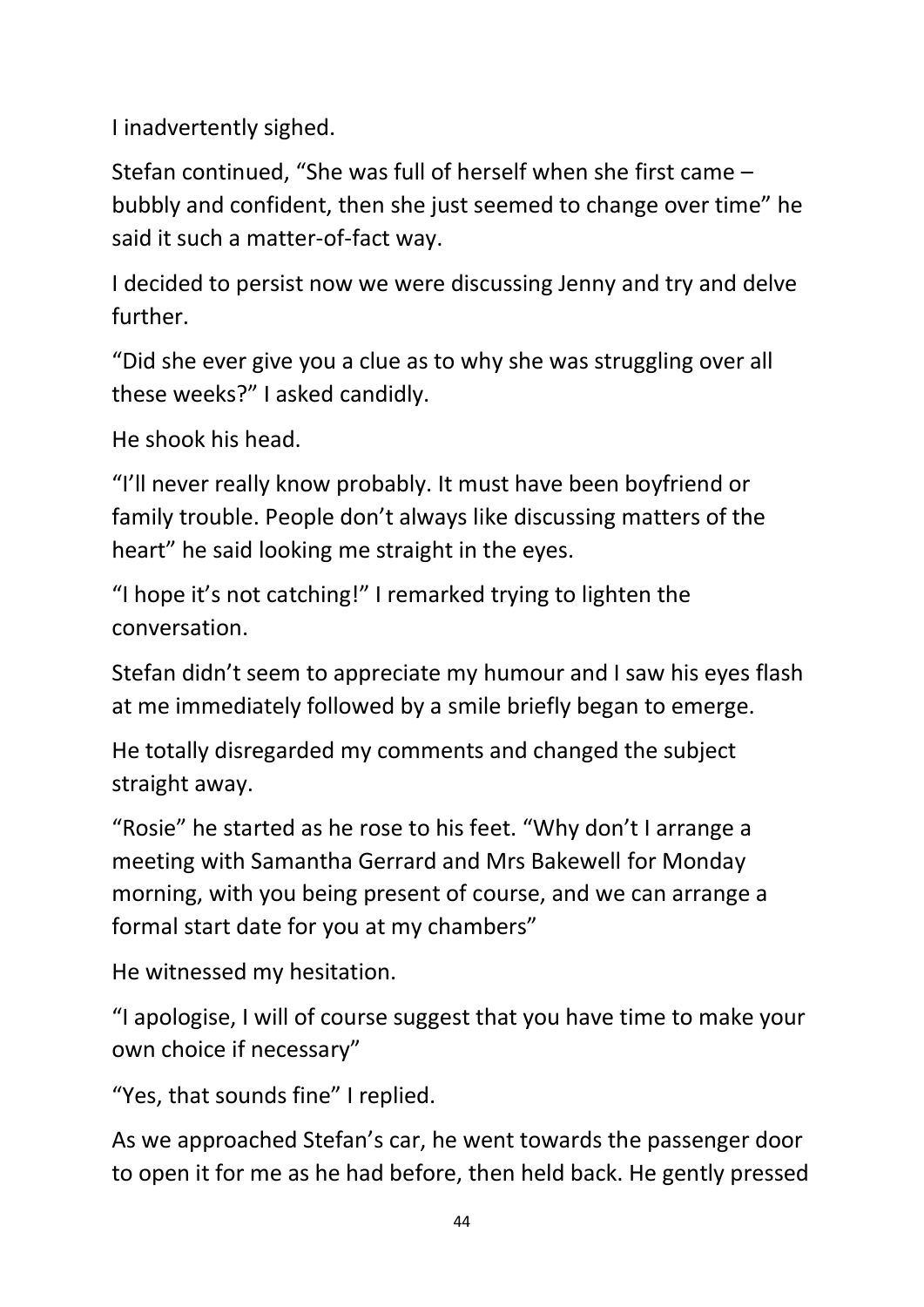me up against the door and puts his hands softly around my shoulders to pull me closer to his body. As he did so, he gently pressed his lips on to mine and I felt a tingling sensation through my body which had now become relaxed, and our kiss became long and hard and I felt his tongue caressing mine and I responded.

I was amazed at my body's reaction as my breasts began to throb with pleasure.

He pulled away slowly.

"I've been wanting to do that since the day I met you" he whispered in my ear and then added "That's what I meant by wanting to get to know you better" and gently stroked my cheek with his fingers.

Stefan then opened the door.

"Would you like me to run you home?" he offered.

I didn't know whether that was a loaded question, as if he was inviting himself round, or at least to see where I lived, or just a straightforward offer of a lift. I decided to decline.

"I wouldn't mind going back to the office. I've some papers to go through before Monday, so if you wouldn't mind dropping me off there, I would be grateful" I continued.

"That's fine" Stefan answered turning to me and smiling.

Although it was only a short distance back to work, I decided to chat away generally. I told him that Sara and Carlos would probably be there and, so I was going to have some retail therapy on my way back.

Stefan smiled knowingly.

"Ok, I'll see you on Monday. Have a good weekend" he said as he pulled up outside the office buildings.

"You too" I replied, and then he was gone.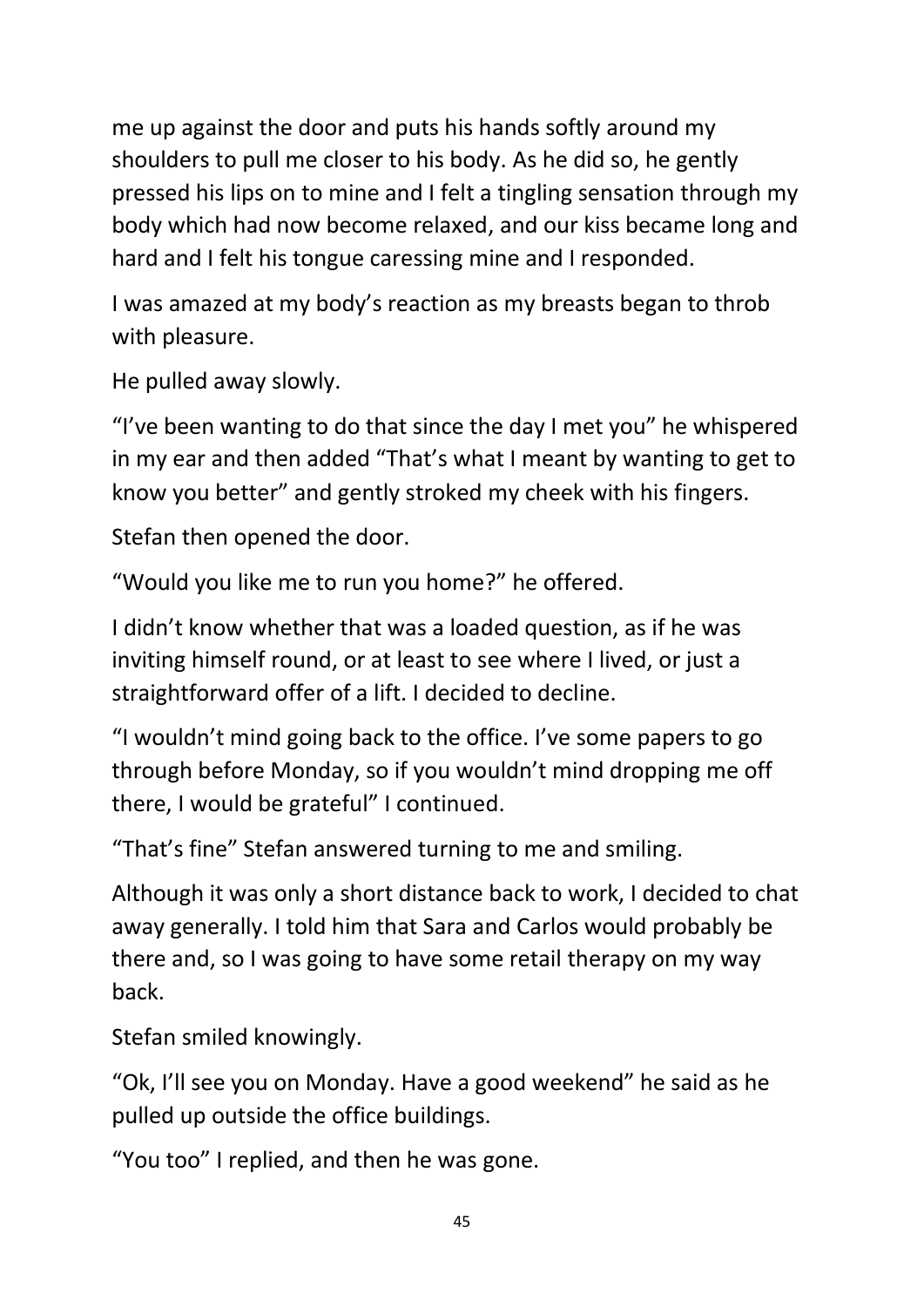I didn't go back into the office in the end, nor did I do any retail therapy! I just made my way back home in a bit of a daze.

There was no sign of Emmy and Carlos when I arrived back home.

Although it was still afternoon, I decided to pour myself a glass of wine and sit out on the veranda in the pleasant but still cold March sunshine.

I made myself comfortable and had a sip of wine before placing my glass on the small picnic table. It was then that I noticed that my mobile was notifying me of a new voicemail. I already had an idea that it would probably be my mum. I hadn't been in regular contact with her over the past two to three weeks, and she was a worrier, but not a controller.

Yes, sure enough it was from my mum. She expressed her concern that I hadn't been in regular contact as usual and urged me to contact her as soon as I was free.

"No time like the present" I mused and rang her back with my apologies. I explained that I had taken on extra work and continued to tell her about Monday's meeting to discuss my official transfer to Stefan's chambers.

Mum didn't seem as thrilled as I thought she would be.

Her response was' "I thought you were happy at your usual post and office. You have people there of your age and friends. What has that new job to offer you in comparison?

"Mum, I look upon it as a promotion. I'm going to be Stefan Wellborough' s Personal Assistant at his chambers" I replied confidently.

"Right, and what do you really know about this Mr Wellborough?" she asked bluntly.

"Mum you are impossible at times." I said with a sigh.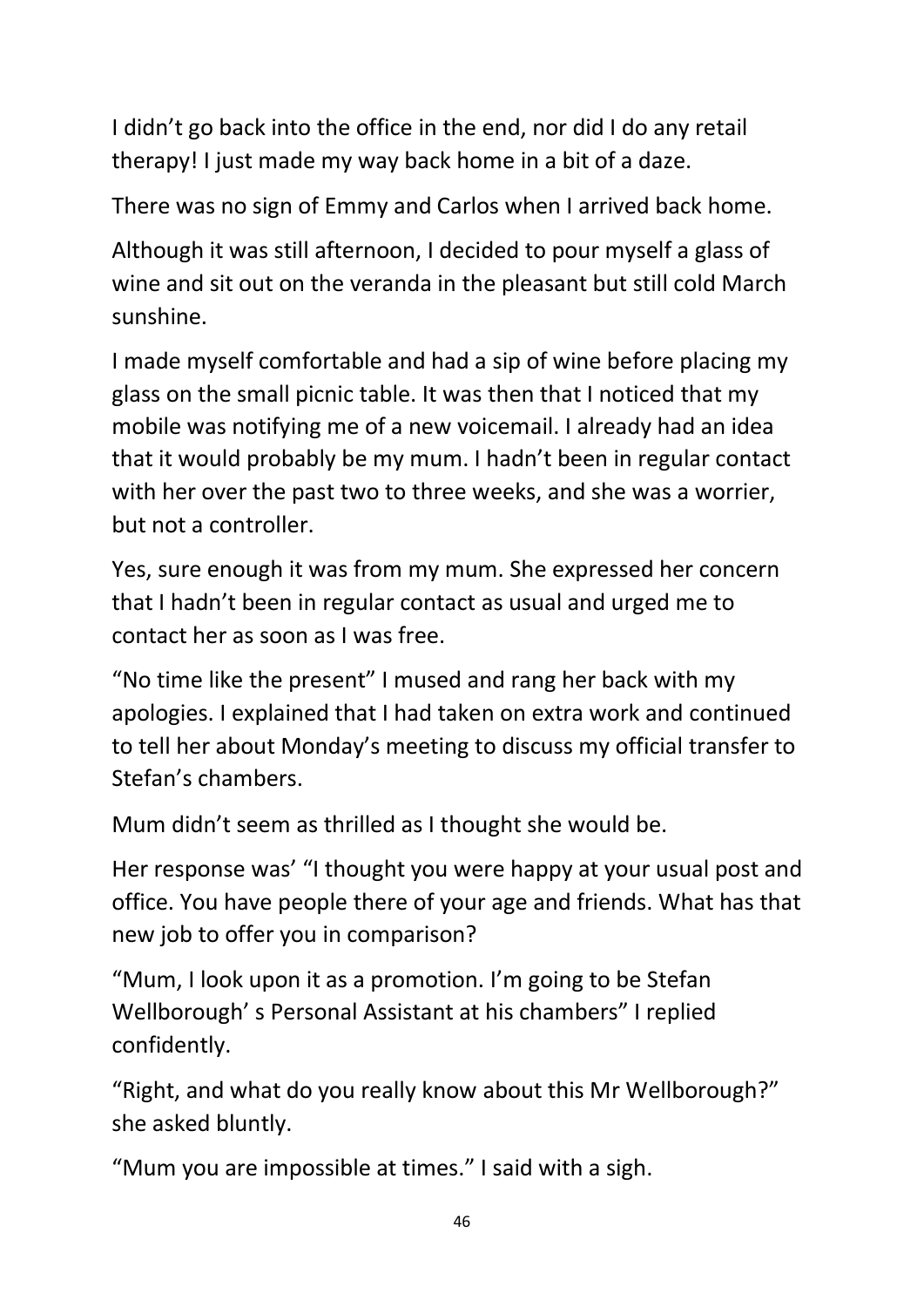I then went on to explain.

"Mum. He's a 'Silk or Barrister' as they are more usually known, and a rather successful and prominent one for quite a few years at that" I continued.

"I'm not thick" Mum retorted.

"I do know what a silk is or stands for" she replied curtly then she added:

"Quite a few years?" Mum questioned. "How old is he?"

"At a guess I would say he is about 45 years old. He is a senior Barrister" I said in defence.

"What does your manager think about it all then?" Mum continued.

"Mrs Gerrard must be quite happy about it as they have allowed Mr Wellborough to arrange the meeting to discuss it" I answered.

"Do be careful all the same. It's a big change" Mum said sounding concerned.

"I will. Don't fret so much" I reassured her.

"Rosie, it's not far off Spring bank holiday. Why don't you come down for the weekend and you can tell us all about it, or sooner if you can manage it?" Mum asked appealingly.

"I'll see what I can arrange" I responded.

I heard a slight irritation in her voice when she persisted, "Oh come on Rosie, it can't be that difficult to arrange, the office won't even be open, it's a bank holiday remember!

"I'll come; I promise" I said positively trying to appease her.

Our conversation then turned to general things and mum told me how the rest of the family were.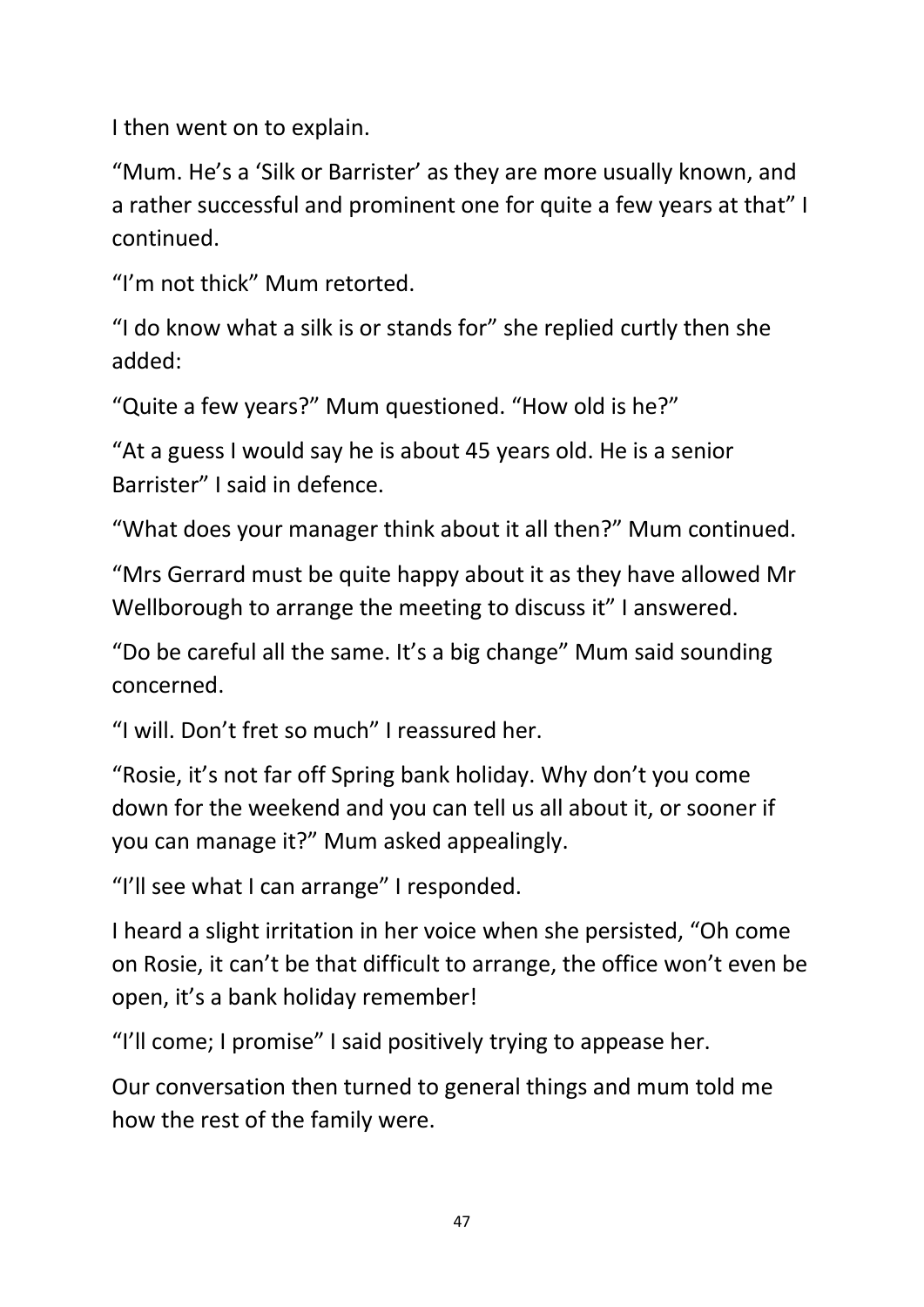Eventually I came off the phone and shook my head. I knew she was only being caring and being the youngest and the only girl in the family made her overprotective at times.

Just then, as I reached to pick up my glass of wine again, my mobile bleeped its message alert. I thought it might be Martine. My heart missed a beat in surprise as I read the message and immediately identified the sender by the contents.

"I think I'm falling in love with you" Stefan xxxxx

I smiled and having had the conversation with my mum just now, thought, "I'm not letting my mother get a whiff of this, God knows how she will react!"

# **Chapter 17**

I saw little of Emmy over the weekend. She breezed in and out a few times, usually with Carlos in tow! Emmy just seemed totally consumed in her new relationship, and I was pleased for her.

My thoughts were all over the place that weekend, wrestling with my feelings and trying to come to a sensible and calculated decision as to the offer of Stefan's and the steady and reliable post that I had been in for some years now plus the fact that this man had now also declared his love for me!

Breathing in the smell of the spring flowers was intoxicatingly sublime as I took my evening stroll through the local park. The fresh air made me feel quite relaxed and feeling that my walk had been beneficial. I felt almost normal!

When I arrived back, I decided a long soak in the bath would be therapeutic.

Laying out my clothes for my important day tomorrow, I decided I would dress smartly as usual. I decided on my good quality floral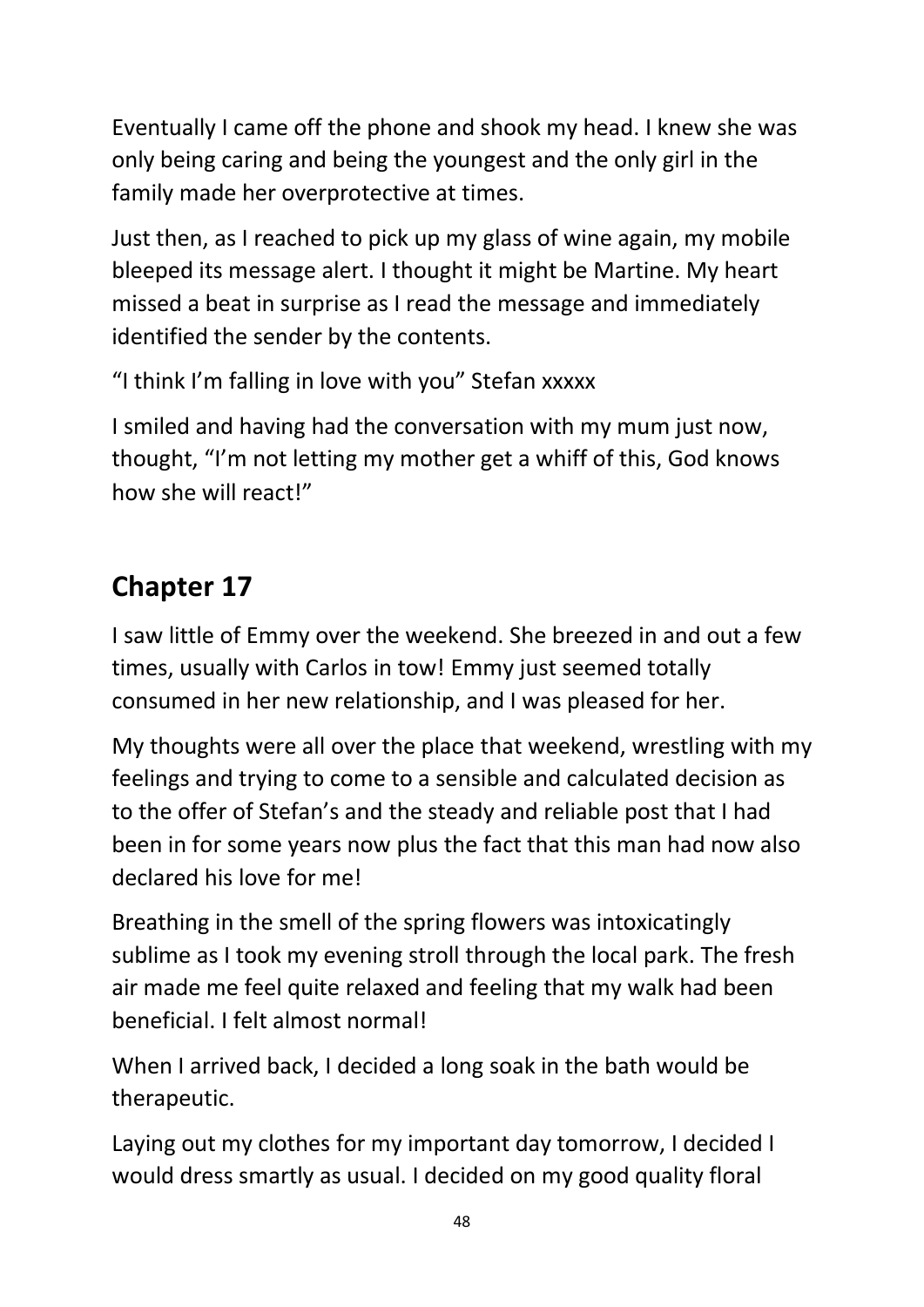dress as it was now spring and my cream jacket with matching high heels.

I then proceeded to sink into the inviting bath filled with my herbal oils.

My brain was still going at full speed in anticipation of the following meeting tomorrow morning which I knew, either way would shape my career future. Of course, my thoughts were about Stefan and his unexpected but welcome display of affection, as if sealing a deal between us.

As if by telepathy, I heard my phone bleep it's familiar message tone. I resisted the urge to jump out of the bath and read it like an excited teenager, but the urge was almost unbearable!

Once donned in my pyjamas and fluffy white dressing gown and slippers, I picked up my mobile in excited anticipation.

Sure enough, it was Stefan.

"Did I tell you that I love you? See you tomorrow love Stefan xxxx"

Half of me wondered if this was a ploy to get me agree to the proposed arrangement tomorrow. Even so I did reply in the affirmative.

"Yes, you did. See you tomorrow" I returned in reply.

I wasn't going to return the affection on tap. I wasn't going to be budged mentally, even if physically and emotionally I was responding without his knowledge"

Just then my peace and thoughts were interrupted by Emmy and Carlos giggling as they entered the living room.

I hastily made my retreat from the bathroom.

I made a snap decision to go through to the kitchen and make myself a drink to take to bed and leave Emmy and Carlos to themselves.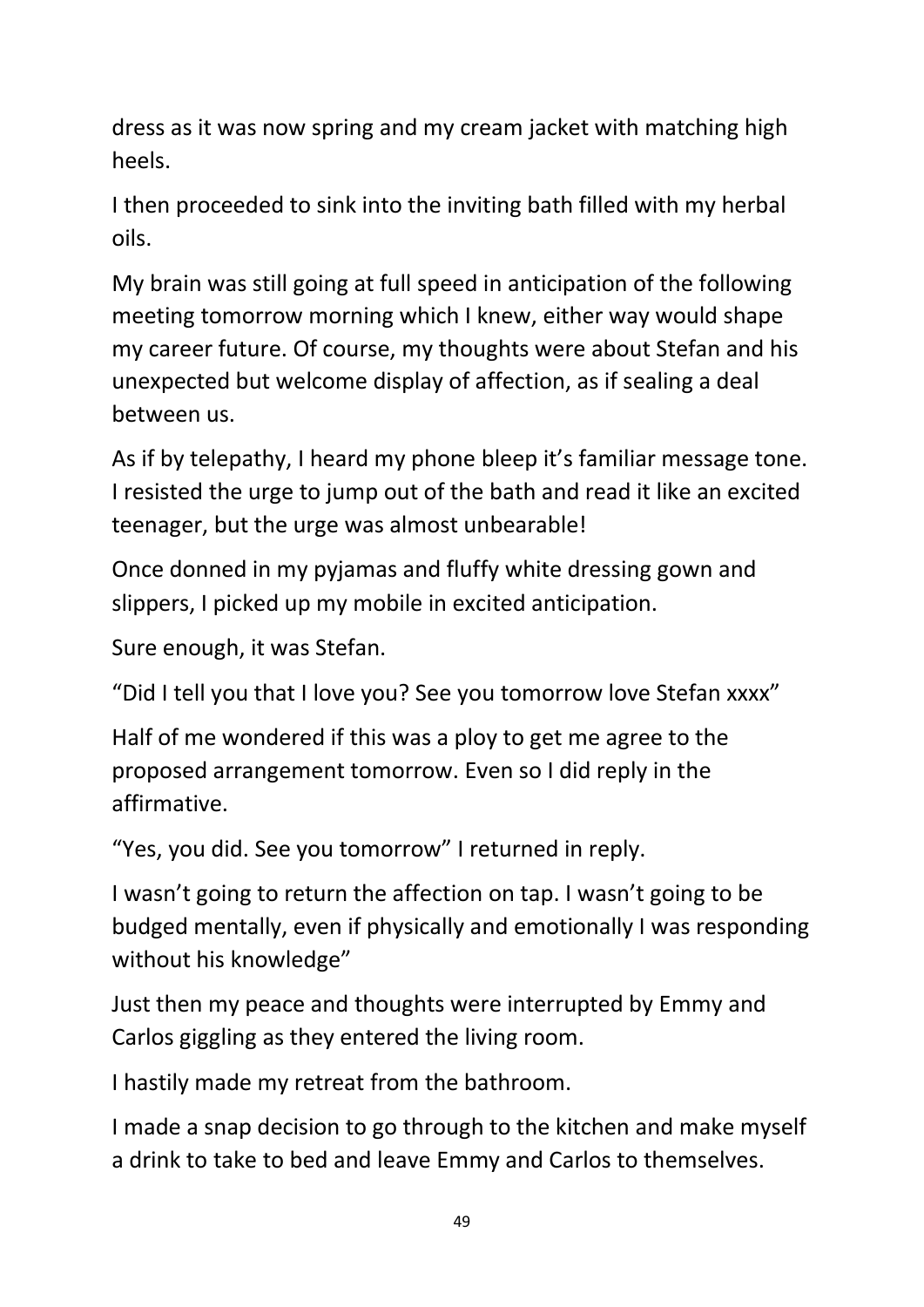As I opened the living room door, there they both were in an embrace and rigorously showing their passion for each other.

I gave a gentle cough to make them aware of my presence.

They slowly broke away from each other, obviously not embarrassed by my presence.

"Hi Rosie, are you ok? I haven't seen you for a while" Emmy asked.

"Yes, I'm fine Emmy. How are you? "I asked out of politeness but didn't really need to as it was obvious, she was ok.

"I am too Sonora Rosie" she replied. I gathered that they were both well laced with alcohol.

"I'm just going to make myself a drink and then get to bed for an early night. I've a lot on tomorrow" I replied, wanting to get to bed and get a good rest.

I quickly headed towards the kitchen.

As I filled the kettle with water, I could vaguely hear in the background, Emmy said to Carlos, "Just give me a minute. I just want to see if Rosie is ok. I don't see a lot of her lately"

"Ci" came the reply.

Emmy gently pushed the kitchen door to close and then approached me, putting a hand on my shoulder.

"Are you ok?" she persisted.

"Of course, I am" I responded, letting out a slight laugh.

"I feel bad that I've not seen you and have a catch up like we used to" Emmy said apologetically.

"Don't be daft" I responded quickly. "You look and seem very happy. I am pleased for you" I replied reassuringly.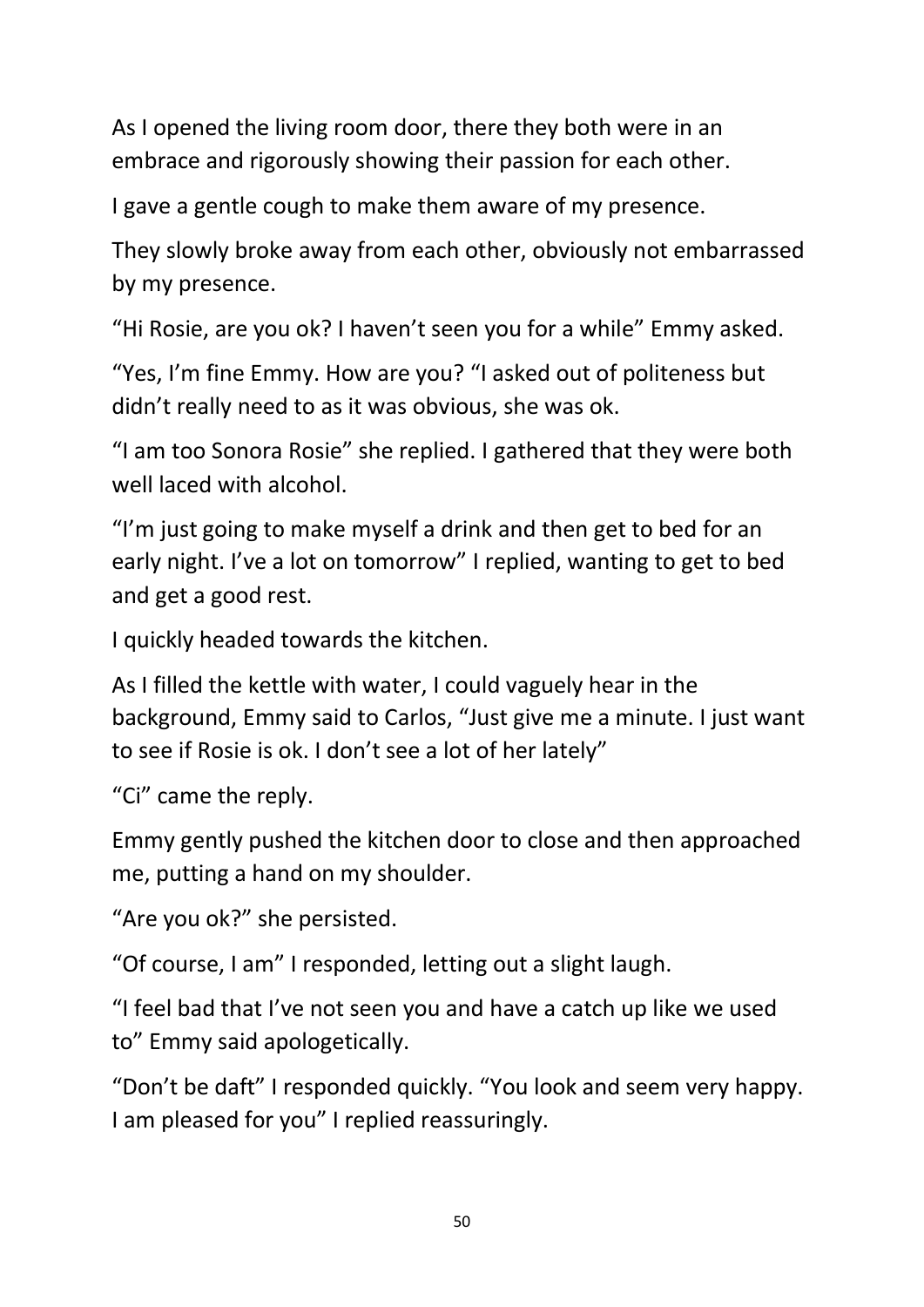"Thank you. We are both happy" Emmy responded with her eyes sparkling brightly as she spoke.

"Why don't you join us for a meal one day this week and I'll cook? I do worry about you" Emmy uttered caringly.

"Honestly Emmy, you are not my mother!" I chided her and then we both laughed. Rosie had met my mother hen!

"I'm glad I'm not" she replied laughing.

"Right. Mother's aside, I have had a real rollicking from mine today"

I began and then briefly led into my important meeting the following morning.

Emmy's response was:

"This calls for opening a bottle of bubbly to celebrate your new post. You sit there while I go and fetch the glasses."

I made my way back into the living room where Carlos sat patiently, and we made conversation in the meantime in "broken English".

It was good to have some light-hearted time together and take my mind of everything.

Gradually, as the bubbly began to take effect, I managed to excuse myself and head for my bed. Emmy gave me a hug and wished me all the best.

I set my alarm for the morning. In the process of this, another text message came through from Stefan, "Goodnight my darling, I love you xx"

I pondered over this and thought this was probably totally unethical, but Stefan was becoming like a drug. This "Silk" was getting under my skin. I felt flattered though, never mind becoming aroused and enjoying his attention. But as time went on, was to find to my peril, this Silk was deadly.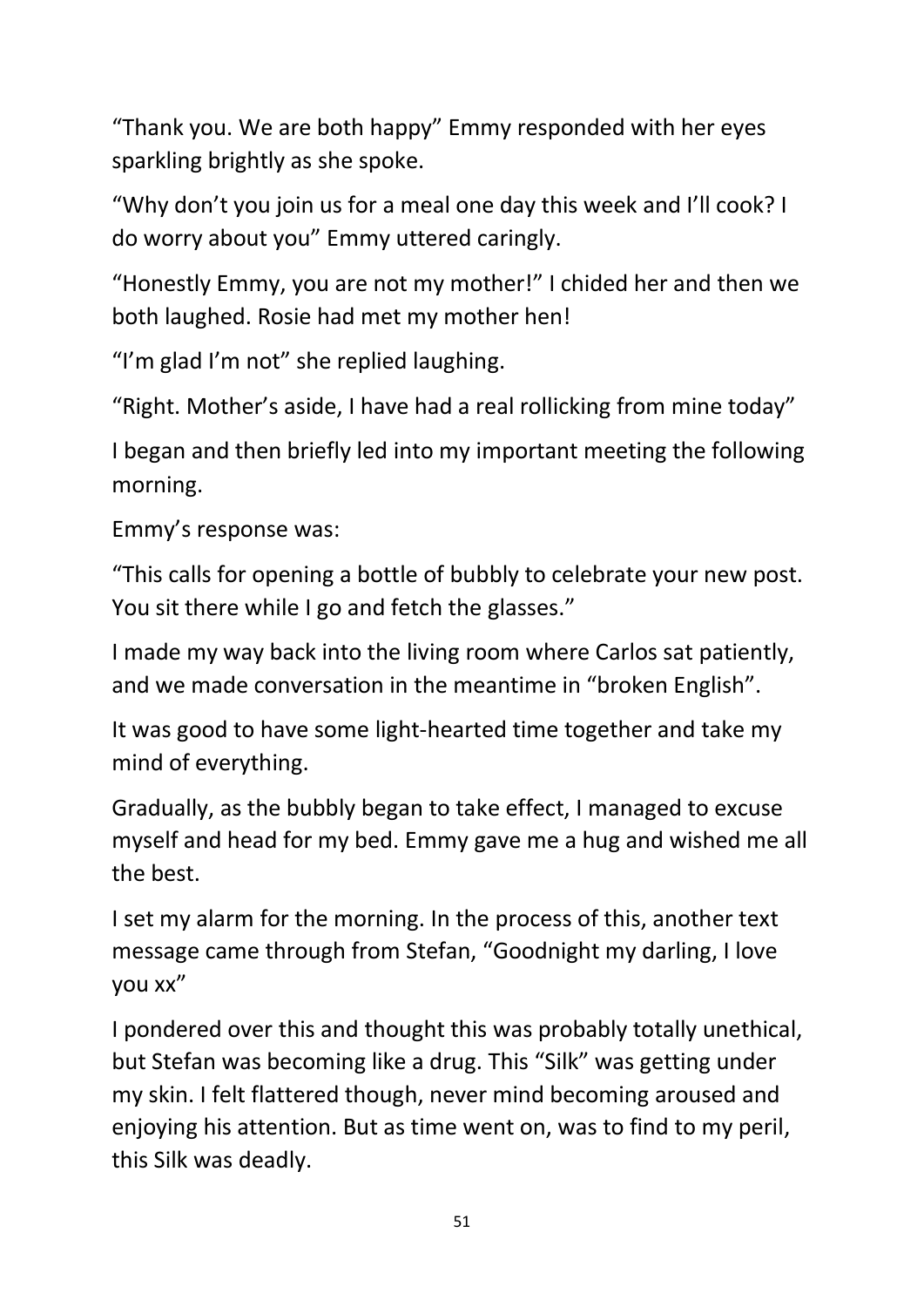## **Chapter 18**

I didn't need the alarm that morning. I had been awake for a while and events just kept milling around in my mind.

On the train to work, I text Martine, asking if she would meet up with me early before work and go for a breakfast coffee across from our offices in the square. I wanted to tell her before anyone else about my new proposed post.

Martine replied straight away, and we agreed to meet up at 8.30am prompt in the café on the square.

Martine's face said it all as we sat down together at a table.

She spoke before I had chance to, "I get the gist, you're leaving our office to work for Stefan Wellborough full time"

"Yes, I am. The contracts are going to be signed this morning as a matter of fact" I replied quite confidently.

"I'll miss you" Martine said in a melancholy voice.

"I'm only going to be down the road and we are still going to have our regularly nights out" I retorted.

"I know, but I will still have my concerns and rightly so. It's a big step Rosie. You're going from an office filled with people, many of whom are a similar age to us and all the hustle and bustle, to a totally different environment and to work mainly in the company of Stefan Wellborough of all people!" Martine said slightly raising her voice.

"Give over" I chided her.

After our coffee we made the short walk to the office and discussed more mundane topics.

I set about clearing my desk and locker. The office engineer came across and took me off the computer system and I duly handed in my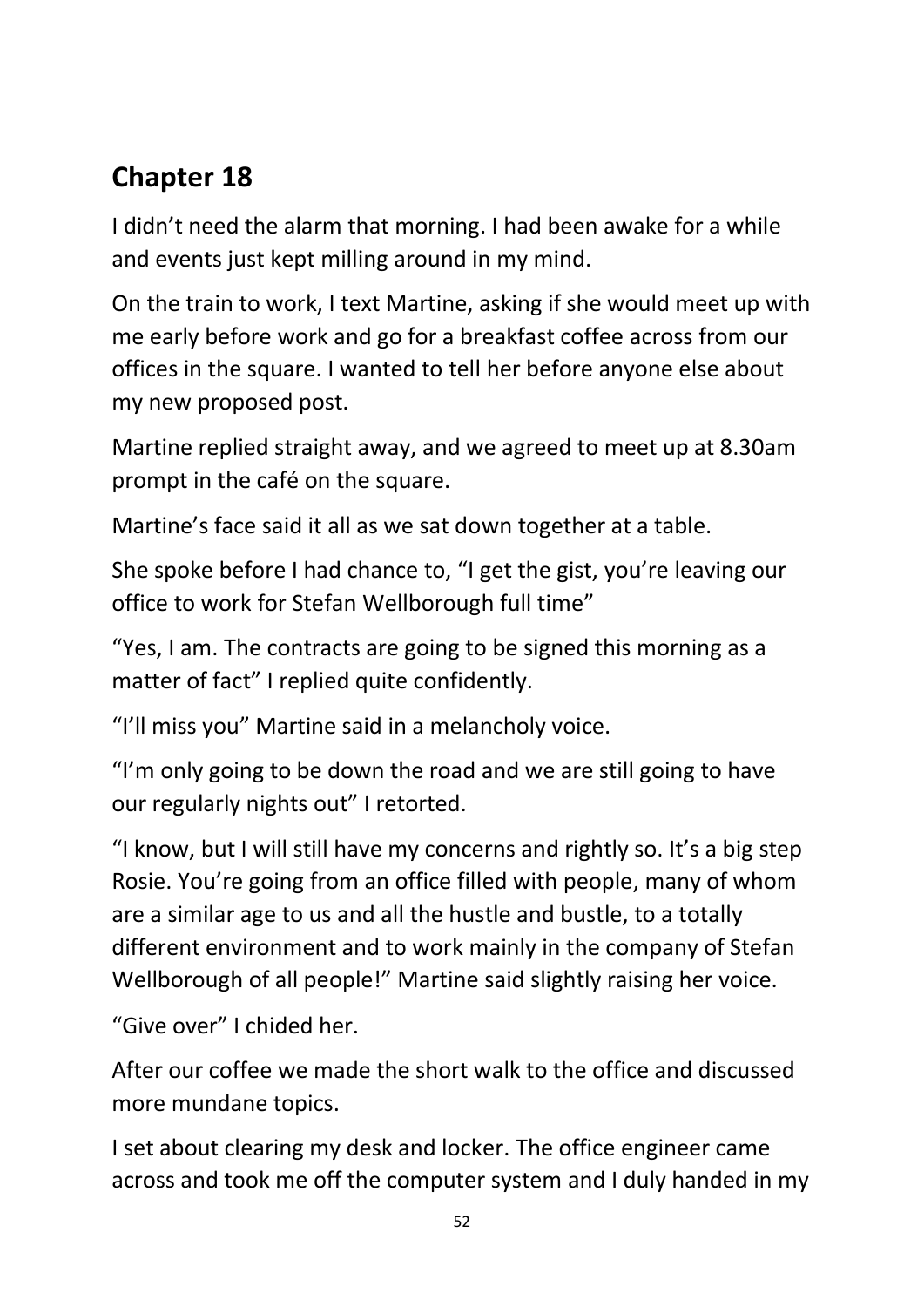Identification Card for the computer I had used. Reality really was starting to kick in.

At around 9.45am, Mrs Bakewell came up to me and said that Mrs Gerrard would like to have a few words with me before the official meeting at 10am.

Samantha Gerrard smiled sweetly at me as I entered her office.

"Come and have a seat Rosie" she invited.

"Mrs Bakewell will join us in a minute"

Then she said something that really took me by complete surprise,

"Rosie, I try to always have a healthy balance between mutual respect for my staff, but there is always a part of me that makes me protective of them, especially the younger ladies on my team"

I must admit I was rather flabbergasted by this revelation and wondered what Mrs Gerrard was going to say next!

I decided to reply to her statement and said, "That's very kind and we respect you accordingly"

Samantha smiled again and nodded.

"I know. I just felt that I should remind you that this is a big step as I know you are aware, and the environment to what you have been used to here. I'm sure you will take it all in your stride however"

"Just a minute" I thought to myself, "this is just like a repetition of what Martine has just been saying"

Somehow it sounded more formidable coming from Mrs Gerrard, but I did realise that they were both showing their caring side but from different angles.

Samantha then continued. "The other thing is, as you know, that Stefan Wellborough is a much-respected Senior Barrister, and his experience along with his results are admired by many. However, no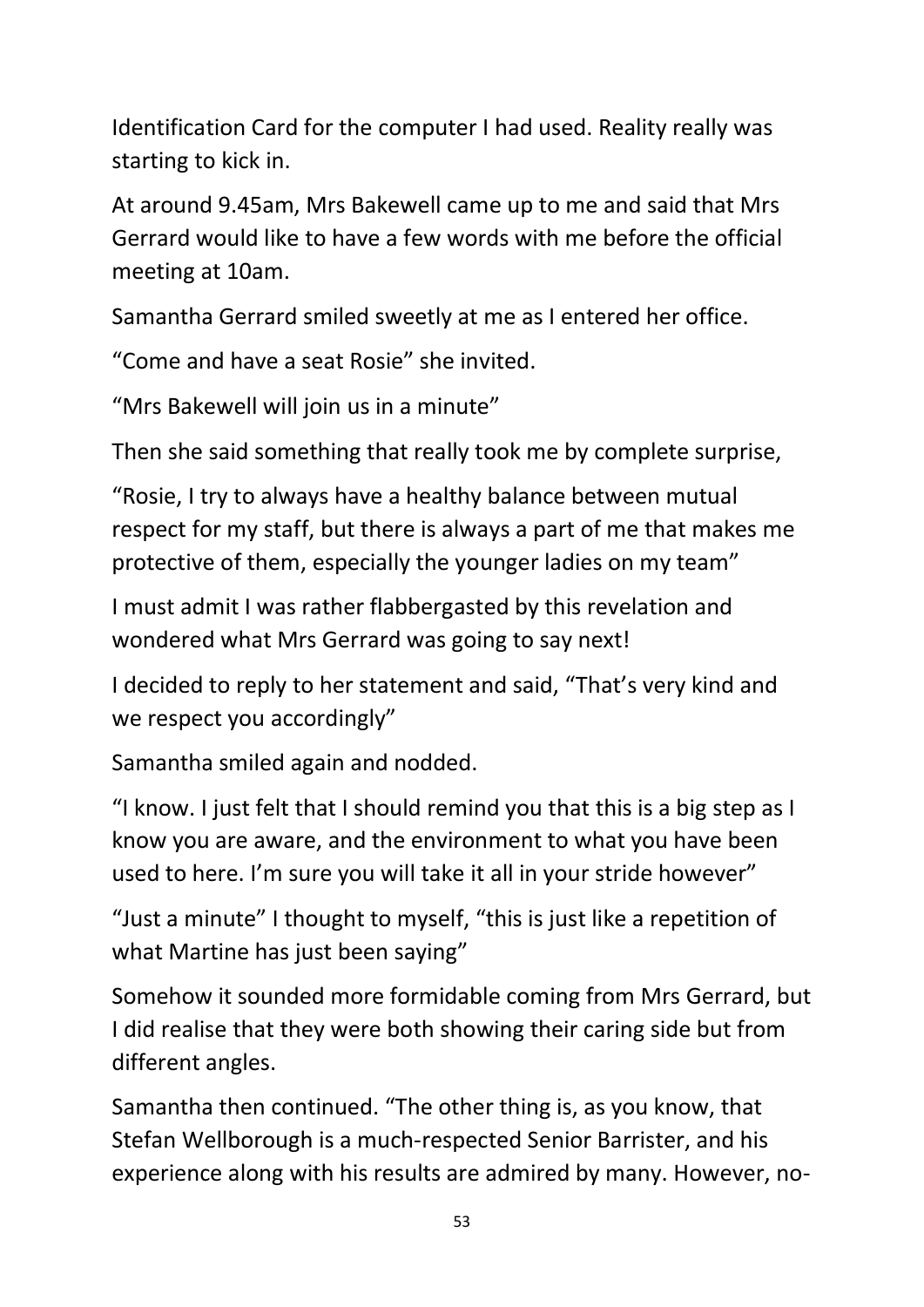one is faultless and one of his known weaknesses seems to be women!" As she said this she grinned slightly.

"If only she knew" I thought to myself.

"He is a charmer, but he needs to remember his boundaries and as a Barrister, and an excellent one at that, he should remember that" she said gently and with feeling.

"I also want you to know that out of sight certainly isn't out of mind does not apply to me. If ever you should need advice, you know where I am." Samantha said with conviction, but also making me suddenly question if this really was the right step to take.

"That kiss, his revelation over lunch regarding getting to know me better and his message to me, was this all part of a plan to get me on the hook before this morning?" I suddenly asked myself. "Surely he wouldn't be that scheming?"

My thoughts were interrupted by Mrs Bakewell knocking on the door. She came and sat next to me, and she was followed in quick succession by Stefan, looking as alluring as ever.

Samantha took the lead and started our meeting.

She seemed like the foreman of the jury when that person is asked "Have you reached a verdict that you all agree on?"

Samantha formerly asked me if I had reached a decision on the proposed contract. I agreed that I had, and that I would like to go ahead with the contract. I said that I would like to go ahead.

Samantha turned to Mrs Bakewell and Stefan and smiled and then looked back at me and asked, "Have you and questions you would like to ask before we sign the contracts?"

"I don't think so" I replied now feeling a bit more nervous.

With that Stefan then produced a bundle of papers from his briefcase, which I rightly assumed to be the contracts.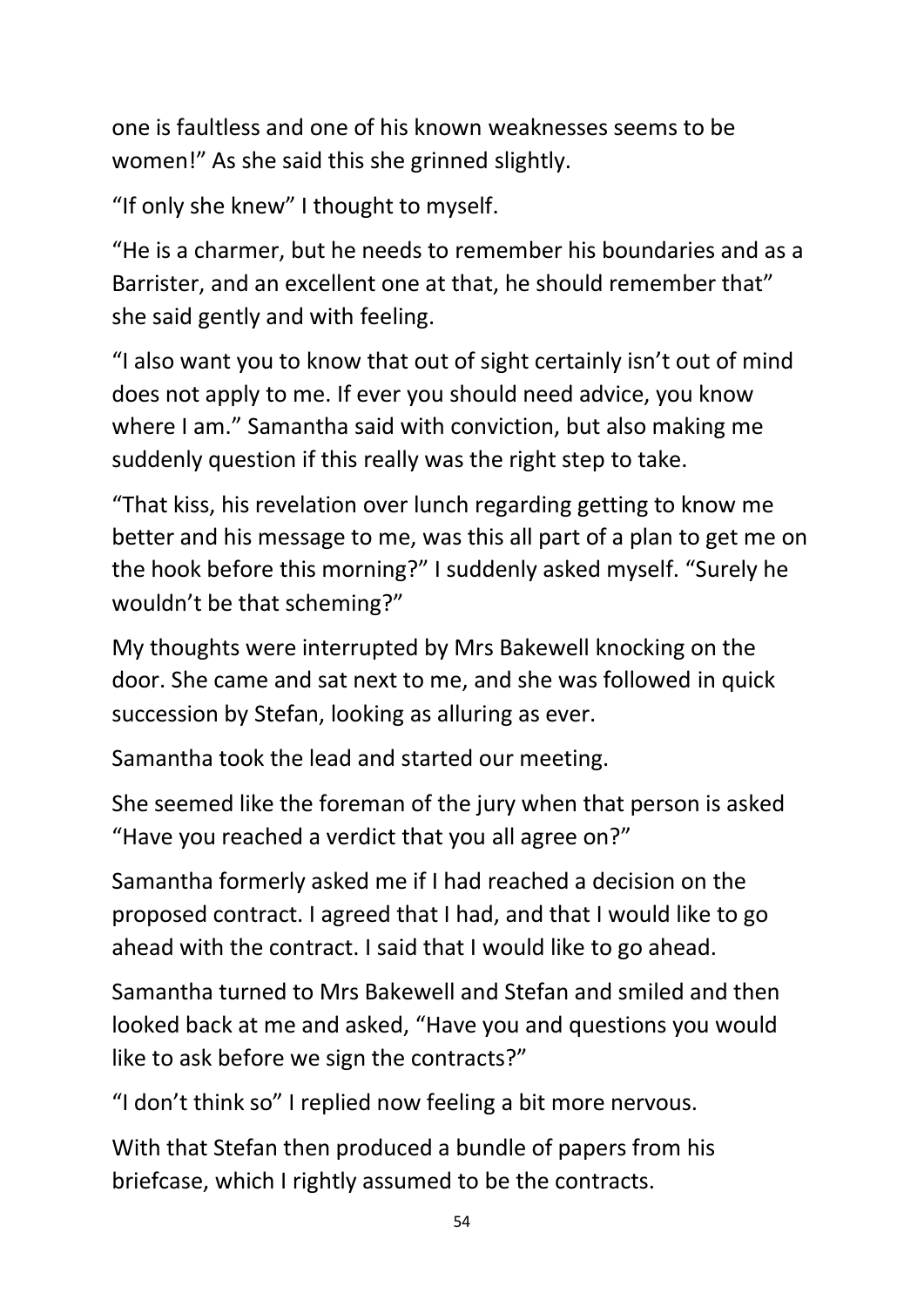Samantha signed the copies, then Stefan and finally me. One of the copies was then handed to me for safe possession.

A few minutes later Stefan rose from his chair and shook Samantha's hand and then Mrs Bakewell's and thanked them for holding the meeting.

He then approached me and said, "Right Miss Ibbotson, I will see you at 9am tomorrow" I gave the affirmative and thanked him and then he was gone.

I also shook hands with Samantha and Laura and thanked them for their support and everything they had done for me and how much I had enjoyed working there.

The rest of the day I spent helping the young woman who was replacing me with some of her duties and helping her with anything that she was finding difficult.

Also, over the day, cards started to accumulate on my desk from colleagues wishing me all the best in my new venture.

Just before 5pm, Mrs Gerrard came out of her office and took command in the centre of the office floor and proceeded to give a short speech saying "Rosie, we have had a collection around the office, and I wish to present this to you as a leaving present"

"Thank you" I blurted out with my knees now feeling like jelly with the shock and surprise.

I opened the thick embossed envelope and took out the voucher from a famous store. I was well and truly overcome by the generosity of them all and made sure that I voiced that.

As I turned to pick up my bag and collect my coat, Mrs Gerrard approached me and said in a soft voice, "Rosie, remember what I said earlier won't you? Good luck and don't forget where we are"

I smiled and said, "Of course and thank you"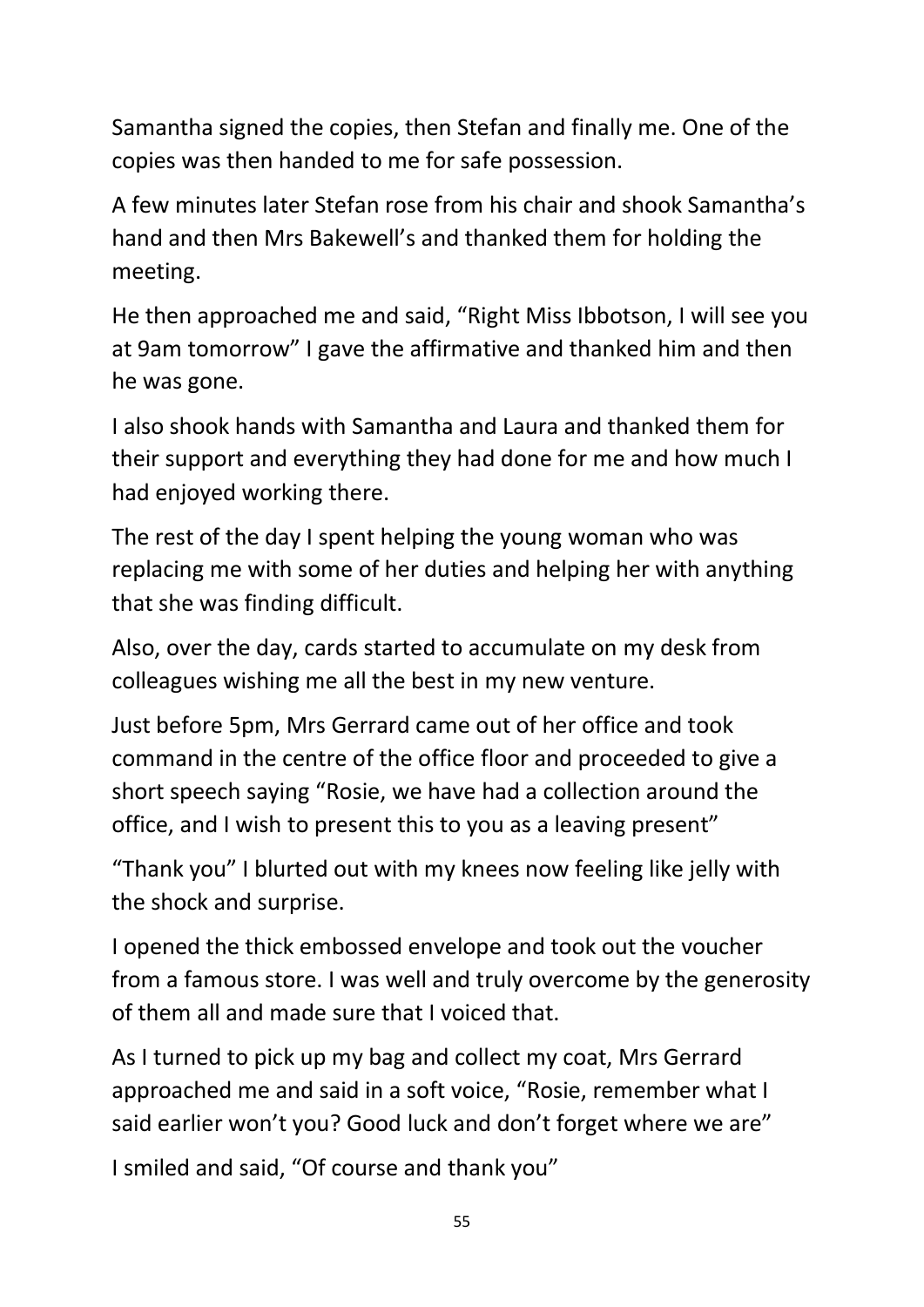I went across to Martine and gave her a big hug and asked her to keep in touch and arranged to have our usual Wednesday meeting in the café after work.

As I made my way out of the building, my thoughts immediately turned to Stefan. All the comments that I had heard about him over the last few months had mostly been negative. I felt as though everybody knew him better than me and then I stopped myself.

"Well, I'm a big girl now and I can look after myself" I thought with defiance. But was I?

# **Chapter 19**

I arrived home.

It looked and sounded like Emmy too had come home earlier.

Going into the kitchen, I groaned as I saw a pile of plates and various utensils piled up in the sink and on the hob, with the remains of what looked like a spaghetti bolognaise in a saucepan.

I felt irritated at the mess but decided to go into relax mode. My first call of the day was my favourite Chardonnay that I would normally keep for the weekend but decided today would be just as good.

Opening the fridge, my feathers immediately began to ruffle.

As I opened the door and looked on the bottom shelf, I saw that most of my bottle of wine had already been consumed, obviously by Emmy and Carlos.

I poured myself the last glass which emptied the bottle. Having a quick sip, I decided to tackle the washing up and made sure that I made plenty of noise in the process.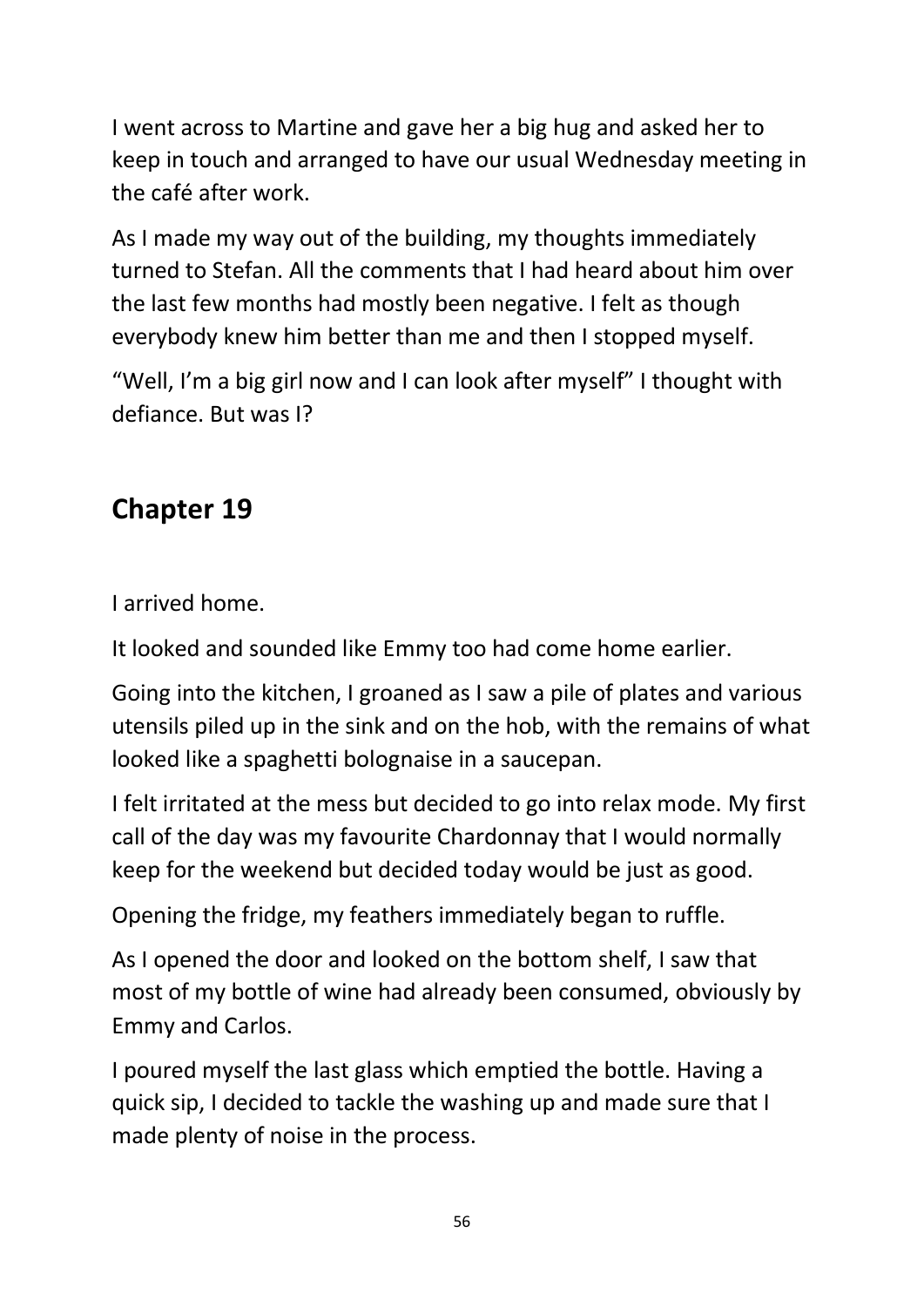Shortly afterwards Emmy sailed into the kitchen, completely phase less in her dressing gown.

"Sorry Rosie" she uttered apologetically.

"I should have cleaned up, but Carlos and I have been rather busy" she added quite innocently.

"So, I see" I replied rather curtly.

"Actually" Emmy began, "We are thinking of going on a sabbatical"

"Nice for some" I retorted with a hint of sarcasm.

That was Emmy these days, carefree.

I decided to tell Emmy about my new contract. She did seem pleased for me.

I was also pleased for Emmy and Carlos, but their hit and miss lifestyle I had begun to find quite irritating as it was now becoming to infringe on mine. I would later be given an answer to the problem as will become apparent further on in this story.

## **Chapter 20**

I slept amazingly well that night and arose early to prepare myself for my official first day in my new role.

On the train to work my mobile bleeped its message alert. On reading it, I realised it was Stefan.

"Looking forward to our new start together" xx

I arrived in reception at the chambers and was greeted by Stefan himself.

He looked stunning. His usual aroma of woodland spice filled the air. I immediately felt drawn to look at his chin and his delicious lips. This was returned with a knowing smile.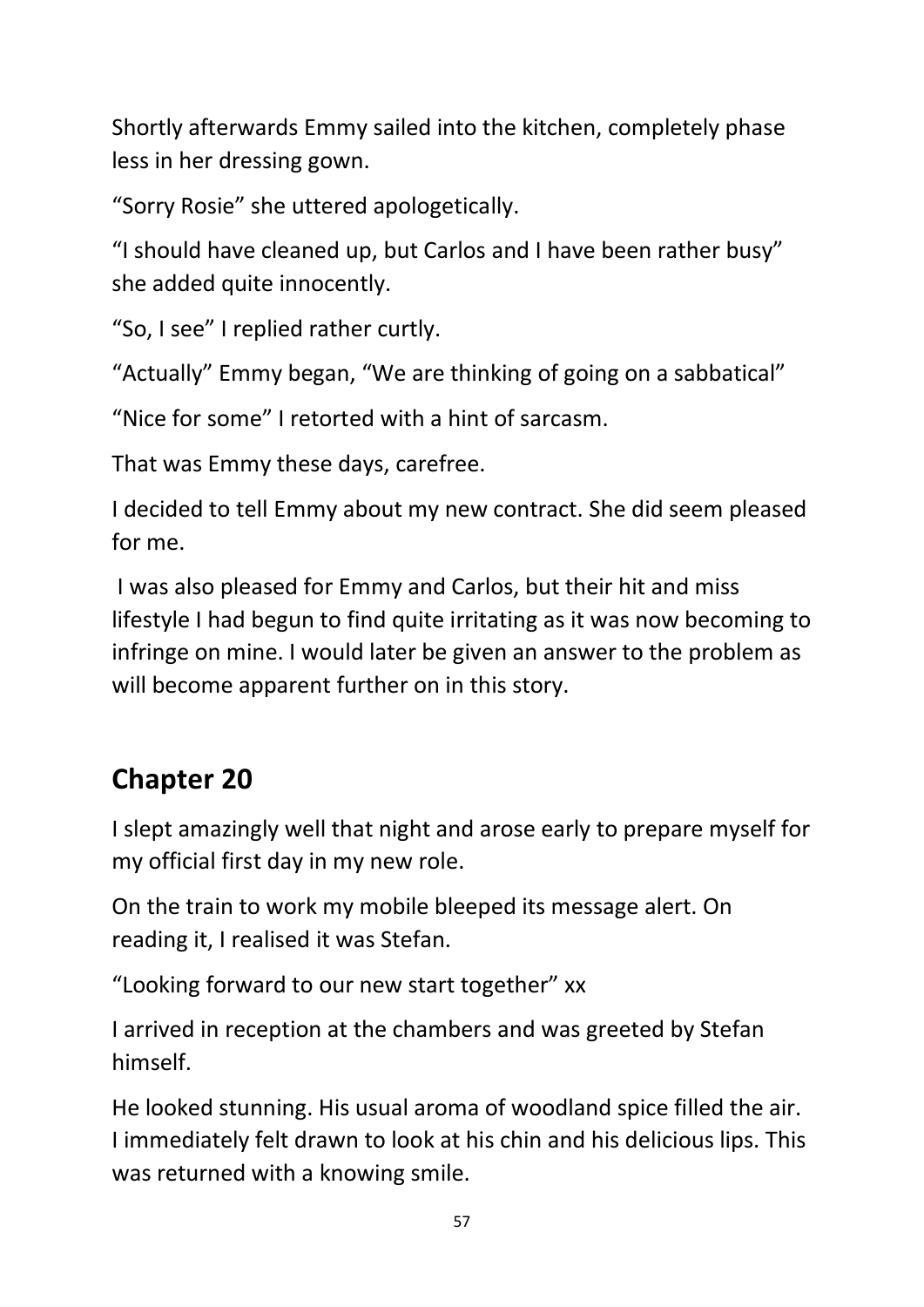Again, once in the lift he stood remarkably close to me, and my body gave a pleasurable shiver and other emotional internal pleasurable feelings. I knew that being an older man and with his experience he would know exactly the effect he was having on me. Suddenly, he pulled me in close to him and passionately kissed me. A kiss that I didn't want to end. "He must have timed the lift stops just right!"

As we stepped out the lift together, he immediately went into professional mode, leaving my head reeling as well as my body.

The morning passed quite quickly, and I couldn't help but notice that he was on the telephone most of the time. In fact, he didn't even stop for our normal coffee break as in the past, and so I had my break alone.

I saw very little of Stefan that week. Quite a few clients were coming and going. Although I knew it was the confidentiality agreement not to "eavesdrop" on clients, I could tell by the tone of Stefan's voice that he knew exactly how to handle people and get them to put their full trust in him as a Barrister.

When it came to him as an individual, he was such a mixture.

I would get romantic messages from him, and I would yearn for him to go further and demonstrate his feelings more openly. Yet he was still ever the professional – while we were at work but even, so I was getting mixed signals.

However, the following morning I received an unexpected but pleasant surprise.

When I arrived the following morning, he was already there.

"Come Rosie" he said invitingly, "Let's start our morning with a coffee. I've a proposition to put to you" Stefan said with his eyes sparkling,

My ears certainly pricked up and I was excited in anticipation.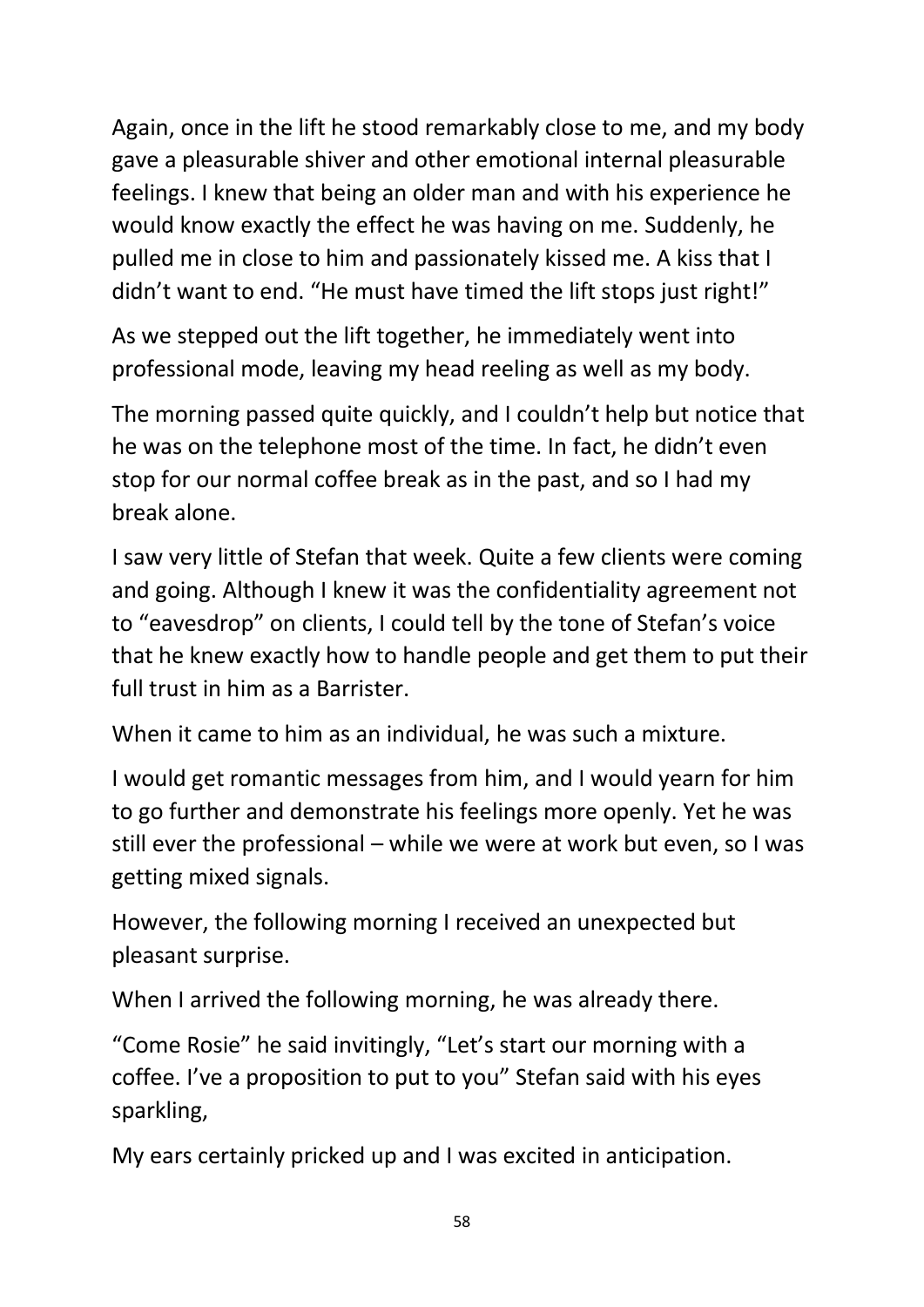Stefan had put the coffee on ready to percolate and sat opposite me on the veranda.

"Rosie" he began. "Every so often I attend conferences at different places over the year. This next one has been scheduled near Alderley Edge in Cheshire. I thought you might like to accompany me, especially as my fellow Barristers and their secretaries are also attending.

I must have looked gormless as I attempted to take in this latest introduction.

Stefan carried on, "I thought it might broaden your experience and that you might actually enjoy the challenge along with the other ladies"

I was disappointed at first. I thought it would have been something more personal and not business related. There wasn't a hint of romance or affection as I had hoped. I did however agree to go.

"Great" Stefan responded, "I will let Mandy, the Court Usher know. She will be able to book our rooms at the nearby hotel as it is going to be more than a day or two that we will need to be present.

"Yes, that will be fine" I replied with little else to comment.

The following week, Stefan met me at Euston Station in the early hours of Tuesday morning.

Stefan was casually dressed. He was in chinos with a dark blue open shirt which revealed the top of his divinely dark hairy chest.

He must have read my thoughts when he saw the look on my face.

There I was dressed for court in my black jacket and matching trousers with office style blouse and scarf. I felt so out of place beside him.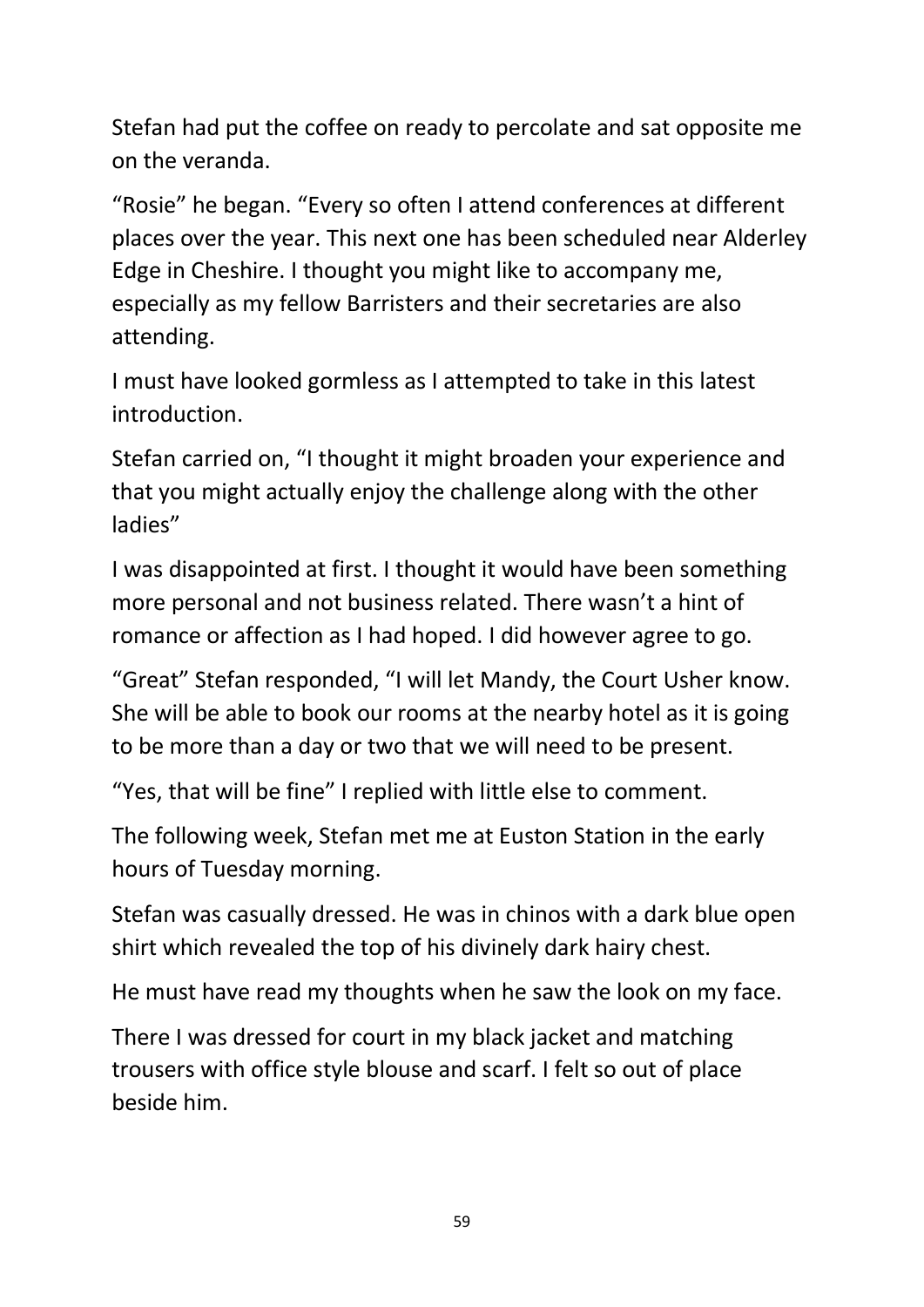"Don't worry" he said. "The case hearing doesn't start until after lunch. I'm quite sure that you have some casual wear with you – nice effort though" he said smiling but almost sarcastically.

"The bone faced cheek" I felt because of his comments.

I realised that Stefan couldn't reveal all about the case, but he did drip feed me parts of it so that I could get a grip of the situation.

Apparently, the other two ladies that were going to be present, were not the ones I had met previously during my temporary work there.

According to Stefan, the secretaries would be allowed time off when only the Barristers needed to be present, and we could go shopping or whatever we wanted to do in between.

The Court rooms were situated right in the middle of town, but the hotel itself was within walking distance and set back off the road.

"How are your parents?" Stefan suddenly asked me and took me by surprise.

"They are fine thank you. I spoke to my mother on Saturday, and they seem well"

I light-heartedly made conversation telling him that my mum was anxious for me to get down to see them and that I had agreed to go down for spring bank in May, which was now only about five weeks away.

I couldn't help but pick up on the immediate pout on his face as I uttered those words.

"I thought this would be a good time to go with the office being closed" trying to ignore his facial expressions

"We might not be!" Stefan retorted childishly.

"What do you mean?" I asked bewildered.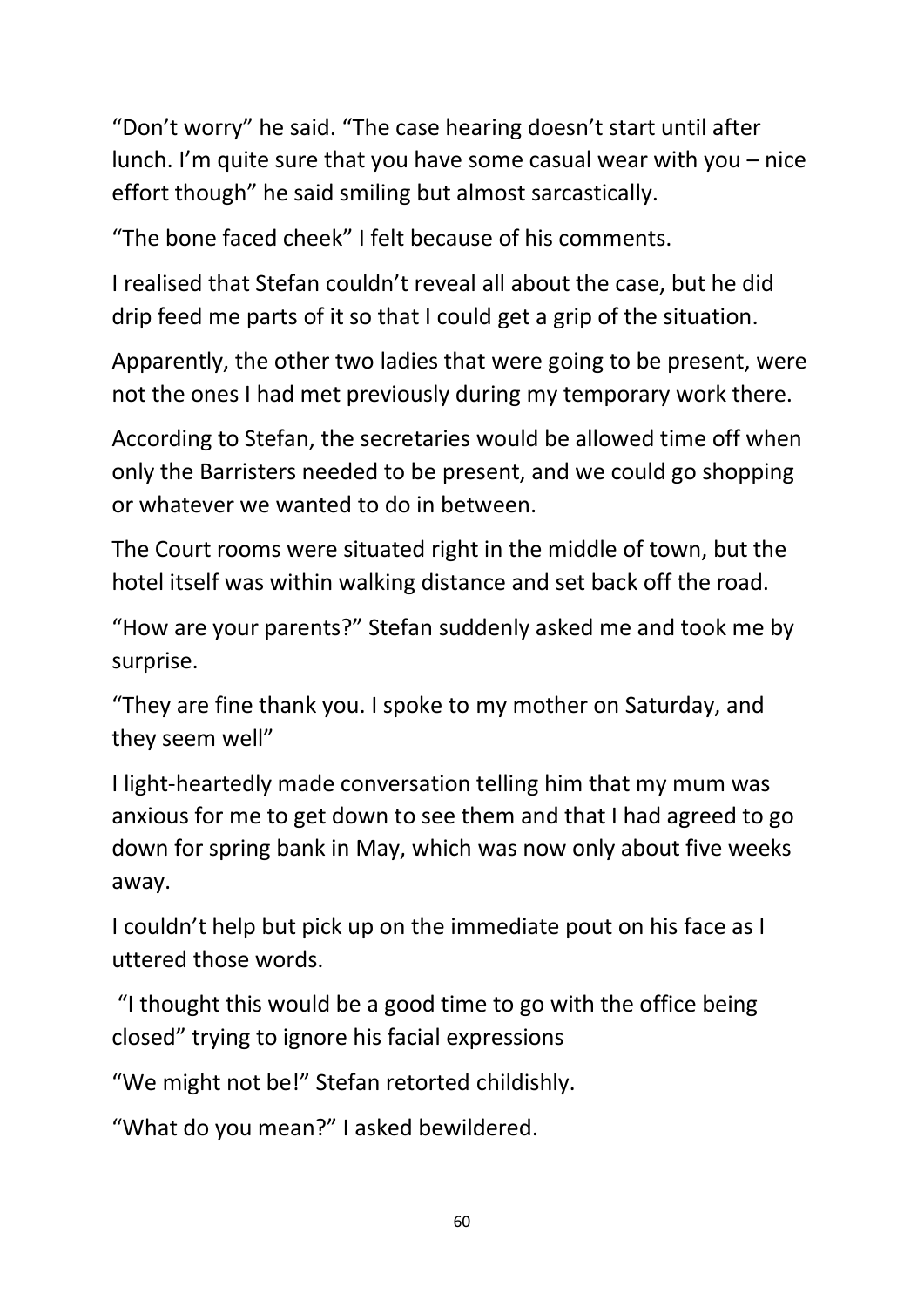"I might want you to spend it with me" he quickly replied, and I felt very presumptuously.

I shook my head but smiling at the same time,

"What are you like?" I said

That was it though. I didn't really know what he was like. This deadly silk character and his control was totally unknown.

## **Chapter 21**

We arrived at 'Langford Lodge'.

On the first glimpse it looked quite grandiose from the outside.

It was so I had been told, an old, converted country house. To reach it Stefan had to drive a long and winding tree lined drive with flanked with immaculately kept gardens, which, now at this time of year looked particularly stunning in their spring splendour.

Stefan parked outside the front entrance where two rather grandly sculptured concrete white lions stood on guard on either side of the porch.

A man, about Stefan's age or maybe older, donned in an expensive looking black suit with tales and a crisp white shirt with frills and a red bow tie complimented with a black top hat, approached Stefan.

The man spoke to me courteously first,

"Good morning, Miss" and held the door open for me to alight the car.

Stefan, by this time was at the back of the car with the boot open. These new modern sensors fascinated me. He just had to run his foot along the underneath part of the boot, and it would instantly open. What a fete of technology!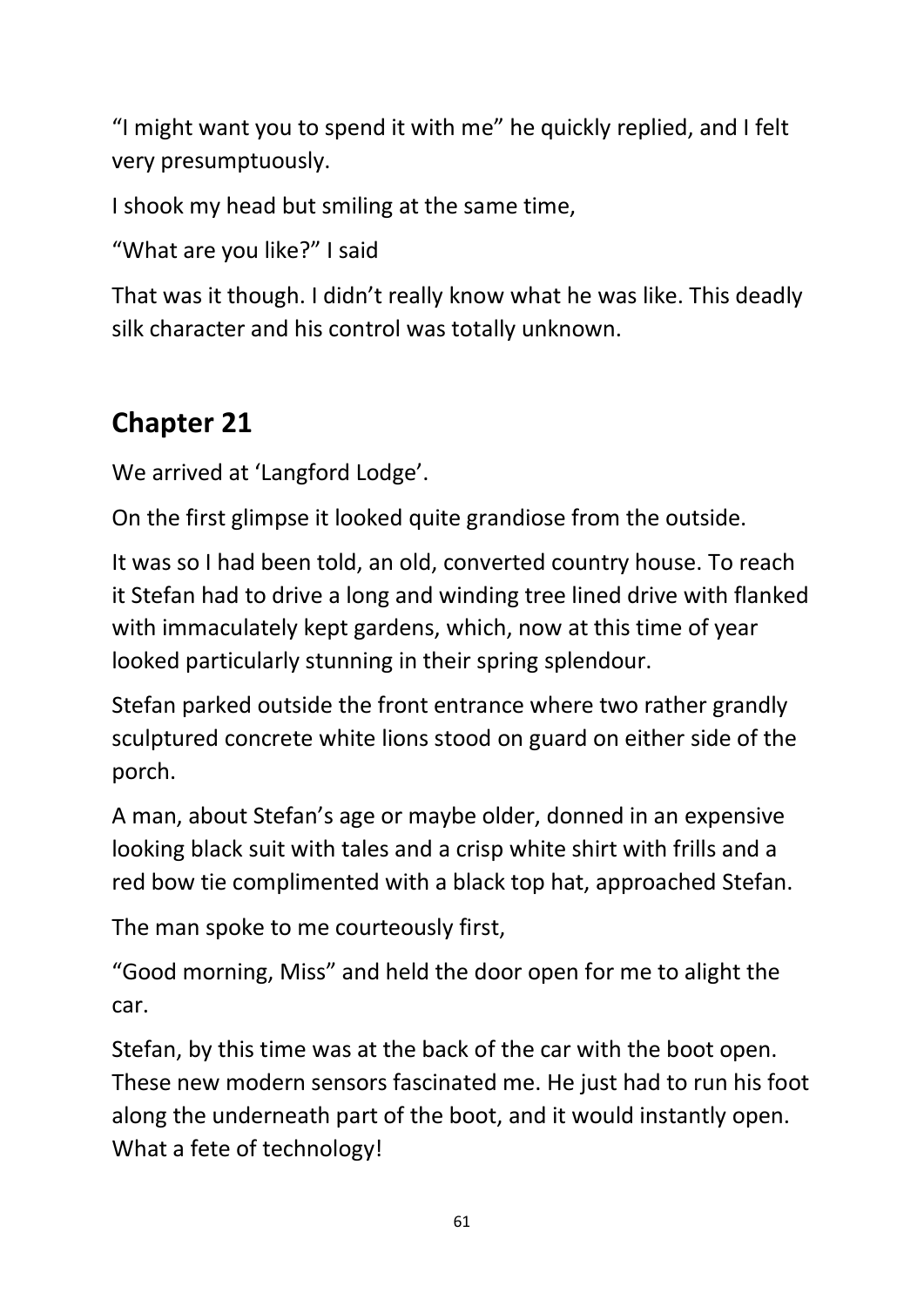Stefan handed the gentleman his key and as of the norm, so I had been told, the luggage would be unloaded for us and brought to our room in person and the porter would park the car for Stefan.

As we made our way into the reception area, I couldn't help but notice the elaborate Chandeliers and the spectacular cornices with their engraved figures. The marble flooring was immaculate and shone brightly. Certain famous figures of history down the line were displayed on a mural on one of the walls.

Stefan checked us both in on the register. Another gentleman was promptly at our side and ushered us towards one of those lifts with two old fashioned iron gates, which instantly reminded me of the "Titanic" film. A pity that the romance part didn't compare!

Stefan, almost in an afterthought fashion, then told me that lunch was going to be in the 'Grosvenor Suite' downstairs and that it would be at 12pm.

On arrival to our floor, the porter showed me first to my room and then presumably showed Stefan to his.

I stood in my room which was very welcoming. The four-poster bed with eiderdown and tapestry bedspread with matching pillowcases, was impressive.

The curtains were long and heavy with matching patterns.

There was an old-fashioned dressing table with a welcome present of a fruit bowl which was laden with all sorts of fruit even exotic varieties. Next to this was a silver pail with ice and a bottle of still water with cut glasses next to it.

Of course, there was the modern extras, a remote-control television on the wall and the usual telephone next to the bed with codes for outside lines etc.,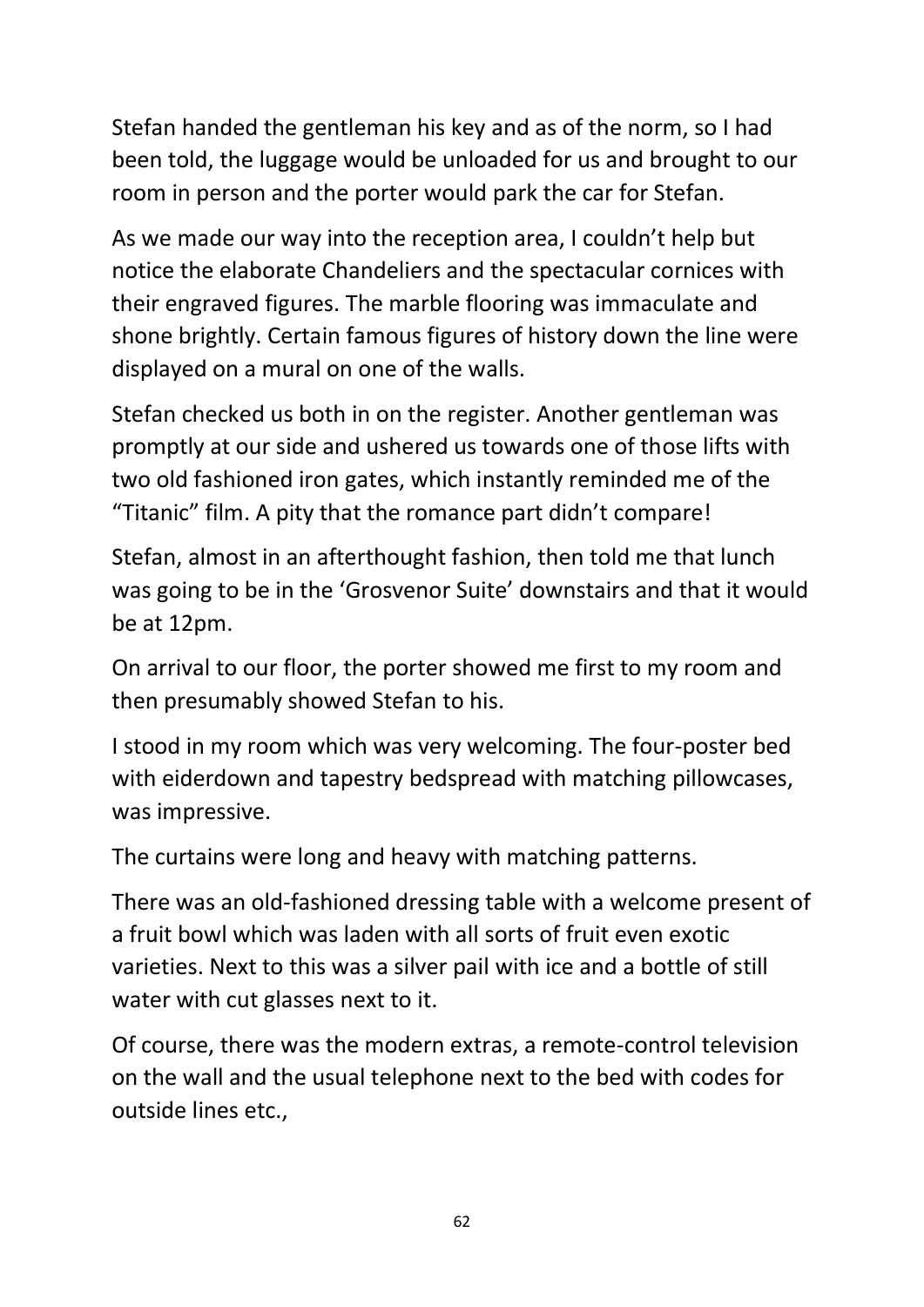The en-suite bathroom was as luxurious. It had a jacuzzi and separate shower, a bidet and toilet and large wash basin, complimented by a tray selection of different shampoos, conditioners, hand creams and the like.

Opposite the bed was a lounge settee with 2 large fluffy white towels that had been sculptured to sit in the shape of swans, and smaller towels neatly stacked next to them.

The French windows led on to a small balcony which looked out onto green fields and in the far distance a motorway ran alongside the parameters. Totally different to the concrete vista from Stefan's office!

Next to the bathroom door was a small fridge stocked with bottled water and juices.

On the table adjacent to this was a large silver tray with a percolator and all the trimmings, and yes, my favourite  $-$  a China cup and saucer.

I had been in places like this before. My parents had taken me away for luxurious weekends on occasions, so it wasn't something that I had never experienced, but I suddenly felt quite alone and to be honest, abandoned by Stefan. Already I had begun to feel he was playing with my feelings.

After my inspection of the room, I slipped off my shoes and flopped onto the extremely comfortable bed. In fact, it was so comfortable that I drifted off to sleep. I can remember thoughts going through my head before this. My feelings were of irritation and annoyance towards Stefan. I was already getting tired of his attention towards me as a woman to be blowing hot and cold when it suited him. I also thought about my closest friend, Martine and how I missed her and working with her, and the gossip too. With these thoughts in mind, I must have drifted off.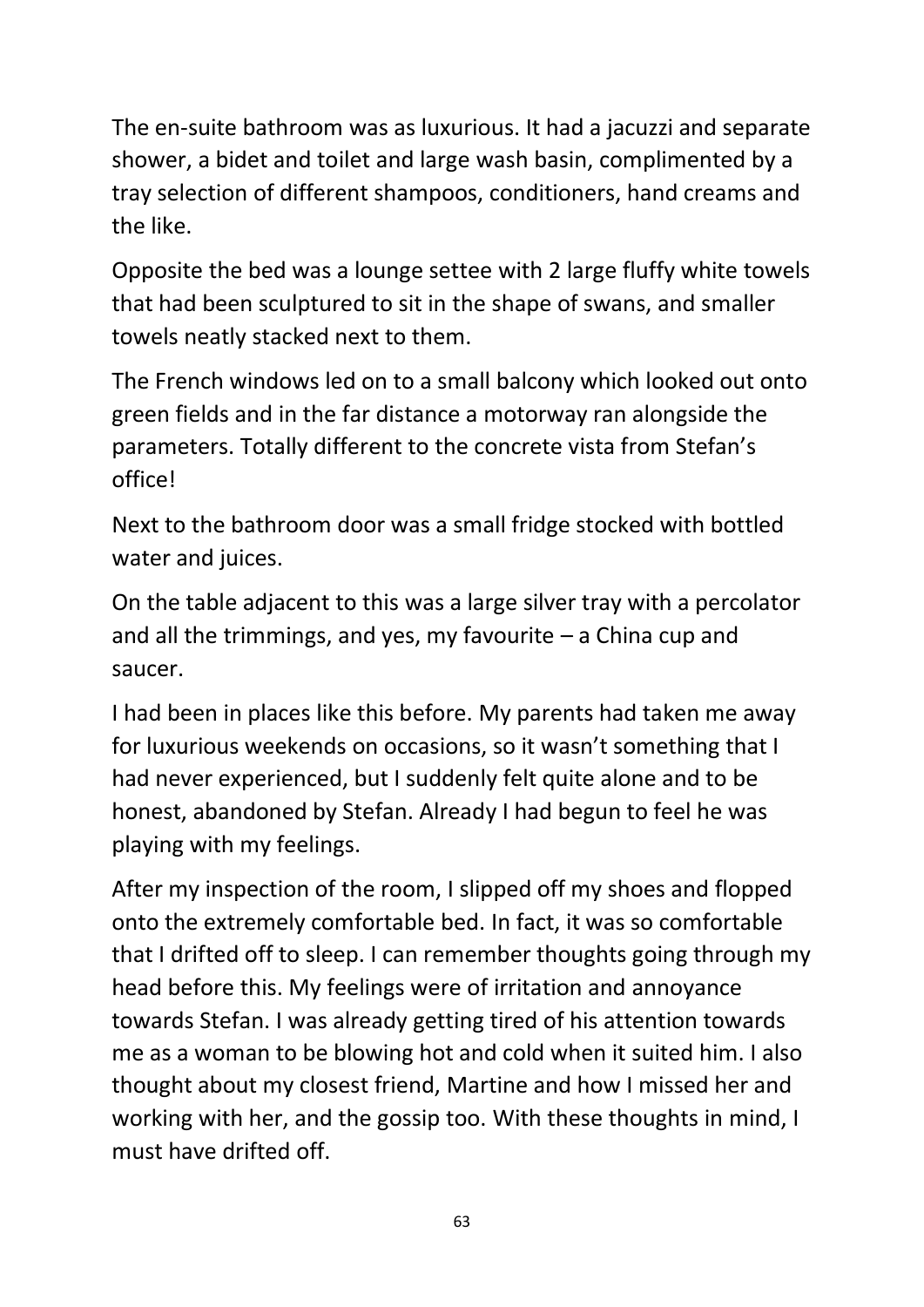I awoke to the sound of my phone. It was a text message from Stefan. "Just checking you are ok. See you shortly xx"

After a quick freshen up, I made my way downstairs.

I made sure I had my office laptop with me as I gathered, we would be going straight on to the conference after lunch.

I felt a little apprehensive as I reached the dining area. I knew I was about to meet the other two secretaries, and I did feel quite vulnerable. These were senior secretaries that were from an agency but had worked together on a few occasions and knew the other two Barristers, so I did feel like and outsider to begin with.

I drew a deep breath as I entered the room. Stefan came across, but in his official capacity – to make introductions.

He firstly introduced me to Mr Atkinson. I was told that he too was a senior Barrister. I guessed that he was older than Stefan and looked nearer retiring age. Then came Mr McGowan. I would say he wasn't all that much older than me, probably in his early thirties. I exchanged hands with both as Stefan introduced me to them.

That was the easy bit. Stefan now guided me to the other side of the table where the two secretaries were standing in conversation with each other. Mrs Carrington was the first one. She looked nearer Stefan's age. She had a warm and friendly smile as Stefan introduced me, but I wasn't as fortunate as I was introduced to Mrs Smyth who looked older than both of us. She really did come across as high and mighty.

As we made our way towards the centre table, Mrs Carrington pulled out a chair beside her and Mrs Smyth fortunately sat at the other side to her. As we sat down Mrs Carrington began, "Rosie, please call me Fiona"

"Thank you. It's good to meet you Fiona" I replied.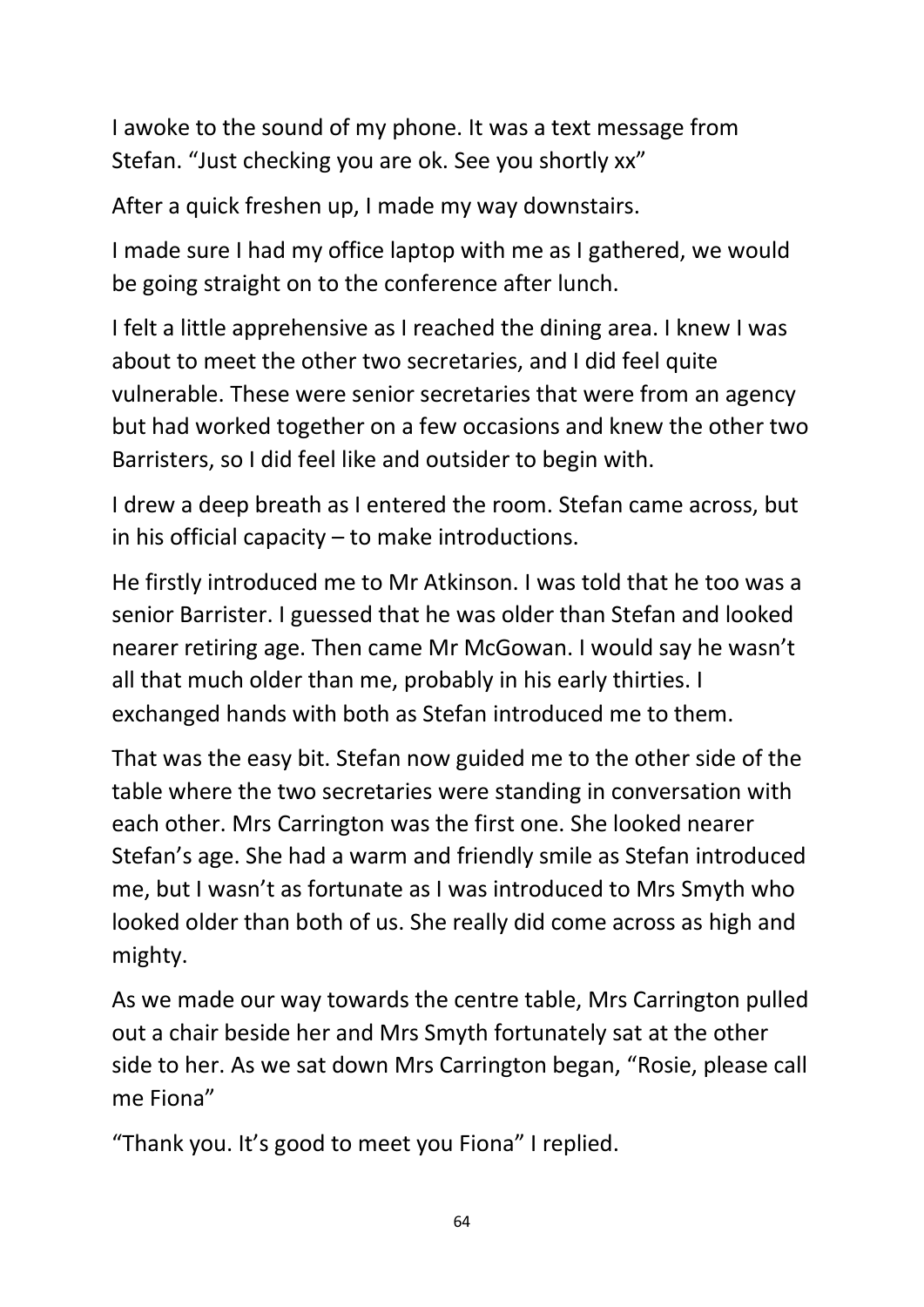The two other Barristers and Stefan sat at the top of the table, and the three of us were sat further down.

As I looked across the room, I saw a long table that was filled with an exquisite platter of a variety of cold meats, cheeses, fish and quiches. A young woman dressed in her waitress uniform came and took our orders for refreshments – no alcohol though!

I chatted to Fiona and we both tried to include Eleanor Smyth in conversation, but with little success. I expect if she had her way she would be sat with Stefan and his colleagues.

Once lunch was finished, we filed across the short walk to the court conference room, where the three of us all sat dutifully with our laptops posed for action.

At about 5.30pm we made our way back to the hotel. As we entered the reception area, Stefan approached us and said that dinner would be at 7.30pm in the main dining room and smiled at the three of us.

Fiona asked me if I would like to go for a coffee as we had time to spend in the meantime to which I agreed.

Mrs Smyth was asked to accompany us out of politeness, but we were both quite relieved when she declined. I could imagine her thoughts, "I'm not going out with juniors"

Fiona asked me how I was settling into my new position. I told her that I did find it so different to being in a large office that was full of bustling activity and that at times I did feel quite isolated. I did add though, that I was glad that I had been invited to join in this week's events and meet new people such as herself.

She gave one of those infectious smiles again. However, Fiona did take me by surprise when she asked me out of the blue, "How are you finding working with our Mr Wellborough?" That was followed by "I get the impression that he can be a perfectionist, as well as a bit of a one with the ladies!"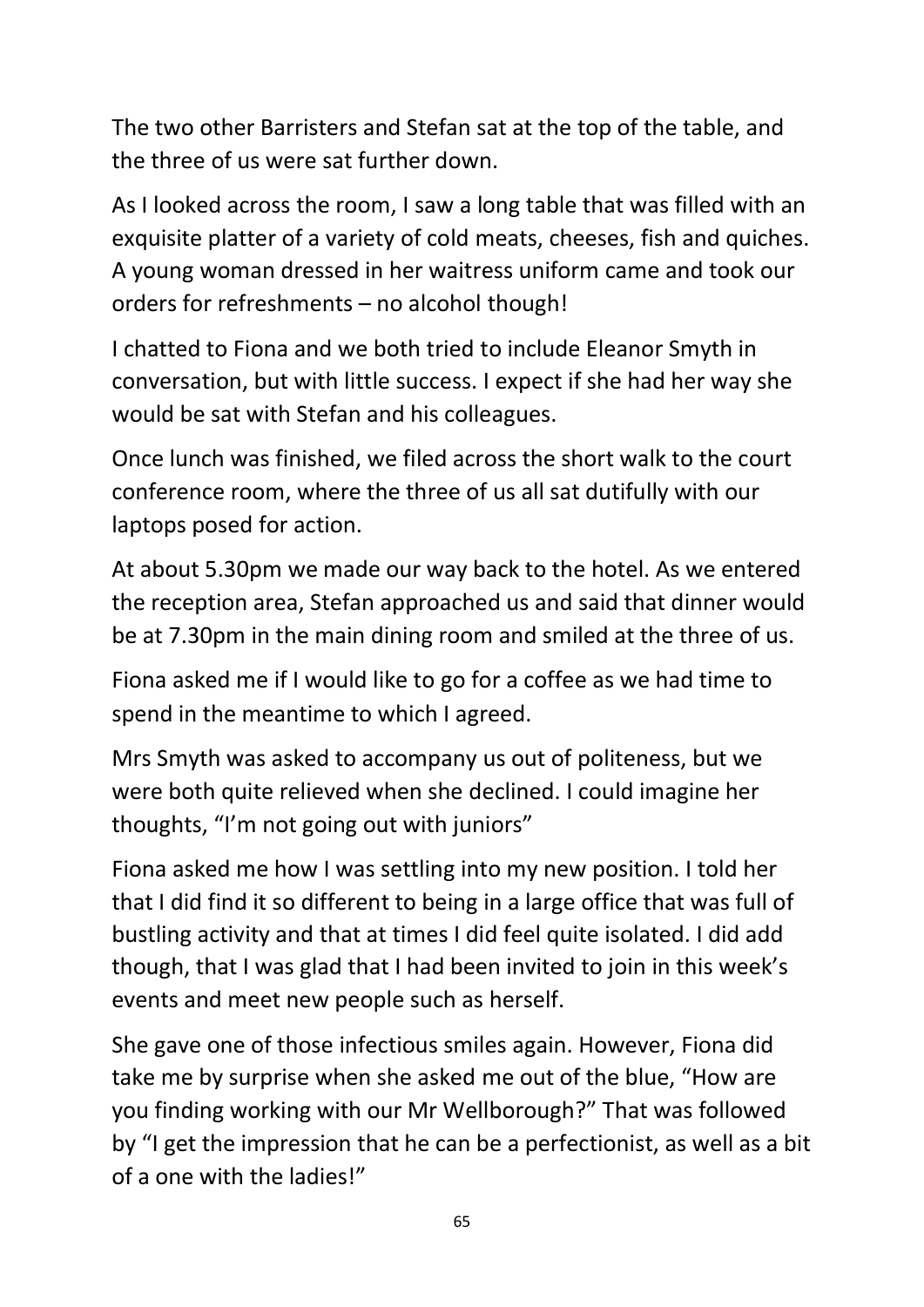My brain went into quick response.

"I must admit that he's been quite patient with me up to press. I can't say that I wasn't aware of his reputation. I've had a few people make comments from where I worked before but all in good humour, (although I wasn't sure that was so) All I can say is that he is professional and a gentleman in his manner so far" I was determined not to elaborate or give any information away.

Fiona gave another sweet smile and then said after checking her watch, "Shall we head back and "preen" ourselves ready for dinner?"

After my shower I decided to put on my emerald, green dress with a small white daisy pattern. It was short but not over the top and a lightweight white jacket. I also put on my favourite green earrings that sparkled as they dangled from my ears. I took more time than usual over my make up and put on my usual perfume that I had been complimented on several times. I suppose in short, I hoped that Stefan would look and take notice of me as he had on our first meeting at the office party.

The evening passed without incident. It still seemed them very much and us though. In fact, I began to feel I would rather be back at home. That was saying something, living in the chaos with Emmy and Carlos.

Meeting Fiona had been a bonus. I was glad that I hadn't had to spend my time with Mrs Smyth alone. It had also occurred to me that I may be able to find a bit more regarding Stefan as Fiona seemed to know about his reputation.

The next day passed very similarly to the previous one. However, the three of us were dismissed early that afternoon and Fiona and I decided to have a look round the shopping centre. Eleanor Smyth had retired to her room after lunch and didn't join us for dinner that evening. I don't think it was due to her attitude as I had noticed she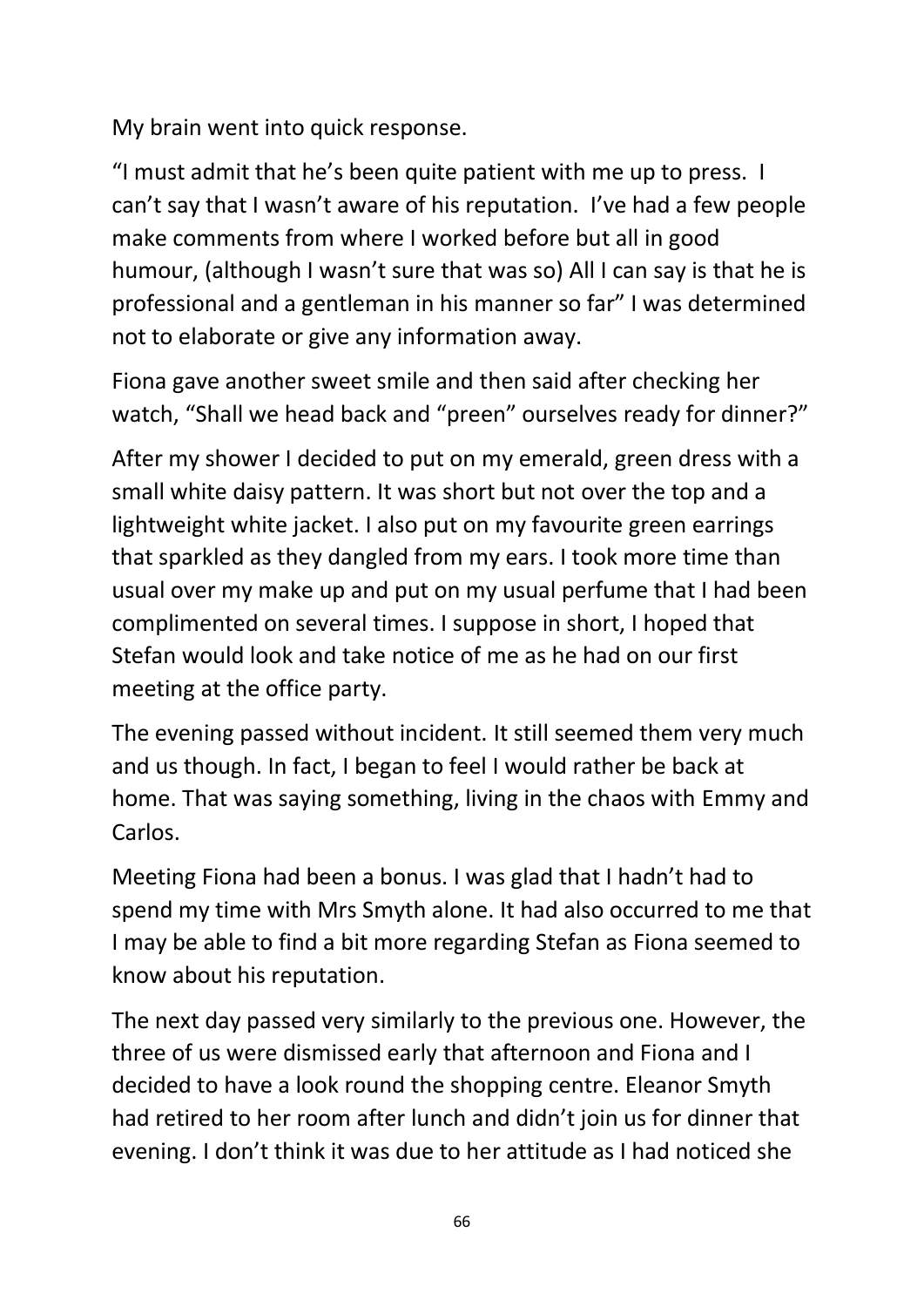didn't look that well and Fiona agreed and said that she would check on her later.

In course of conversation as Fiona and I strolled around the centre, I swerved the topic round to talking about Stefan. I was keen to know if she knew what an earth had suddenly gone wrong in Jenny's life. I didn't feel that was unreasonable seen as I was now taking her place. I didn't get very far though as Fiona only told me what I already knew from Jo.

When Fiona came down for dinner that evening, she told the rest of us that Eleanor had a migraine that was taking time to settle down and that she apologised for her absence.

Fiona and I resumed our conversation over dinner. She had worked from the age of sixteen years old at a local Solicitors and progressed in her career. Then much later when she had her twin sons, she went on to agency work to fit in with their childcare and schooling. She excitedly told me that she was soon to be a grandma for the first time. The son who was soon to be a father, lived only streets away from her but her other son and his wife lived in Italy where they ran a hotel.

Just as I was about to excuse myself and head for my room, Mr Atkinson stood up to make an announcement. He went on to tell us that we may be discharged early from the conference as between them they had managed to gain most of the information and statements that they needed, but this would be confirmed in the morning.

I felt somewhat relieved.

With that I politely excused myself and said that I had enjoyed my evening and that I would see everyone the following morning. I didn't look Stefan directly in the eye as I spoke. I was quite hurt that I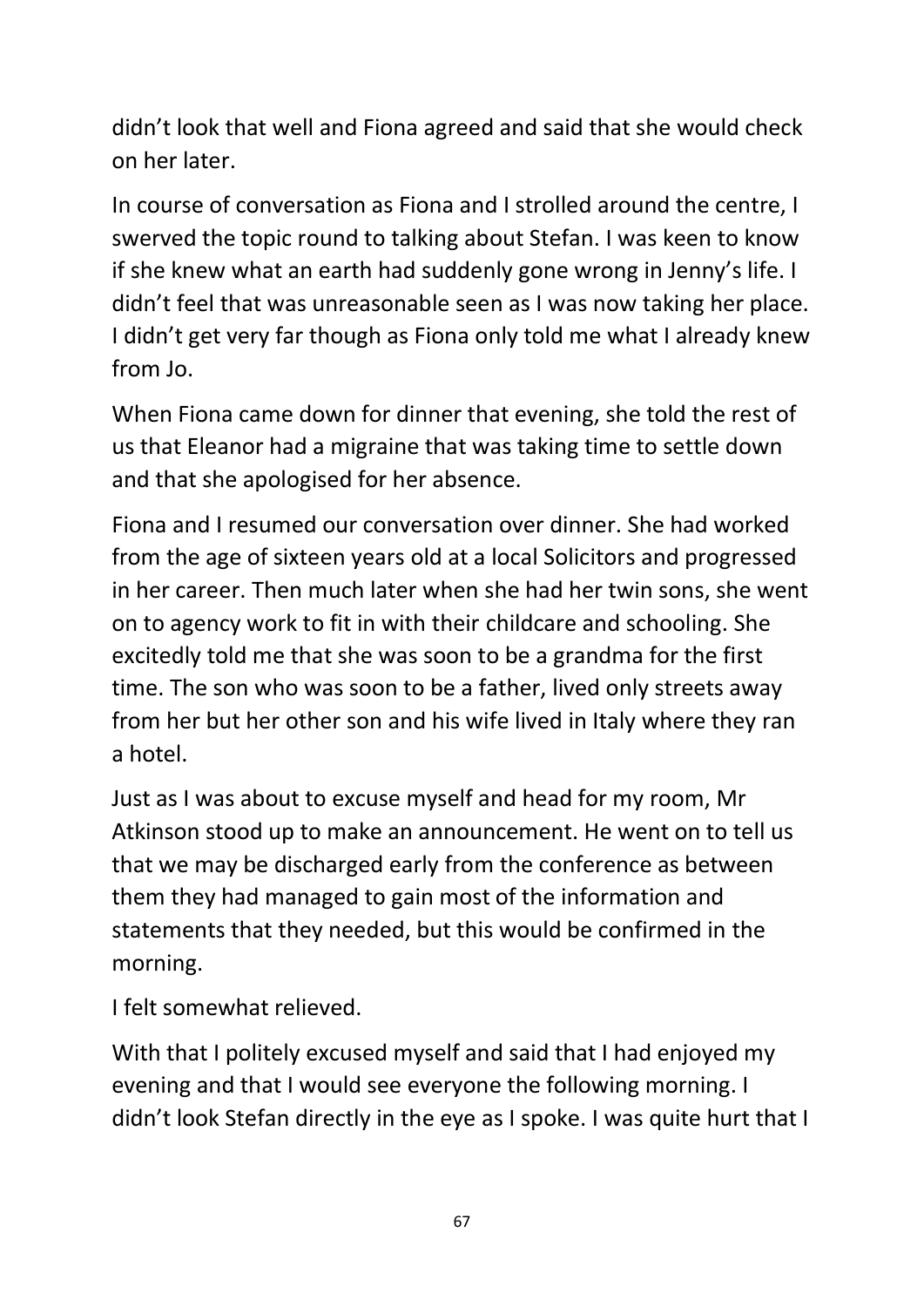had been more like a spare part during this time away. I knew he was busy, but there was just no interaction whatsoever or any messages.

When I arrived in my room, I sat on the bed for a few minutes, and then decided to ring Martine.

"Hello Martine. I hope I'm not disturbing you" I started when she answered.

"No of course not. Come on Rosie, are you? I know there's something – you normally text me" She replied perfectly rationally.

"Ok. I'll come clean" I sighed and took a deep breath in.

I then set about telling her about Stefan kissing me out of the blue and all the feelings that came to the surface. I also braved it and told her that he had professed his love to me several times in his messages. Then I went on to tell her the feeling as though he was blowing hot and cold, especially over these last few days and feeling that I was being treated like a fish with its bait, waiting for it to be caught. The trouble was I was getting well and truly hooked!

When Martine could get a word in edgeways, she insisted, "Let me ring you back.

"No" I resisted. I can hear familiar voices coming up the corridor and I don't want to be overheard. Thank you for the thought though and thank you for listening. I'll catch up with you when I get back"

"Please be careful Rosie. Let's have our usual meeting on Wednesday after work" Martine advised.

"Sounds good. I better go there's someone at the door, bye" I quickly replied.

I was puzzled though as to who would be knocking on my door at this time in the evening.

I put my phone down on the bedside table and rose to my feet.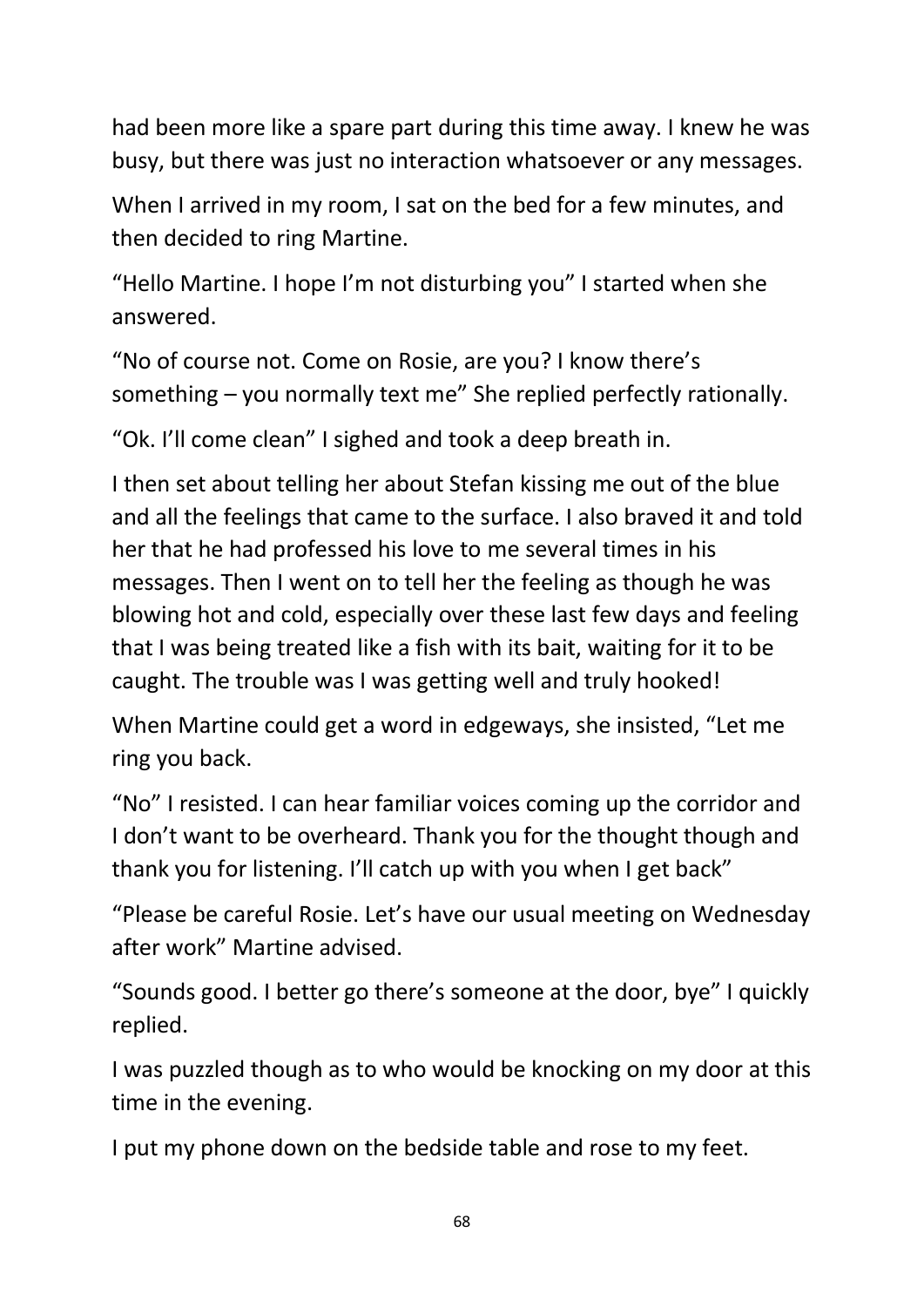As I opened the door, the shock must have shown in my facial expression when I saw that it was Stefan.

"Sorry, I didn't mean to startle you. May I come in?" He asked in that velvet tone of voice.

"Of course," I replied a little startled at first.

"Oh Rosie. How I've missed you" he uttered starting to gently kiss my neck making my hairs bristle in response.

"You've a funny way of showing it" I said.

Stefan smiled, that irresistible smile which then turned in to a grin which I couldn't resist responding to.

"I can't work you out. One minute I feel like a spare part and then you shower your love on me?"

"Do I feel that 'the lady' is protesting?" Stefan replied teasingly.

"Of course not!" I replied adamantly.

"That's good, as there is no reason to" he replied gently resuming the kissing of my neck"

I realised that he was almost playing his court tactics and tying me in knots, but I didn't care tonight, I just wanted him.

Then started the explicit and excitable long-awaited start of our first lovemaking.

As Stefan began to unbutton my blouse, I started to suck my finger in anticipation. This really started to light Stefan's fire! We undressed each other at speed, and then proceeded to the bed.

He began to caress me, and I became aroused.

My heart rate began to rise, and I could feel his as I arched my body upon him.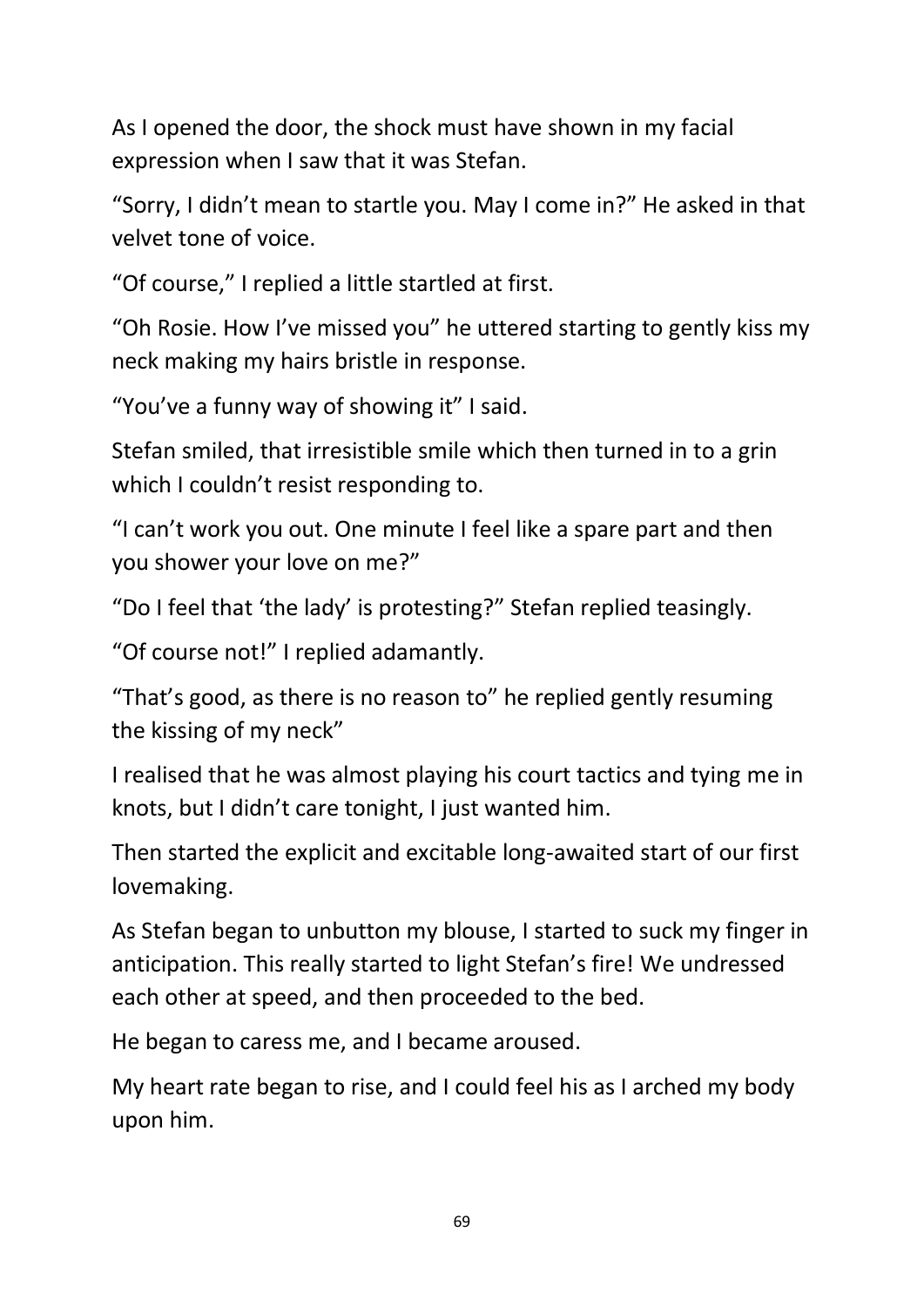I now sat astride him, and my breasts were responding to the excitement, becoming erect and hard.

I could feel my feminine parts throbbing and aching for him.

I suddenly felt that pleasurable moment of climax as Stefan did also and we both experienced a flush of warmth over us.

We then laid in each other's arms and fell into a deep sleep.

When we awoke at sunrise, Stefan gently whispered,

I'm sorry I have been so pre-occupied lately. That doesn't mean I haven't been thinking about you any less Rosie" he said earnestly.

I nodded entranced by this man before me.

"I better go to my room before everyone gets up" he continued.

Stefan gave me a long kiss and then left my room.

This 'Silk' was weaving his web around me and capturing me. I was too smitten to resist.

One day though, I would look back and find how deadly he truly was.

#### **Chapter 22**

I was abruptly awoken by my mobile alarm. Just as I went to turn it off, I could see a neatly folded man's handkerchief with Stefan's initials on the corner which carried the scent of his woodland spice aftershave, laid on my pillow.

My mobile phone began to ring. It was Martine.

"Are you ok? I've been worried about you"

Of course, a lot had changed since last night and my conversation with Martine.

"I'm fine" I said cheerily.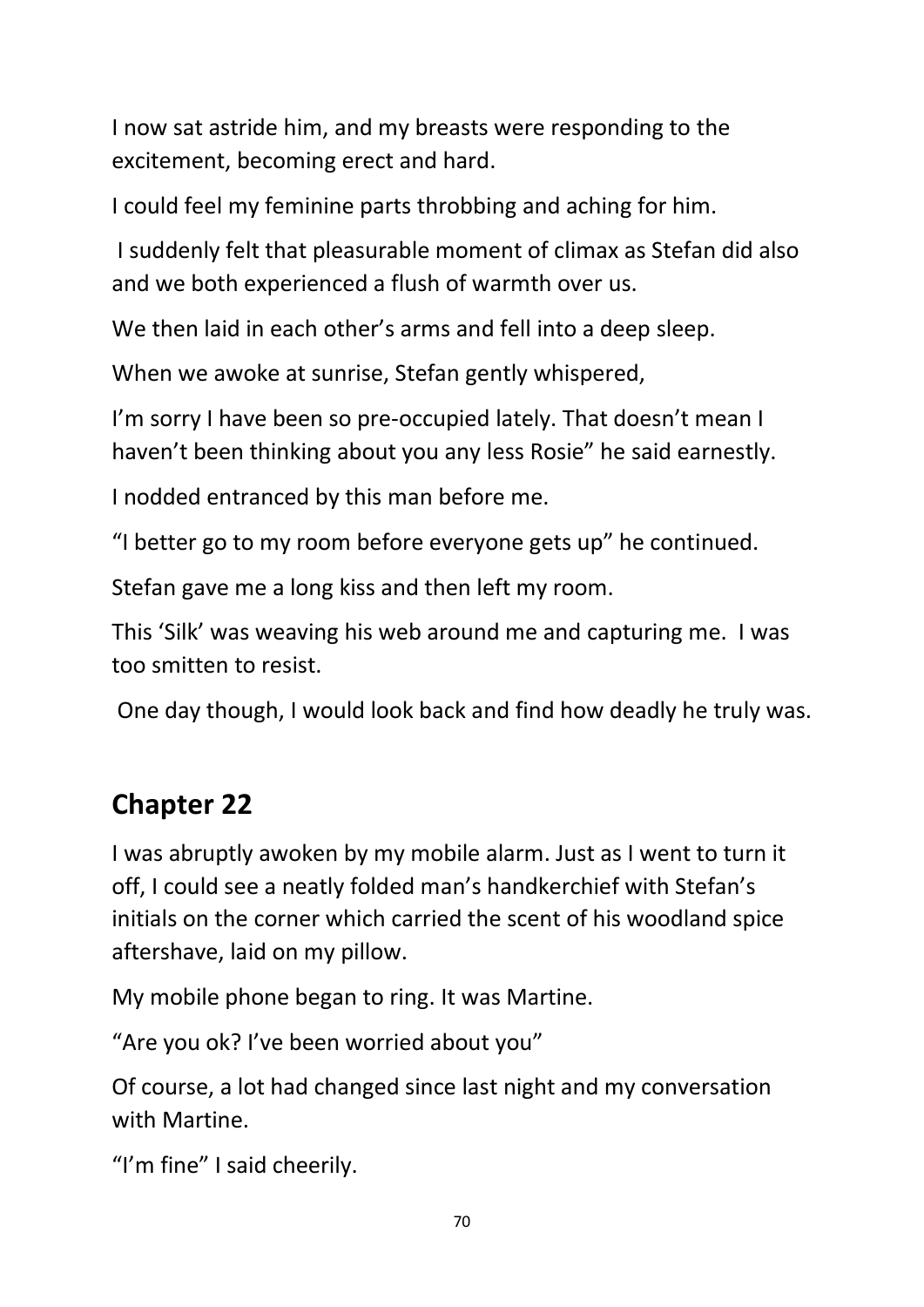"You didn't sound fine last night. Don't let him get to you and don't let him use you like a toy he can pick up when he is bored. Stand up for yourself girl!"

I felt my stomach churn as I recalled the blissful night we had spent together. There was absolutely no way I could tell Martine about the previous night and its events. Our friendship would certainly dissolve rapidly.

"Yes, I'm fine thank you. I'm sorry about disturbing you last night. I'm ok honestly" I replied trying not to give a hint of anything in my tone of voice.

"Ok" replied Martine, sounding only half convinced.

"Why don't we have our usual catch up on Wednesday after work at 5.30? Shall we go to "The Grapevine" as usual?"

"That will be great" I confirmed.

I'd just said goodbye to Martine when I received a text from Stefan.

"Thank you for last night. I'll see you down at breakfast shortly xx"

I gave a little giggle to myself and made my way into the shower to get ready.

At breakfast Stefan took charge.

"My fellow Barristers and I would just like to say how much we have appreciated your presence and support, but we can now disband our visit as no further information is needed so we can head for home"

"Some have had more fun than others" I thought impishly.

We had our final breakfast together. Eleanor Smyth was very quiet, but I didn't take it as rude. Fiona seemed rather concerned about her too.

Breakfast was over quite soon.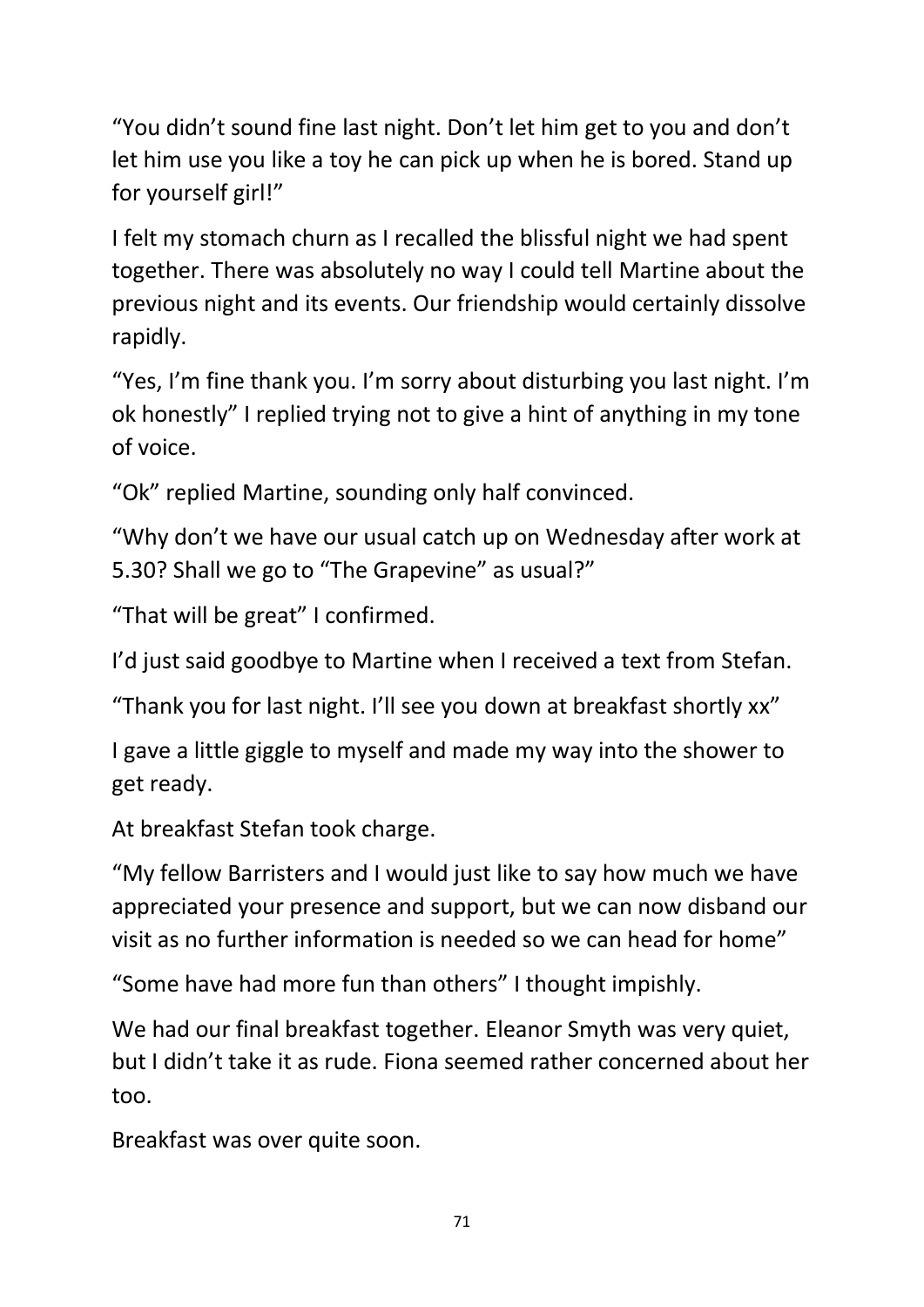I immediately went up to my room and packed my bag.

In the corridor I said goodbye to Fiona and then to Eleanor, who I must admit, didn't look that well. I had witnessed how vulnerable Eleanor now seemed. I wondered if she should have retired but wasn't ready to but physically needed to.

When I arrived outside the hotel, Stefan's car had been brought round to the front entrance for him and the same gentleman ushered me into the car as before. It wasn't long before Stefan appeared and had his few last words with the other two Barristers before coming across to his car.

As he started the engine and we pulled out of the drive, I was thinking of something to talk about, but Stefan remedied that.

"Let's have the rest of the day to ourselves. That gorgeous spring sunshine is very welcoming, and I know a scenic route home and a place to stop off on the way back"

"Sounds good to me" I responded.

It wasn't long before we stopped at what looked like a barn conversion that was now a café. I had noticed on my travels that these were starting to spring up in quite a few places. In the little pockets of countryside that were dotted about you were almost sure to see one of these.

We ordered our morning coffee and sat opposite each other at the well-worn wooden table between us. Stefan took both my hands and cradled them in his. He said earnestly, "Rosie I think I have fallen in love with you, and I want you to realise that"

I nodded, and teasingly said, "Why do you only think that you are?"

"I really want us to be in a serious relationship, not a casual one" he continued.

"I don't do casual" I said seriously.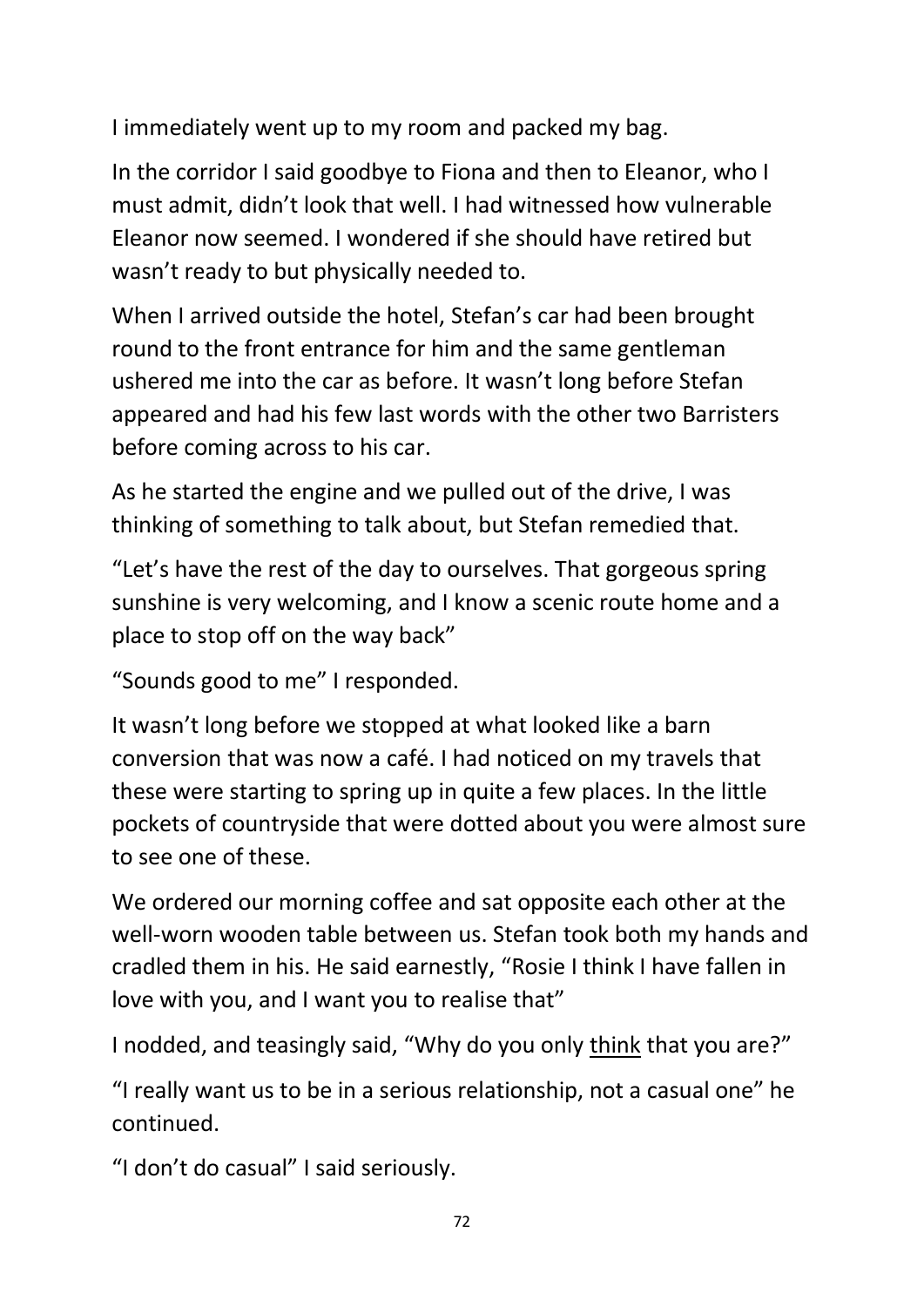Stefan chuckled.

"You sound so serious" he said.

"That's because I am!" I replied indignantly.

"Well, how about it? Are we an item as they say?" he asked in earnest.

I was a bit taken aback suddenly, after all it had been a bit of a whirlwind start, but then I responded in the affirmative. "Yes" I replied. That was quickly followed by the practical, "What about work though"

Stefan looked slightly puzzled as he quizzed, "Works work"

"You know that famous saying, 'you shouldn't mix business with pleasure. That must have been said for a reason" I explained.

"Yes, I've heard it. I've also heard the one about 'don't work with animals or children!'"

I couldn't help but burst out laughing. "Point taken" I said amused.

"Right Miss Ibbotson, I better watch my step" he said mockingly but at the same time stroking my cheek.

I became aware of a few giggles from a table in the corner that was occupied by four senior ladies. One of the group then became the mouthpiece for them.

"Sorry love, we thought he must be your dad!" and continued to giggle.

Stefan was totally unfazed by it all, but replied, "No, I'm not but I would feel privileged if that had had been the case"

I blushed.

Soon we were back on the road again towards home.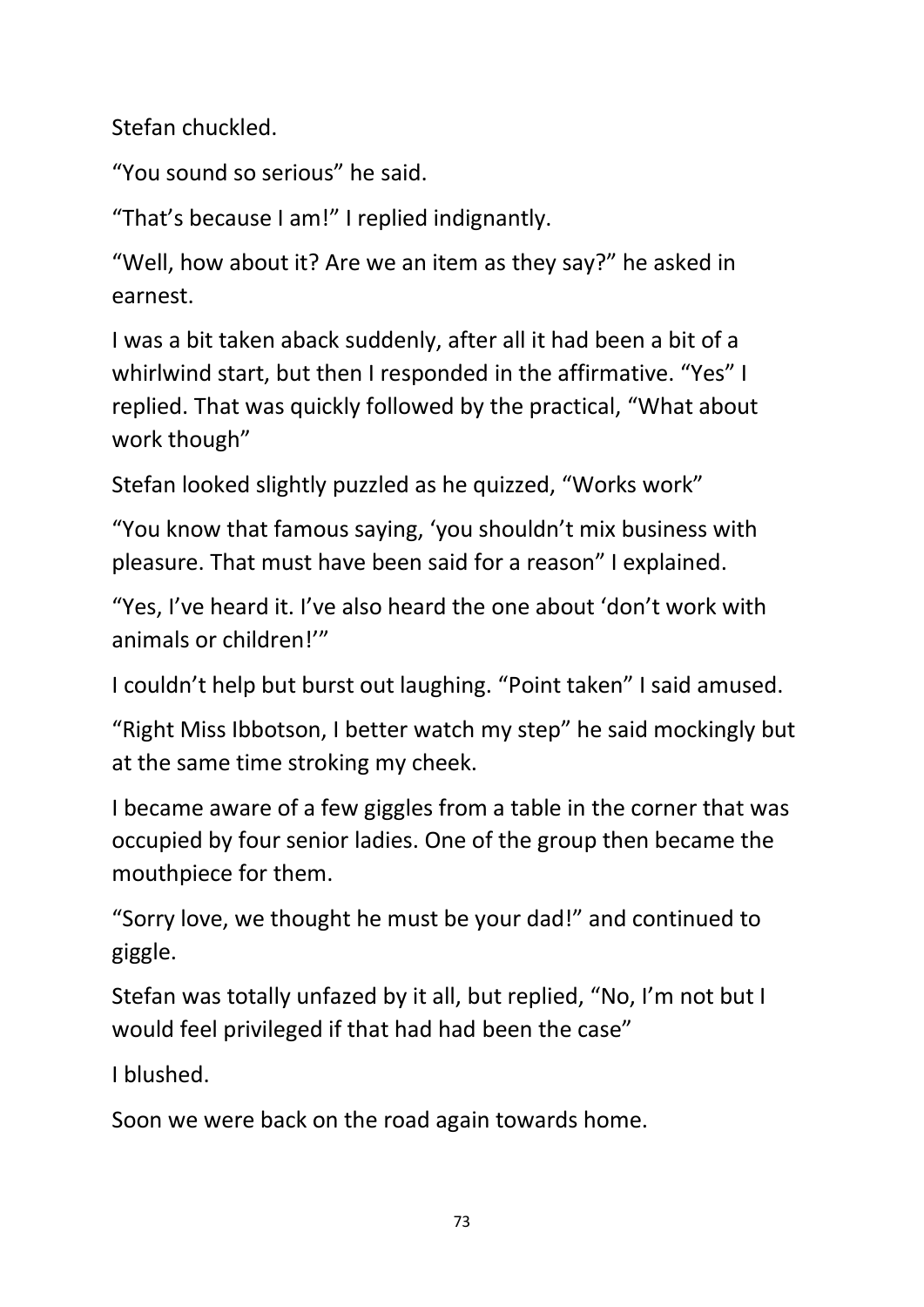Stefan parked up outside the flat and lifted my bags out of the car for me. He kissed me on my cheek and said that he would like to take me out for dinner the following evening, to which I agreed and then he left.

All was quiet as I walked in the door. Emmy and Carlos must have been out as there was no other evidence to suggest otherwise.

I unpacked my case and started my washing.

My mind was miles away and especially when I dwelt on my trip to the stars and back last night with Stefan. I was excited to know what the future had in store for us.

I was in my dressing gown when Emmy and Carlos arrived back.

Emmy was full of herself. I felt a bit like a spare piece of furniture and at first as though Emmy hadn't even noticed my absence. She and Carlos were full of their plans to have a year's sabbatical and backpack over part of Australia.

Emmy must have then realised I was back and remembered the business trip I had been on with Stefan and asked how it had gone.

I decided to keep it low key about the obvious parts of the trip, but if only she knew I mused to myself.

Later, I was just about to retire to bed when a message came through to my phone from Stefan.

"I hope you don't mind if I introduce you to some other people tomorrow when we have dinner. I thought it would be good to have dinner at my house. Love you as always, Stefan xx"

I wasn't sure how I felt about that. I didn't know whether I felt ready to be on 'display' yet.

### **Chapter 23**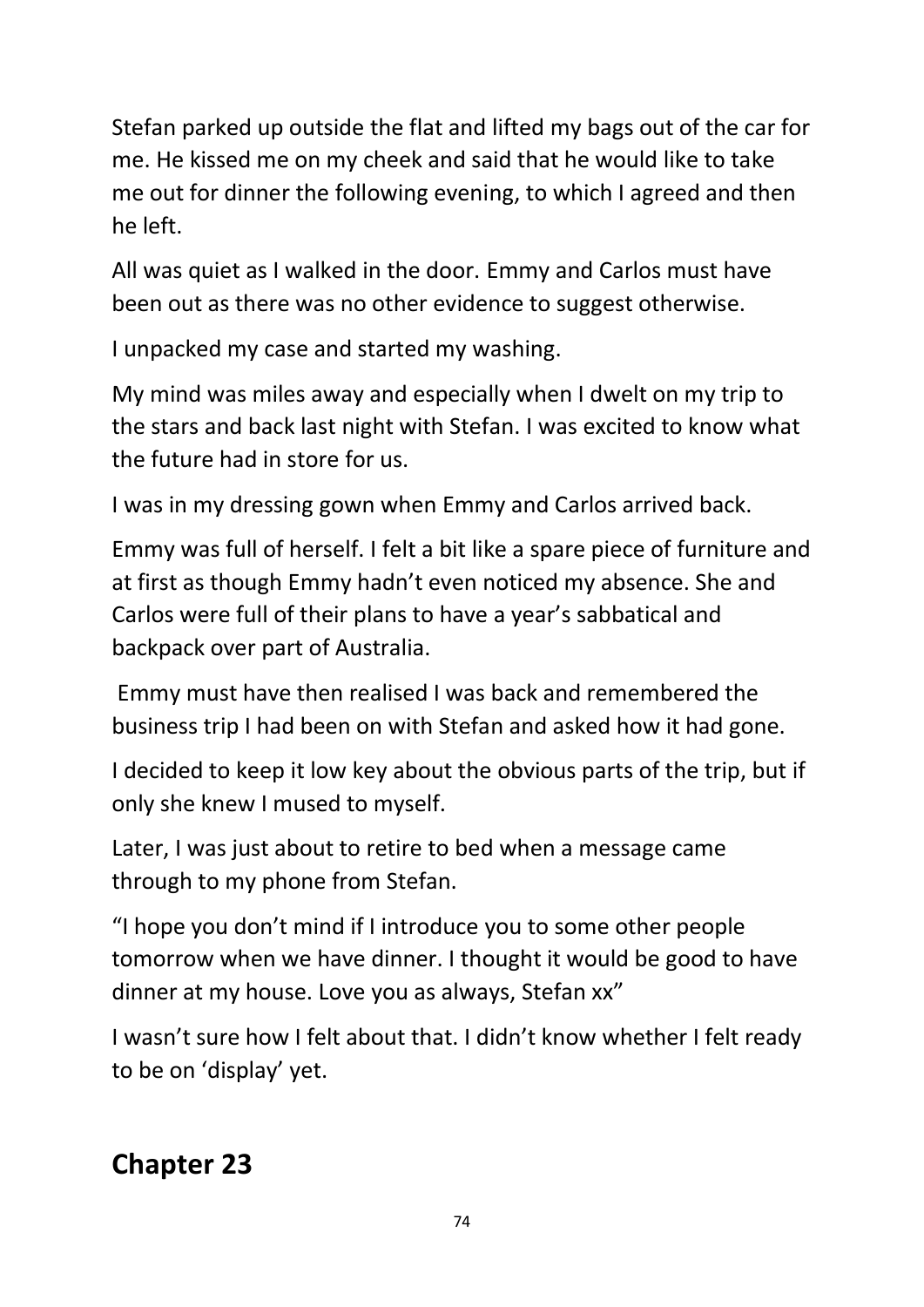The weather was improving and, so I decided to dress accordingly as I went into town.

I had decided to push the boat out for tonight and made a lastminute appointment at the hairdressers and went to the expense of having my nails polished with extensions and my makeup professionally applied. I wanted to feel confident as I met Stefan's friends. I was now his girlfriend and not just his Personal Assistant at work, so I felt I needed to look the part.

A taxi, or rather a chauffeur arrived exactly at 7pm.

My mind was all over the place thinking of intelligent conversations to make with Stefan's guests, and in the end, I gave up and, unlike me, decided to go with the flow.

I had already decided that Stefan's house would be impressive with him being a Barrister, but I was quite relieved when we arrived that from the outside it wasn't over the top.

As the driver opened my door and I began to get out of the car, I was surprised as the lack of cars on the drive and wondered if I had the time wrong.

I rang the brass doorbell.

A man, who I would estimate to be in his sixties answered the door.

He was dressed in smart black trousers. His shirt was a short sleeved casual one in a cornflower blue. His smile was broad and welcoming.

"Hello. I'm Bill, Stefan's houseman. You must be the lovely Rosie that my wife and I have heard so much about"

"Hello" I responded and felt a flush come over my face at the compliment.

"It's good to meet you Bill" I responded.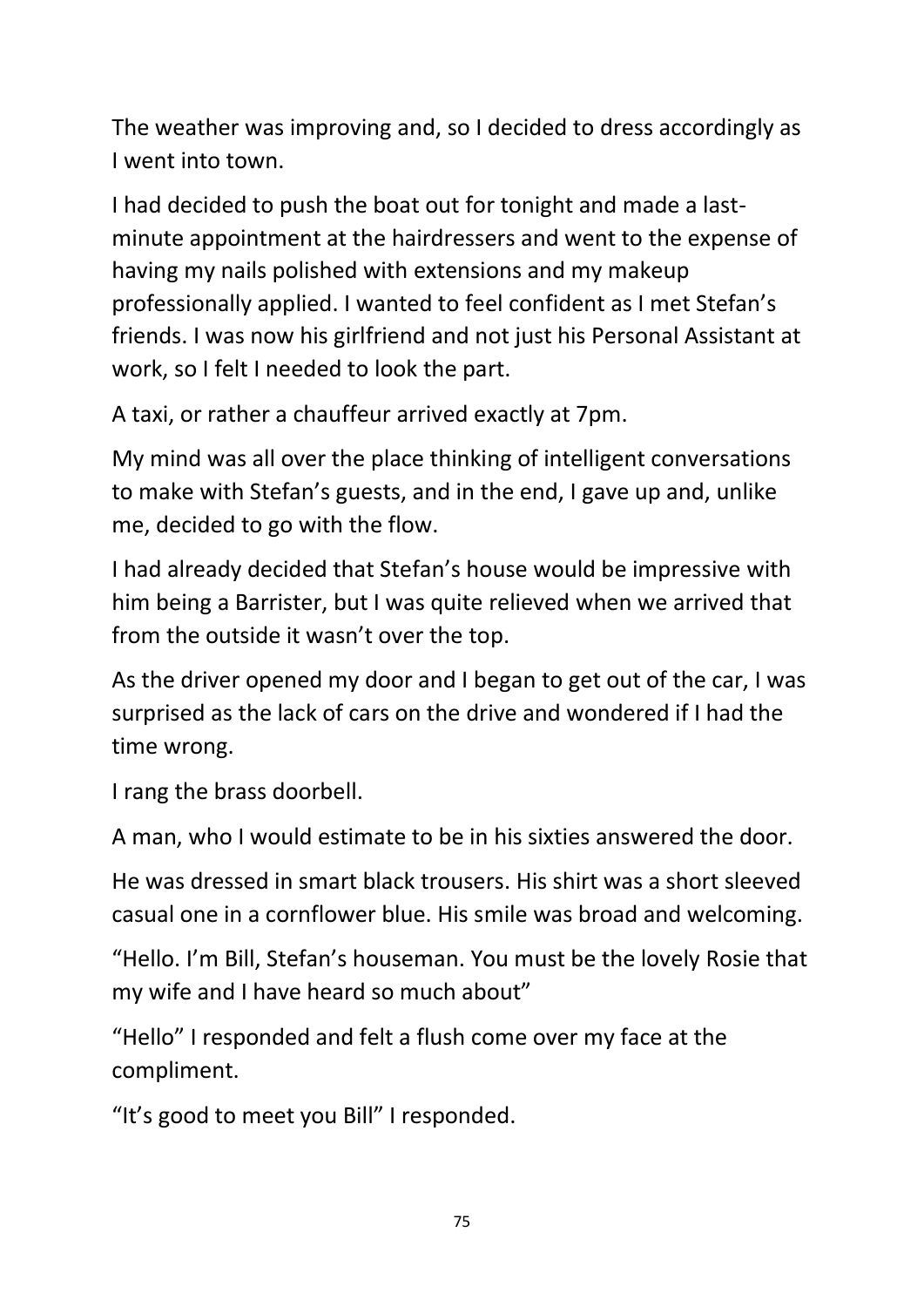At that moment, a grey-haired lady with sparkling blue eyes came around the corner, in a smart dark blue skirt and matching blouse with a cream apron over the top.

"Hello Rosie" she said in a friendly manner. "I'm Elizabeth, but my friends call me 'Lizzy'. I'm Bill's wife"

"it's lovely to meet you both" I responded graciously.

Then I threw in my question,

"Am I early? I thought the drive would be packed with all these visitors coming!" I declared.

Bill and Lizzy gave each other a knowing look.

Then Lizzy said,

"Honestly, that's typical Stefan. If there's a party of people coming, I don't know about it until the last minute. I've only made food for the two of you"

I must admit that I was slightly annoyed that they had obviously been aware of this evening's 'dinner for two' and I wasn't, but on the other hand I was relieved. I just wished Stefan had told me his plans.

Stefan suddenly appeared from a room on the right. He smiled at the three of us and then cheekily turned to me and said,

"I'm glad you've met Bill and Lizzy, now come and meet the rest of the family"

Bill and Lizzy laughed, and Bill have me a quick wink.

Stefan gently put his arm around me and guided me into a quite sizeable room which I took to be a study with bookcase after bookcase lining the walls.

"I see your well-read Mr Wellborough" I commented with a hint of sarcasm.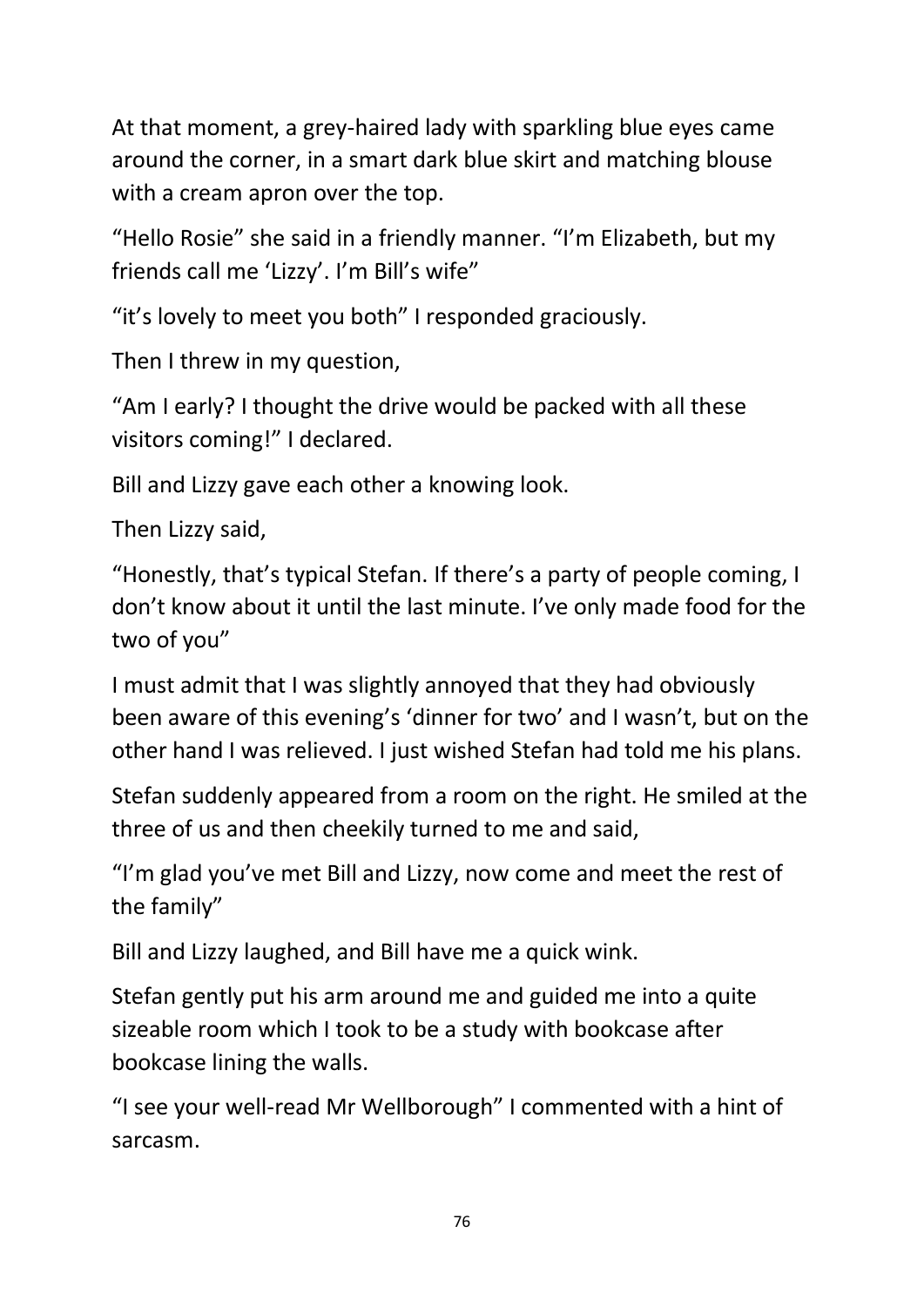"Ha, you sound quite sarcastic about my library and I" Stefan retorted to which I gave a laugh.

I glanced at the open fire and its grate. It obviously wasn't lit as the weather had been exceptionally kind to us, but I had always had a yearning for open fires.

In one corner of the room was a snooker table, all neatly laid out ready for use.

I sat down in a leather armchair sparkling with polish.

As Stefan sat down opposite me, I decided to challenge him.

"I was expecting a large cocktail party and meeting your friends and family"

"Expecting or presuming?" he said levelling his eyes with mine.

"Now you're sounding in Barrister mode" I threw back avoiding the question.

"You've already met part of my family" he returned, avoiding my question.

"I've met Bill and Lizzy" I commented.

"There you go then. They are like my family" he replied slightly defensively I thought.

With that he clicked his fingers, and two rather adorable cocker spaniels came hastily to his side.

"Meet Molly and Matilda" he introduced them.

My heart wanted to melt. I had always loved cocker spaniels. It made me remember Sam, he was our pet when I was around 5 years old.

"They are gorgeous Stefan" and put my hands out to them. Molly was jet black and Matilda was chocolate brown.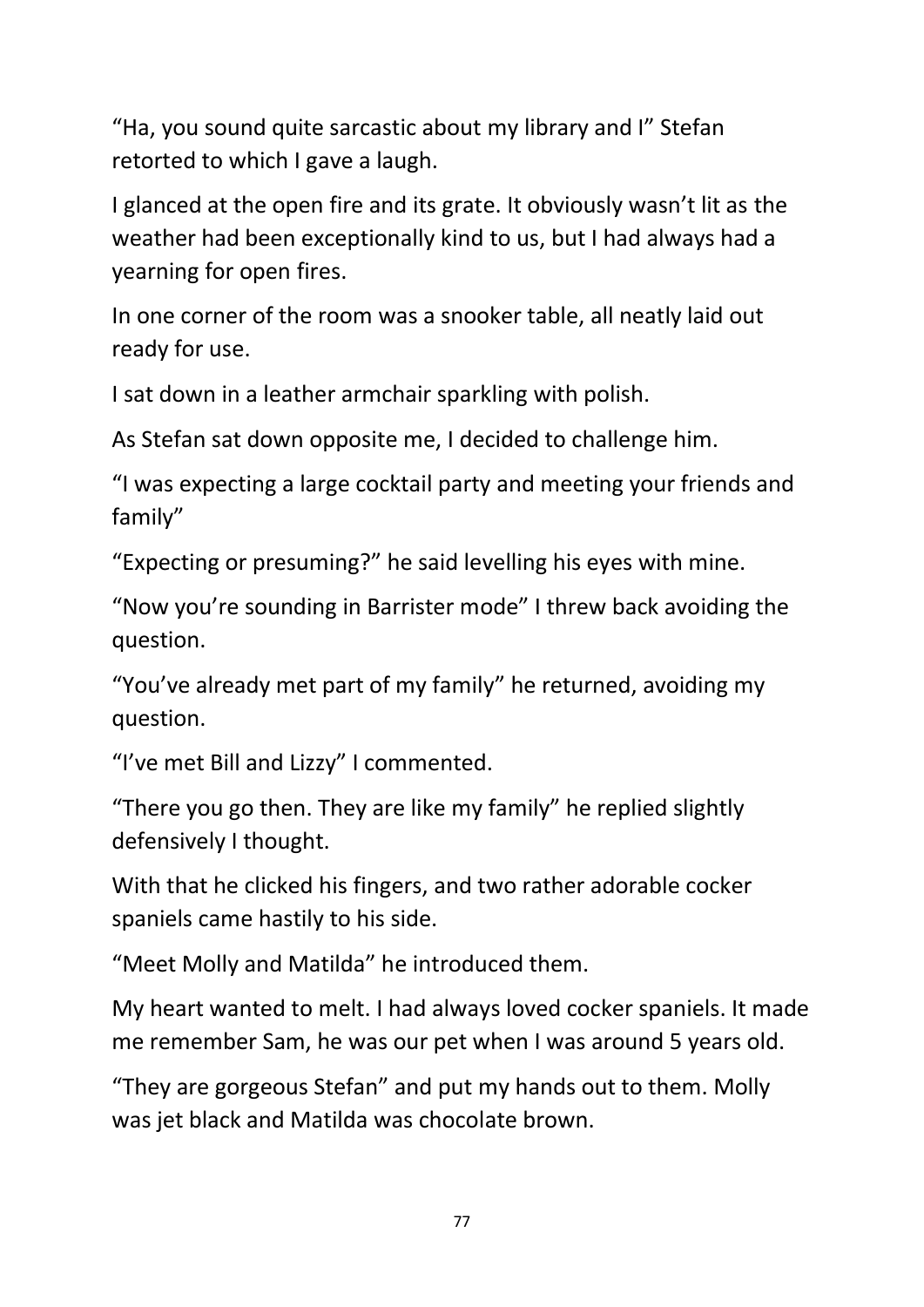"The girls" as Stefan referred to them, were well behaved as I had one sat either side of me.

"And what about you Stefan?" I questioned him daringly, hoping that he might at least be willing to share some more about his immediate family.

Stefan didn't seem to be ruffled at my question but said

"Come Rosie. Why don't we chat over dinner?" he requested

We came out of the room and turned right down the hall and into a large dining kitchen. Lizzy was busy making sure everything was laid out properly on the table.

"Oh lovely" I remarked as she put the prepared food on the table. A gorgeous homemade quiche with an exotic salad and baked potatoes.

Lizzy smiled at my voice of approval. I responded, "You can't beat homemade food, especially as appetising as this"

"Enjoy" was Lizzy's response. She looked over at Bill who followed with chilled champagne professionally placed in a silver wine holder.

Stefan encouraged me to start and poured us both a glass of champagne.

"I'll answer your question over our meal" he started.

I said nothing but just let him continue at his own pace while I listened intently.

"My parents died in a car accident when I was 25 years old" Stefan explained. "They used to like to go to this restaurant called "The Country Fox". It was on the hills, out of the way over the moors.

My father was always a good and sensible driver but had taken rather a risk which was unlike him, to go to the restaurant for Sunday lunch. The road that leads up to it is notorious in winter for low lying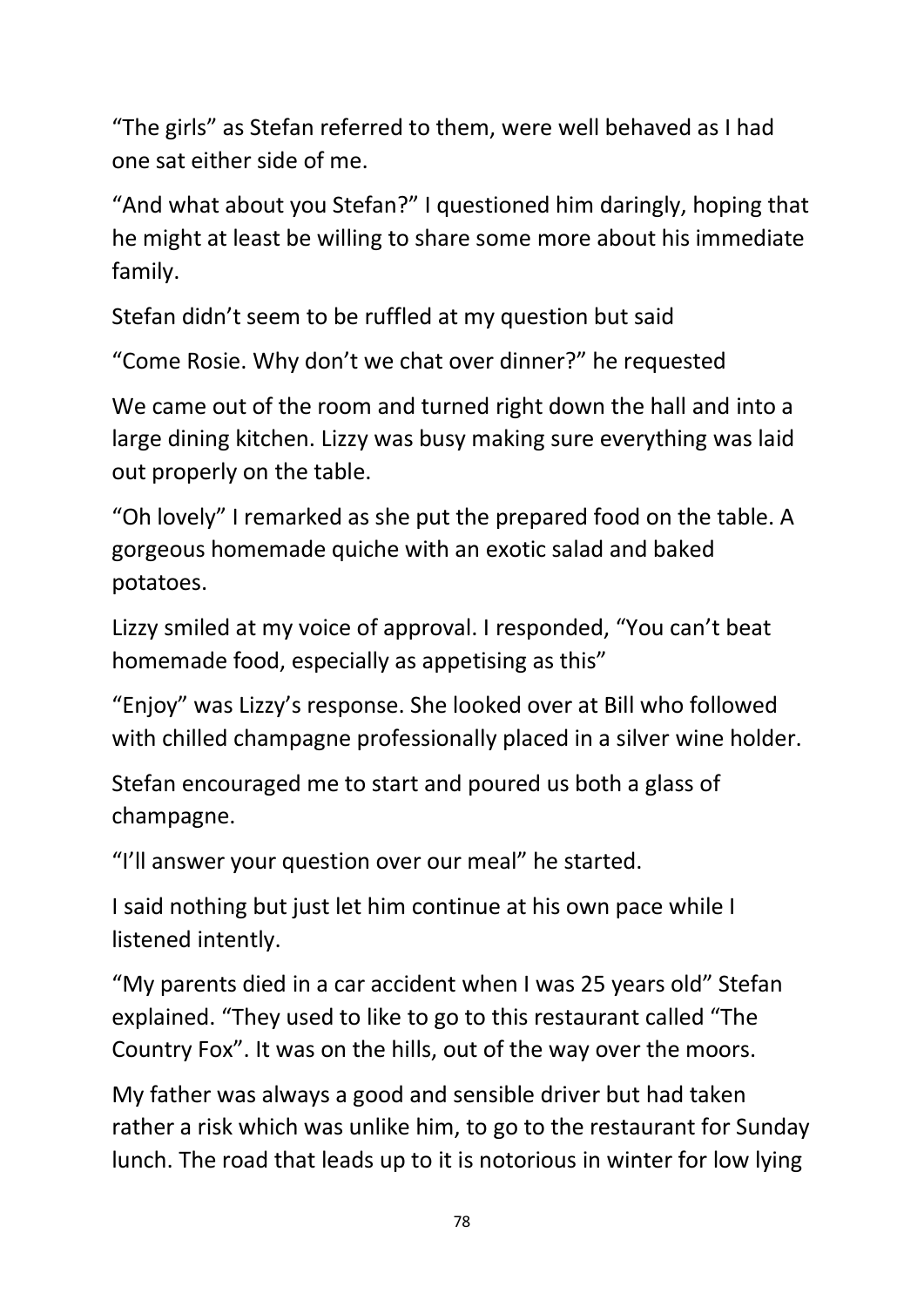fog and snow and ice due to it being narrow and a line of rocks on one side which had a deep back drop behind it"

Stefan stopped for a moment and closed his eyes momentarily as if he was composing himself for a moment. I kept quiet but gently put my hands around his.

Stefan then continued.

"It was late-autumn and there had been a heavy frost followed by torrential rain that morning. Nobody really knows what happened. Did the car skid? They were both found at the bottom of the ravine" he sighed. "I suppose the only bearable thing, is that they did die together. They were practically inseparable. I nodded and stroked his hand.

"I think you mentioned you had a sister?" I asked

"Yes. I have a younger sister called Lauren, but I haven't seen her for years. After our parents died, she moved up to Aberdeen to carry on her studies to eventually be a Vet. We simply just lost touch."

"That's the thing. With all the best intentions, we do tend to lose touch with family at times" I said sympathetically. I did find it strange though that, so many years had gone by without contact. I know I didn't see a lot of my brothers, but we did try and meet up two or three times a year, and I always sent a card on for Christmas and birthdays with a letter and would phone them as well. It was almost as if Stefan and his sister had cut each other off on purpose.

I had experienced a chink in Stefan's armour and had a brief glimpse in to his past which up to press was quite sad. He was still a stranger though.

Suddenly there was a knock at the door and Bill put his head round and asked if we were ready for desserts. I was full to the brim, but Lizzy brought in a delicious looking chocolate cake with two China plates. Stefan promised we would have some as soon as we could.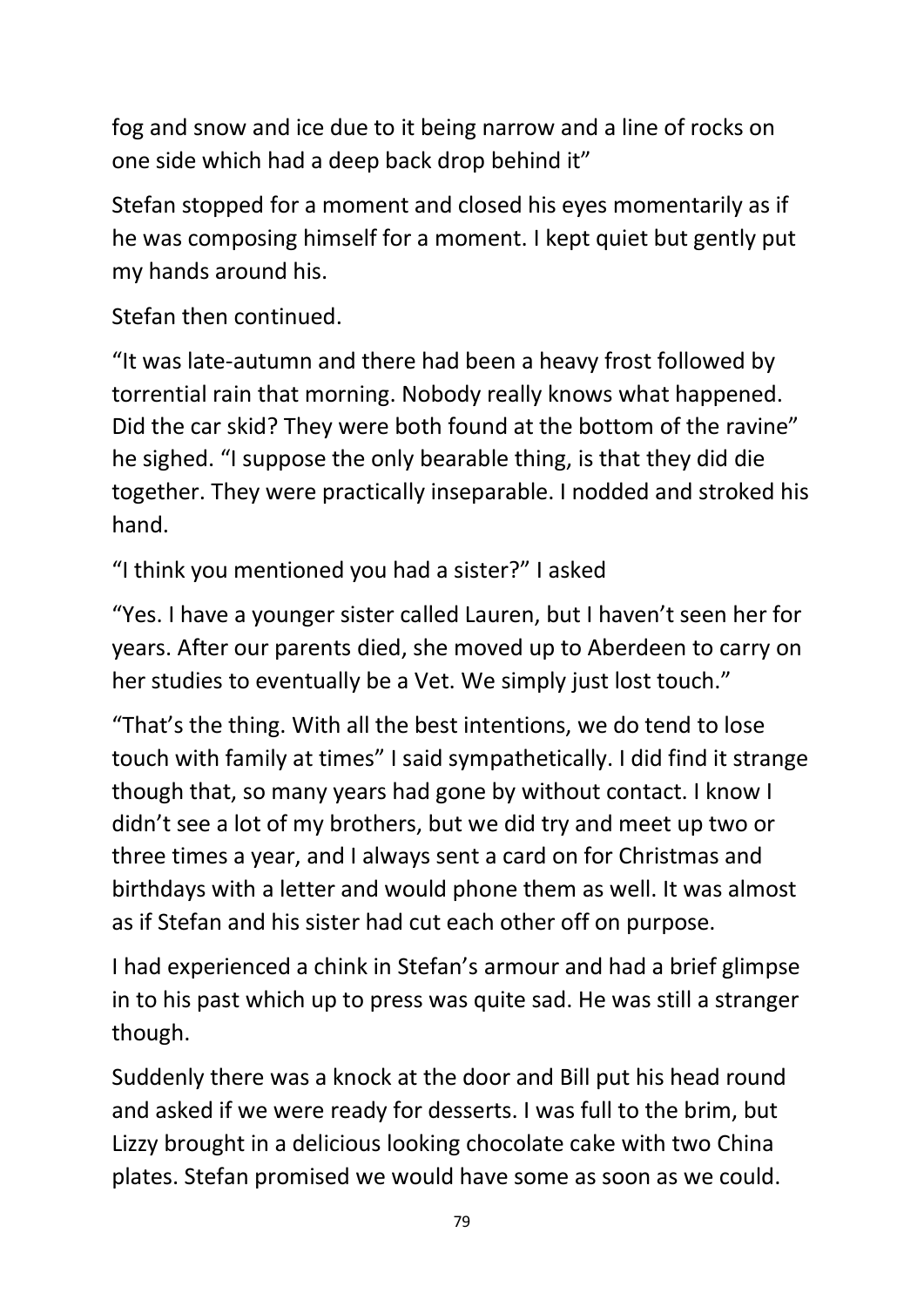Stefan then rose to his feet and came across, bending his head down and put his lips on mine and kissed me.

"Would you like a tour of my abode" he said almost seriously.

"Rather!" I agreed with enthusiasm.

At the back of the house was a large sized terrace with three steps down to the start of the garden. A large lawn took up a good amount of the garden which was kept immaculately which had been mown into professional stripes. On the left-hand side opposite the lawn was a vegetable patch with a wide variety of different vegetables, and on the opposite side was a perfect line of fruit trees which were mostly now in bud. Beyond this was a tall fence. At the end of the garden was a greenhouse. Stefan told me that Bill was interested in growing all different flavoured and types of tomatoes and other plants and flowers that needed more delicate care from the elements.

I stood in awe at the sight.

"No wonder they seem like family. They both take such a pride in what they do" I said full of praise.

Stefan smiled sweetly in approval.

"I know. I don't know what I would do without them" he uttered poignantly.

The evening sunshine was almost quite warm as we returned to the dining room.

"Let me continue our tour" urged Stefan.

As we went back down the hall, we passed a door on the right.

Although we didn't go inside it, Stefan explained that it was Bill and Lizzy's bathroom. The other room on the right which looked quite a good size from the outside, was Bill and Lizzy's bed sit.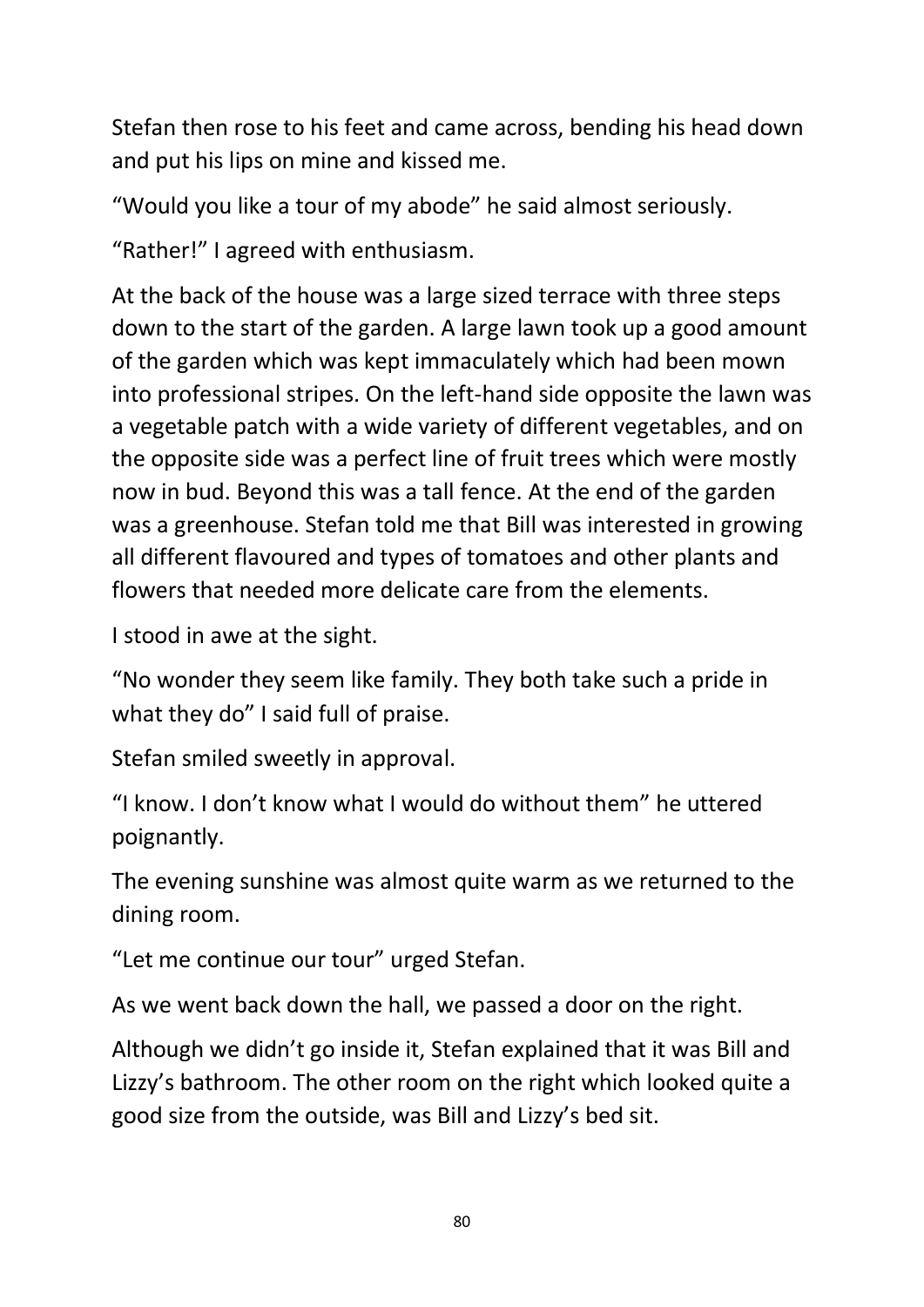Stefan explained that Bill and Lizzy had access to all the rooms for obvious reasons but having most of the downstairs to themselves gave them privacy. Stefan also said that he insisted that they have use of the bedrooms upstairs for family and friends that wanted to stay overnight on occasions.

I felt I was really falling more and more in love with this man. He really does care about those close to him. As a professional I realised he would not be allowed to be emotionally involved at any time, but he was a caring person" (or so I chose to think at the time).

The stairs were based in the middle of the hall. It was quite an oldfashioned staircase and had two levels to it. It was covered in a good quality pile carpet.

At the top of the stairs to the left, was a large bathroom with a jacuzzi. The carpet was cream, and the pile was luxurious.

There were four bedrooms which Stefan passed three of them off as guest rooms but turned my attention to the largest bedroom which was his. It was en-suite as expected. The curtains were a lime green colour with a delicate cream pattern. Lattice windows were situated at three different areas of the room.

A king-sized bed was situated in the middle of the room. It had golden coloured bed steeds and the thick duvet matched the colour and pattern of the curtains.

The wardrobes had built in wardrobes with sliding doors. The walls had paintings which I readily recognised were by Turner.

His house was like a show house in some respects. I did however find it strange that there wasn't one family photograph on display of the rooms that I had seen.

Stefan then came close to me and put his hands on my shoulders and said gently and pleadingly: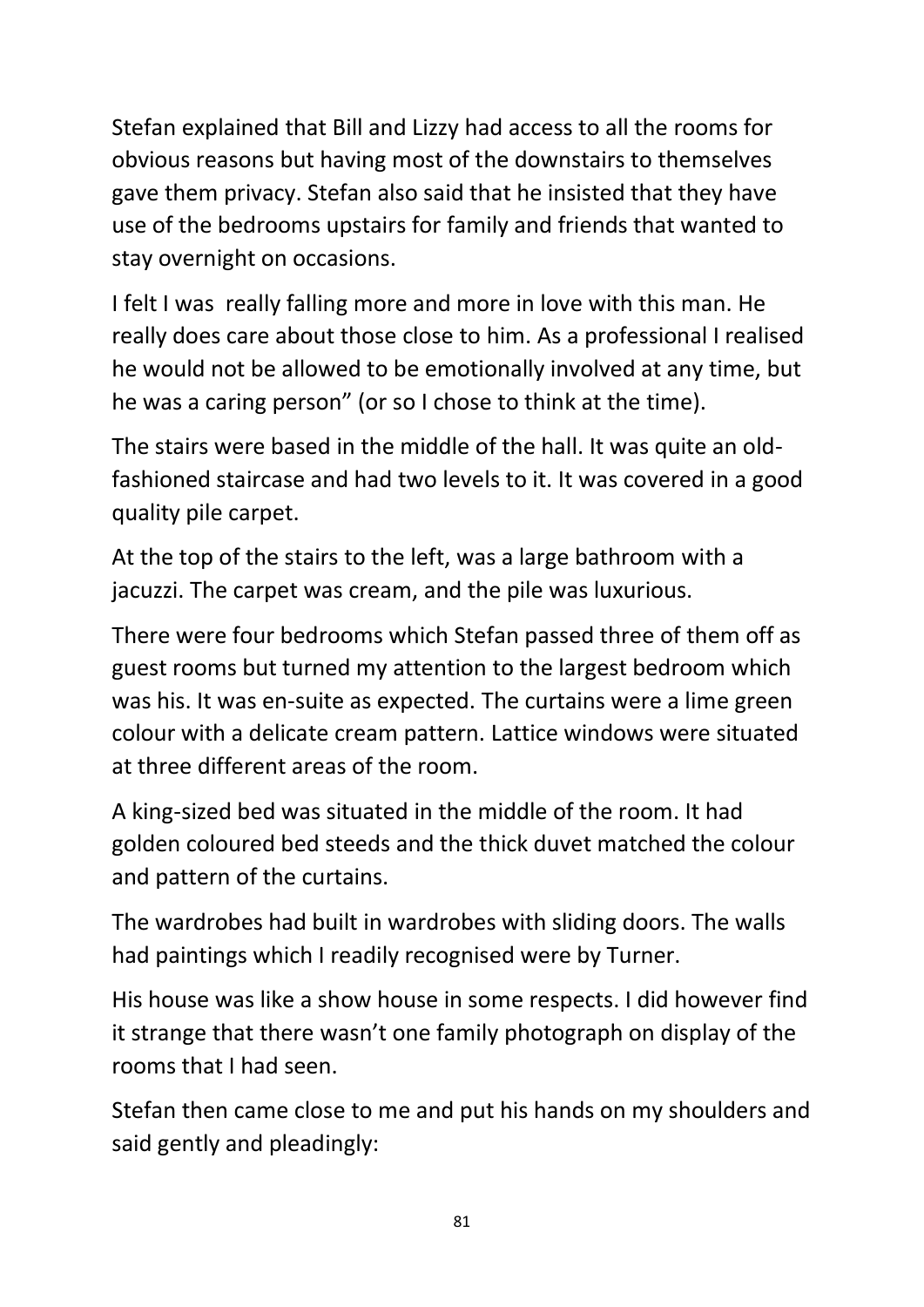"Please stay with me tonight"

"I can't Stefan, I've haven't anything with me"

"That's ok. You can have on of my T shirts to slip in to, and tomorrow I will get you back home early enough for you to get changed" he said persuading.

Stefan succeeded.

I showered in Stefan's room and changed into a light blue T shirt, which I was glad to find, covered my backside.

"Come and lay here with me" encouraged Stefan beckoning me over to lay next to him.

"I certainly will" I responded. "I'll just text Emmy to let her know I won't be back tonight".

I glanced up and could see that familiar look again, the narrowing of the eyes as they flashed in disapproval.

"Is something that matter Stefan?" I asked as innocently as possible.

"It's just that you sound as though you are reporting back to mummy" he replied mockingly.

His words stung me slightly, but I was determined not to bite. I put on a sweet smile and said,

"Surely you must understand that girls look out for each other today. If one of us is going away, Emmy or I always let each other know especially as we share a flat together, we would worry otherwise. It's polite as well" I explained firmly.

I had a sense that he still either didn't quite understand, either because he chose not to, or it irritated him. However, he chose politely not to make this too obvious.

I sent Emmy my message. He remained silent but patted the bed again waiting for me to respond.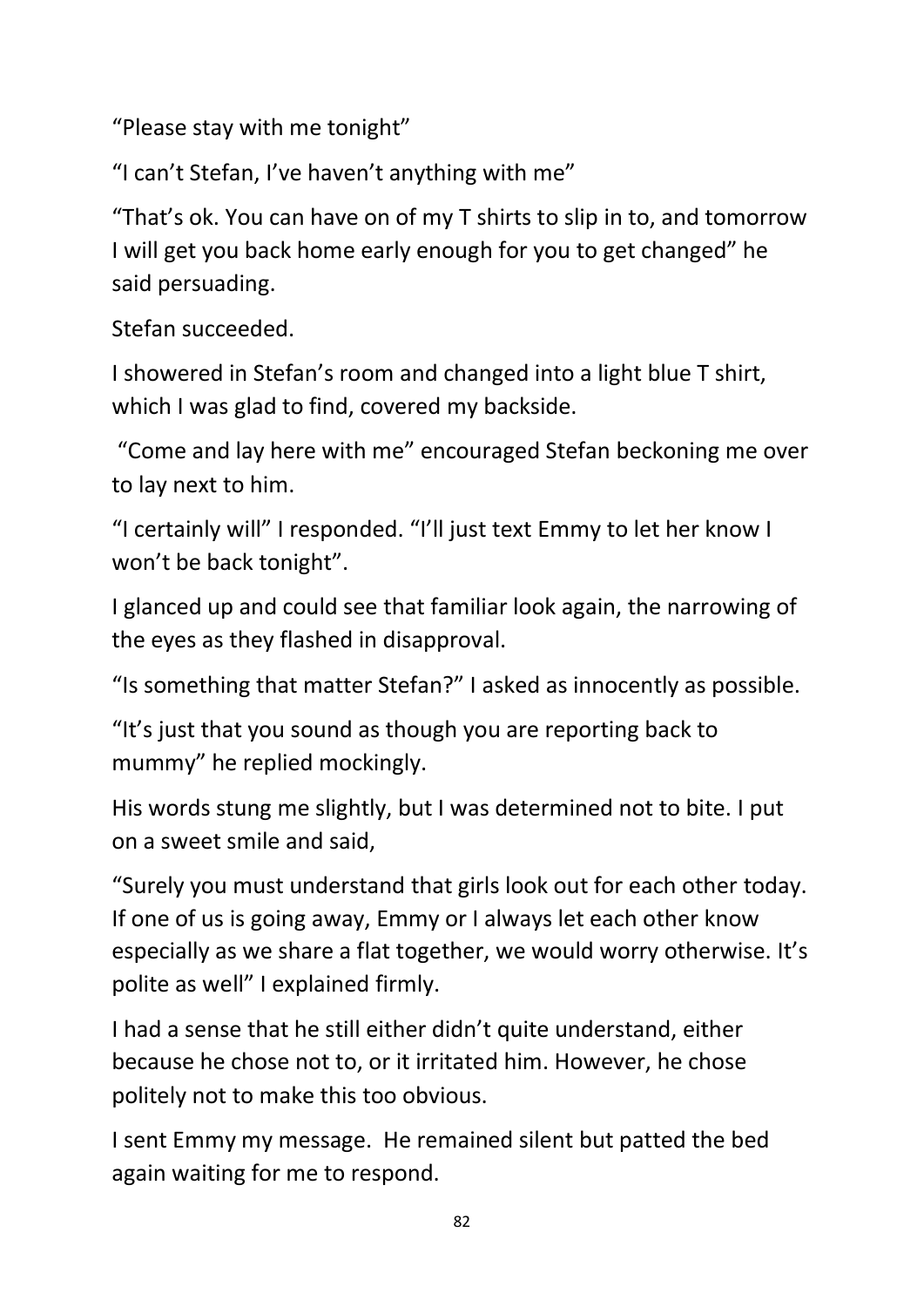After another night of amazing passion and unbelievable love making, we fell asleep again in each other's arms.

The early morning sunshine was blazing though the window as I awoke.

Stefan was already shaved, showered, and dressed.

He was sat in the corner of his bedroom in the Queen Anne style chair as if waiting for me to wake up. He came across and kissed me tenderly.

"I'll go and get Lizzy on with our breakfast. See you shortly"

"Ok" I quickly replied. I was slightly apprehensive as to what Bill and Lizzy would think when they realised, I had stopped overnight.

They were ever discreet as usual though. There was no hint of surprise or knowing glances between Bill and Lizzy, and they were just as welcoming as they had been the previous evening.

Lizzy had prepared a hearty English breakfast with a large pot of tea in a classic China tea pot and matching tea cups.

Stefan's conversation was more work related this morning.

As we stood up from the table, almost on cue, Bill and Lizzy appeared. I thanked Lizzy for the wonderful food that I had enjoyed and how good it had been to meet them both.

Lizzy's response was to give me a motherly hug and to say that she looked forward to seeing me again soon. Bill gave me one of those handshakes that it was so firm that I knew he was genuine. I had always been "advised" in business that people were genuine when they gave you a firm handshake. That's not always the case though as I later found out. Stefan smiled in approval.

He turned to Lizzy and said that he wouldn't be too late back but to just make him a ham salad for dinner.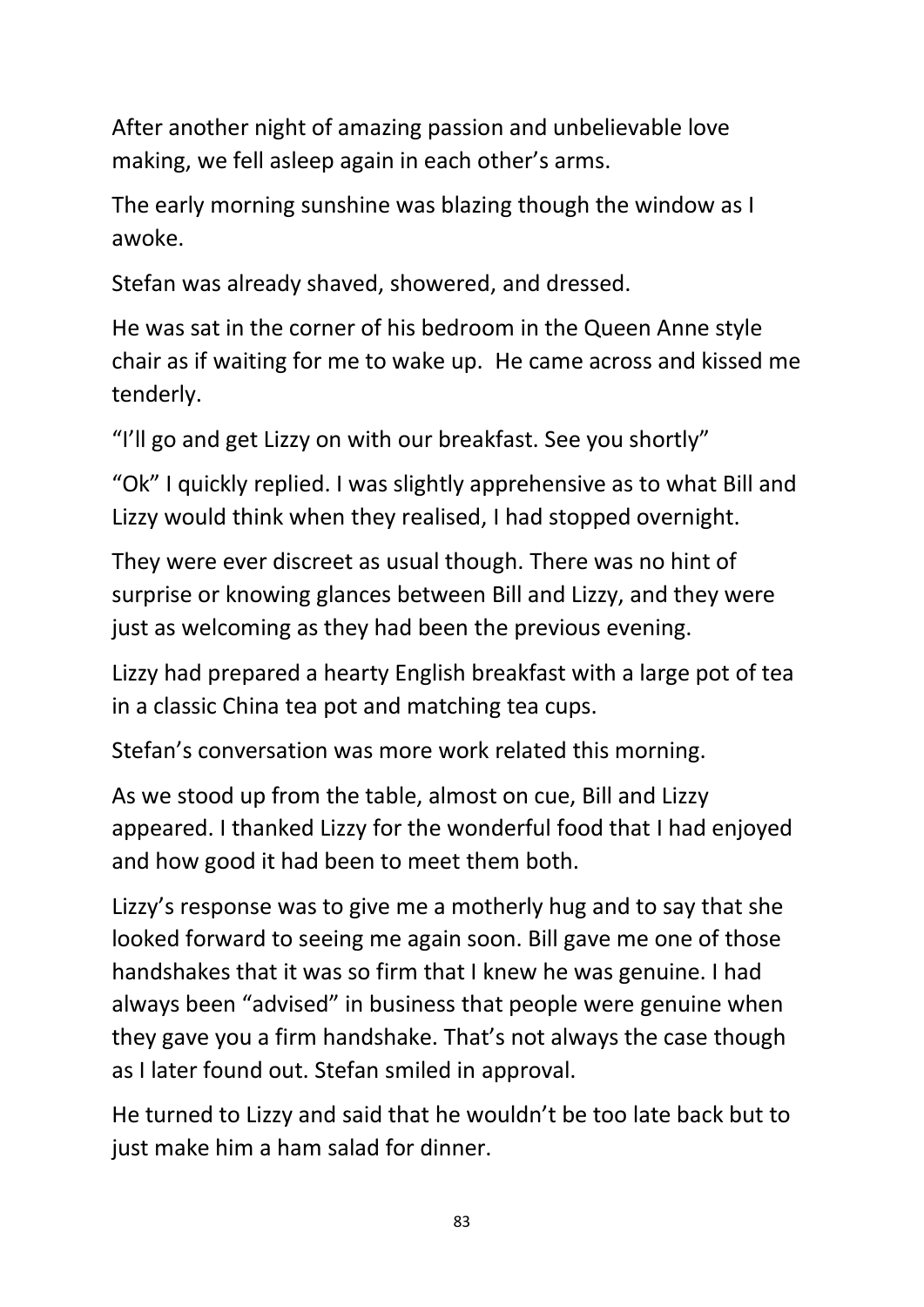I felt a bit sub conscious as we arrived at the flat. Yes, Surbiton was a leafy suburb and the mansion like houses that surrounded our flat made it look spectacular, but we were in a small flat off the main road behind a small row of shops in the centre.

As Stefan pulled up outside the flat, he said with a pan expression, "So this is your humble abode" and then gave a smirk.

I glared at him but said nothing.

Stefan burst into sudden laughter.

"You're very easy to wind up" he responded.

"And I get the feeling that you are a typical snob" I said in retaliation.

I was glad that his engine was still running as I took that to mean he was going straight off.

Stefan leaned across me and kissed me lovingly and informed me,

"I probably won't be in the office until the end of the week as I am at court, but I will email what I need you to do next week" he said without feeling.

"Thank you" I responded, equally unfeeling.

He then caught my hand and then informed me, much to my surprise and delight:

"I've a lovely surprise for you on my return" he revealed.

"I look forward to that" I replied in anticipation.

"I love you" uttered Stefan.

He gave me a soft kiss on my cheek.

In a few days I was to find out that his coming surprise wasn't going to be all that pleasant.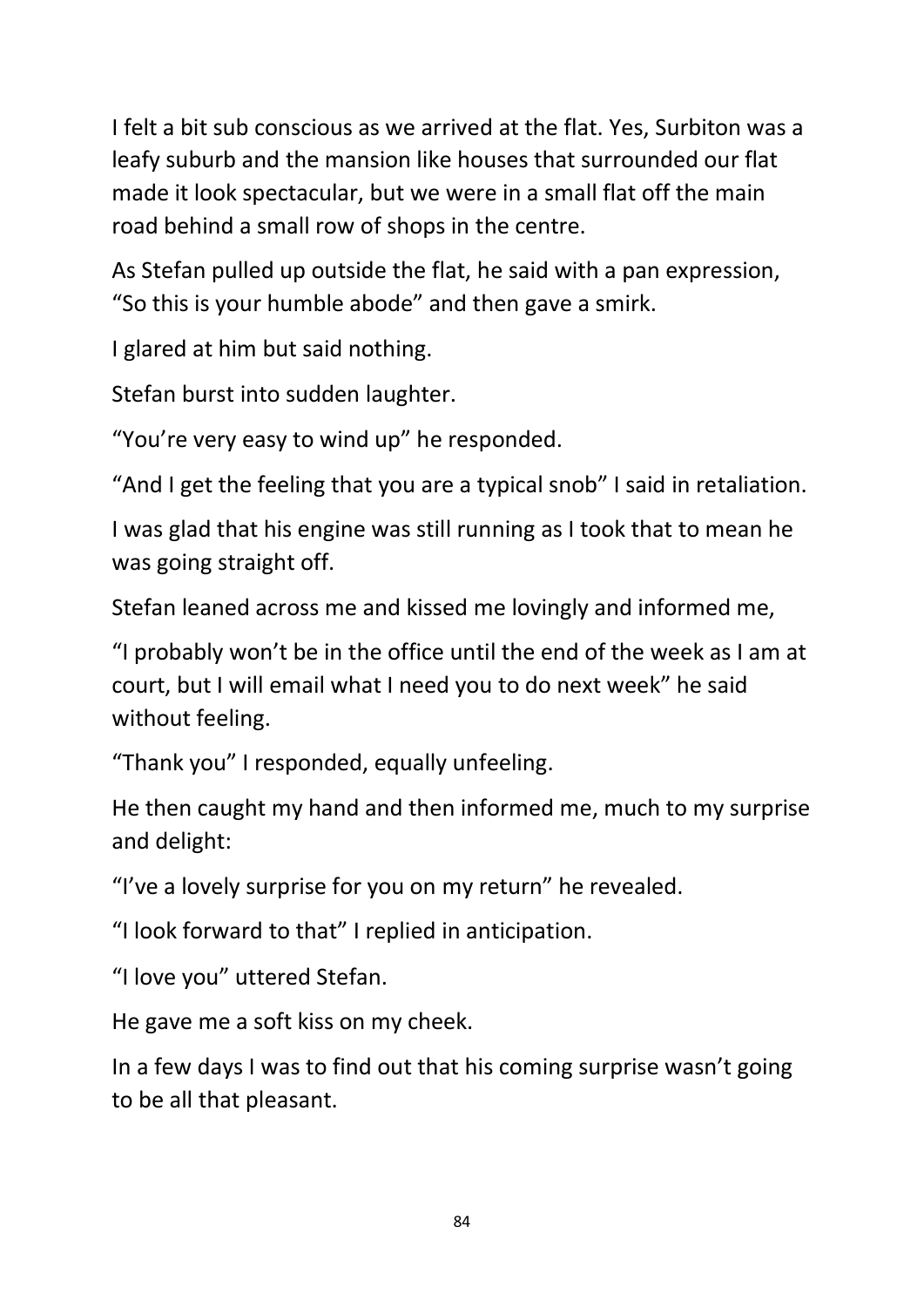## **Chapter 25**

Despite his absence, Stefan regularly text and rang me regularly.

I did start to begin that he was keeping track of my movements but didn't let it concern me.

I had in the meantime, had a chance to see Emmy on her own one evening. Now that Carlos was a 'permanent fixture' those girly chats were getting rare.

That evening when I arrived back home, I was surprised to see Emmy in the kitchen up to her eyes in cooking with a variety of ingredients around her and surrounded by utensils and avidly reading from a cookery book.

"That smells gorgeous" I commended Emmy. She was a good cook but since Carlos had been here, they seemed to live on take away meals most of the time.

"Thank you, Rosie, it's 'Ligurian Pasta Trenette'. It might sound complicated. I've never made it before but thought I would try. I'm also trying to make some Focaccia bread with garlic.

"By the way Rosie, I better just warn you that Carlos in the bath having a soak before tea" remembered Emmy.

"Ok" I replied.

"Come on sit yourself down" Emmy patted the kitchen stool next to the breakfast table in encouragement.

Emmy continued, "I'm just having a glass of Shiraz. I know you aren't that keen on red wine, but I will pour you one all the same"

"You make it sound so tempting, so I will join you, thank you" I said with a smile.

Emmy then pulled the other stool across and sat down next to me.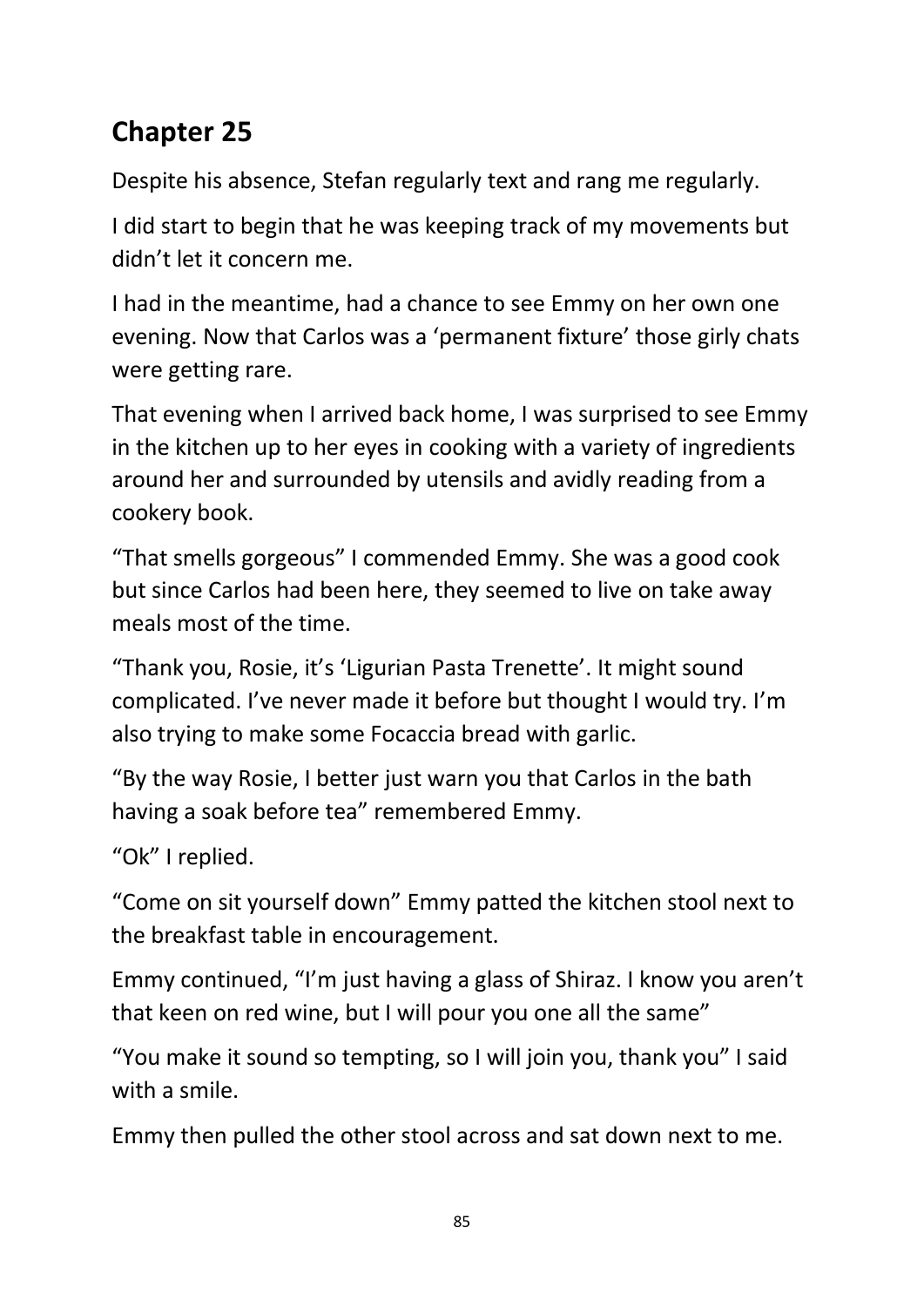She led the conversation. "Thanks for letting me know you were ok the other night. I was quite surprised you were already staying at night at Stefan's, it's not my business but, stop the world and let me get off: it's been quite rapid"

I just nodded, "Look who's talking!"

Emmy ignored my comment and continued. "Whereabouts is his house" Emmy first wanted to know.

I told her and explained about the previous evening.

Emmy picked up on Bill and Lizzy first.

"He has servants?" she remarked excitedly.

I replied in the fashion that Stefan had to me, that they were like his family. I also decided to tell her about his parents and his sister.

"Is that all?" responded Emmy looking rather disappointed.

"Look Rosie" she continued. "I'm quite sure a man of his age, and public stature must have had previous relationships?"

"Maybe he doesn't want to talk about it yet and I'm certainly not going to ask any invasive questions" I said in defence. I chose not to mention about Marie at this time.

"Well, I just think it would be common sense to find out. You never know, he might be hiding a dark secret" Emmy said menacingly but then gave one of her famous giggles.

Then she continued, more seriously this time:

"Seriously though, you do really need to get to know Stefan better for your own good"

Emmy sounded like an older sister now.

I felt slightly niggled but knew she was perfectly right.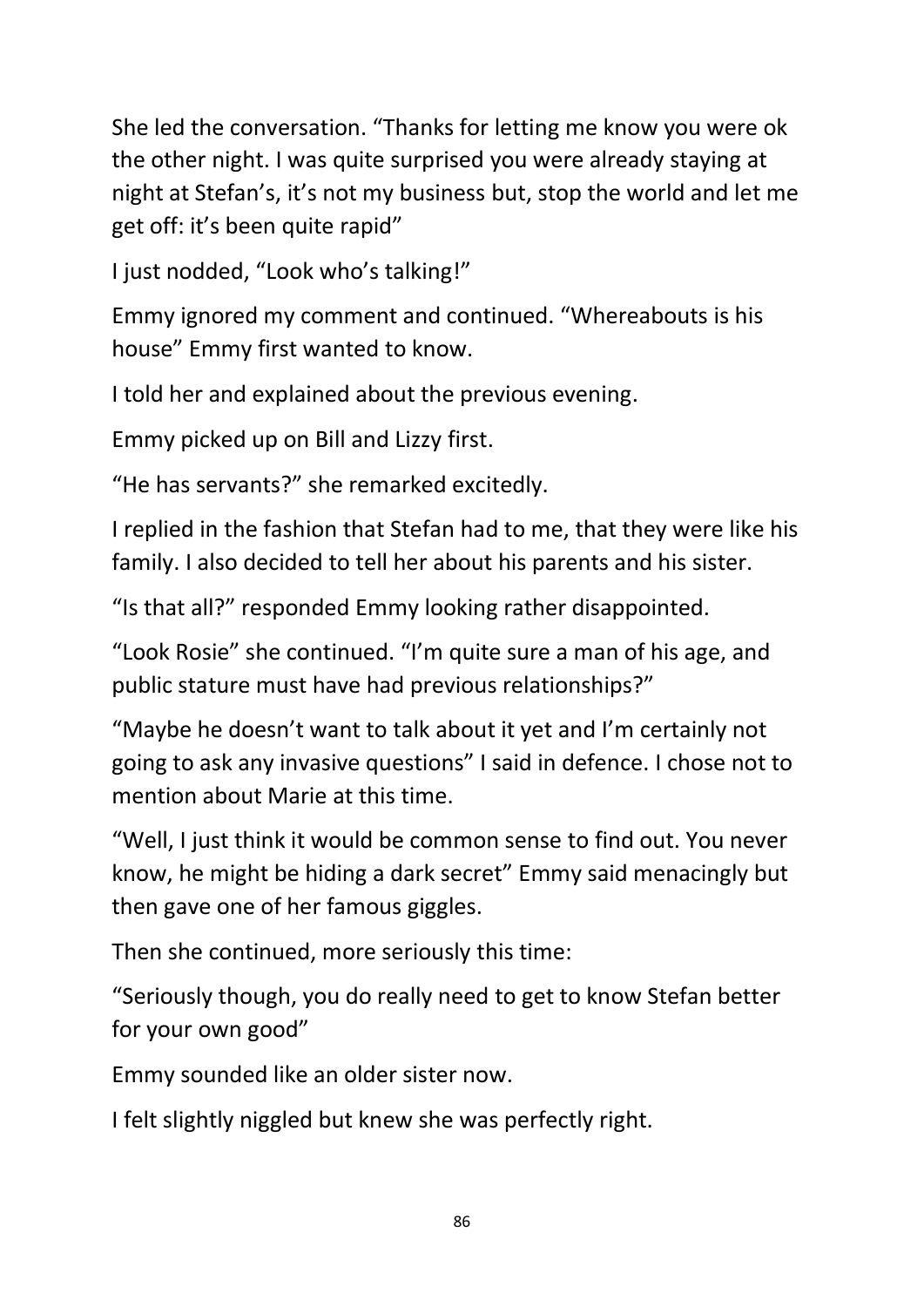"Says she who's practically joined at the hip to Carlos" I replied teasingly.

Just as I said that Carlos appeared and put his head round the door.

"Did someone mention my name?" he asked brightly.

Emmy rushed over to the door to reveal Carlos with just a towel wrapped round his lower half.

"Go and get your clothes on" She instructed.

"Dinner's nearly ready and I'm sure Rosie would like to join us and be my other guinea pig of my cooking" she said bossily.

I smiled and made my way to the table. Emmy's voice whispered in my ear, "Think on Rosie" With that she quickly retreated to the kitchen.

Emmy's attempt at her latest dish was very acceptable and it was good to have some time in the company of two people who generated such a light-hearted atmosphere.

Eventually I called time and went to bed.

I lay in bed and my thoughts were playing havoc with each other. Observing Emmy and Carlos, how the interreacted with each other so easily and their frequent bouts of laughter. I wasn't jealous, just a bit troubled when I examined my relationship with Stefan. Ours was an intense relationship. He was the total opposite of Richie. Stefan made me feel very special when we made love, but there was no in between stage which did bother me slightly.

Just then a message came through on my phone and it was right on time as usual – 10.30pm.

Was this just force of habit or control and checking up on me as he always seemed to expect a reply in quick succession?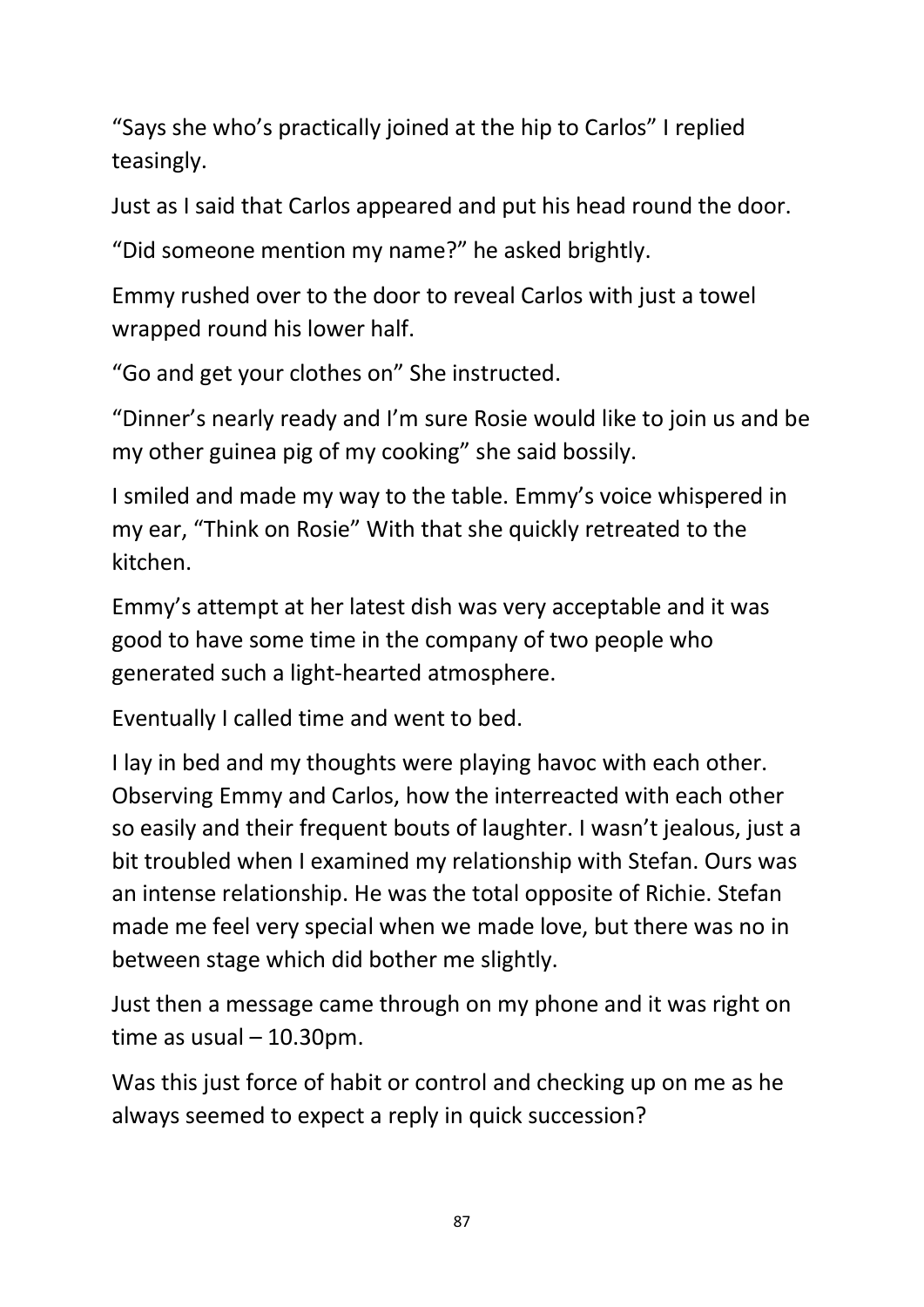## **Chapter 26**

The following afternoon as I was just performing my usual ritual of washing, drying, and ironing – getting ready for the week ahead, my phone rang, and it was Stefan.

I was relieved that Emmy and Carlos had gone out on their bicycles along the canal on this beautiful May afternoon.

"Hello beautiful" Stefan began.

"Hello Stefan" I replied.

"I wanted to hear that soft voice" Stefan said flatteringly.

Then he continued. "I've emailed you the work that I need you to complete over the next week as it looks as though I'm going to be at Court most of the week. Pack a bag for Friday though" he said firmly.

"Pack a bag?" I repeated in a puzzled voice.

"Yes, that's my surprise. I'm whisking you away to a lovely hotel that I know in Loch Lomond. You'll love it. The views are fantastic, and the food is homemade and delicious. I've booked Friday through to Monday as it's bank holiday"

"Stefan that is quite a surprise" I responded, but at the same time rather livid at his presumptuousness. I didn't feel we were at that point in our relationship to go away together so soon.

"I'm afraid I can't Stefan. I'm so sorry" I replied apologetically.

"What do you mean you can't?" I could hear the irritation in his voice and imagined that steely flash of his eyes that I had witnessed when he was crossed.

"Stefan, I did mention about two weeks ago that I was going down to see my parents for the Spring Bank holiday weekend. I haven't seen them since Christmas, and I can't disappoint them. Please understand" I explained.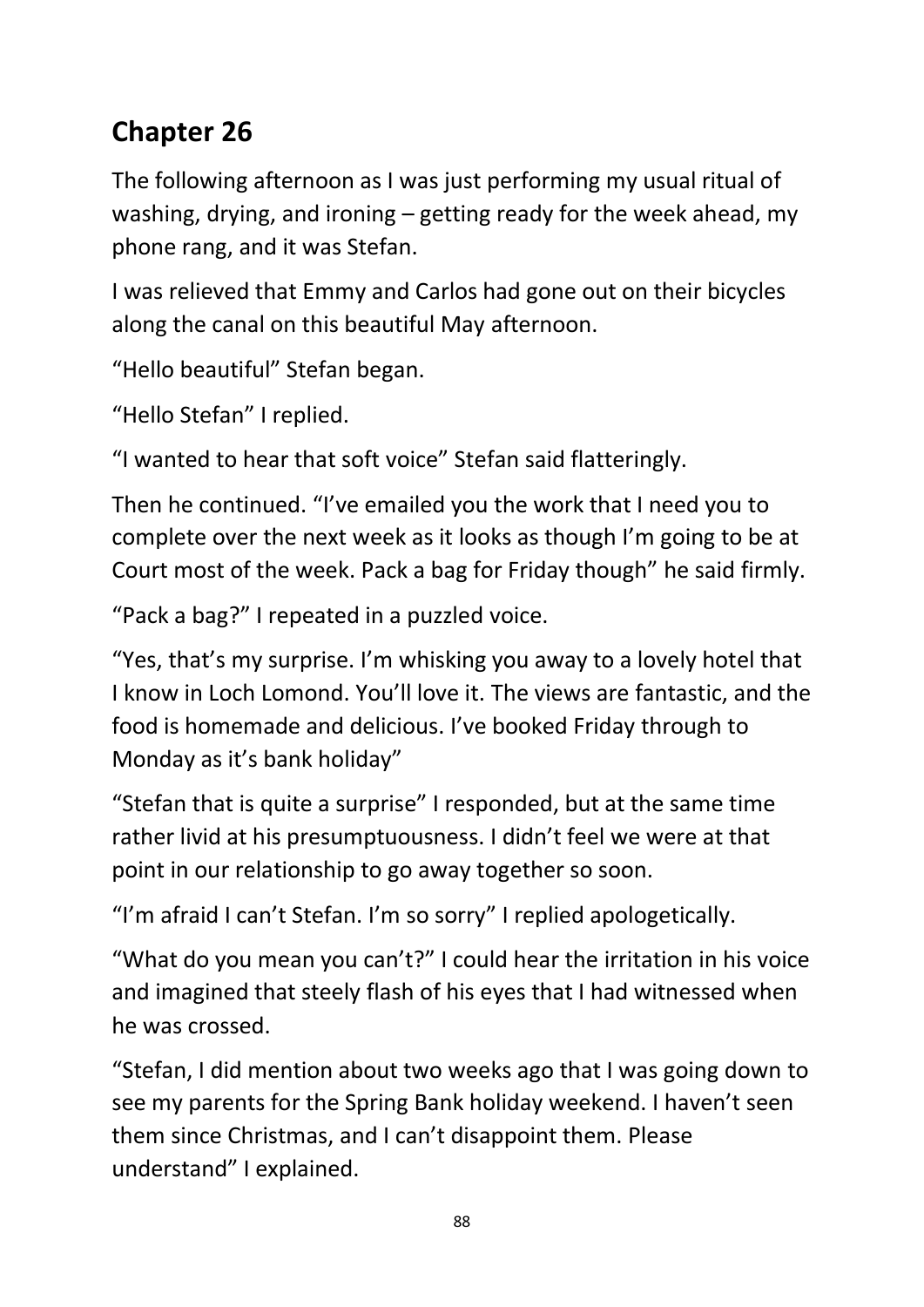Stefan completely took me by surprise and cut me to the quick when he reacted, "I do understand Rosie, who you would rather be with!" he snapped. I'll see you next Tuesday morning"

The phone then went dead as he rapidly ended our call.

Over the next few days, I went to work and ploughed my way through all that he had left me to complete.

The positive aspect of Stefan's absence was that it allowed me time to spend with the other secretaries. I had felt at times that Stefan kept me away from associating with them but had thought I could handle it.

I didn't hear from Stefan until the Thursday afternoon when I answered the office phone and realised it was him.

I had emailed him a couple of times, updating him about work, but he hadn't replied.

"Hello" said Stefan. "Thanks for your emails"

"You're welcome" I replied politely.

Stefan sounded quite bright when I asked how things were with him.

"Fine, we are getting there"

"Look, I'm going to be coming in on Friday morning. What time are you setting off to your parents? He asked, his tone seeming more reasonable now.

"My train goes at 4pm" I informed him.

"Well, how about I bring something in for lunch and then I'll drive you to the station?" he suggested.

"Sounds good" I replied brightly.

"Ok then. I'll see you in the morning," said Stefan.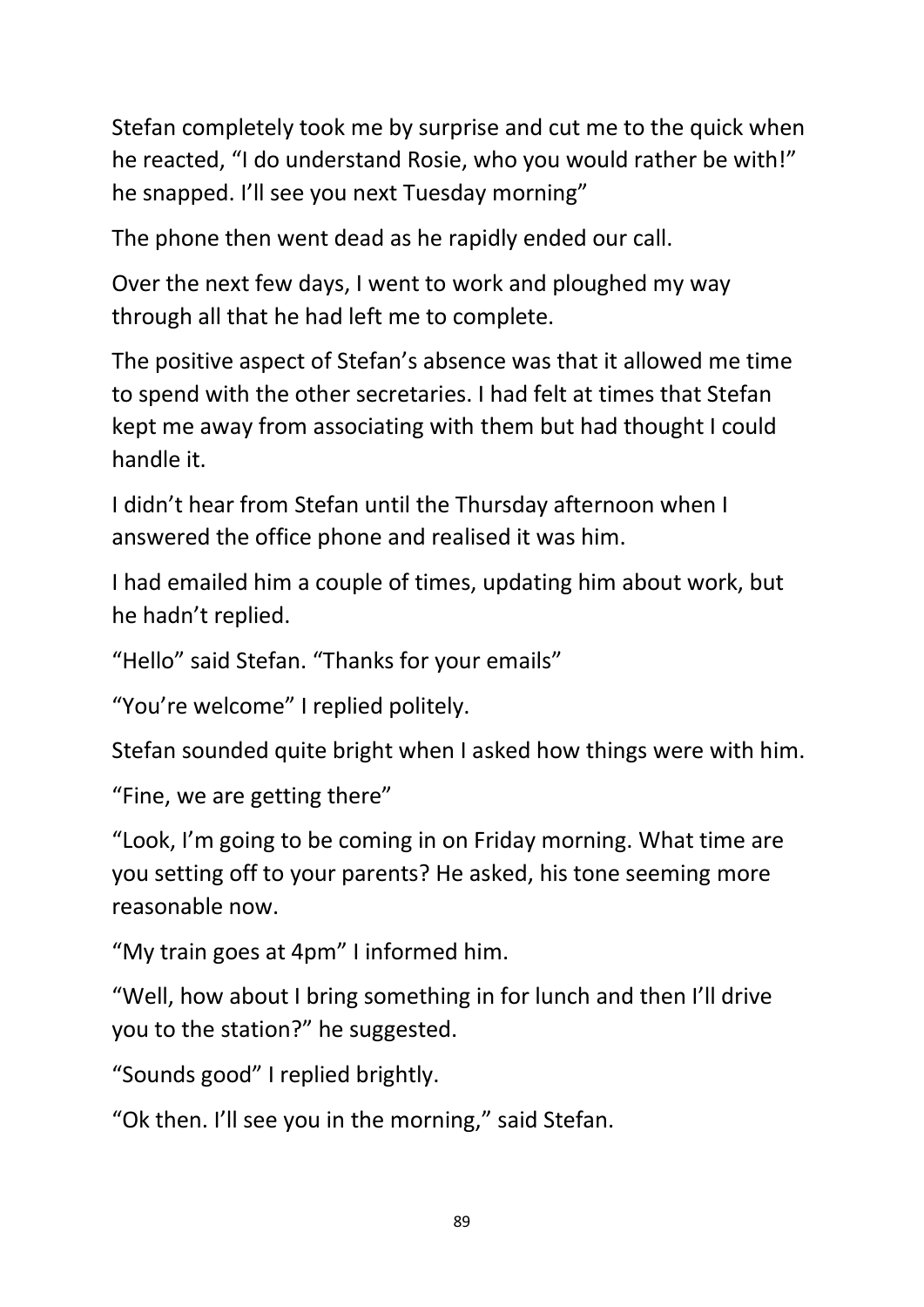I boarded my train to work as usual but this time with a small suitcase and my vanity case for my weekend away.

I started on my morning's work, and then went for my morning coffee at 11am, but this time, as I had been doing all week, in the company of the girls' downstairs.

We had our usual round of gossip and were laughing at one of the girls jokes when Stefan walked in. As he did so, silence filled the room.

I immediately rose to my feet and smiled at the girls before I left to follow Stefan back to his office.

As we entered the room he made a curt remark, "I didn't think you would have time to chatter away but I was obviously mistaken".

I was irritated by this remark but refused to show it and didn't respond.

"All the files are up to date that you asked me to complete. There is a pile of letters for you to sign in the outward tray, and an inward pile in the other tray for your attention" I said trying to sound competent.

"Very professional" murmured Stefan but didn't sound as though he meant it.

The office telephone rang. I'd noticed that I very rarely had chance to answer it like a normal secretary would. Usually, if Stefan was going to be away, he would divert calls to his mobile. That did seem strange.

Stefan made notes as he conversed with the caller. After that he made a call to someone else.

I didn't have much to do now and so just tried to look busy in the meantime.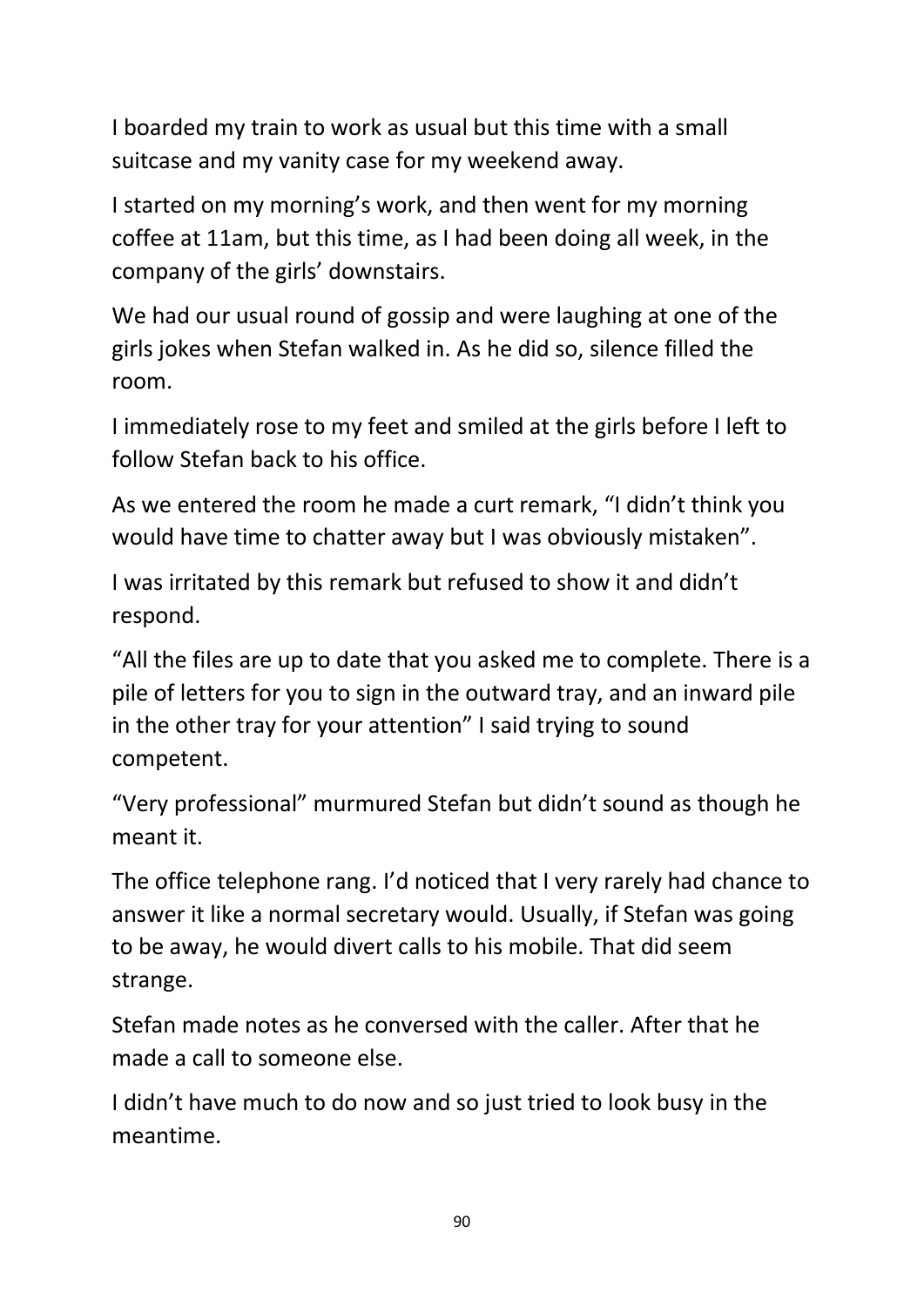About 12.30pm Stefan suggested that we get off for lunch. He said in a matter-of-fact voice that he had prepared a picnic hamper.

Stefan drove out into the countryside.

I noticed his conversation was mainly about the latest news than anything personal.

Eventually he parked up and proceeded to lay a tablecloth on the grass and brought out two large cushions before placing the hamper in the middle.

I sat down on one of the cushions in silence, as did Stefan as he began to unpack the hamper. He took out two mini bottles of champagne and filled up two glasses after which he then said, "Help yourself"

I took the plunge.

"Stefan, would you tell me what's on your mind. You seem distant now?" I tried to coax him into conversing with me.

Stefan shrugged his shoulders in a childish manner.

"I just have a lot on my mind now" he replied but avoiding my gaze.

"Is there anything I can help with?" I tried to encourage him to talk.

To my surprise he suddenly came back on the attack.

"What have you been talking about with the other secretaries?" he asked with concern.

Taken by surprise, I replied, "Nothing of any importance, just 'girly' talk as they say"

"Well, your so-called girly talk can have damaging consequences" he replied sharply.

"If you are referring to our relationship, no I haven't said anything. In fact, I've been the one doing all the listening. I wouldn't get a word in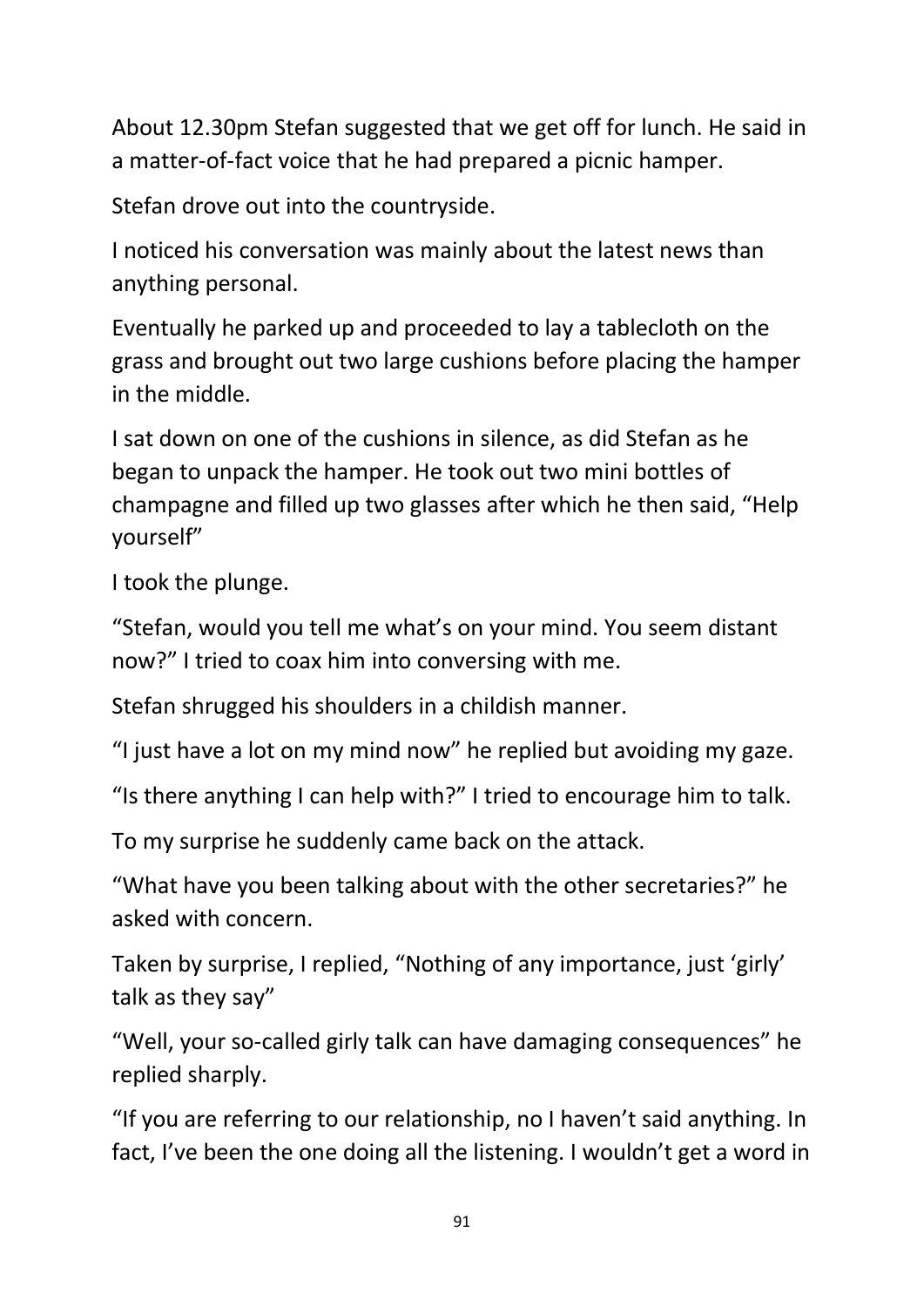edge ways if I tried" I said trying to reassure him but puzzled why he had reacted in that way.

A look of almost relief came over his face. Stefan quickly followed by asking "I suppose they've said things about me though. That's the trouble when women get together" he rudely remarked.

"Now just a minute" I replied showing my annoyance.

"That is highly uncalled for and misogynistic. Don't think that you are so important for us to want to discuss you on our break!" I could feel my anger rising.

"I'm sorry" he replied. "I just didn't expect to see you there"

I didn't respond.

Stefan suddenly changed the subject.

"Well, it's certainly looking quite promising weather for the weekend. I suppose we better get packed up and get you on your way"

"Yes, it could well be" I agreed. "Well thank you for a lovely picnic" I said gratefully.

Stefan talked mainly about the following weeks work and again seem detached with me.

He drove into the station car park and took my two small cases out of his boot and as he brought them to me said,

"Have a good journey and a good time with your family"

I noticed he never gave away how he was going to be spending the weekend – whether he was still going to Loch Lomond or not.

He made no attempt to come to the platform with me, and as I thanked him for the lift, he just gave a slight smile and said, "You're welcome"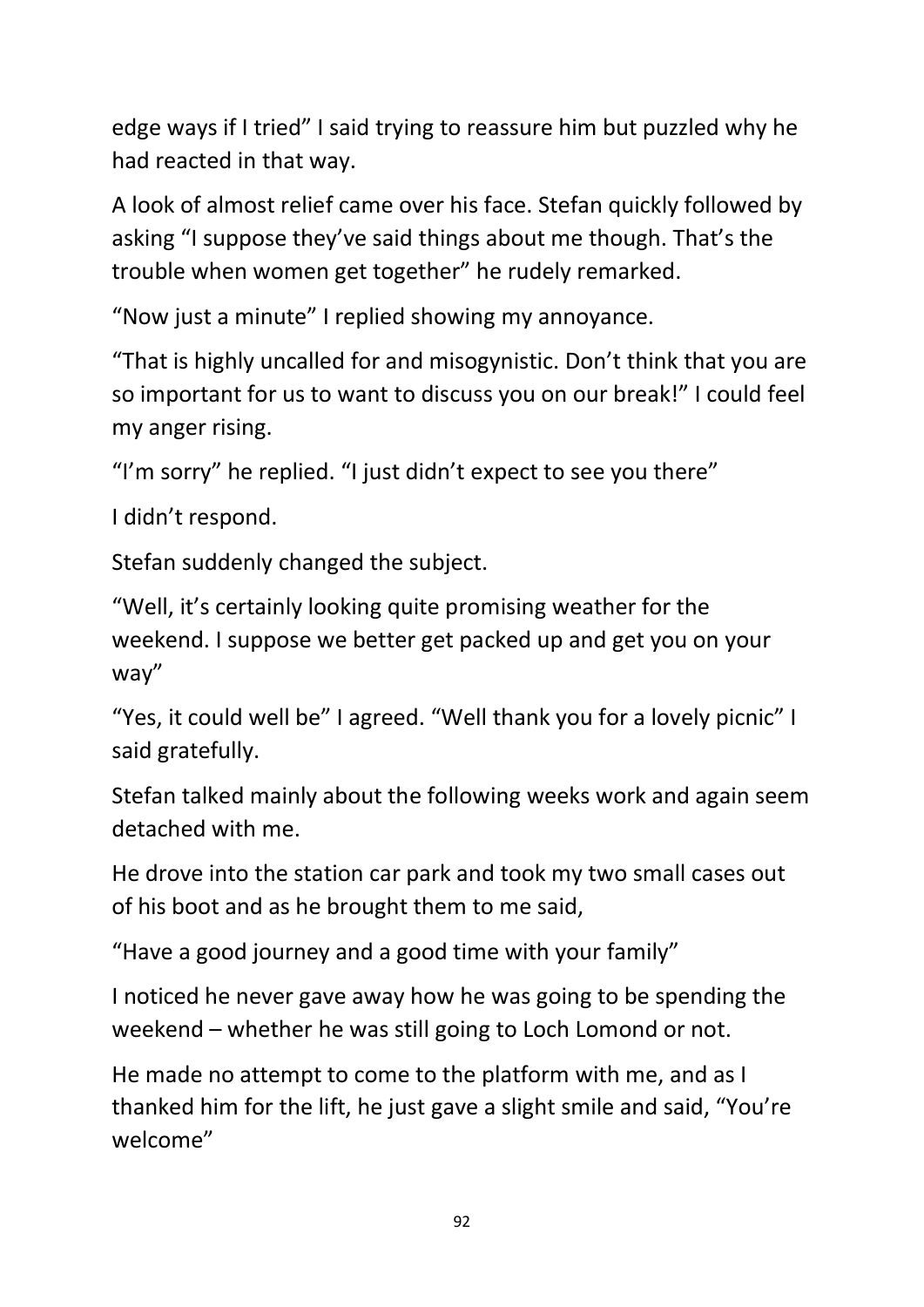He did give me a slight kiss on the cheek, but not with any real feeling, more out of duty.

I waved as I walked away and noticed him get quickly into his car, rev his engine, and speed off into the distance.

Feeling quite bewildered, I made my way to the station platform.

I was glad the journey wouldn't be too long and that my dad would meet me at the other end.

The train soon came, and I boarded. I drifted off to sleep momentarily despite the relatively short journey.

My faithful dad was stood there waiting to greet me as my train pulled in. As soon as I saw him, he gave me a beaming smile and outstretched his arms ready to hug me.

"I'm so pleased to see you dad" I said with a slight tone of emotion in my voice.

Suddenly, I felt vulnerable like a child, but made a promise to myself that I was going to hide the jumble inside my head and not spoil the weekend.

"And likewise, to you my lovely girl" dad replied.

Thankfully on the drive home, dad started to fill me in on my brother's news and how mum was.

Mum was ecstatic to see me and after hugging her, I made my way up to my old room and started to unpack my clothes. I decided to turn my phone off and cut myself off emotionally from home and work.

I'd brought my laptop with me, but deliberately left it switched off for self-preservation reasons.

Mum was her usual "fuss pot" self. As much as I deeply loved her, I just wasn't in the mood, and all I wanted to do was shut myself away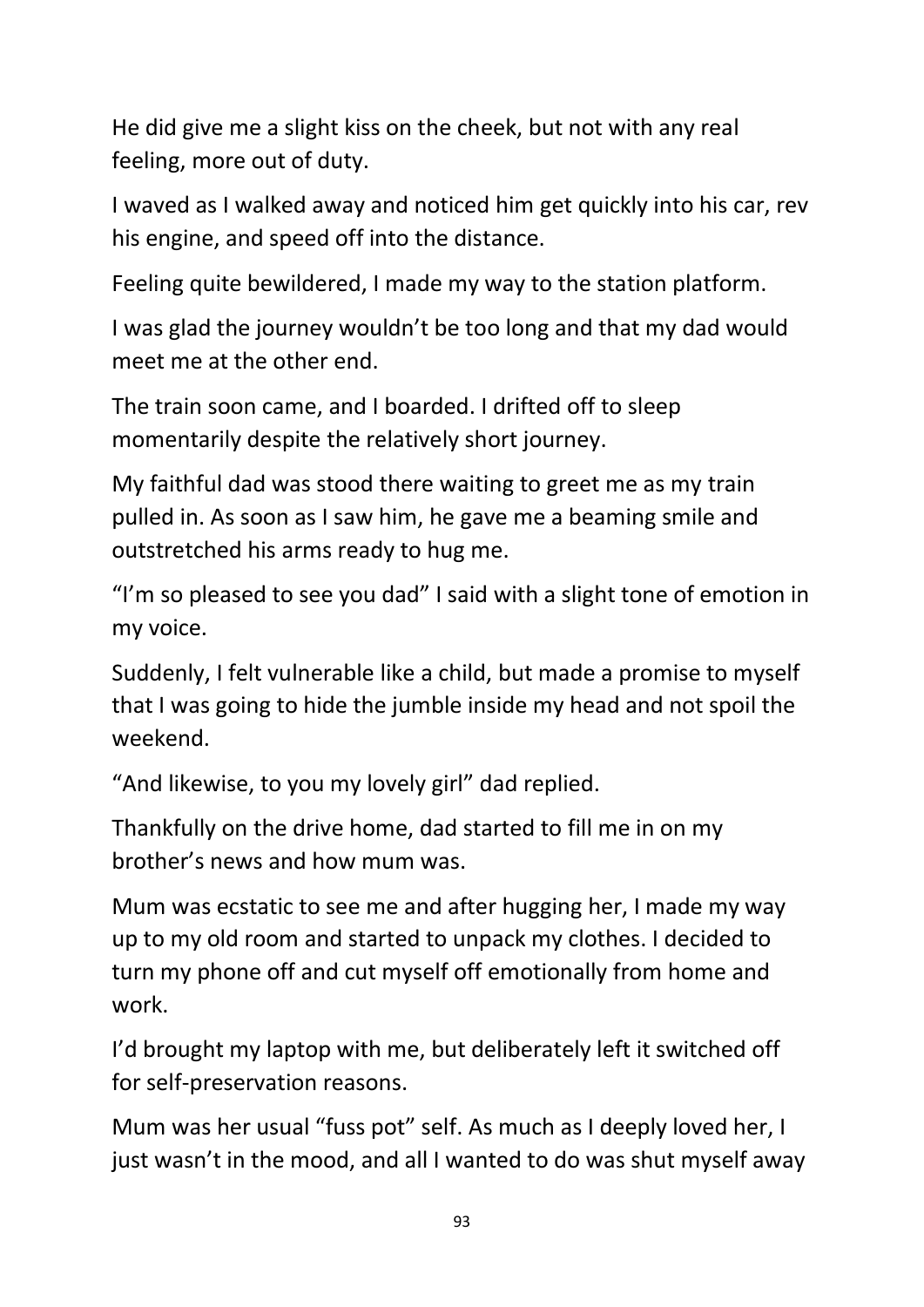in the bedroom and try and relax my brain in peace. Fortunately, my ever loving and astute dad must have read my thoughts and expressions.

At times my dad had indulged in a glass or two of port at bedtimes, mainly at Christmas but sometimes on occasions when the family were round. I did sometimes partake and had experienced the lovely warm feeling and sleepiness that followed. This was an occasion when dad poured me a glass of port, almost as if he knew instinctively that there was a hint of turmoil in my life, and I needed a good night's sleep.

I had survived the questions of my mother, keen to know how my new job was progressing and how I was settling in.

I tried to fob her off slightly with telling her about the different duties that I had and how pleasant the other girls had been and made me feel at home.

"And what about Stefan?" she pointedly asked.

I was already prepared for that question that I knew she wouldn't be able to resist asking.

"Yes, he's ok" I responded and put on a smile as I did so.

Mum came over and gave me a hug. "I'll run you a bath" I knew mum would be thinking, "Rosie doesn't feel like talking tonight, but I've all weekend!"

I went to see my dad who was pottering about in the garden, to say goodnight.

It was good to relax in the bath. The chamomile shampoo was so good to soak in. Although it was still light, the aroma from the incense burning candles was quite sleep inducing.

As I walked in the bedroom, I could see that mum had made me a drink of Ovaltine.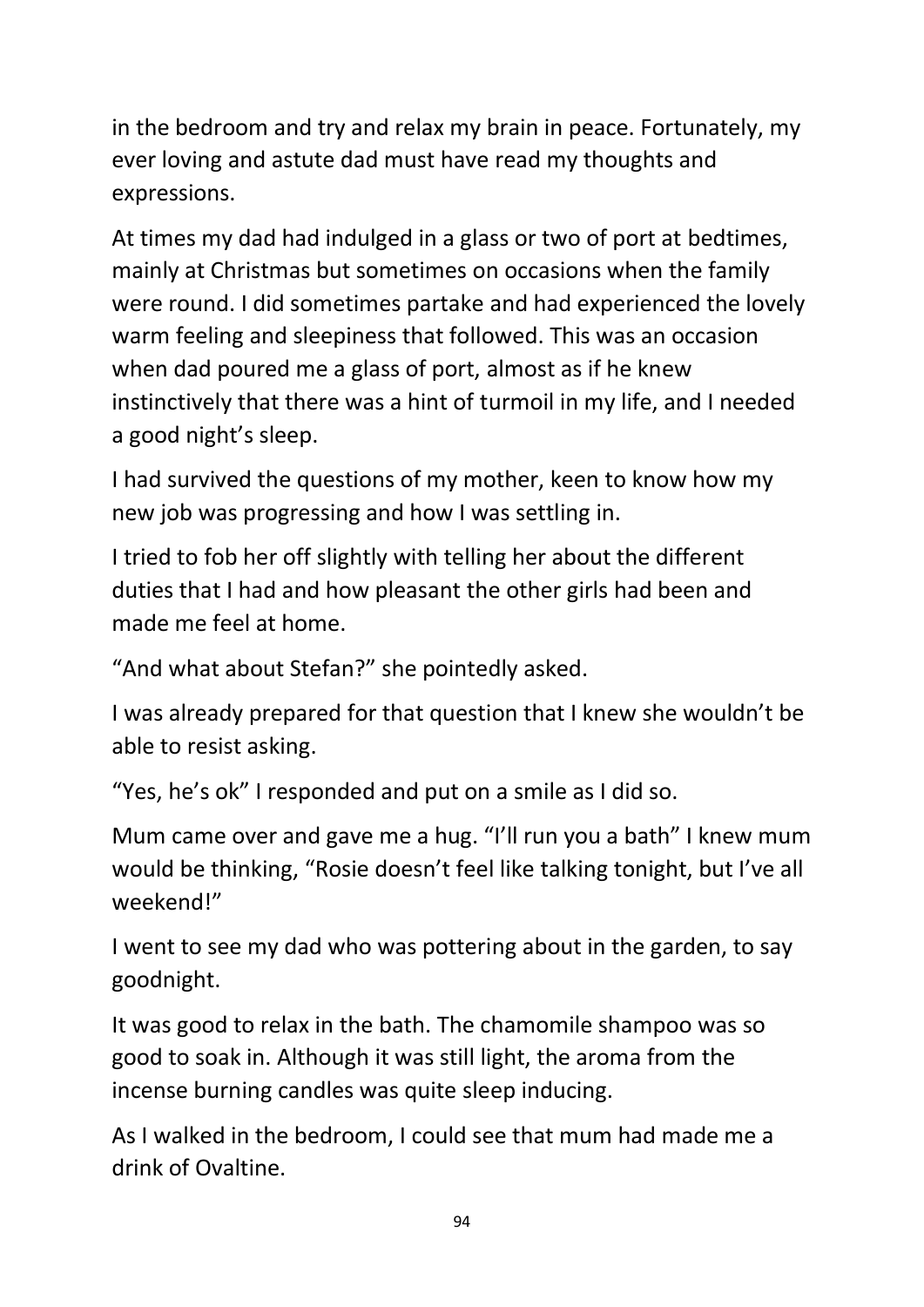As I sat up in bed, I gingerly picked up my phone, and pondered whether to switch it on. I desperately wanted to see if Stefan had left me any messages as he normally did but didn't expect too much with the mood he had been in earlier.

I waited with bated breath as I switched my mobile on. Alas the message that came through was from Martine which read:

"Hi Rosie, hope you arrived safely. I didn't like to ring and disturb you, but I have some important news to tell you about Stefan"

I rang Martine back straight away.

As soon as she heard my voice she replied, "Hi Rosie. I'm glad you arrived safely and I'm sorry to bother you, but I didn't feel it could wait until I met up with you on Wednesday after work. I feel you ought to know about Stefan" I let Marine continue. "He's been married before"

"Yes – and?" I replied with a hint of sarcasm.

"Well, that's all been kept very quiet" Martine justified her statement.

"I see. How did you find that out?" I asked stringing Martine along slightly.

"You remember Annabelle who works in finance?" Martine continued.

"Yes" I replied

"Her mum is friends with Elsie, the cleaner at your place, and Elsie mentioned that Stefan has a new Personal Secretary, and the rest is history as they say" Martine explained.

"Quite a hive of gossip is what you really mean" I said rather defensively.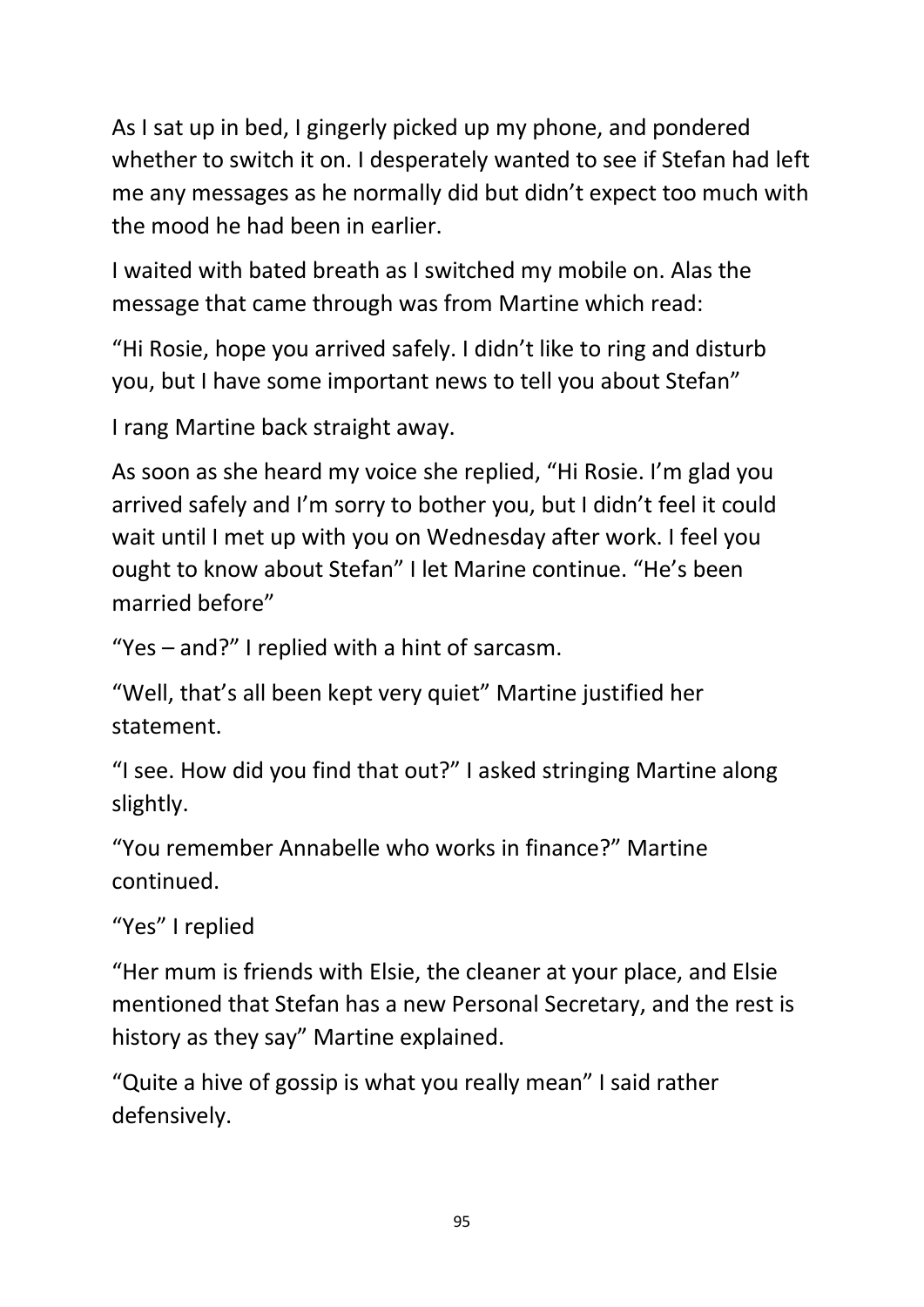"No!" objected Martine. "I thought you should know for your own good"

I gave a slight chuckle to lighten the atmosphere.

"I do appreciate your concern Martine, thank you. However, Stefan has told me that he was very young when he married Marie. He also told me about her anorexia and how it eventually cost her life" I said reassuringly.

"I'm glad it was Stefan that told you. I must admit I was worried that he hadn't" she replied genuinely.

"Thank you for looking out for me Martine. I hope we will always be there for each other" I said with feeling.

"We will. Don't you worry" Martine said assuring me.

I went on to tell Martine about Stefan's parents and his sister in Aberdeen who doesn't communicate with him.

"Well, despite my reservations about him, I will give him credit that he is beginning to reveal more about himself and letting you get to know him better" Martine said encouragingly.

I paused before I continued.

"Martine, there is something I would like to share with you"

I decided to tell her about Stefan's 'tantrum' about my going to my parents instead of going away with him.

"I keep telling you that I am suspicious that he has a darker side to him. Please take care" Martine said concerned.

"I will" I replied. "Have a good weekend and I'll see you on Wednesday as usual"

#### **Chapter 27**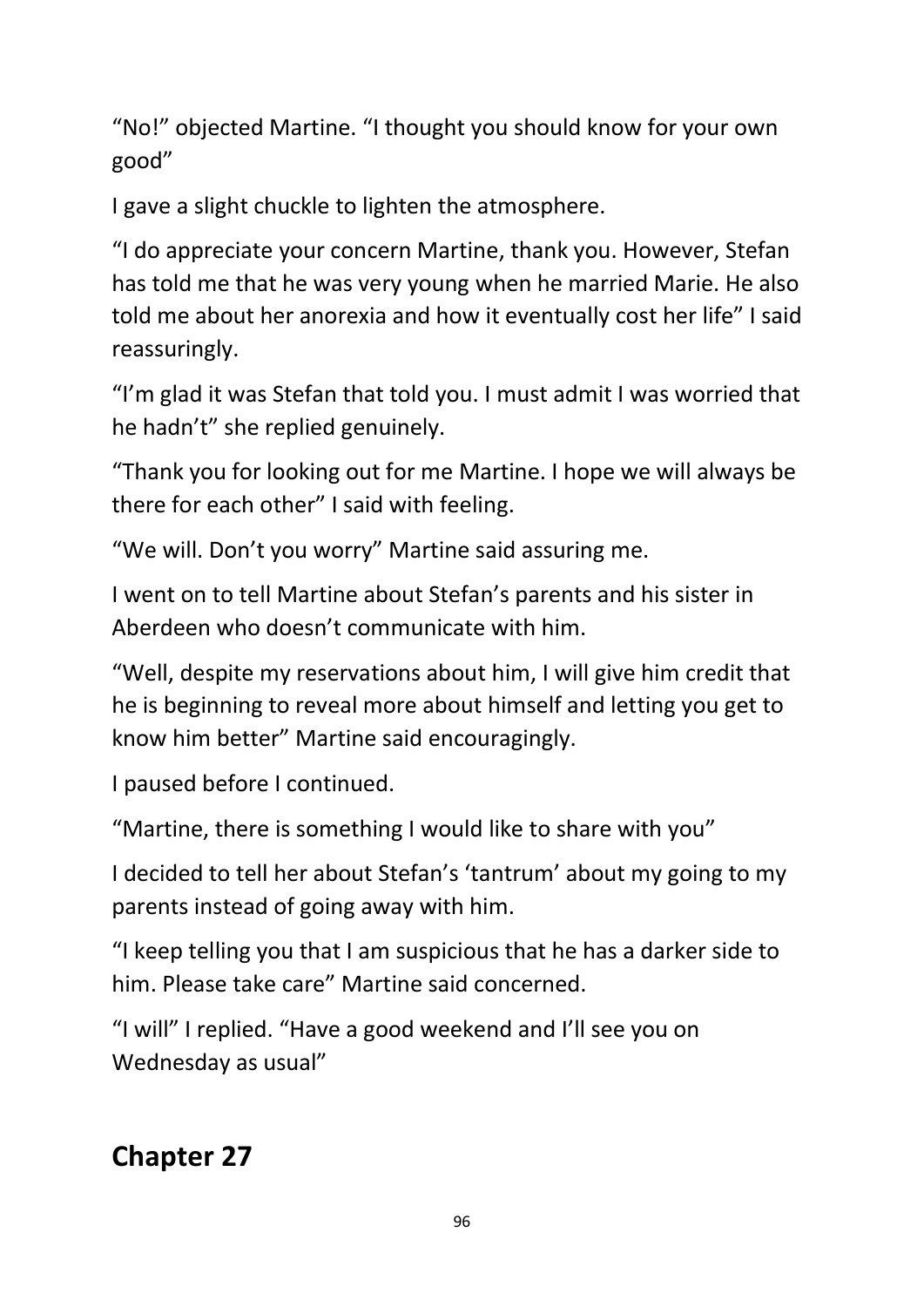I really did have a lovely time at my parents and managed to switch off from Stefan mode, even if only slightly.

When my mum tried to dig deep into my private life, I made sure that I talked mainly about Emmy and Carlos, and assured her that Martine and I met up regularly so that she would know I still had good friends around me.

I kept checking my phone from time to time, but there were no messages from Stefan. It was almost like emotional torture.

Suddenly, the night before I was due to go back home, my phone bleeped just before midnight with a message. It was from Stefan.

He apologised for not being in touch, and that he had been busy. I noticed that it would have been too much for him to apologise for his childish behaviour the other day.

Stefan asked me to let him know what time my train was due in and that he would pick me up.

He finished by saying that he loved me and couldn't wait to see me.

The following day after lunch, I packed up my case and came into the hall where my parents were waiting for me.

Mum made me promise that I wouldn't leave it so long before I came again and to keep in touch by phone regularly.

My train arrived in Surbiton station at 3pm and Stefan was there waiting.

He walked briskly over towards me and gave me a short but tender kiss with his hands gently resting on my cheeks.

Stefan picked up my bags and we walked across to the car park.

Stefan put my cases in the boot of his car and then, without a care who was around to see, came around to my side and pressed me up against the car door and leaned into me and gave me a long all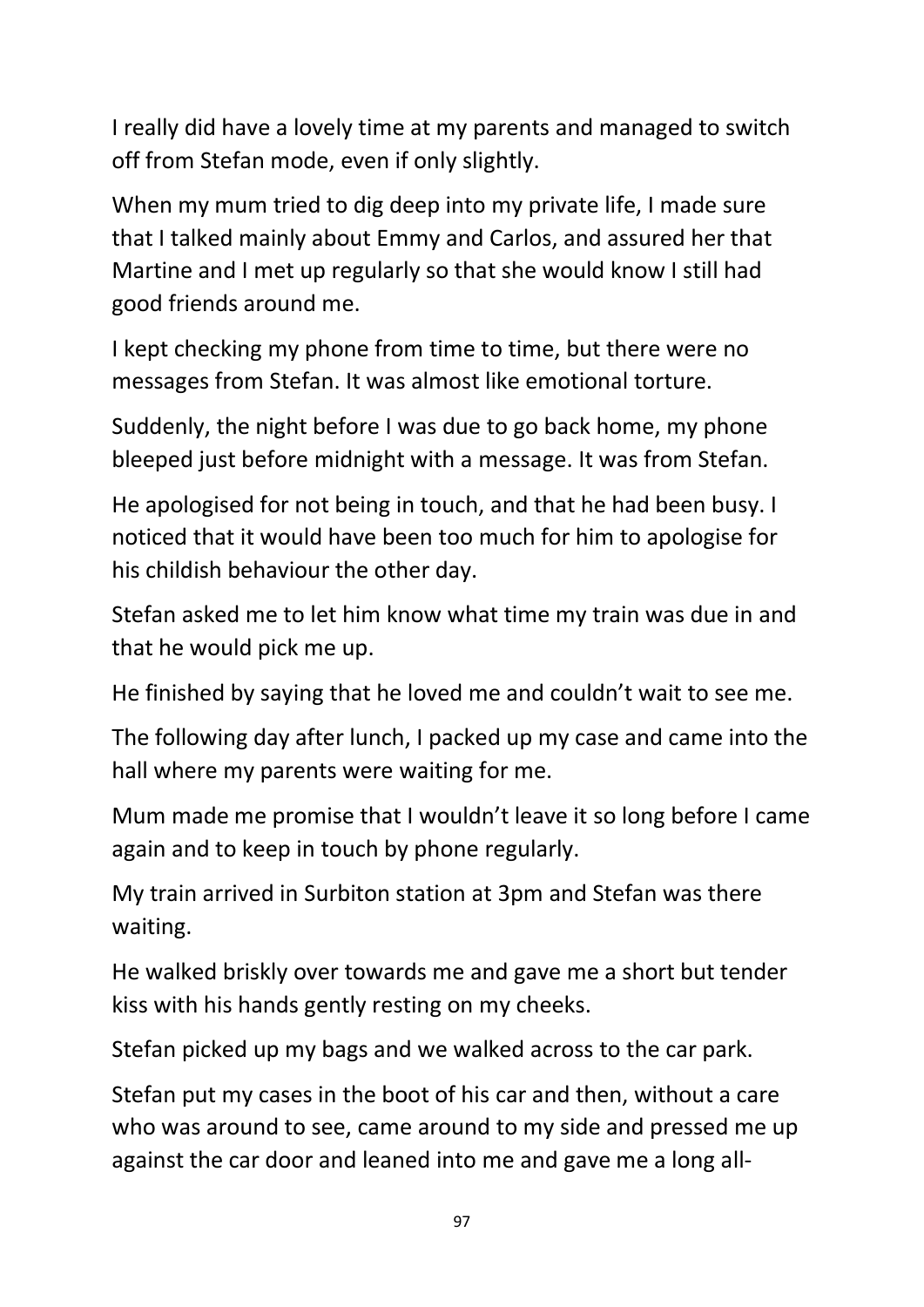consuming kiss. I felt my body respond almost instantly and prepare itself for lovemaking.

As he pulled away from me, he put his hand in one of his pockets and took out a small velvet oblong box and handed it to me.

"Go on. Please open it" he insisted almost impatiently.

Inside was a golden locket on a chain with the picture of a key on the surface.

Before I could speak, he said, "I've had that key engraved to symbolise the key to your heart, and on the back, is a message that I always want you to remember" Stefan said tenderly.

I turned the locket over to reveal the message on the back which read, "Love you for always, Stefan xx".

"I'm overwhelmed, thank you" were my first words in response.

"Here let me put it on you" Stefan reached out for the locket.

When we were both seated in the car, Stefan said that he would like to take me to "The White well Inn" for dinner that evening and that he had tentatively booked a room. "That's if the lady consents" he said smiling furtively at me.

"Yes, that's a lovely thought. Could I just stop at the flat on the way back though? I need to pick up some clean clothes" I asked apprehensively.

"We certainly can" Stefan said cheerily. "We can go straight on to work from there"

Stefan waited in the car while I went into the flat. I was glad for that as these days with Emmy and Carlos, I never knew what to expect when I walked through the door!

Sure, enough, and true to form, the place was a tip!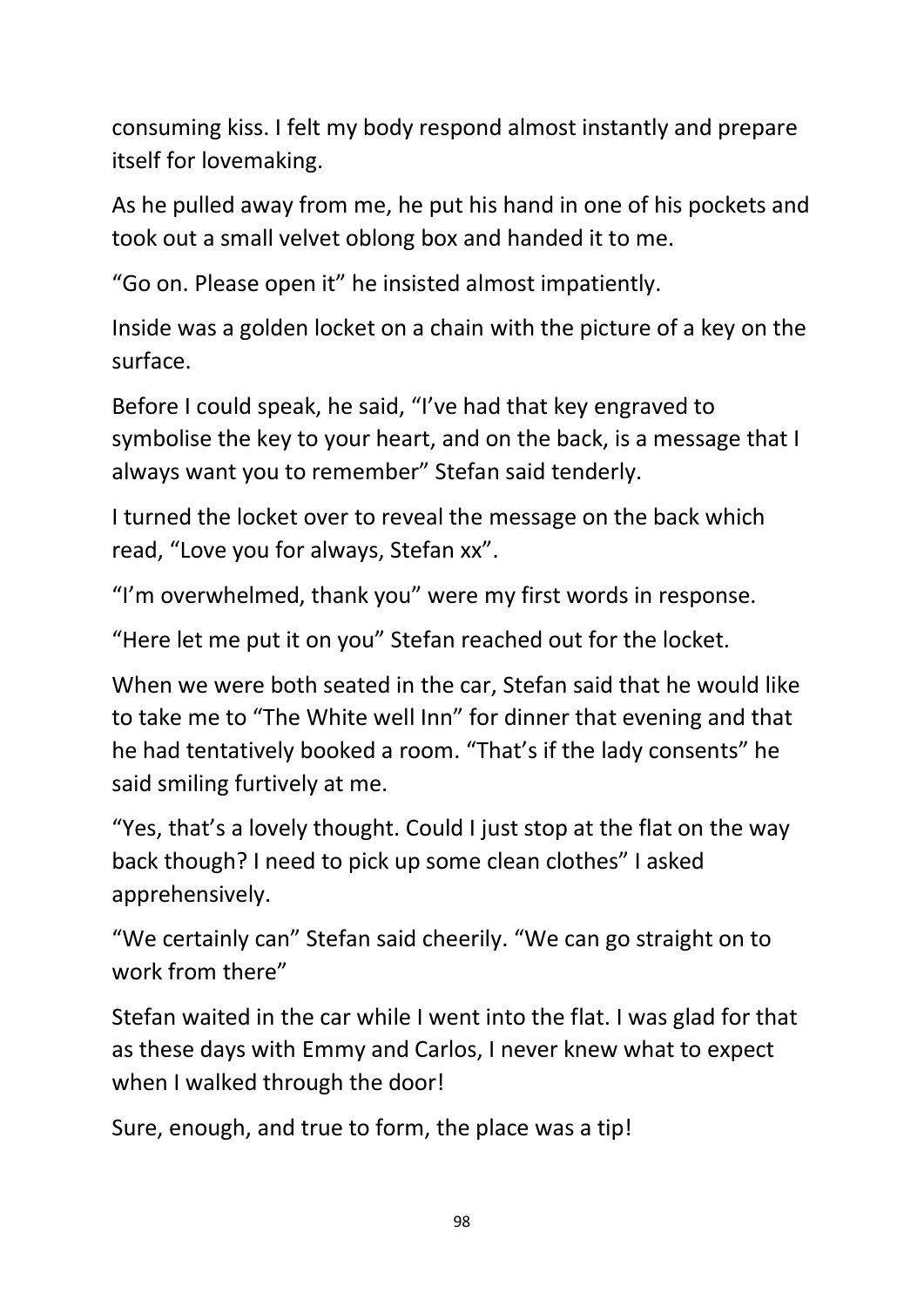No-one seemed to be about. I quickly repacked my case with clean clothes and quickly sent Emma a text to say that I was sorry that I had missed her, but that I would be back the following day at teatime.

Once back in the car with Stefan, we made our way to the hotel.

Stefan collected the key, and we made our way up to the room.

As we entered, we both noticed that there was a bottle of champagne and two crystal cut flute glasses on a silver tray and a large bouquet of flowers on a small oak table by the dressing table.

There was a small card by the side of the flowers which read, "I've missed you so much, only half of me has been alive. I love you so much xx"

I was momentarily speechless until I said, "I wasn't expecting this"

"I know" replied Stefan. "That's what makes it twice as special" he whispered at the back of my neck making my hairs stand up with anticipation and excitement.

After our long embrace of affection that was followed by a long session of love making, we drifted off to sleep.

I awoke first and was still in Stefan's warm and strong arms. I had a good look at his face. He looked so peaceful and relaxed.

Suddenly, his eyes opened, and he gave me a gentle smile and a soft kiss on my lips. He gazed into my eyes and said, "We better get ready for dinner and get our energy up for tonight"

I gave a giggle and with that made my way towards the shower.

As we sat and eat our evening meal, we could look across the gardens and the lake at the back of the hotel.

"Let's have a stroll round after that delightful meal" Stefan suggested.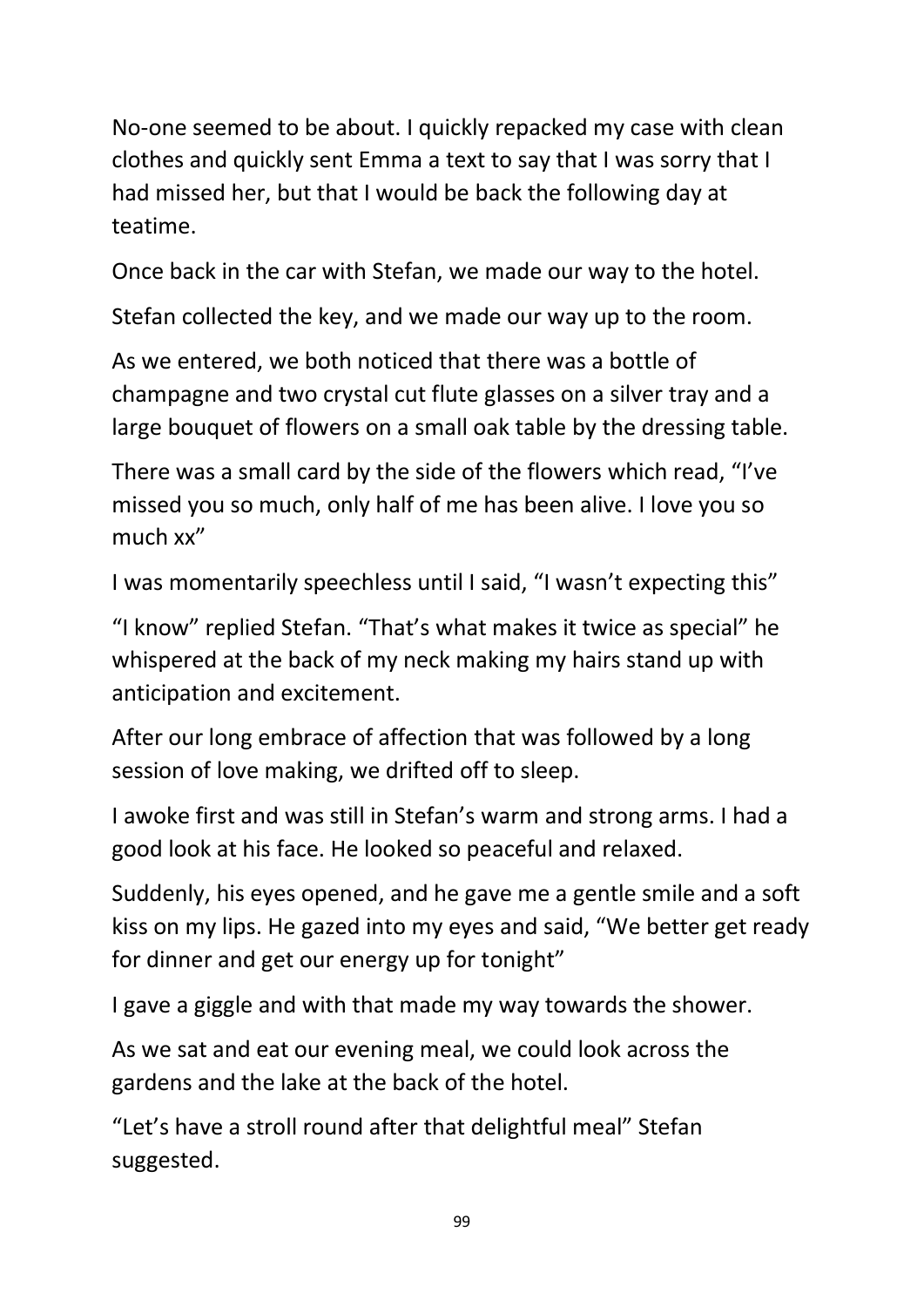It was now early June and for once the weather was being kind to us, and as we strolled around the gardens, the flowers and shrubs yielded their delightful scent.

I suddenly took it upon myself to use this relaxed and ideal situation to probe a little more into Stefan's past.

"I know you haven't mentioned children, but did you and Marie ever consider having a child?" I quickly added, "I mean before Marie became ill"

I suddenly felt awkward somehow for posing that question and rapidly apologised.

"Don't be sorry" Stefan reassured me and put his finger under my chin to tilt my face towards his and then kissed me

It's not something we dwelt on or really discussed seriously. I put my career first" Stefan continued.

Stefan suddenly stopped in his tracks and then his eyes levelled with me.

"Are you trying to talk to me about children for obvious reasons – that you are planning ahead already?" he said in reply but not with a hint of irritation.

"No of course not" I said adamantly. "I haven't even thought about children! I'm not ready to settle down and be a mother for a while yet" I said trying to reassure him and feeling a little embarrassed.

"That's quite a relief. I can have you to myself for a bit longer then!" Stefan replied looking amused.

Unthinkingly, because the persona was continuing to be lighthearted, I retorted teasingly, "Who said it would be with you?"

I then witnessed that familiar dark stare cross his face and I began to feel uneasy.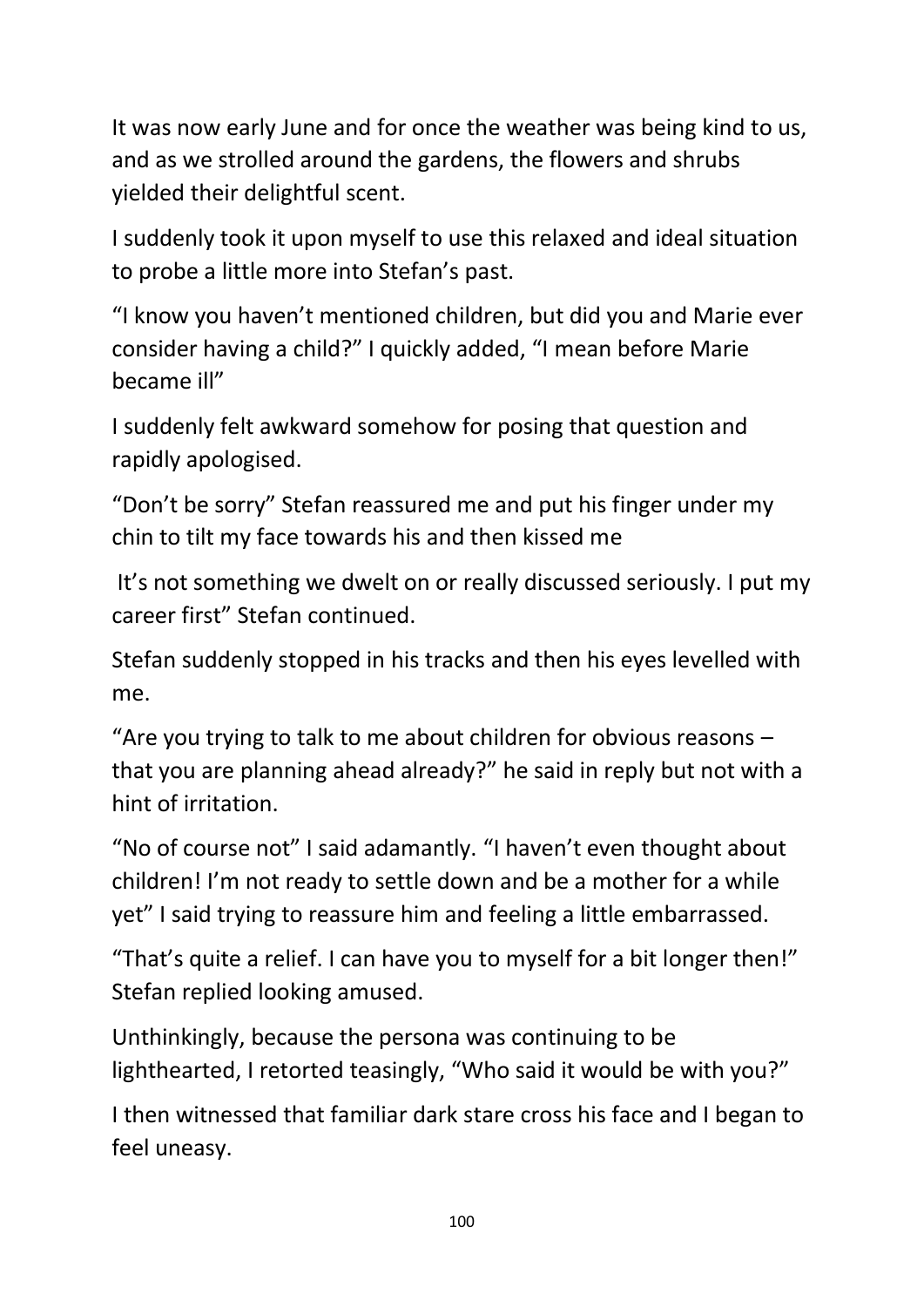"I'm only joking" I quickly added.

I rapidly changed the direction of the conversation.

"Did you ever feel the desire to marry again, or did you understandably feel that you couldn't go through that again with all the heartache you had endured?"

"Whoa! What's with all the questions? He suddenly sounded startled.

"I just thought that over the years that maybe you had met someone that you felt you could be with, and maybe even eventually marry. I'm sorry that sounds insensitive. You may not have wanted to marry again after losing Marie" I said fumbling for words and wished I hadn't asked in the first place.

"No. No way" Stefan quickly returned.

"I admit, I have had a few short-term relationships. But I haven't met anyone that I have been willing to commit myself to, that is, until I met you"

Little was I to know then that here was another of Stefan's outright and dangerous lies to me.

# **Chapter 28**

It was now Tuesday evening and Stefan was dropping me off back home after our weekend away and our first day back at work after the bank holiday.

"Thank you for the lovely weekend" I said raising my hand towards the locket around my neck and continued, "and this is a lovely present that I will cherish"

"I love you" Stefan said softly, and we exchanged a long and passionate farewell kiss.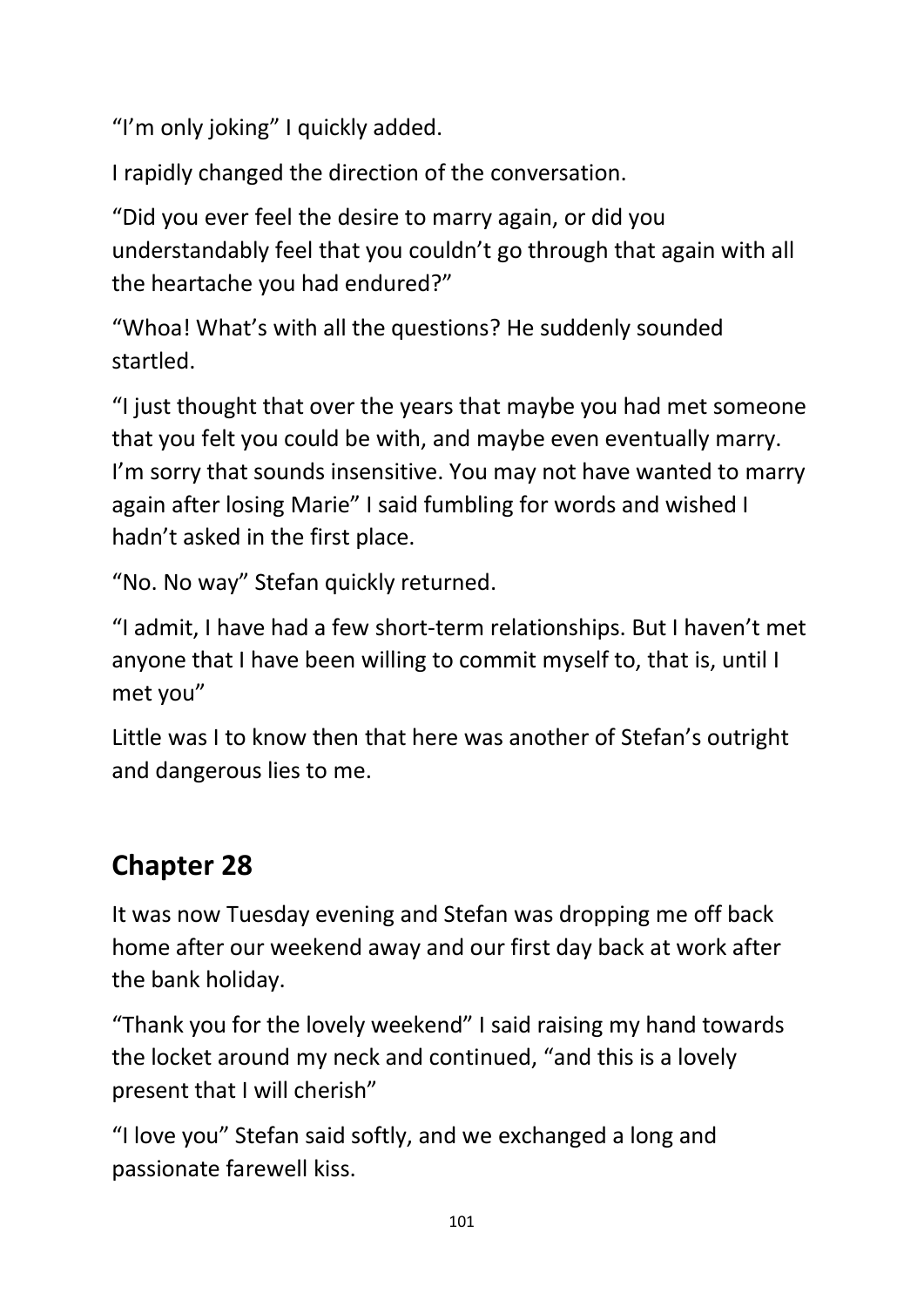I didn't see much of Stefan the following day, which was now Wednesday, as he was at Court.

Just before 5pm I went into the ladies and replenished my make up slightly and made sure my hair was tidy. As I came out of the door, Stefan was coming the other way down the corridor towards his office. He stopped in his tracks. When he caught sight of me, he didn't look best pleased as the expression goes.

"Are you going out somewhere?" he asked in a sharp voice and didn't wait for my reply but continued, "You look as though you have been preening yourself in the toilets for some reason". His manner was cold and distasteful.

I felt the irritation rise in my throat and came back at him,

"I'm not a bird!"

I took a deep breath.

"Why should I explain where I am going?" I thought to myself with annoyance. However, to keep the peace and I didn't have the inclination to argue, I told him exactly where I was going.

"I always meet Martine after work on Wednesdays. We have had this arrangement for months now and she has been my closest friend for years"

That familiar scowl appeared on his face.

"I was going to take you to that new Italian place just out of the centre" Stefan replied like a spoilt child.

I stood my ground.

"I'm sorry Stefan but she's expecting me. How about tomorrow night?" I said trying to appease him.

It had occurred to me that maybe he didn't like poor Martine, maybe out of jealousy of my time with her. Maybe he was just insecure.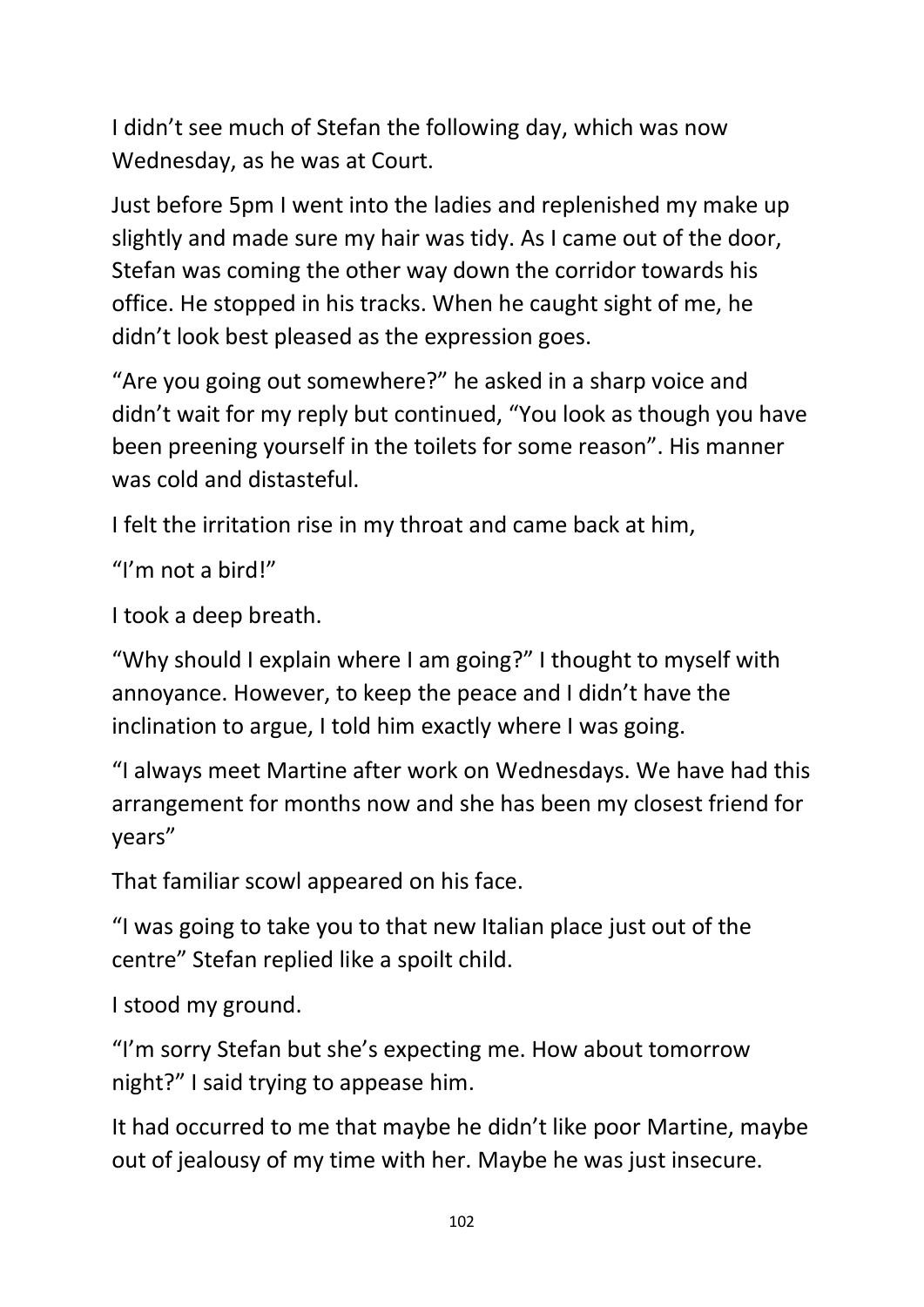However, also, lurking in the background, maybe he didn't like me mixing with her for fear of her enlightening me about him in some way. She was very protective of me after all.

Stefan didn't reply to my alternative suggestion, but I stuck to my guns and as cheerful as I could be, said that I would see him in the morning, and promptly left the building.

As I walked around the corner, I quickly removed the locket from my neck and placed it securely in my pocket. I didn't feel ready to explain to Martine about it just yet.

As predicted, our conversation was dominated by Stefan.

I "loosely" went over the events of our time away at the convention. Martine kept me up to date with her social life and how things were going at work. I did feel a pang of nostalgia and missing my time with Martine and others at my old workplace.

When it was time for us to go our separate ways, Martine gave me a tight and unexpected hug with a warning.

Martine expressed that she now considered Stefan wasn't just a problem as a womaniser although that was almost acceptable, but it was the danger that she sensed he posed. Martine was concerned that there was an underlying and a subtle controlling pattern where Stefan was concerned, and assured me that she was always there, but to watch my back!

Amazingly, just as I had laid down in bed that night, a message came through to my phone. It read: "I'm sorry, please forgive me, I love you from Stefan xx"

I was amazed. He never said "Sorry". Maybe I was changing him? I asked myself naively.

**Chapter 29**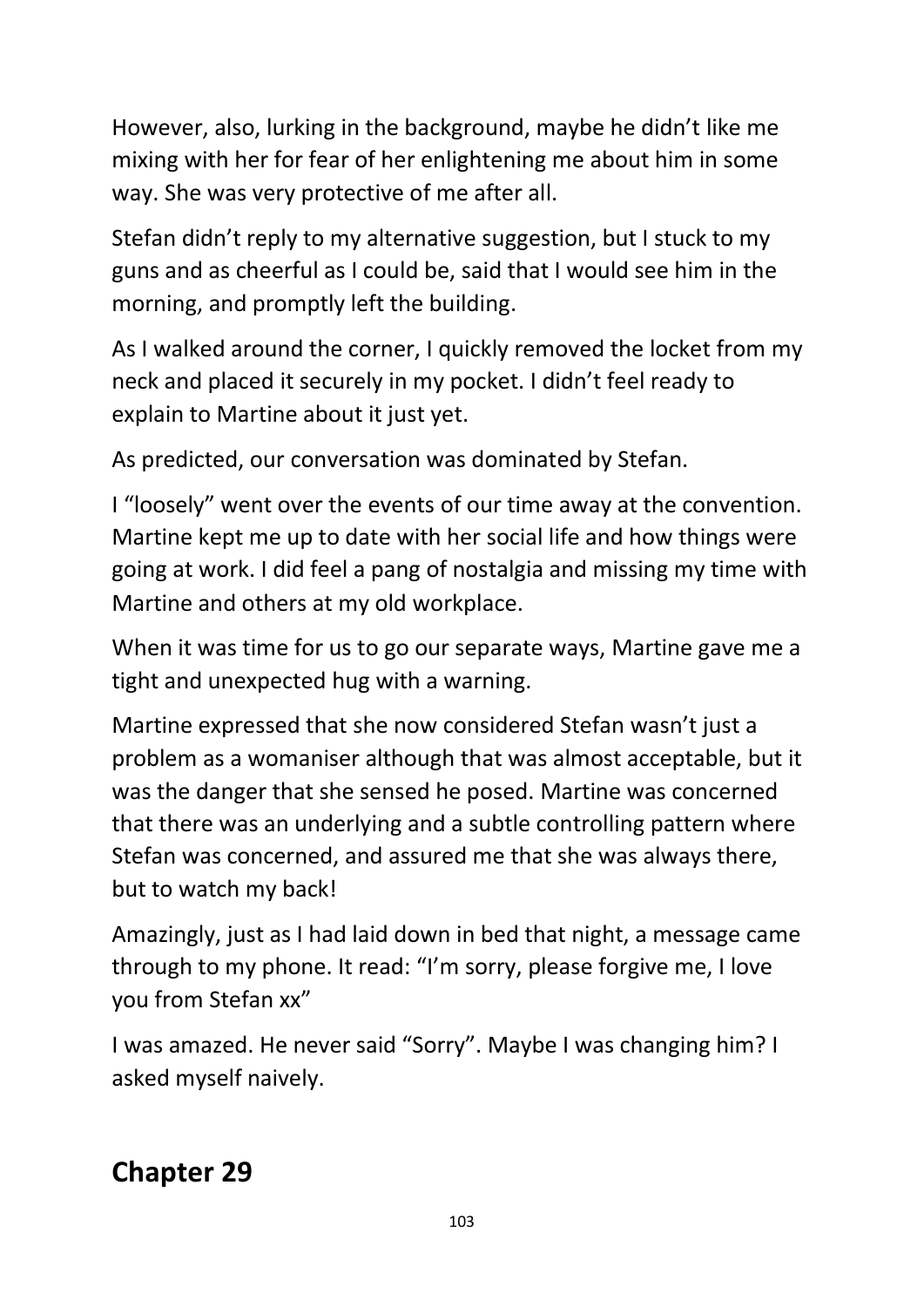The following weeks passed without too much incident and Stefan even seemed to have backed off with his objections of me meeting up with Martine whether he liked it or not. All seemed quite peaceful and enjoyable.

I did enjoy my work but sometimes when Stefan was at Court, often for a full working week at a time, I did feel quite isolated.

I noticed on these occasions; he would usually redirect his landline to his mobile. I did confront him about this as I thought that answering the telephone was part of a secretary's duties. Stefan dismissed it though and made out that it was totally different to where I had previously worked, and that Barrister's had a different agenda to ordinary "Solicitors". He said that Judges would often ring directly from time to time so that it was better that they were able to reach him directly. I suppose I did become convinced of his explanation.

I stopped over quite regularly at Stefan's now. I enjoyed seeing Bill and Lizzie who had really made me feel part of the family as such.

Life at home was beginning to get unbearable though.

Although I was by no means exemplary in housework, I did more than my fair share of it and did at least keep my own room clean and tidy and did more than contribute to keep the communal areas up to standard. Emmy seemed to overlook this since Carlos had moved in.

Often, I would come home to a sink full of half-eaten take away rubbish bags or get up in the morning to face them and a pile of washing up. I did raise the issue as discreetly as possible to Emmy to which her reply was that we need a dishwasher. I suggested that Carlos do his share, but this fell on deaf ears.

This coupled with the late hours they kept became too much and I was concerned about the affect it may have on my physical health.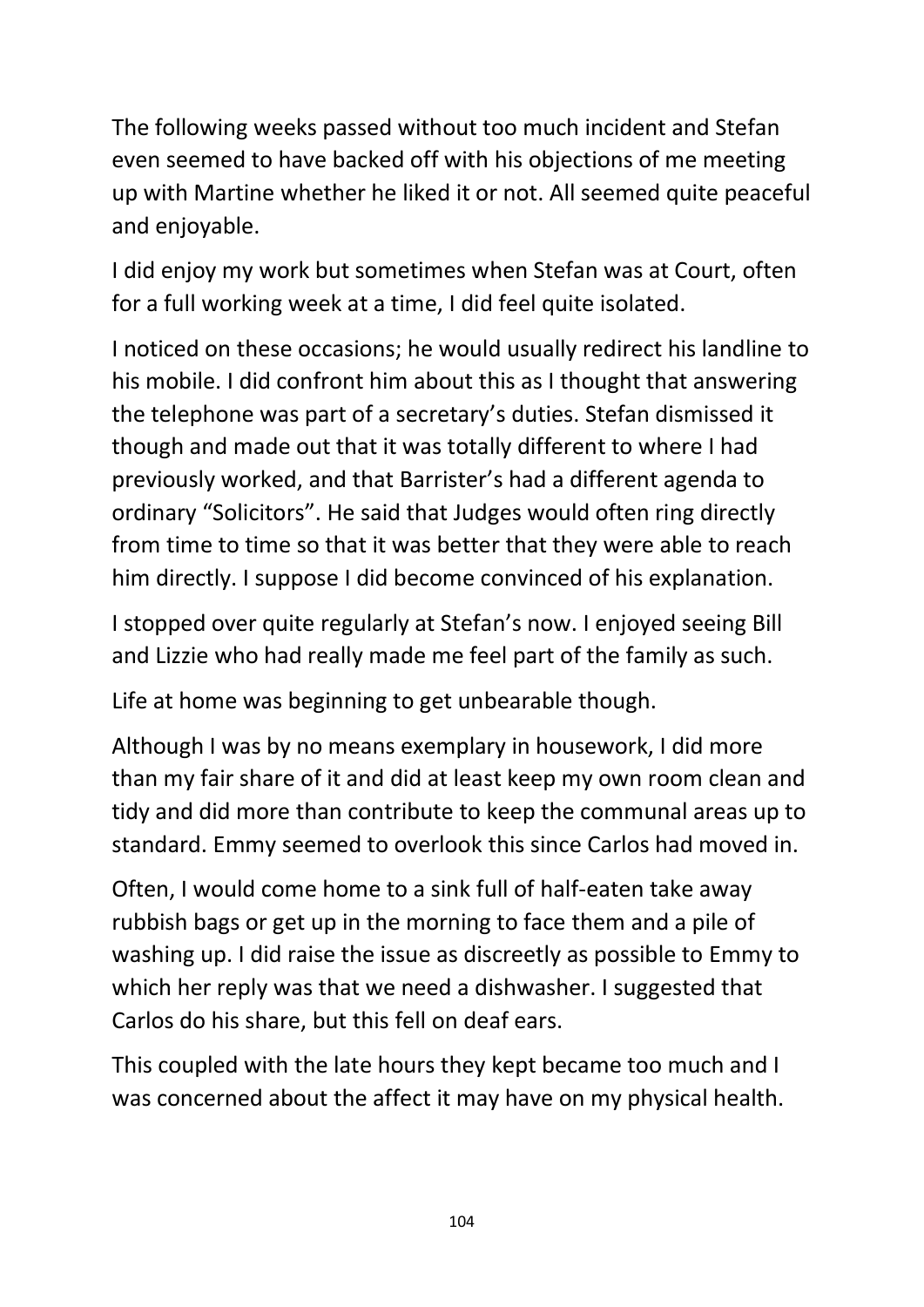The final straw was when, two weeks previously, I arrived back home to meet Giovanni, Carlos' younger brother, asleep on the settee, and at his feet was a puppy, fast asleep too!

I knew Emmy wasn't deliberately trying to annoy me, but I really was getting to breaking point with the mess and the noise and now the overcrowding with new lodgers!

I decided to keep my cool and let her explain when she eventually appeared.

Emmy breezed in about 15 minutes later with Carlos closely in tow.

"Rosie, I was hoping to see you and explain" Emmy said without flinching.

In the meantime, Carlos nudged his brother on his head, and he sleepily roused.

```
"Rosie, this is Geovanni"
```
I shook his hand out of politeness.

Just then there was a knock at the door and Carlos made his way to the door and came back with a carrier bag full of Italian food.

"Will you join us, Rosie? You are more than welcome" she asked invitingly.

Reluctantly, I decided to accept. At least I might find out during conversation what the immediate plans for the future were.

The puppy sat quietly on the hearth rug and occasionally making those cute little snoring sounds that puppies make.

Carlos' English had remarkably improved I noticed when he started acting as interpreter for his younger brother.

I had to admit that it was good to see Emmy enjoying life after the messy break up she had been through before.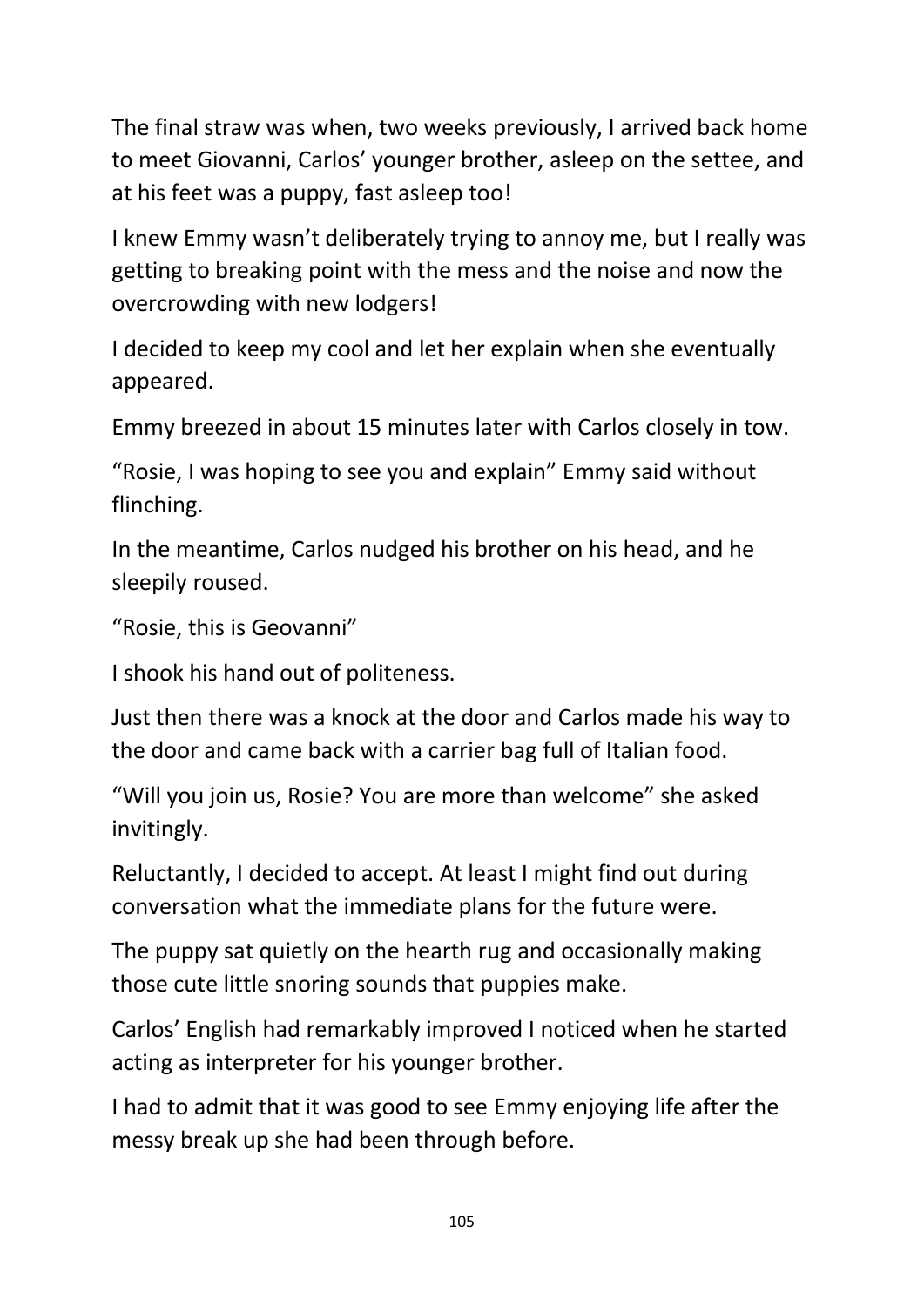Apparently, Giovanni had really been looking forward to coming over to England and making a new life for himself as his brother had.

Emmy quickly added that he was trying to get into University and thus get student accommodation as soon as possible.

I gracefully joined in and said that I was genuinely pleased for him.

Eventually I politely excused myself and made my way to bed.

My nightly message came through from Stefan.

"Sending you my goodnight kiss to my beautiful girlfriend whom I love with all my heart. Forever yours, Stefan xx"

Normally I'd text back and usually with a humorous ditty of some kind. Tonight, I felt overwrought, and it overwhelmed me. Suddenly, I started to cry.

My unusual delay in reply must have alerted Stefan, as he then proceeded to ring me.

"Rosie are you ok?" he asked obviously concerned.

I quickly tried to collect myself together, but Stefan knew me better than I thought.

"Tell me my darling, is there something wrong. You sounded unhappy earlier or am I imagining it?" he asked kindly.

My temperament had always been sensitive to others, but when it came to my own unhappy times was unable to cry. When I did, it was like the floodgates opening as though letting all my pent-up emotions flow out at once.

Before I had time or composure to reply, Stefan worriedly asked

"What the hell is that noise?" Stefan text back.

"It's just Geovanni. Its Carlos' brother has arrived, and his puppy dog is rather noisy" I quickly explained.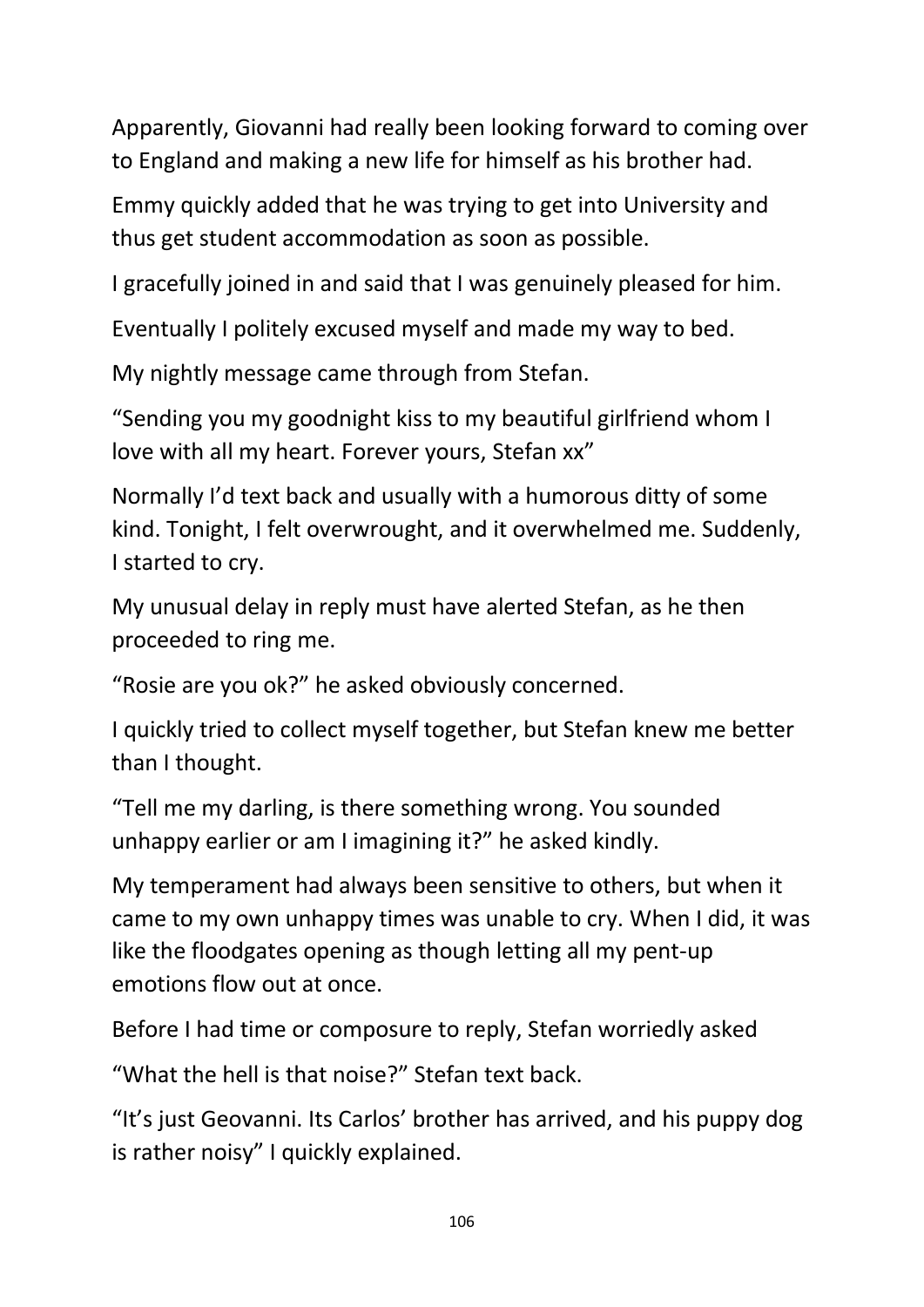"That's it" Stefan said adamantly. "I'm on my way round"

"No please don't" I pleaded. "I talk to you in the morning. I love you Stefan" I pleaded.

When I arrived at the office, Stefan was there with a large bunch of flowers and his arms were outstretched to welcome and embrace me.

"Come here and have a hug" he invited.

I practically ran into his arms.

Between sobs I explained about the happenings of the previous night at the flat.

Stefan kept his arms around me and whispered softly,

"This is all soon fixed. Move in with me for a while and have a break. Look, if you feel more comfortable, why don't you stay with me until they have all sorted themselves out and then decide what you feel you would like to do. No strings attached."

I looked up at his loving face and suddenly felt very vulnerable.

"I couldn't do that" I protested. "That's running away" I said still tearful.

"No, it isn't. It's making a stand for yourself and not being walked over" he said reassuringly.

"Yes, I suppose you're right" I said in agreement, coming around to the idea as an immediate solution.

"Thank you" I responded gratefully and hugged him tightly.

"I'm not going to stand by and see the love of my life in torture" Stefan said with conviction.

When I had composed myself a few hours later, I sent Emmy a message from work.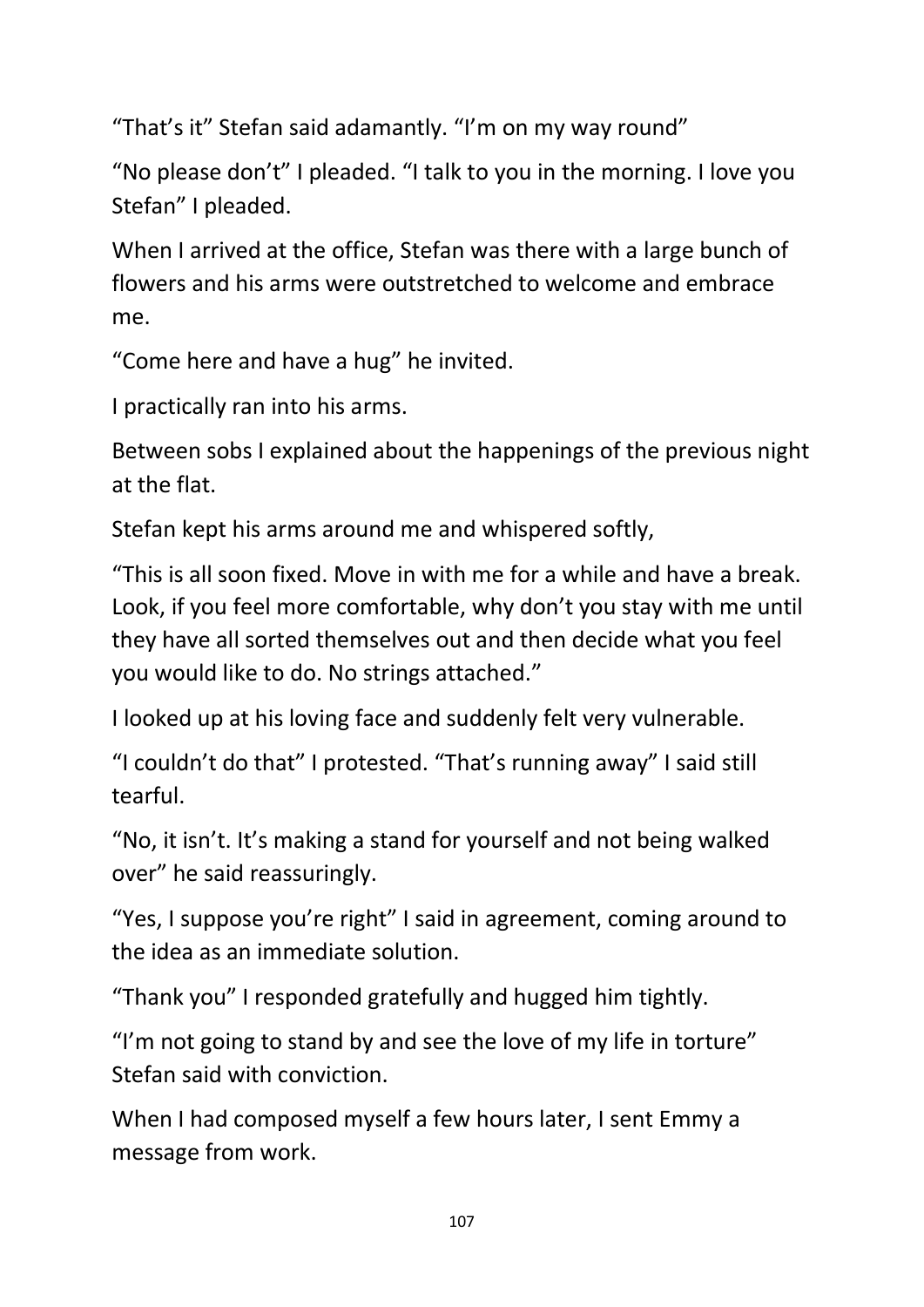I softened it by saying that Stefan had invited me over for a few days and that we had quite a bit of entertaining to do with the help of Bill and Lizzy, and that I was needed there.

I said I would come and get some of my things later. I was amazed when Rosie replied and found the time to reply so promptly.

"Have we upset you?" she asked in her text.

I replied, "No Emmy, you would never upset me. You will always be a special friend. I just need a break and a bit of a change. Please keep in touch, Rosie x"

After work, Stefan offered to take me back to the flat and wait for me while I packed a few more belongings and clothes etc.,

Emmy wasn't in, but Geovanni was with his little puppy companion.

I saw Stefan glance up at the window and knew that he wouldn't take kindly to seeing a male in my presence. I quickly packed a few more essential items and said a polite goodbye and left.

"What peasants" Stefan muttered as we drove away from the flat.

I ignored his comment. All I could think of was peace at last. Another chapter was beginning, but I didn't realise at that time how much I would rely on Martine and Emmy so much.

## **Chapter 30**

I didn't say much on our way to Stefan's, and he seemed to respect my silence and let me be alone in my thoughts without question or comment.

However, I broke the silence as Stefan pulled up in his drive,

"Stefan, I don't know whether this is the answer. It's not exactly a romantic reason to come and live with you" I stated now questioning my reactions to the following evening.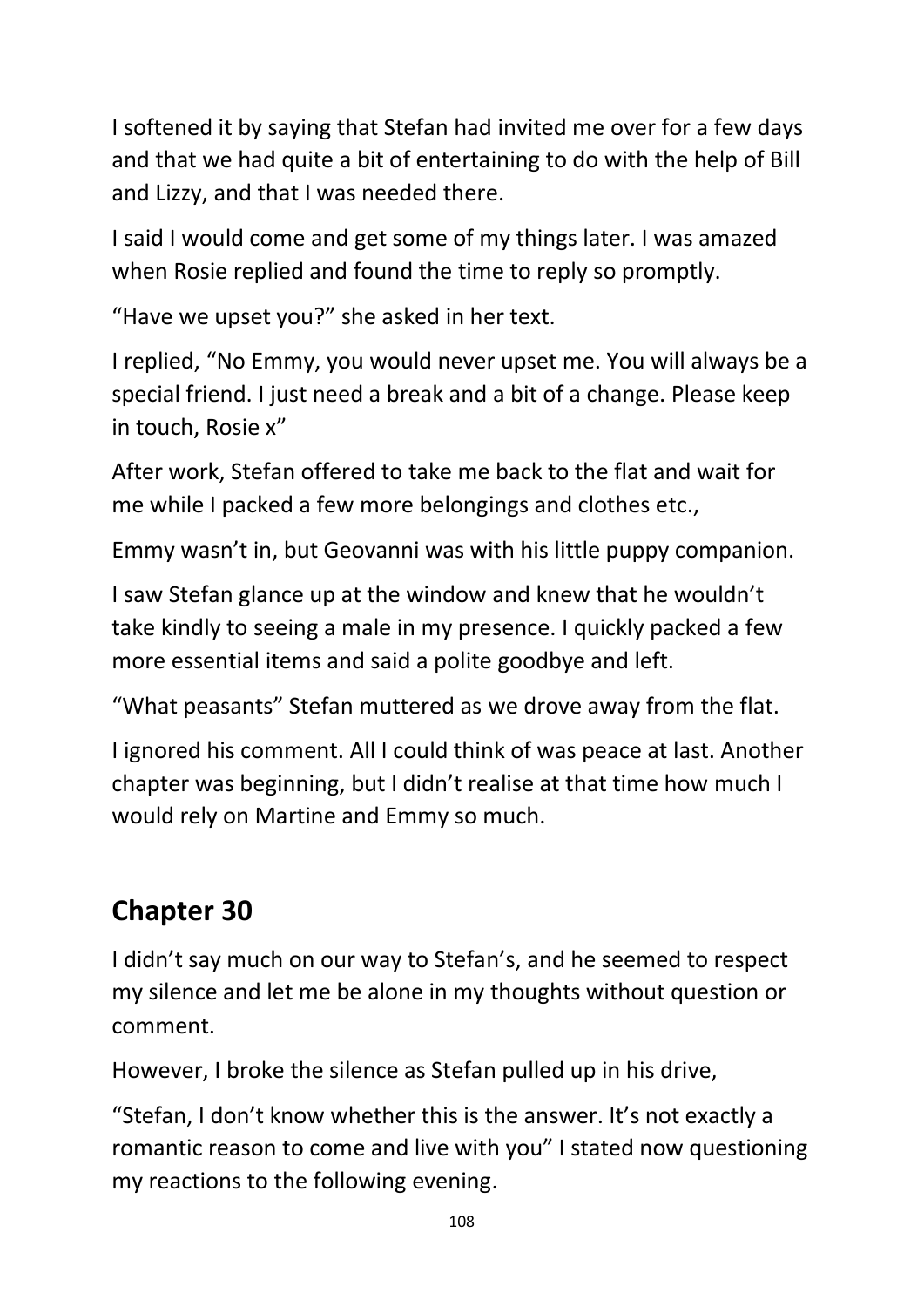Stefan delicately pulled me towards him and kissed the top of my head.

"I'll let you into a secret. I was going to ask you to move in with me, it was just picking the right moment without pushing you away in the process" he confessed.

Stefan immediately noticed my bottom lip starting to quiver and leant across and kissed it as though to steady it.

"Come, dry those tears before we go in" he said as he handed me a cotton handkerchief with his initials on it.

"I don't want Bill and Lizzy to think I've been making you cry now do I?" he stated with a slight hint of amusement.

No-one was about as we walked through the door.

Stefan instructed me to go through to the library and make myself comfortable and he would bring me an aperitif.

I could hear muffled voices in the distance and guessed that Stefan was explaining to Bill and Lizzy that I would be staying for a while.

When the door finally opened, Molly and Matilda bounced in and came straight to me. My anxious mood lifted with their warm welcome and affection.

Stefan was soon back in the room with a silver serving dish in his hand with two crystal glasses with ice inside and a decanter containing what looked like whisky inside it.

He placed it gently on the table opposite me and poured a small amount of liquid into each of the glasses.

"Here" he said as he passed a glass to me.

"Scotch on the rocks as they say"

I giggled.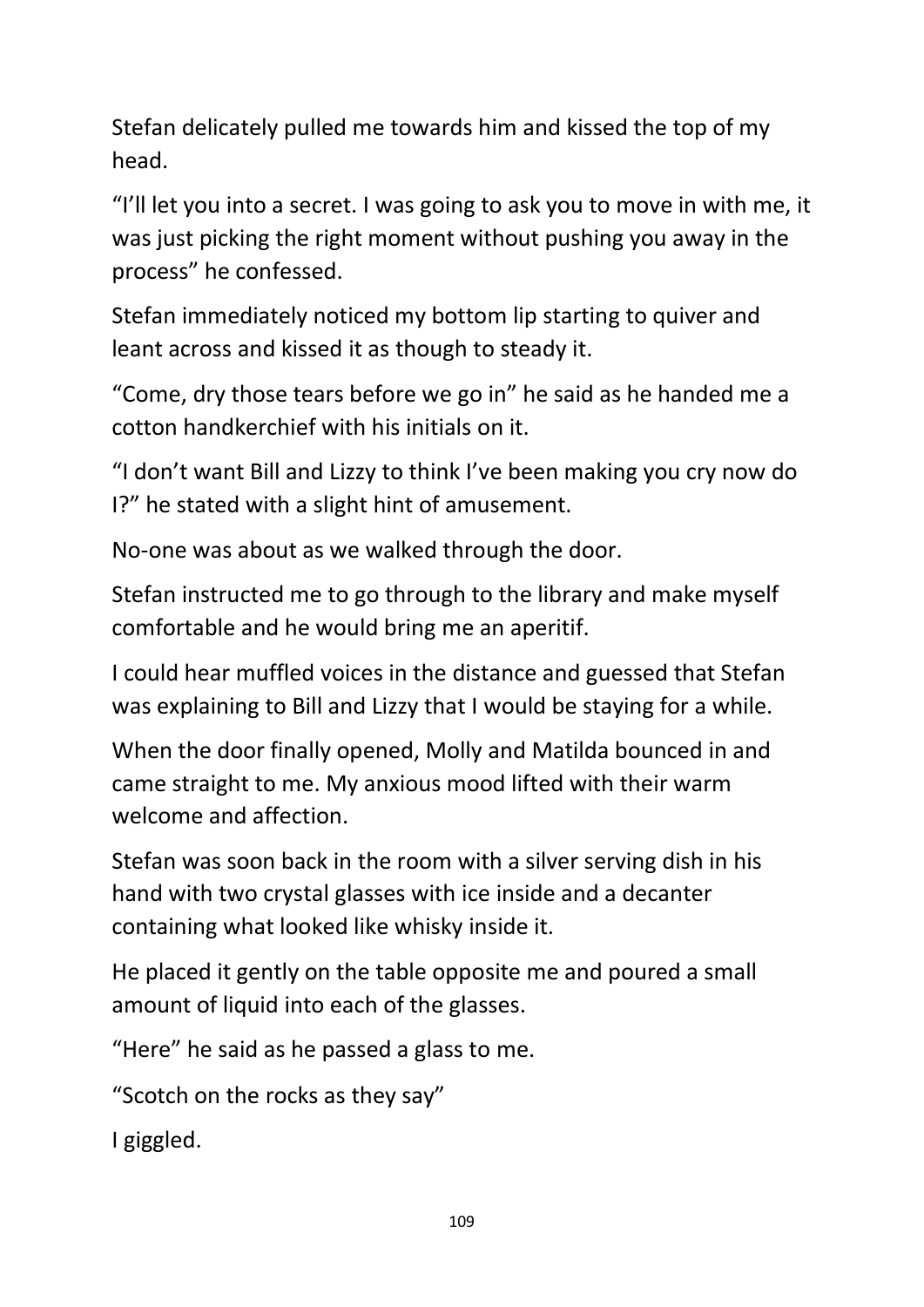"What's so funny" he suddenly looked bewildered.

"Oh, nothing really. That phrase just reminded me of happier times when I was younger. My parents used to take my brother and I for a week's holiday on the Norfolk Broads. We used to visit this pub each year and it became known to us as 'Uncle Simon's'. Simon was the landlord and I used to ask for 'Scotch on the Rocks' which was really orange juice with ice. It made me feel so grown up"

Stef wistfully glanced at me and put his arm round my shoulders as he said:

"Come" he said invitingly, "Have a nightcap with me. It will help you sleep, and I think that is what you are in desperate need of right now"

I nodded silently in a childlike manner.

As Stefan sat next to me by the soothing fire as it hypnotically danced it's flames about, he began the conversation.

"It looks like our two girls have made up their mind to get you to stay!"

Molly and Matilda nestled themselves at either side of my lap and tucked into the armchair, and this was comforting.

I took a sip of the whisky. Although I was far from being a connoisseur, I could tell that it was a good quality one by its aroma of fruit and slightly peaty scent. I knew it would be expensive knowing Stefan.

"This is extremely quality whisky" I remarked, slightly gasping with the strength of it as it started it's journey down my oesophagus.

Stefan grinned at my reaction.

"Oh, it is" he agreed. "It's a mature malt; a 25 brand"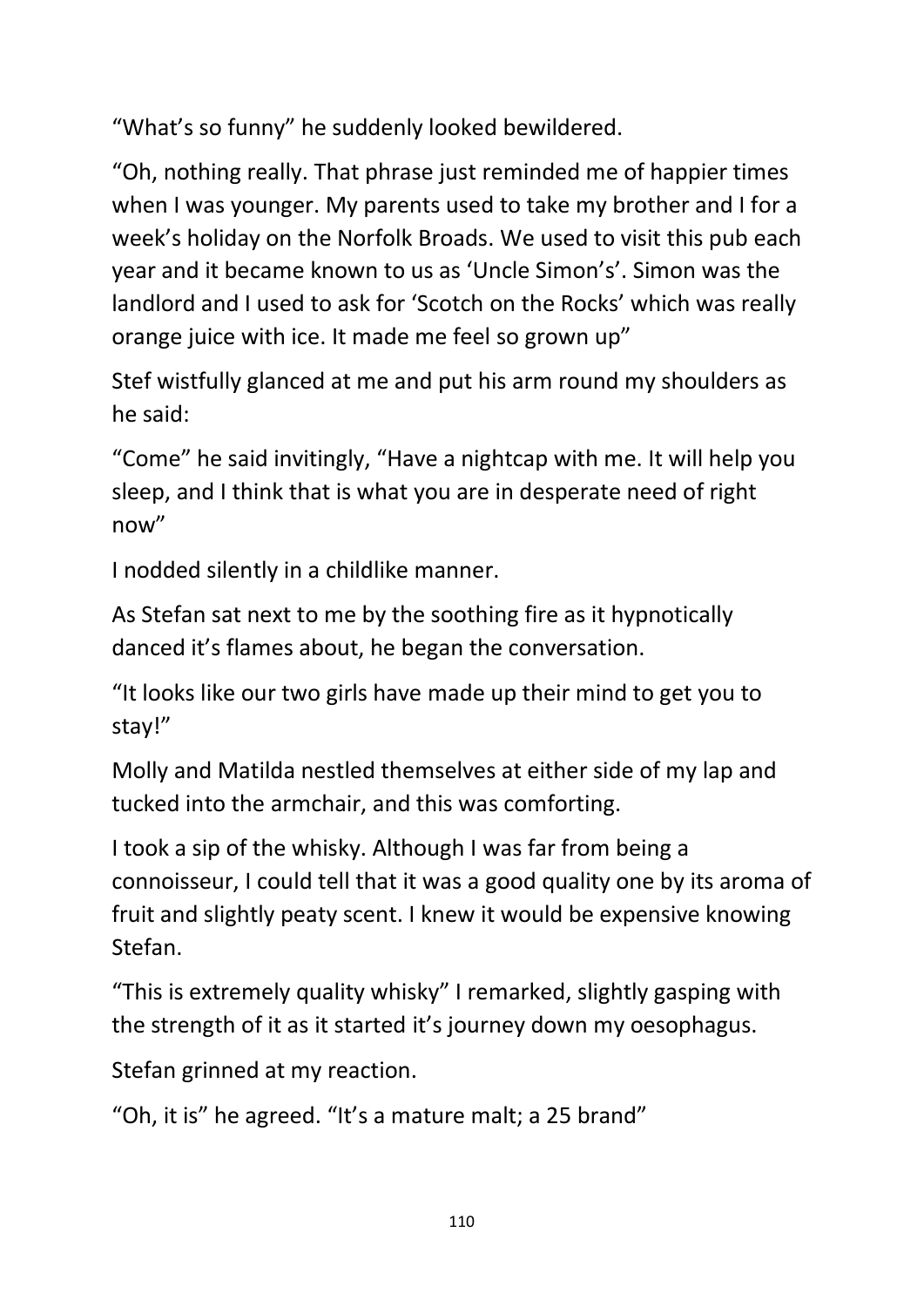I admired the way Stefan didn't suddenly go into detail about it or brag about the price, even if I was silently quite inquisitive.

We didn't say much but just relaxed in the warm atmosphere which did make me feel incredibly sleepy.

"I think you should get some rest" Stefan suddenly advised.

"I'll get Bill to bring your bags up. I asked Lizzy to warm the bedroom opposite for you. I think you need some undisturbed rest. You've had an emotional and tiring day, so you need some peace and quiet" Stefan advised me.

I was quite taken aback but also touched by his concern and care for me.

He showed me through to the opposite bedroom and with mixed feelings I felt touched that he hadn't taken advantage of me staying at his house and obviously respected me from that point of view but slightly disappointed that he had not invited me to his bed.

Stefan then extended his arms to me lovingly and pulled me in towards his chest. He put one hand up towards my head and gently stroked my hair and then my right cheekbone. I felt safe and at ease and cared for.

"Now then. Get into bed. Switch that phone off, so you are not disturbed and get snuggled down and to sleep, I won't call you in the morning, as I would like you to just wake up naturally. We've nothing pressing to complete at work tomorrow, so just get some rest"

"Yes dad" I replied cheekily.

Stefan smiled and turned and walked out of the door closing it gently.

I did as I was told and switched off my phone. I wasn't sure whether Emmy would ring or not, but tonight I felt warm and comfortable and felt I wouldn't be offended if she didn't.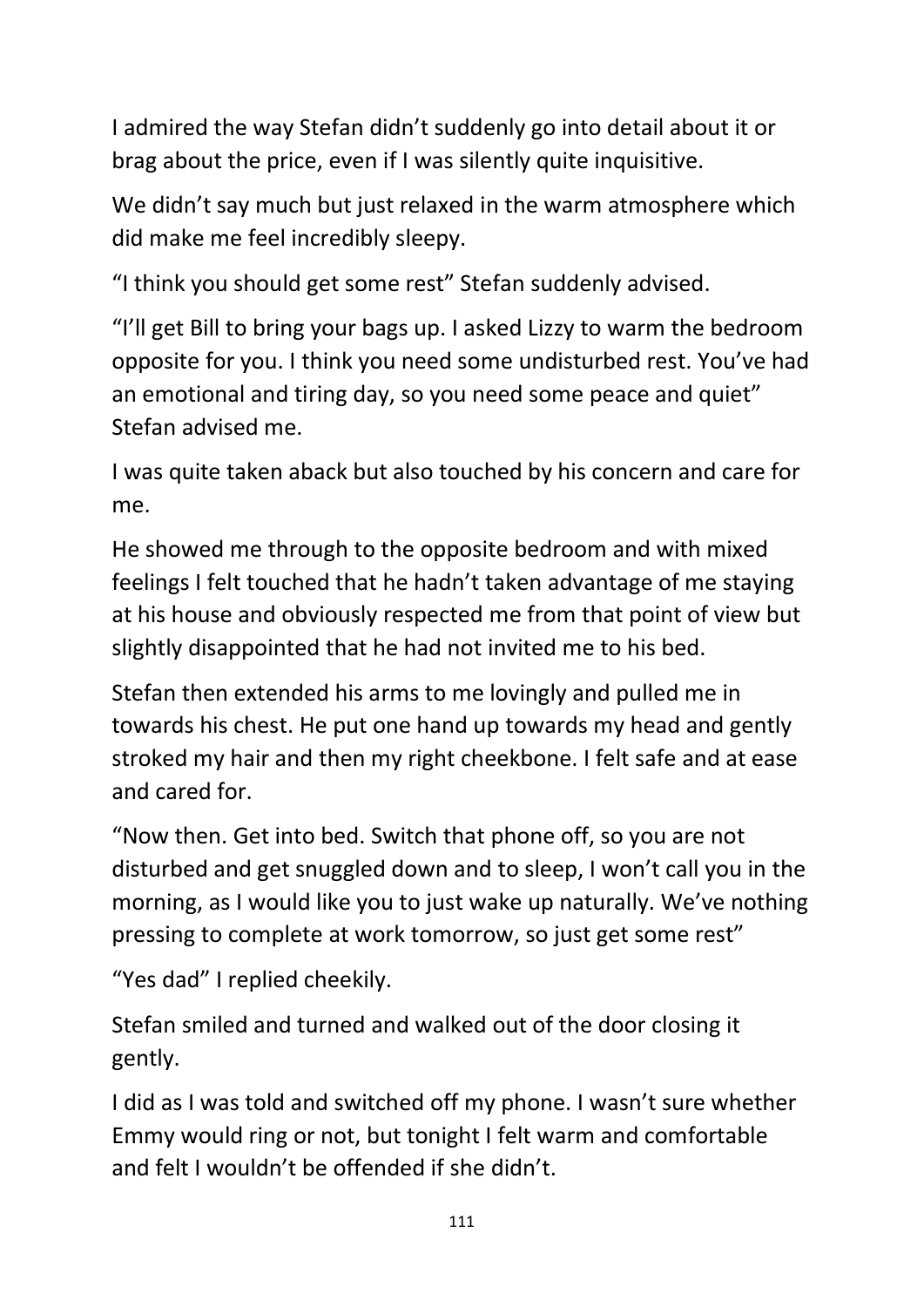As everything stood as it was, I felt life was almost like a fairy tale being with the man of my dreams. Little did I know that this same man would turn out to be a monster!

### **Chapter 31**

Stefan and I had a wonderful few days together. He was very attentive and certainly didn't over burden me with work. He was at my beck and call and I lavished in it!

Wednesday came. I reminded Stef that it was my usual weekly meet up day with Martine. He wasn't too pleased, but I made allowances for our new circumstances.

I met Martine at our usual place on Wednesday after work.

I must admit, she did seem slightly edgy.

"Rosie, I'm your really close friend as you know but I'm worried now that you have moved in with Stefan and that means you are finally under his control"

"I appreciate what you mean Martine, but you worry too much. I'm fine. See you next Wednesday as usual" I replied.

The next few days were perfect as was our intimate relationship that had now resumed.

The next week was near perfect.

Work was manageable as were cases that were coming through.

However, my home life began to take a turn that wasn't going to be a pleasant journey.

## **Chapter 32**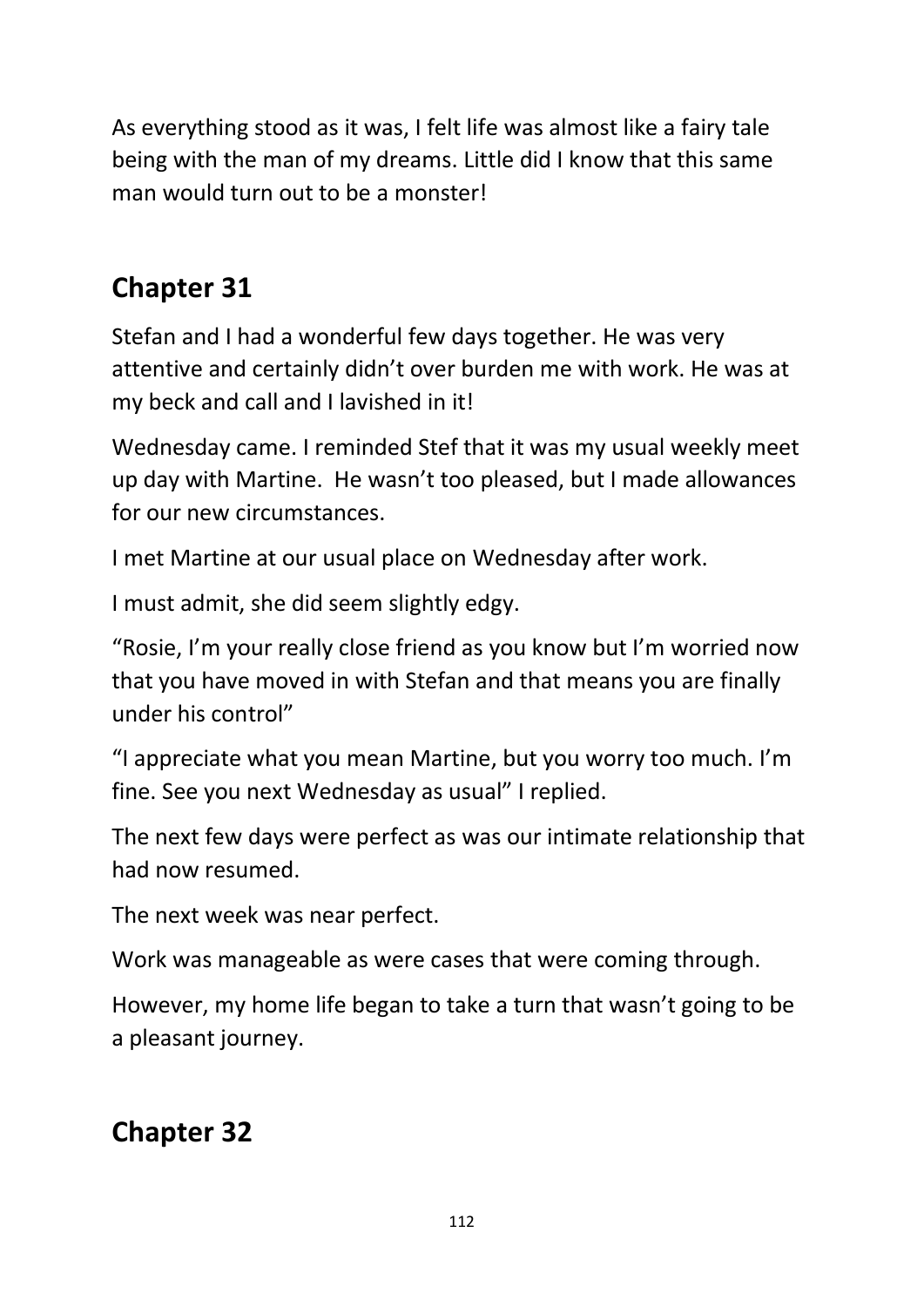The "honeymoon" period gradually came to an end.

I obviously knew that life would not be perfect and that Stefan would have our disagreements. I had sampled his moodiness before we became partners, but I had always been able to get through these times and he always seemed apologetic for his outbursts.

I'd had a bad night. From time to time I suffered from restless legs and couldn't get comfortable. This was the first time that I had experienced the problem since moving in with Stefan. I didn't want to disturb him and so went into the spare room that I had slept in before. Eventually I managed to sleep.

I awoke to Stefan's voice talking to one of his fellow barristers on the phone. I was quite surprised and sort of disappointed when I heard his footsteps walk straight past the bedroom door and down the stairs. I had expected him to knock and see if I was alright. Then I supposed that he might have been trying to be considerate in case I was still asleep. I quickly looked at my watch and realised I had overslept and needed to quickly get ready for work. After a shower and getting dressed, I made my way down to the kitchen.

Stefan was eating his cooked breakfast and reading the headlines of the daily paper that had been delivered. He didn't look straight up at me in a welcoming manner as he usually did with a smile and a gentle kiss on my cheek as I sat down beside him.

I said good morning to Lizzy who was as always bright and breezy. As with Stefan him and he just about managed to tear himself away from his paper and looked up expressionless at me.

"I am sorry Stefan. I'm a bit late." I began. I started to explain how I came to sleep in the other room. I

realised that he wasn't listening or taking any interest in what I said.

Lizzy did seem to be listening and said that I was going into the local health shop to get something natural to try and solve the problem.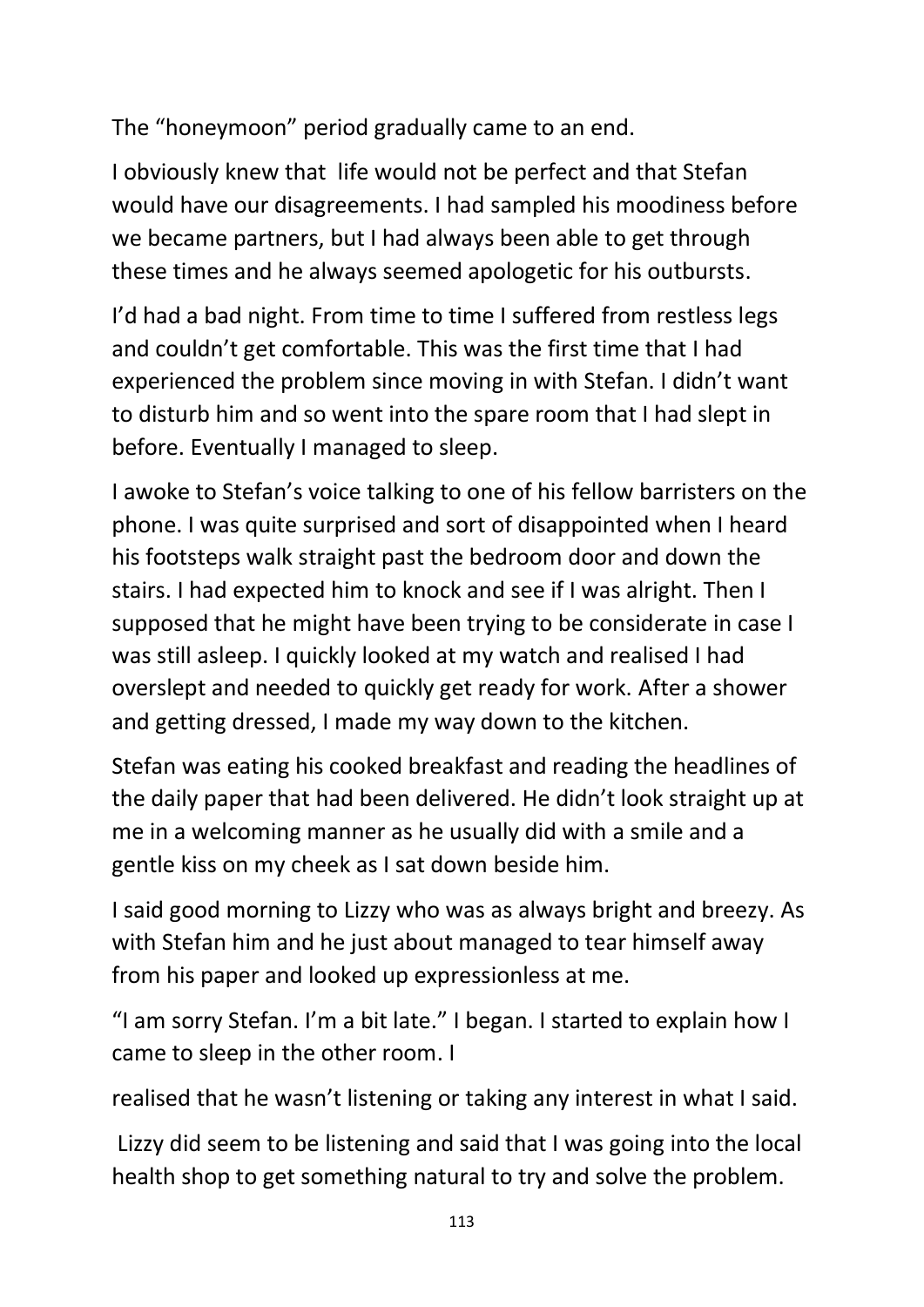Lizzy nodded and smiled and then asked me what I would like for my breakfast.

Before I had chance to reply, Stefan answered, "I think toast would be fine Lizzy. We need to get off to work"

I looked at Lizzy to see her reaction, but there wasn't any, certainly no registration in her face or eyes that Stefan was taking over, and his mood was rather grim to say the least. It was almost as if she was used to it!

The muscles in my stomach felt like a rope being wound tighter and tighter, which certainly affected my appetite, and I just took s few small mouthfuls of toast, knowing that my digestion wasn't at its best.

Stefan then stood up and then levelled his eyes with mine and said,

"Right. When you're ready we need to be off. I've a busy day"

Like a child, I quickly scuttled around getting my jacket and handbag together. I felt like a dagger had pierced my heart at this rather uncomfortable start to the day.

Autumn was now approaching, and the scenery was rather beautiful as we travelled along the route to work. The attractive array of the variety of bronze colours of the leaves on the trees and bushes that would soon yield their foliage. The sun was still warm and soothing, unlike the company I was in.

I decided to just take things in my stride as they came and let Stefan speak to me first.

He entered his office first and I followed apprehensively.

As soon as we were both sat at our desks, Stefan went into professional mood straight away, almost as if someone had flicked a switch.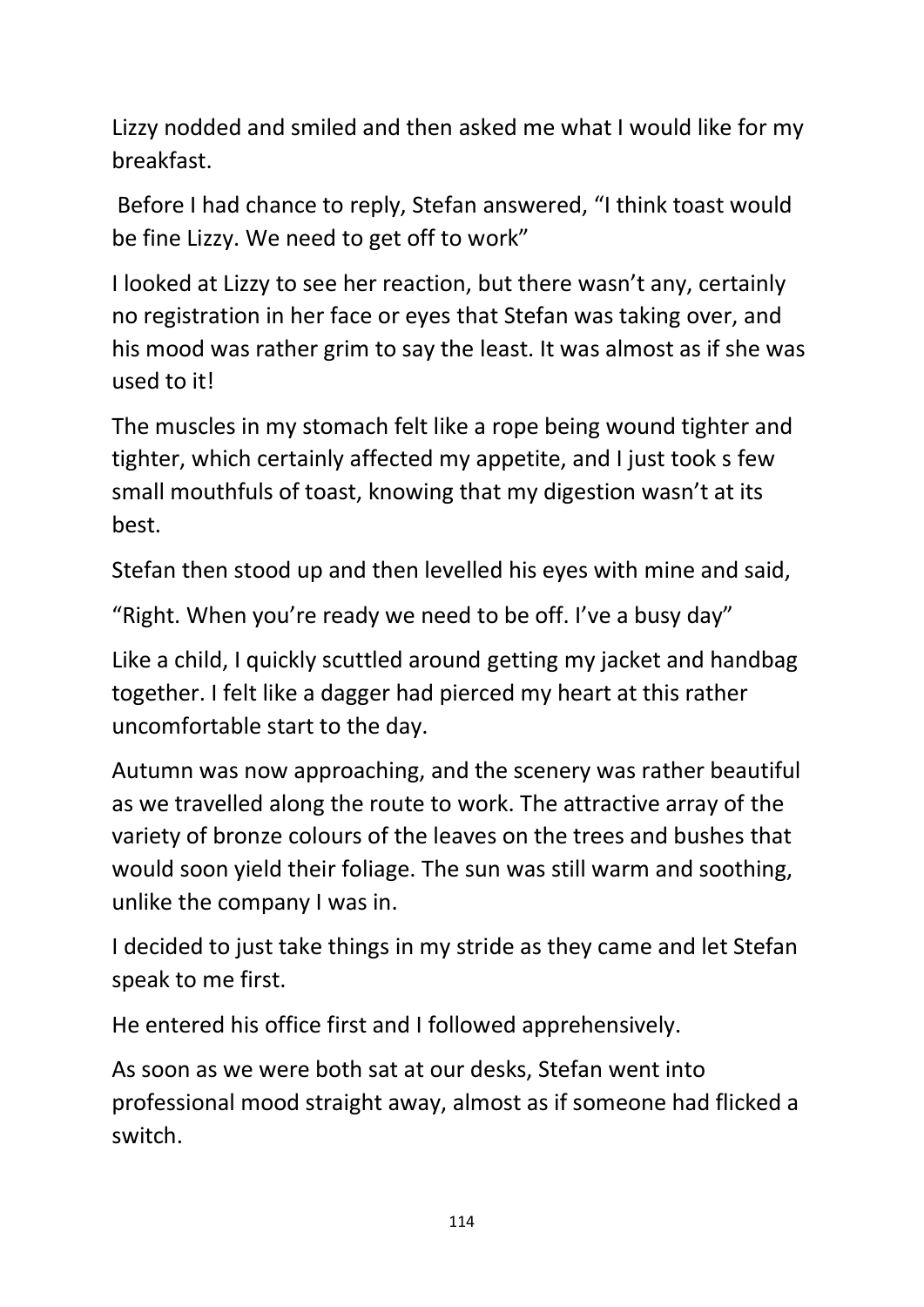"Right. Can you find me the Phillip Rotherham's file please? I'm attending court tomorrow and just want to check over a few details"

"I suppose he could at least have said "please" I thought to myself.

Stefan was on and off the phone most of the morning and I worked my way through the letter tray and filing.

Suddenly Stefan came across to me and put his arm round my shoulders and said:

"Come on, let's have lunch out" I noticed that his smile had returned to normal mode and that made me relax slightly.

Stefan decided to go to a café around the corner. It was a popular one and was rather busy, but we managed to get a table all the same.

Stefan spoke first and took hold of my hand as he did so.

"I'm sorry I was a little curt this morning. I've a lot on my mind and this client is making this case harder than it should be. I do apologise"

Stefan sounded quite genuine, but I was quite surprised at his apology which I hadn't expected. I did notice though that he didn't ask how I was feeling and take any interest as to how I had felt after my broken night's sleep.

"That's ok" I replied. "It must be quite challenging at times when matters aren't as straight forward as they should be" I added sympathetically.

"I manage" Stefan replied with confidence.

I left it at that and enjoyed my lunch.

Stefan said that he thought we should finish early and insisted taking me to a popular shopping centre where there was a particular ladies' boutique known for its selection of expensive clothing.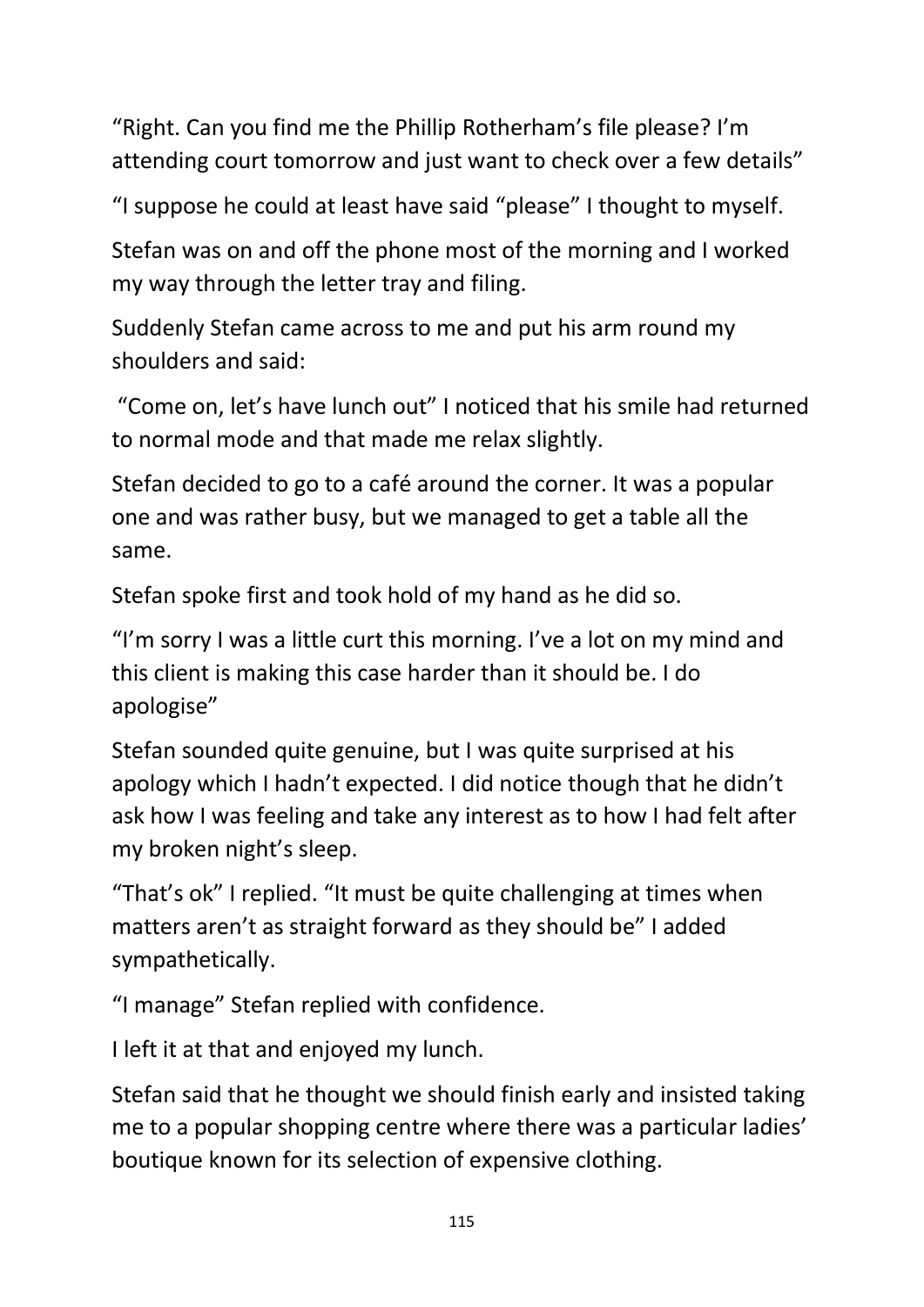I tried to object as I thought it was unnecessary, but Stefan insisted.

Stefan wasn't like most men who go clothes shopping with their wives. I'd often seen men sat outside different stores or at certain places within them, sitting on benches and sofas patiently waiting.

No, Stefan came in with me and started looking through the rails of a variety of outfits. I admit, I did find it rather disconcerting.

Nothing really "jumped" out at me. I think the prices irked me as I was used to buying quality clothes at a fraction of these ones.

Suddenly Stefan exclaimed "ah ha" as he pulled out a black and red mixed fabric dress. The top was black and then from the waist down it was red with different shades of green intertwined. It was also mid-calf length. It certainly wasn't the type of dress I would wear. One main reason was the length. I always wore shorter dresses, either on the knee or slightly above due to my being only of average height. This dress would suit someone much taller. Also, it looked as though it would suit someone of a mature age rather than me. I didn't want to offend him and made the wrong decision to try and get out of it by being shocked at the price which was £420! Stefan seemed irritated by this and said, "Well I want to buy it for you and, so I will. The price doesn't matter – you're worth it. Don't embarrass me either!" I felt a groan within as he marched up to the counter and purchased it.

I thought that it was better to go along with everything to keep the peace. He probably was genuinely trying to make up for his behaviour at breakfast.

After our evening meal, Stefan was sat in the library reading up on further notes for the following day. I was sat with Molly and Matilda in the front room, watching one of my favourite programmes that I had always followed in the past, that of a favourite Vet and his dayto-day series of patients. I also enjoyed watching it as his surgery was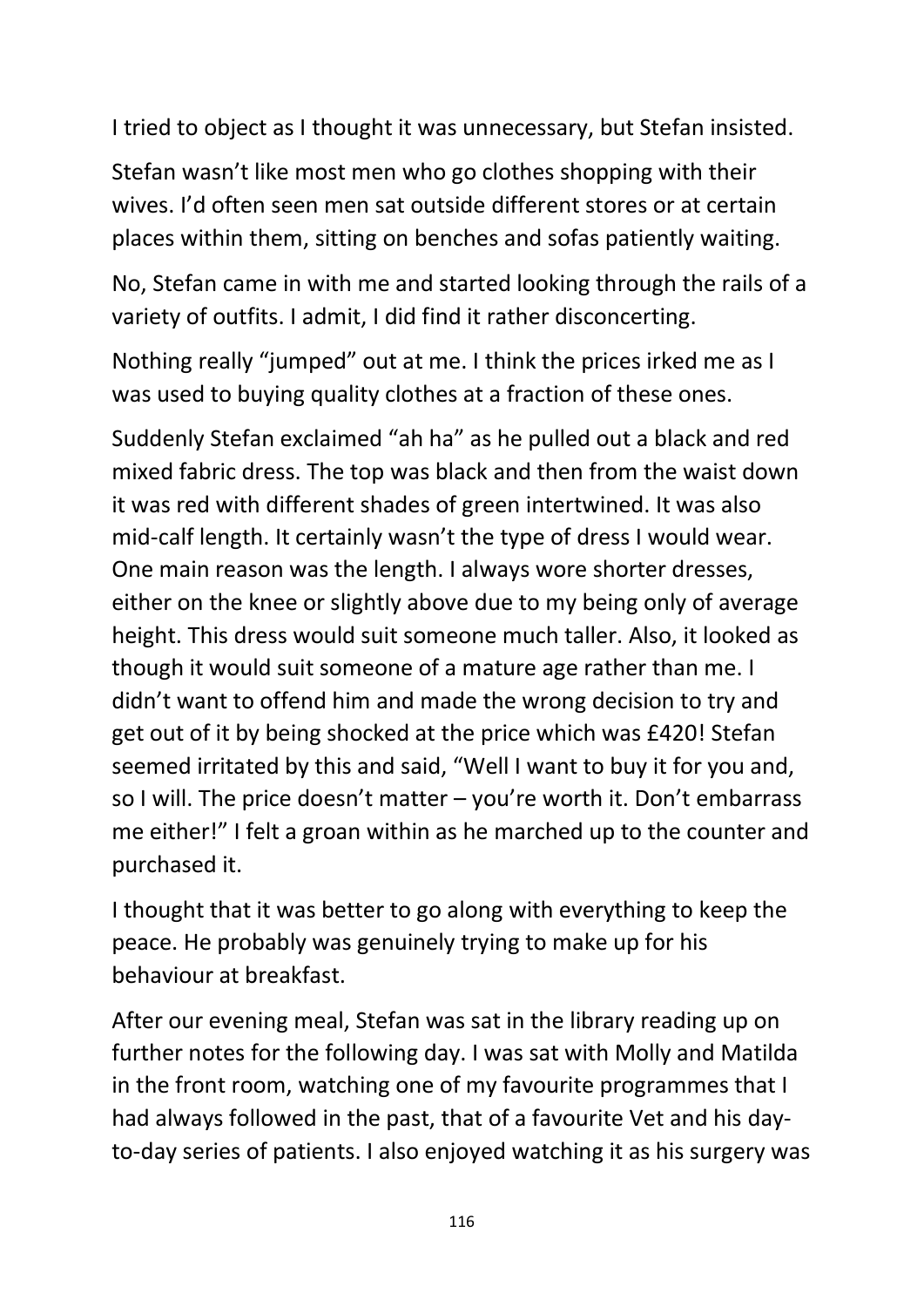based not far from where I had grown up and I enjoyed recognising the various venues. This was to be short-lived.

Stefan appeared and immediately turned the programme over to a science one that he often watched. There wasn't any thought of asking me if I minded or manners about the way he acted.

I felt the annoyance and irritation rise inside me but tried to ignore it.

Stefan laid himself out on the opposite sofa and soon drifted off to sleep.

As soon as possible, I left the room and made myself a drink and then went and relaxed in a nice warm bath before getting ready for bed.

I went back down to the library and found myself a book to read. It contained a collection of poems by famous writers. I had always wanted to write a book, and this suddenly gave me an idea. I decided that I would buy a hard backed note book and sketch a few ideas down first.

I was sat up in bed, reading through this book when Stefan eventually came in the bedroom.

He seemed quite cheerful and the relief for this was calming.

Stefan asked me what I was reading, and I explained to him about the idea I had about the book, and he seemed quite enthusiastic.

He was tired and, so we snuggled down in bed, and he kissed me on my forehead and said goodnight.

## **Chapter 33**

It was now Tuesday morning.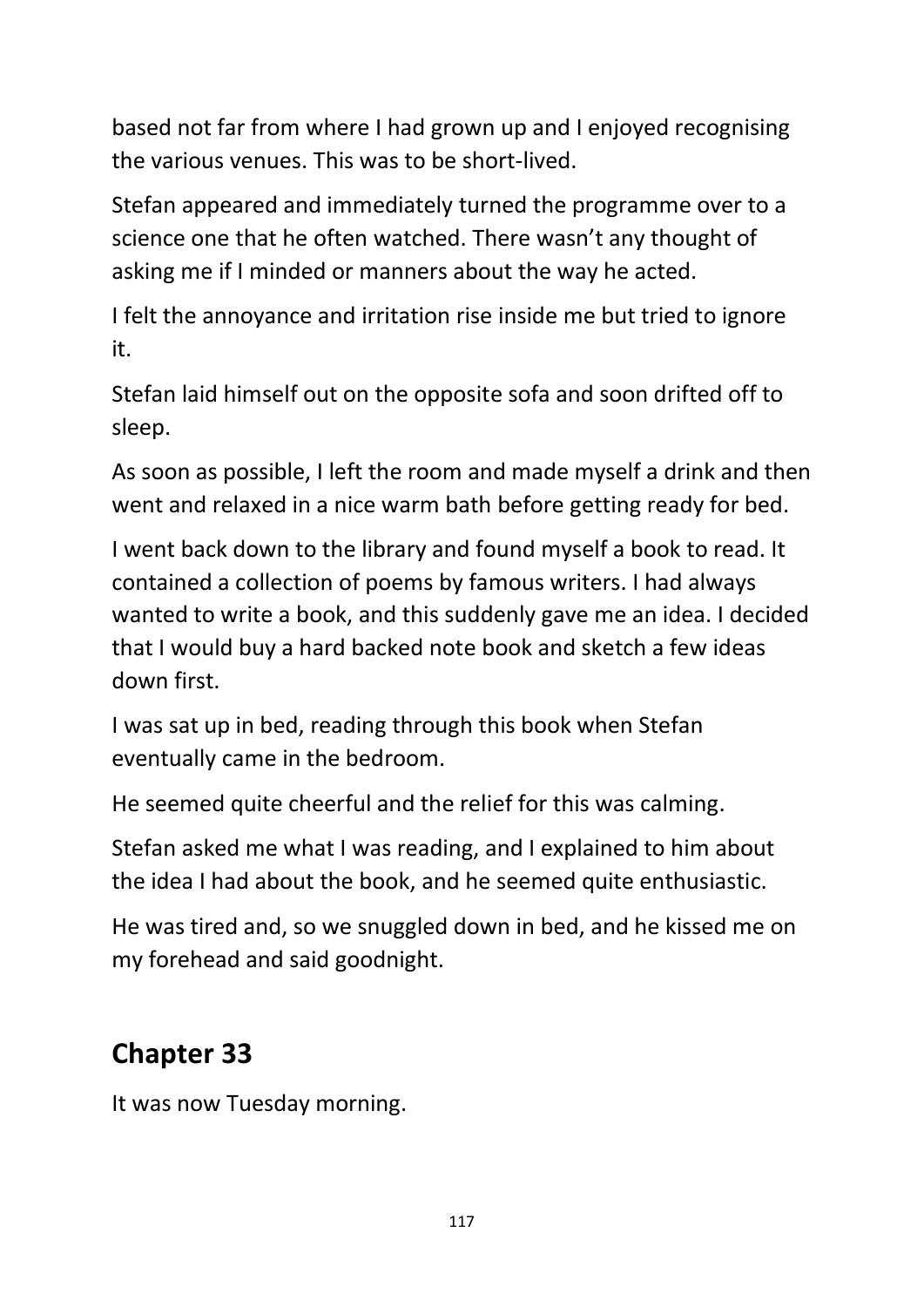Stefan seemed his old self and we chatted quite normally over breakfast, which I might add, was back to normal and I was able to enjoy my poached eggs that Lizzy knew I liked.

He dropped me off at work with a list of tasks to complete and made sure that I had ample money to get back if he was later than expected.

I felt chirpy as I entered the office.

Stefan wasn't late, and so I was able to go back with him.

As we sat enjoying Lizzy's usual brilliant evening meal, Stefan casually informed me that we were dining out the following evening with Paul Thompson and his wife, one of his friends from university that he hadn't seen for quite some time. I reminded Stefan that I always met up with Martine on a Wednesday. Stefan said that I would have to change it to another evening and that the table was already booked, and that Paul could only make it tomorrow. Then, just as if he had said something totally insignificant, he went on to chatter about his day.

I had to make exceptional effort to kerb my anger at this, but somehow just about managed.

Then Stefan added, "and by the way, wear your new dress"

Once again Stefan had his head in the newspaper, and I quickly excused myself and went upstairs.

I immediately rang Martine.

I found it hard to sound upbeat but felt I had to. Martine wasn't convinced, she knew me too well.

"This has gone far enough Rosie. Look at the situation. He's doing this deliberately"

I weakened and told her about the dress and the other situations that had occurred.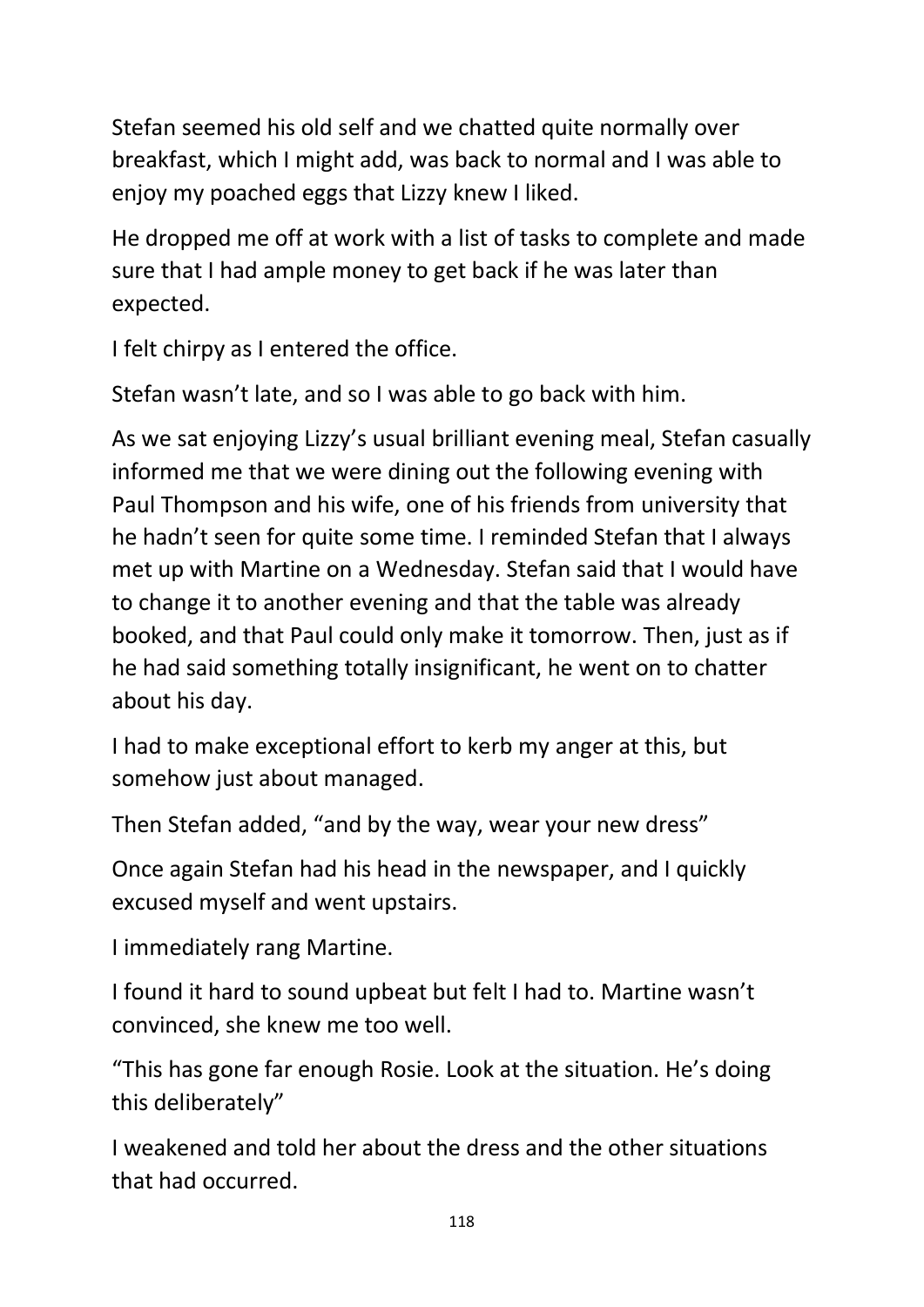"Rosie, you need to get out and sooner rather than later" Martine said with concern and feeling.

"I do love him though. Maybe he is telling me the truth. Maybe Paul can't make it any other night" I said trying to sound convincing.

Martine wasn't convinced though. "I'm sorry, but I've had a bad feeling about this all the long"

"Please don't say that" I pleaded. "I'll definitely be there next Wednesday"

"We'll see. I wouldn't like to bet on it. Just you be careful. You really are starting to worry me Emma" Martine added.

## **Chapter 34**

After work the following day, the Wednesday evening, I again had a relaxing bath before I dressed for the evening.

Reluctantly, I put on the dress, and immediately knew that it didn't look or feel right.

Stefan came in the room and inspected me.

"Come on, do a twirl" he said almost playfully.

"You look a million dollars" he said complimenting me.

I knew that I certainly didn't!

Just then Lizzy came into the hall.

"You look absolutely beautiful" she exclaimed.

I couldn't make out whether she really meant it or had been primed to say it by Stefan.

With a big smile on his face, Stefan ushered me through the door and to the car.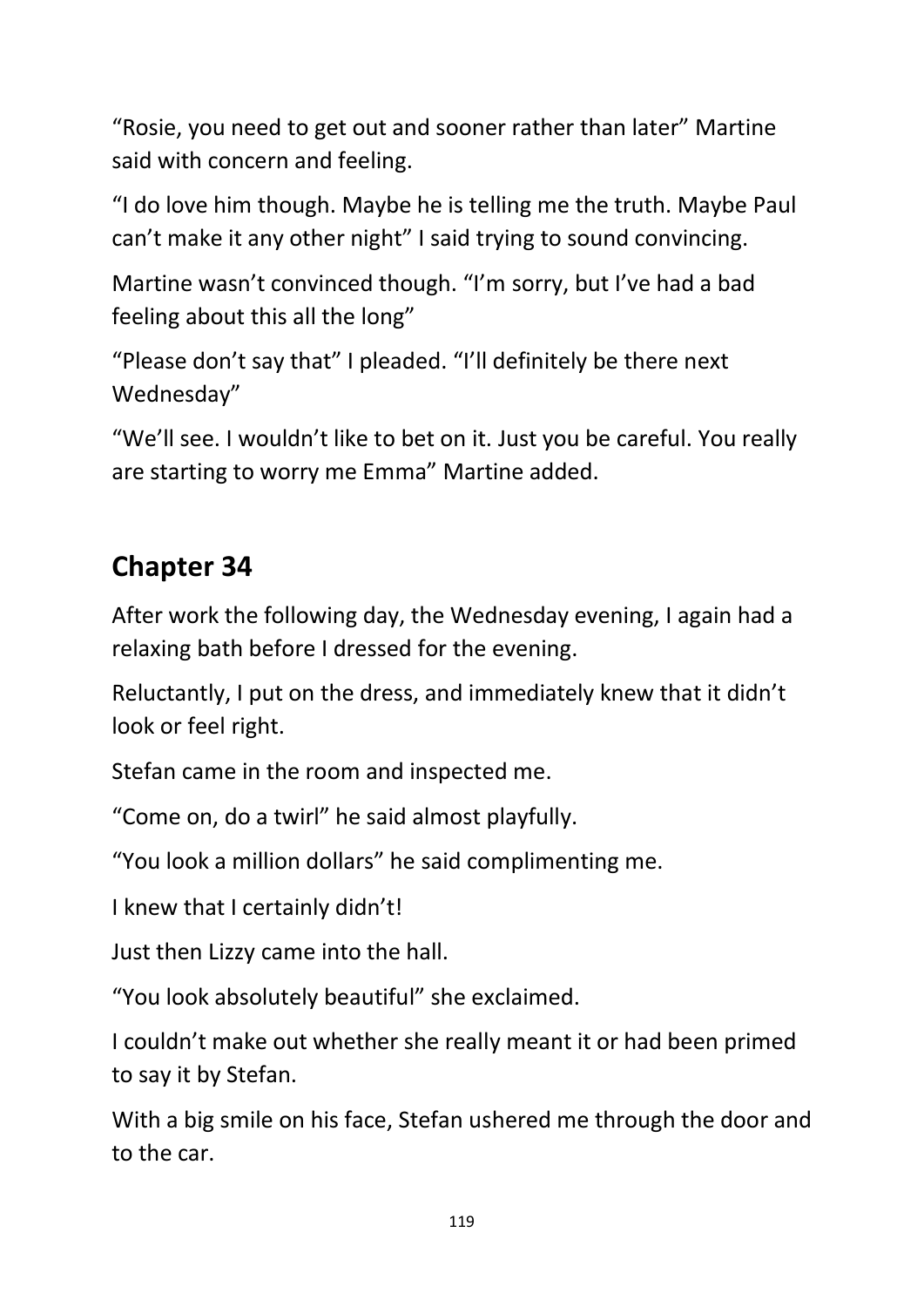As we arrived, Stefan's phone alerted him to a message.

"That's a shame. Margaret can't make it tonight. Paul says she has a stomach bug, so he will meet us on his own"

I was relieved in a way, not that Margaret was ill, but I felt less obliged to make as much conversation with someone I had never met and knew that Stefan would certainly dominate the occasion.

Paul was a likeable character. He was quieter to Stefan but polite and when he could get a word in edgeways was interesting to listen to.

Margaret was a primary school teacher but was soon to retire. They had moved up to Yorkshire not long after getting married but were considering relocating back South. They had one child, a son who had moved to London once he had graduated and he too was a teacher but at a university. He and his wife had a daughter who was 15 and a son who was 13.

Stefan excused himself and went to the gents.

I tried to sound genuine, but couldn't help myself when I said to Paul, "I'm so sorry Margaret is poorly, especially when you have such a long journey home tomorrow, it's such a long way up to Yorkshire in one stint especially when Margaret isn't feeling well"

"Tomorrow?" queried Paul looking confused."I must have got it wrong. I thought Stefan said you were going back tomorrow" I said, really knowing that Stefan hadn't misunderstood at all!

"No, we have only just come down here and we are here for another week yet. Our grandchildren don't go back to school until next week, so we couldn't resist being here at this time" Paul explained.

I nodded and smiled and though I already half expected that answer, I was hoping that Paul didn't mention the so called "misunderstanding" to Stefan. Thankfully he didn't. I had already decided that I liked Paul, and he was so opposite to Stefan.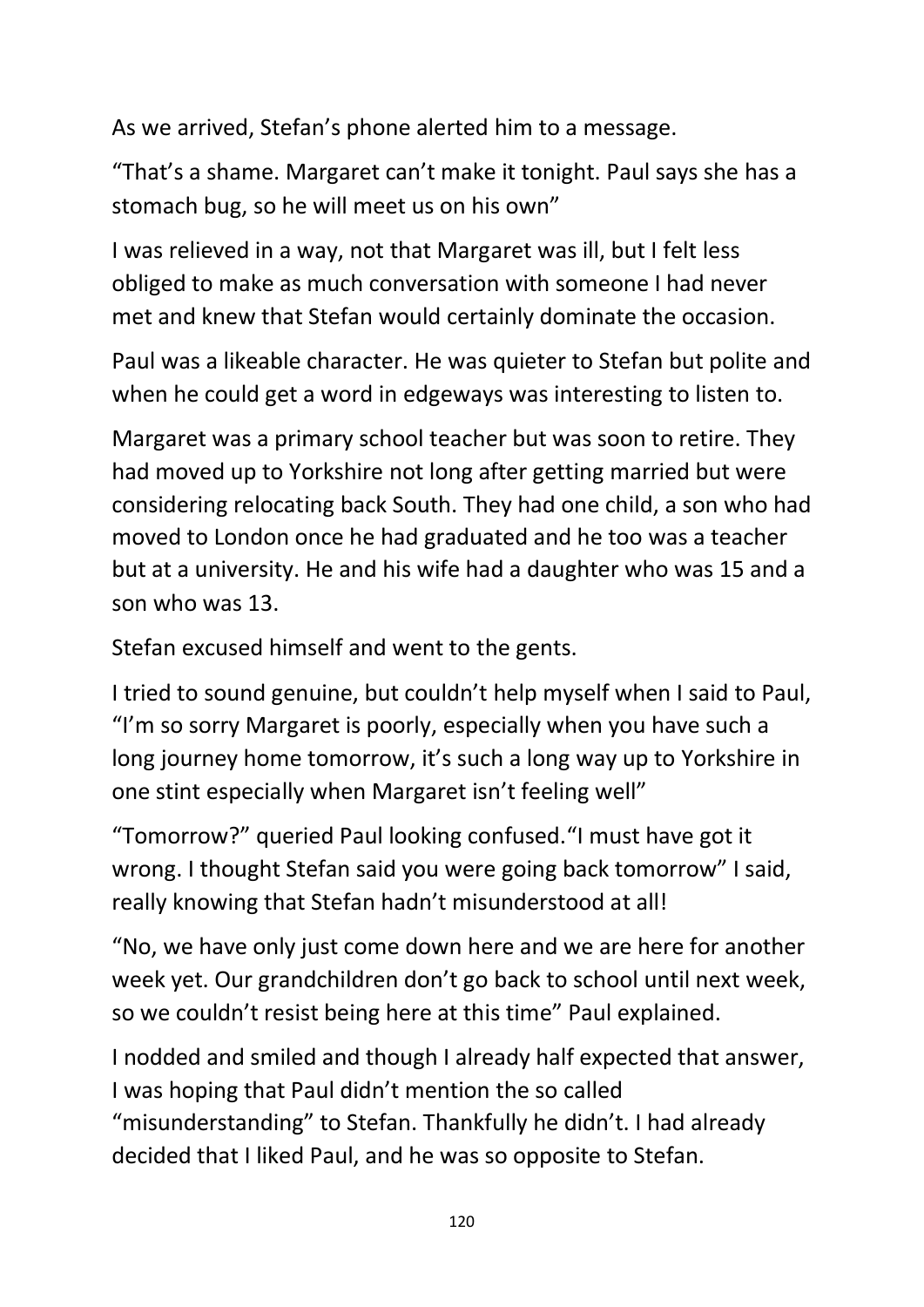Paul didn't stay long as Stefan probably expected and explained that he thought it was only right that he should get back to see how Margaret was. I wistfully remembered how, at one point, Stefan would have been the same, unlike now.

On the way back, to make conversation I expressed how sad it was that Margaret had been unable to join us. I did mean it as I would have liked to have met her in the circumstances. Stefan was quite derogative of her.

"Oh, she's a pain in the neck. I pity Paul. She's always talking"

At that comment, I really did feel sorry that Margaret hadn't been there, and Paul certainly didn't seem like a hen-pecked husband!

"Well, it will be good to meet up with them another time" I remarked positively.

Stefan shook his head but made no comment.

I also made no comment about his outright lie of having to meet on the Wednesday or not at all. Now I really knew that Martine was right, that he was trying to keep us apart, almost through fear or jealousy of what might come to light.

## **Chapter 35**

As I dressed for work the next morning, my thoughts turned to Emmy and the disappointment that she hadn't been in touch with me. I knew though that Emmy wasn't a person that held grudges and that her life was chaotic and, so she probably hadn't had chance. I almost began to miss that chaos. Emmy was so happy, and Carlos treated her like a princess. I knew that she would be in touch eventually, and I was to be proved right sometime in the future.

Life with Stefan was on an even keel for a few weeks.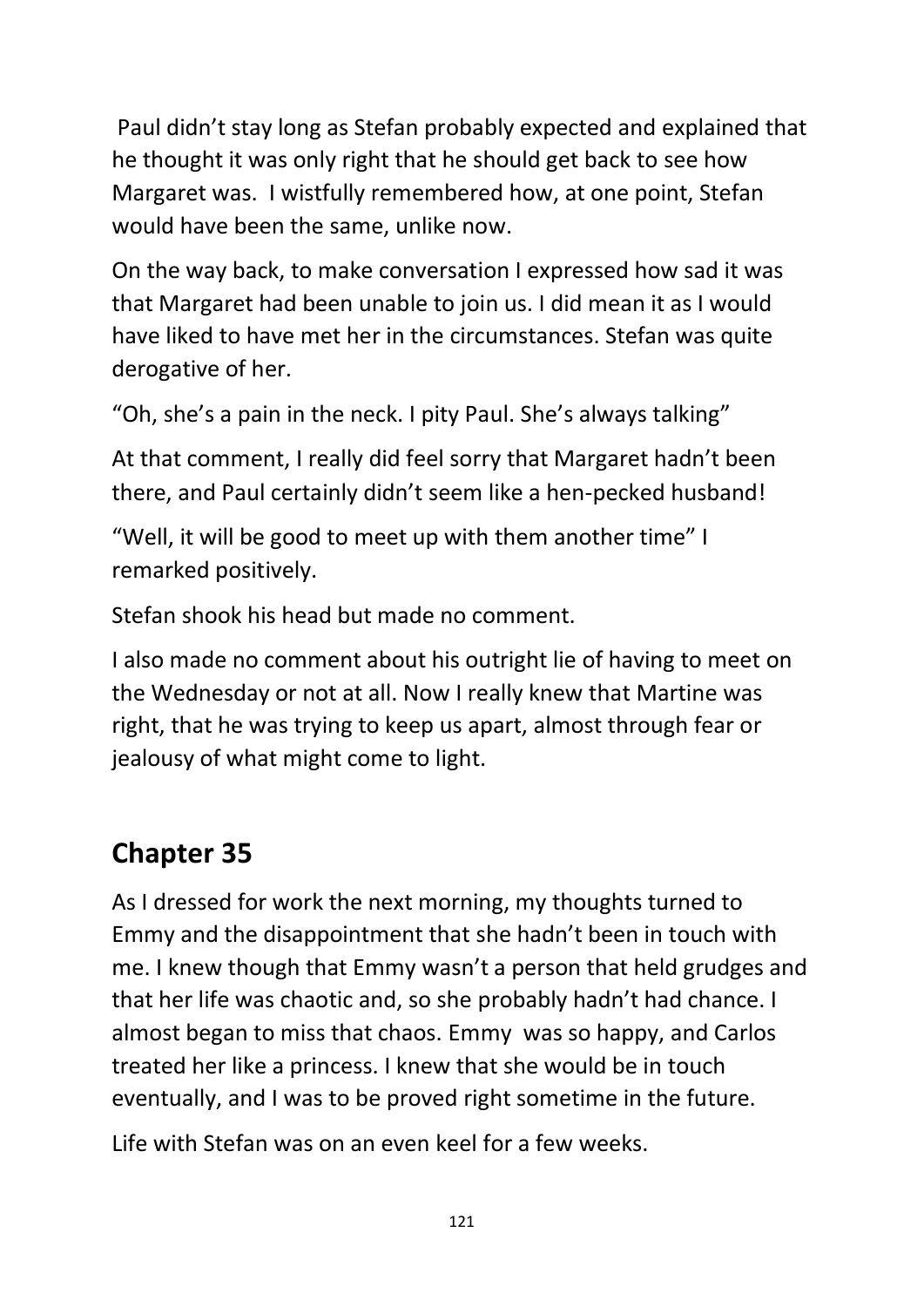I noticed that Lizzy and Bill remained their usual selves every day. They never seemed to have differences with Stefan, unless they did when I wasn't around. I did at times feel that they were play acting and might even be a bit afraid to cross Stefan, but I couldn't prove it.

Our intimate life was very hit and miss. There were weeks when Stefan was very distant, and I tried to excuse this on the depth of his work that he was taking on.

At other times he seemed quite demanding, and I began to feel that this was no longer an equal relationship, loving or even expressional sex.

It was more about his pleasure and dominance than gentleness and equality.

After one such session, which had left my backside profusely bleeding and saw which happened to be a Tuesday, Stefan even suggested that I have my usual weekly meet up with Martine. I was amazed! However, I had begun to realise that, by no means through conscience – Stefan didn't have one, but after he had been abusive to me in one way or another , he would make up for it

I didn't mention this to Martine and tried to enjoy my bit of freedom.

We had some light-hearted laughs together, but the conversation often turned to Stefan.

"Look Rosie, I might as well be honest with you. I've one or two leads with people I know who are willing to reveal more about Stefan and I think you need to know who he really is. You're my real and true friend and Stefan is following a pattern as he has done with other women from the past. I care about you and don't want you to come to harm. Despite my advice, you don't make any effort to leave him and, so I feel I need to step in" Martine advised.

I gulped as I fought back my tears.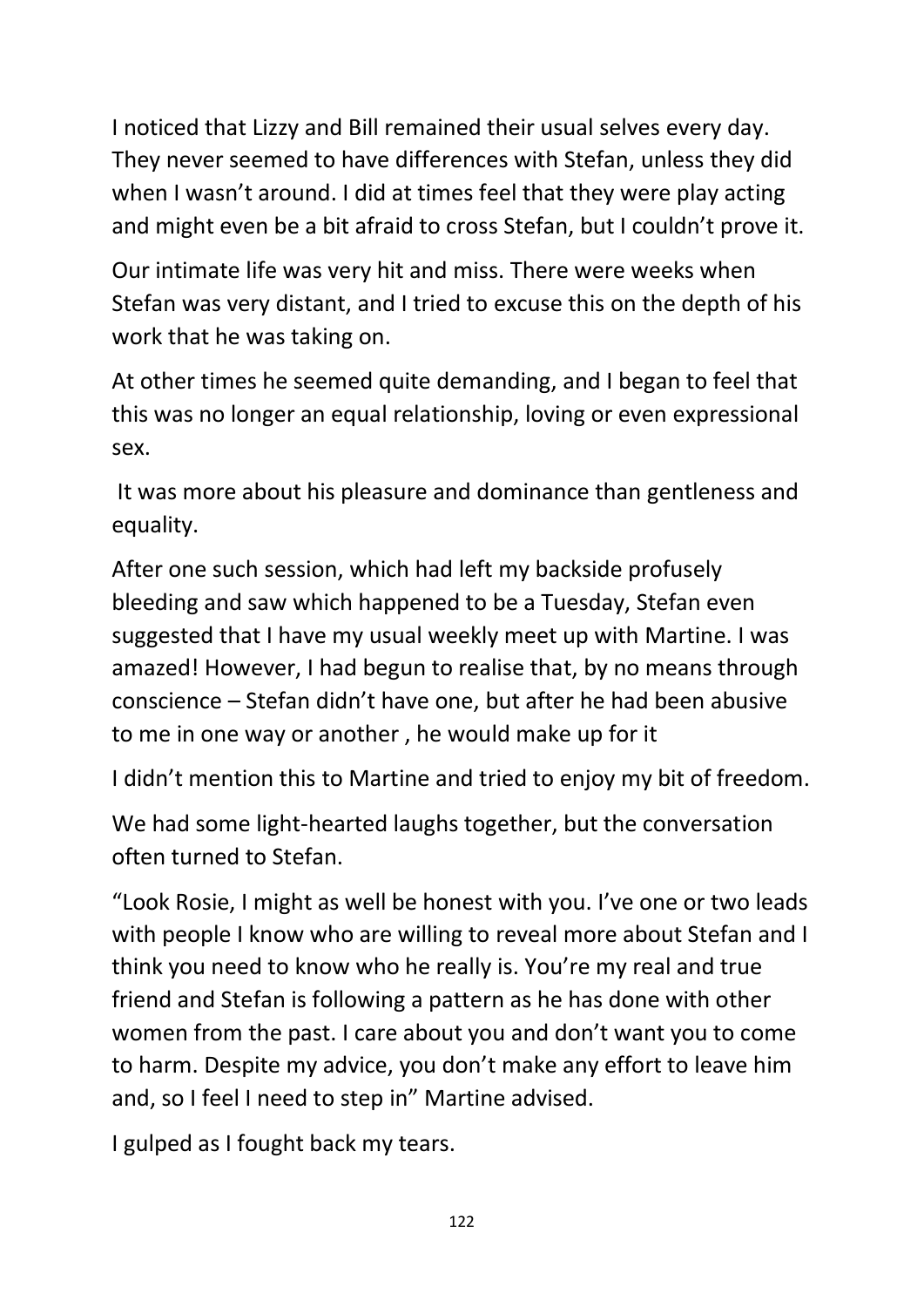"Thank you, Martine, for being such a true friend, but I can't leave him. I still have a great attraction for him, (I didn't tell her about the previous night and his domineering sexual behaviour).

As much as I think of Emmy, she hasn't been in touch with me, and I need a bedroom to go back to! For pity's sake, I am not paying for Carlos or his brother, or to live there"

"I understand that but I'm looking out for you. I'm not happy with the situation" Martine stated.

We parted with a hug, and I made my way back deep in thought.

## **Chapter 36**

The following morning, I arrived down to breakfast.

Stefan as usual was already at the breakfast table.

He seemed just like normal. A beam on his face but quite attentive, greeted me with a kiss on my cheek and unusually for these days, asked me how I was.

Lizzy brought my poached eggs to the table with an almost fixed smile on her face.

I cordially thanked her and asked her how she was, half out of politeness, half out of curiosity as to her answer. Her answer was almost like a recording as I had heard it so many times. "Absolutely fine as usual Miss Rosie"

In front of Lizzy, he expressed his distain at my choice of skirt.

"Don't you think that your skirt is a little inappropriate for today. We have a meeting at Layside Chambers this morning"

"Yes, I remember" I replied.

"What's wrong with my skirt?" I asked surprised.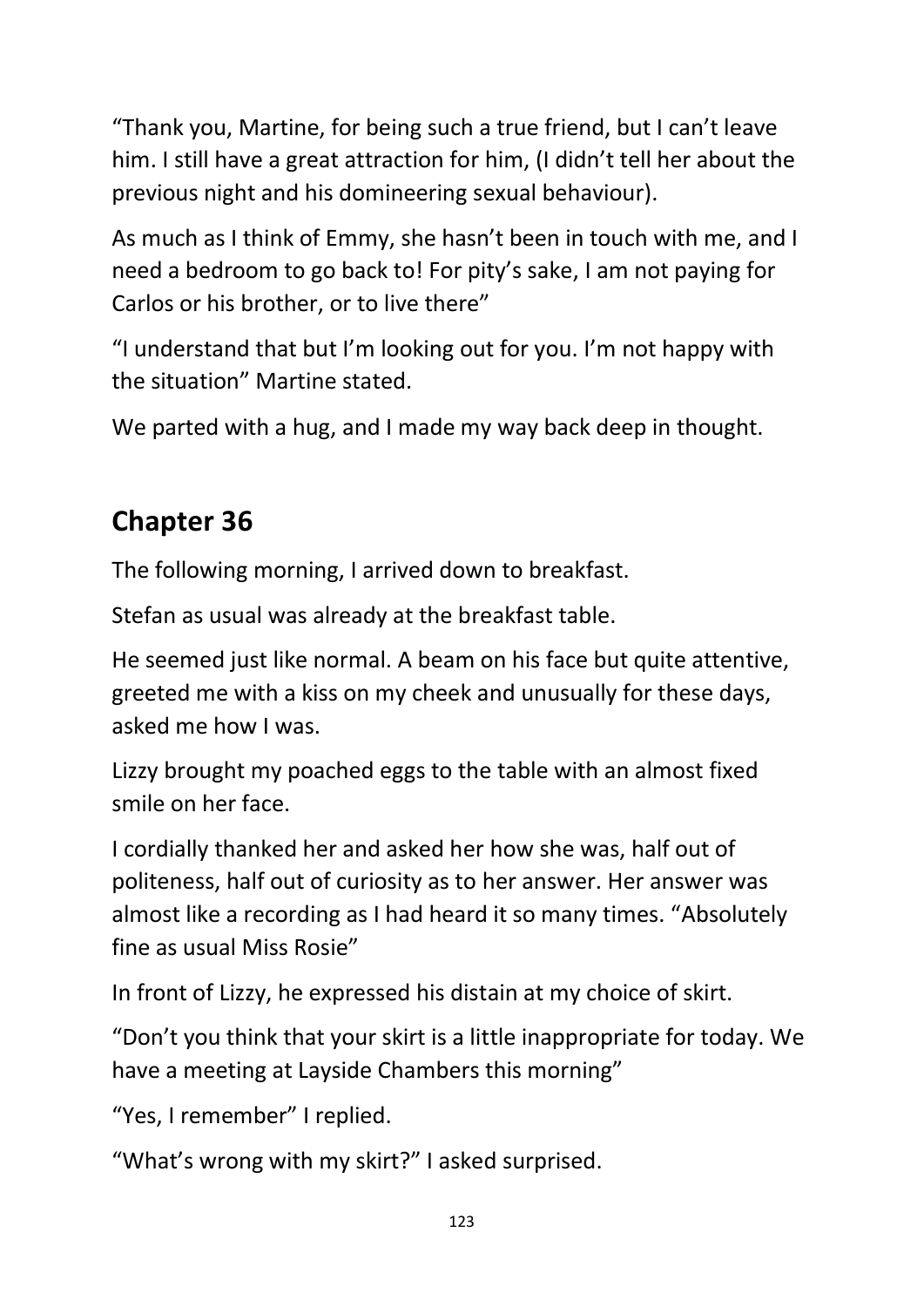"It's too short. I don't want them thinking you're a tart" Stefan replied insultingly.

"Stefan" I replied. "I've worn this skirt to work before, and you haven't made any comment. It's only just above the knee, it's not a mini skirt" I said in defence.

I gave a slight glance across to Lizzy who conveniently didn't look up from her loading of the dishwasher.

"You might have done" replied Stefan, "Bit this is not appropriate for today – understand?" he retorted.

"I'll change then" I said compliantly.

As I mounted the stairs I felt a mixture of sadness – I really didn't know this man, and anger that he could treat me this way.

I changed into a longer skirt.

The time at the chambers passed quite quickly for which I was extremely grateful.

## **Chapter 37**

Again, the next few weeks passed without incidence, apart from the fact that I no longer enjoyed our sexual relationship although it was now dominant and aggressive, no longer romantic or loving but more of a duty to keep the peace.

I used to just go with the flow to keep things peaceful. Deep down inside though, I knew that it was over inside and my original magnetic attraction to Stefan was now growing progressively cold.

Stefan continued to criticise my choice of clothes. At first, I thought it was because of our age gap but then I began to realise that it was his obsession of other men looking at me.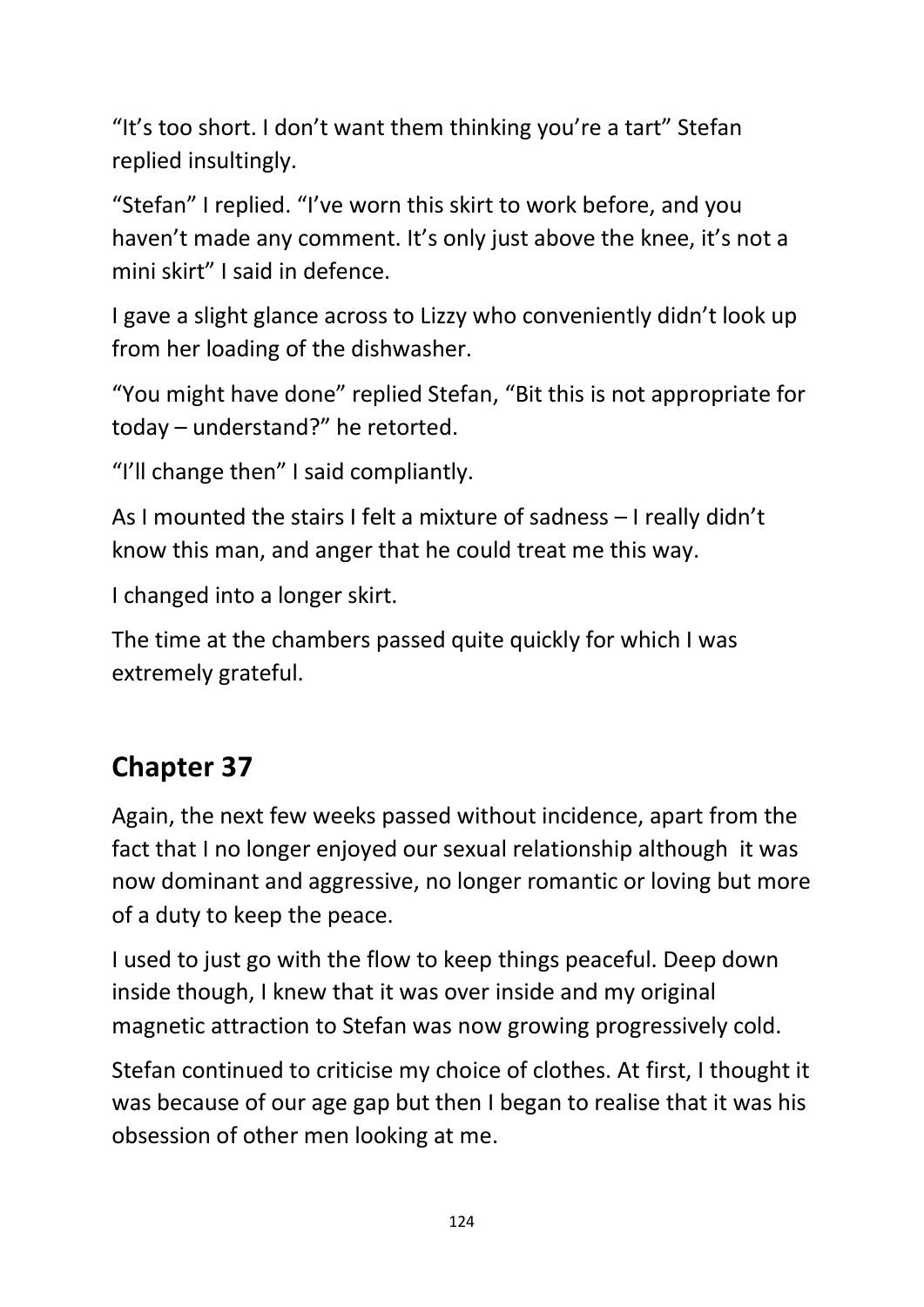I began to feel entirely suffocated and realised that Stefan was controlling my association with other people. I just about managed to keep my contact with Martine on a Wednesday night, but this wasn't a regular occasion as it had been.

He started to be more derogative about my clothes and my appearance.

This I found hard to understand as he used to be so attentive and complimentary in the past.

## **Chapter 38**

Christmas was soon approaching.

The same dining suite was booked for this year.

My only contact now with Martine, was via our phones, our conversations had become mainly negative, and Stefan became the usual subject.

Around two weeks before the office party, Stefan took me to the same boutique to buy my outfit. I already knew it would be something Stefan would choose and that I wouldn't like. He had decided that this year, he would just have a small Christmas gathering and being his own business, there would be few to invite.

As per usual, he found a red dress with a black velvet sash around the middle.

I did express that it wasn't really my style, but he insisted that he liked it and paid an extortionate amount for it, making me feel as though I had to wear it out of politeness.

As we entered the dining hall I wished that time could unravel itself to last year and that I was sat next to Martine again.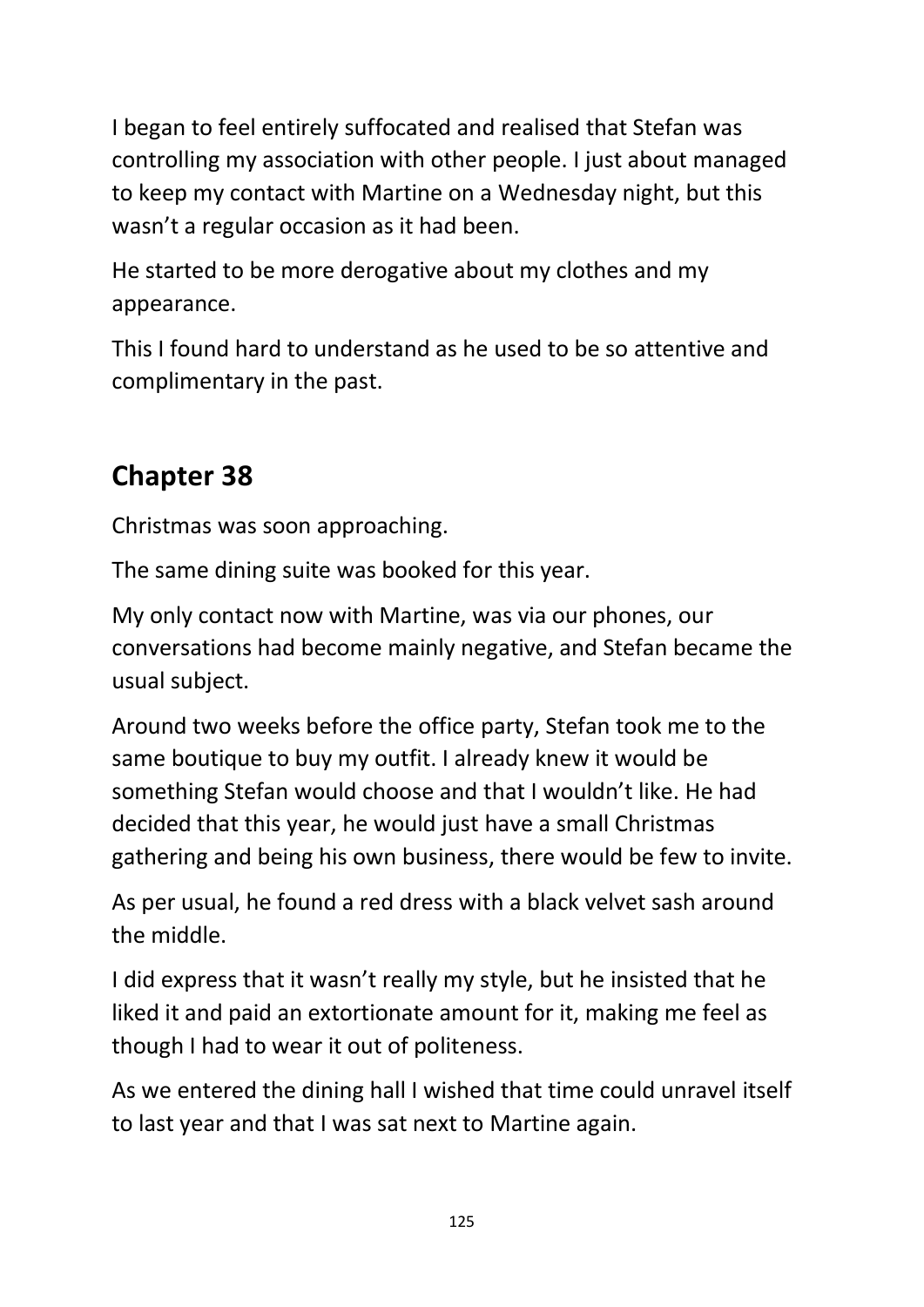Instead, I was sat next to Stefan who I thought last year, was going to be the love of my life.

Stefan was sat next to his work colleagues from various places, and I felt totally out on a limb.

I looked across at Martine several times and she looked at me but now it was with pity. I longed to swap places and be back to the way we were.

Suddenly, Stefan decided to introduce me to one of his companions, a barrister from Leeds called Adam. At first Stefan was quite polite but, then he rudley remarked on my clothing. "She really is a lovely person, a great secretary and partner, even if she does look like a post box this evening!" He then gave a hearty laugh.

Adam looked embarrassed for me. I was placed next to Adam at the table.

I smiled and then excused myself.

Once in the ladies, as expected, Martine appeared.

Without comment, she pulled me towards her and hugged me tightly.

"I heard Stefan's remark and the way he was putting you down. I need to step in and rescue you, this can't go on"

"Please don't Martine" I pleaded with her, "Tonight isn't the time"

"Ok. I'll respect tonight, but I'm doing my homework on Stefan. You need protecting, I'm telling you" She insisted.

I nodded my head in agreement.

My thoughts raced Inside my head from Martine earlier when she said with urgency:

"You know you can always come and stay with me. My mum would understand you know"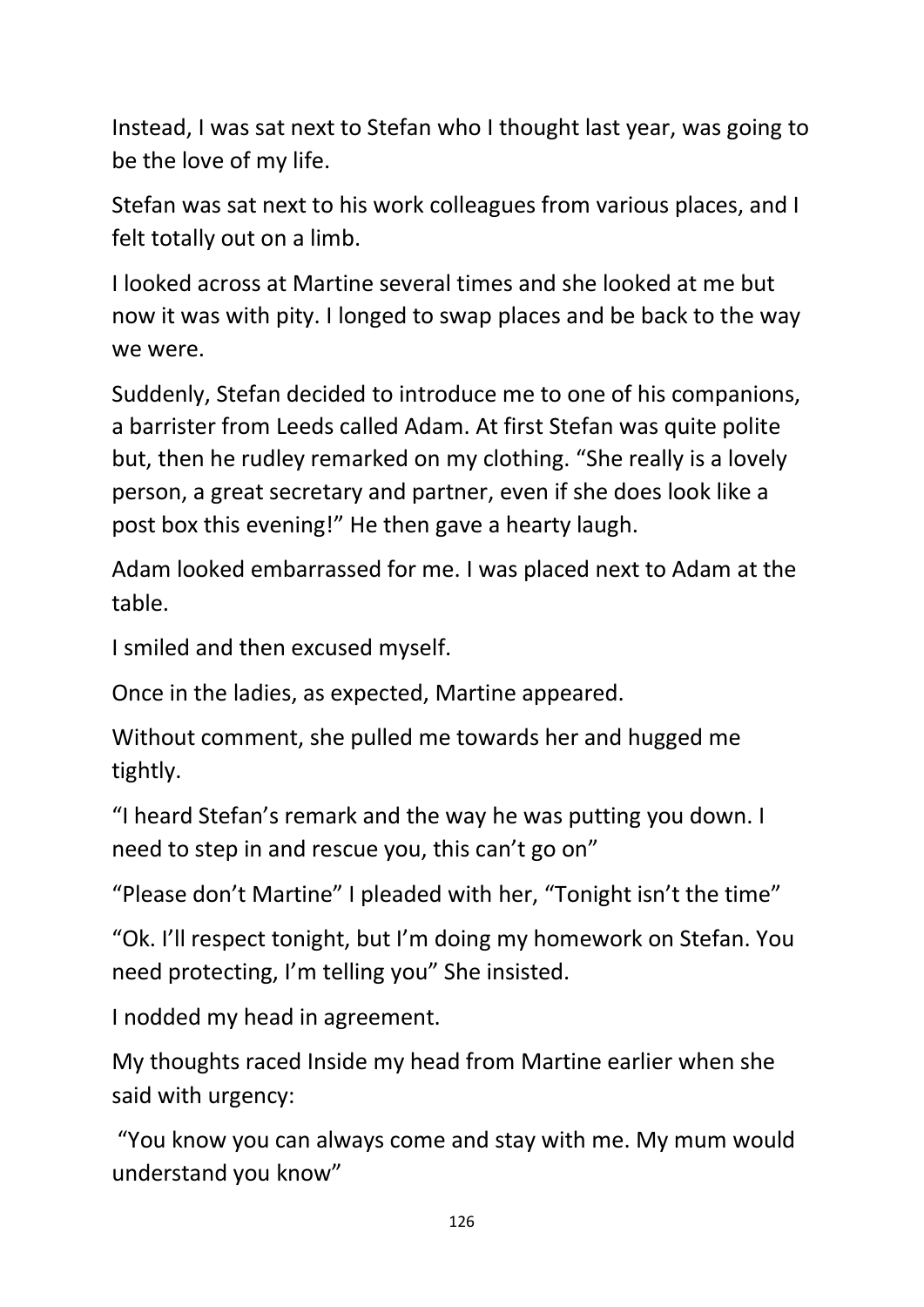"That's very kind Martine, but I don't want to run away. I need to work a better exit strategy than that" I responded.

"Remember, the offers always there. Also, don't forget, I will be in touch as soon as I have some more news about my findings about Stefan Wellborough. I'll be discreet, I promise".

We then made our way back to the party.

### **Chapter 39**

The next few days passed quietly and without any event. However, I was aware that my letter to my parents, excusing my usual stay at Christmas was going to totally flaw them. I made up a few excuses and tried not to arouse suspicion that my personal life was in totally chaos. My mother had called me a few times, but my phone had been switched off due to me being at work and Stefan getting heated if I left it on. I knew I would have to ring her. I had sent the letter because I knew she would detect in my voice something was wrong. It was all such a mess.

My mother knew I had moved in the Stefan, and at that time everything was just right, and she could tell how happy I was. Now I was like a prisoner. I had little time to myself and realised that working and living together as well, was not ideal to say the least, especially with someone like him.

Thankfully he was due at Court for a few days this week, and that should give me a chance for me to ring my mum.

Stefan gave strict instructions for me to beaver away at the work he had left me to, and not to go downstairs and "gossip or mix" with the other secretaries. He said he would order my coffee to be brought up each morning at 11am on a tray.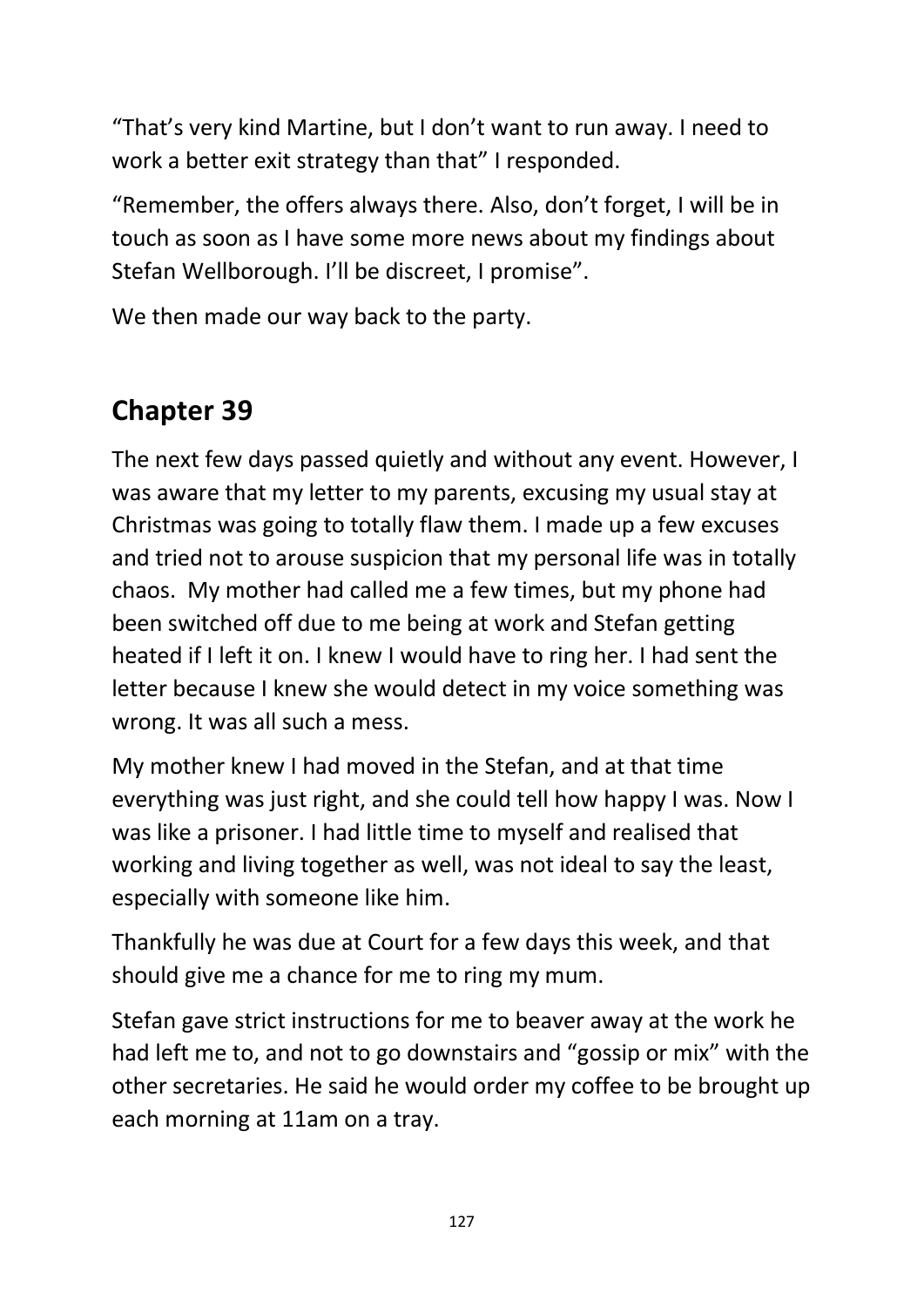I did pluck up the courage and put on my best carefree sounding voice that I would.

The first chance I had; I rang my mother. She was devastated that I wouldn't be going down for Christmas. That would be the first time since I had left home. I managed to keep up the veneer and promised that I would try and get to see them over the new year period, already knowing in my heart that this would probably be virtually impossible.

### **Chapter 40**

Christmas arrived.

Stefan had booked to go to Perth and stay at a grandiose hotel, The Cardreena, which was famous for its golf courses. Not that he played much, but occasionally he would. I was quite relieved to be going. Not that I enjoyed his company that much these days, but it was a break from the prison of his house and his work chambers, even though it was now a different kind of prison!

I think I was finally beginning to accept what my heart had been trying to tell my mind for some time now that Stefan Wellborough was an out and out misogynist. I was now his victim of domestic violence. This was to be confirmed when I eventually had a couple of hours freedom as I sat in one of the lounges having my morning coffee as he was out on the golf course.

Martine couldn't have chosen a better time to text me.

"Can I ring you. I really need to speak to you asap"

"Yes of course. He's out on the golf course" I quickly replied.

Just before my mobile rang, I moved to a quiet corner of the lounge where I couldn't be overheard or disturbed.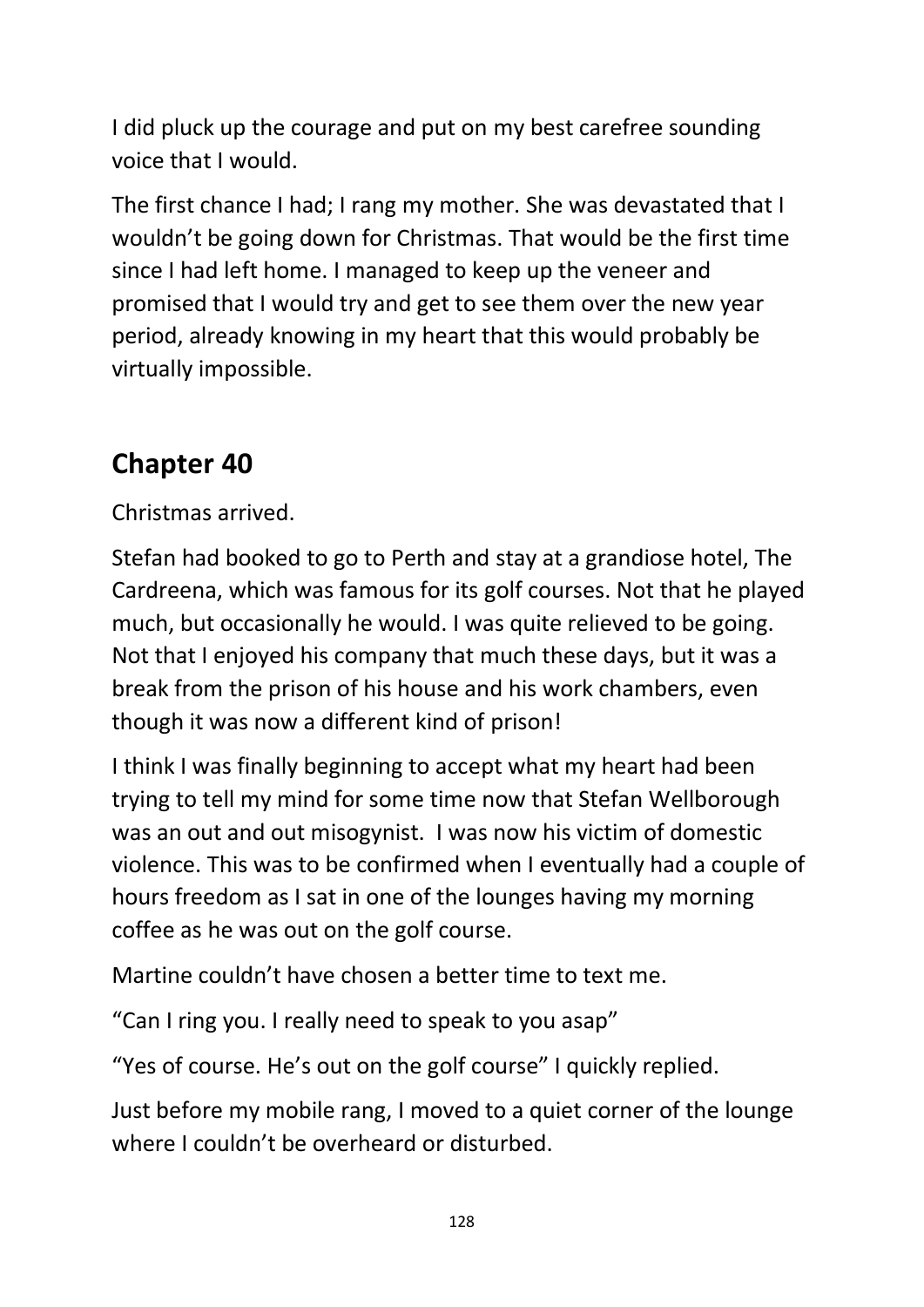"Are you alright?" I asked Martine as soon as I answered my phone, but in my heart, I knew she was probably ringing to warn me and update with more information regarding Stefan, and I was right.

"Annabelle was round at her mother's and Elsie was having her tea there. Elsie knows that you used to work at the same chambers as Annabelle when she mentioned you. She was saying that you don't seem to mix with the other girls at breaks and lunchtimes, very similar to how Jenny's pattern, Stefan's previous secretary had begun to develop" Martine explained.

"I had heard that Jenny used to be quite a party girl before she began to go into herself" I agreed.

"I'm not sure whether Jenny and Stefan were in a personal relationship or just a business one, but the other girls and Elsie became aware of his treatment of her. Elsie, being the cleaner, would have reason to work upstairs and could hear a lot of what was going on. The shouting, things being thrown about the room, the insults. This went on day in and day out for months. Stefan stopped her coming down for her breaks and kept her in his office, just like he does with you" Martine explained further.

"Stefan would be extremely critical of her work and seem to enjoy using the word "useless" when he spoke to her. Elsie said she often heard him call her "fat and lazy and totally incompetent", she really was the butt of his anger and moods"

I suddenly had a thought. "He said she was fat?" I asked Martine for confirmation of that statement.

"Yes, he did, frequently apparently yet she was anything but"

"That's just made me think of his late wife Marie. He told me she became anorexic, and it was that that finally became the cause of Marie's death. There's too much of a coincidence there" I replied.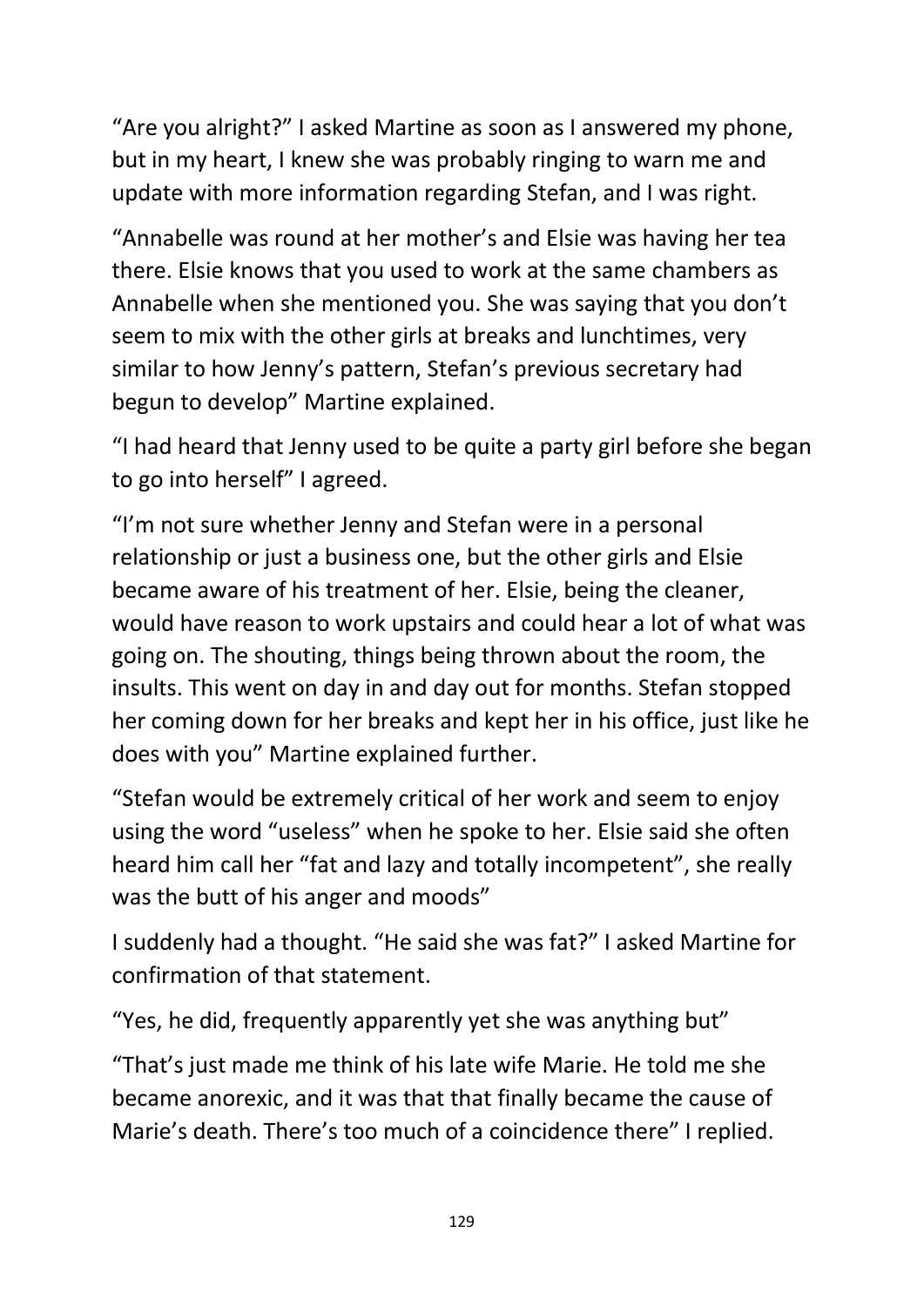I then continued. "Stefan told me that jenny went to pieces when her fiancé decided to emigrate, and she didn't want to"

"I don't know about that. No boyfriend was mentioned, and believe me, Elsie bless her, would know if there had have been a boyfriend in Jenny's life."

Martine confirmed.

"The cause of her breakdown was almost certainly due to Stefan" Martine said plainly, and then added, "It would also make sense that Jenny has absolutely no intention whatsoever of coming back there to work, and who would blame her?"

"This is like a jig saw and the pieces are beginning to fit" I said slowly and with thought.

At that moment, Stefan entered the lounge. I quickly told Martine that I would have to go and hoped that he hadn't seen me using my phone.

I was now prepared for him though. I had always carried a spare mobile with me. It was only a cheap pay as you go one from a supermarket, but especially used it when I had been on my travels. I always made sure I had it with me. I already had feelings that something sinister was going to happen.

Stefan had seen me on my phone. Fortunately, it was on the spare one. He came and stood by me.

"I see you have been conversing with someone. I might guess it probably was Martine or one of your other cronies, even mummy. Let's have it he commanded" with a nasty tone in his voice.

I did so without comment.

He snatched it from me and without comment, made his way over to the gents. As he did so, he stopped to talk to one of the butlers and had a laugh and a joke as though everything was normal.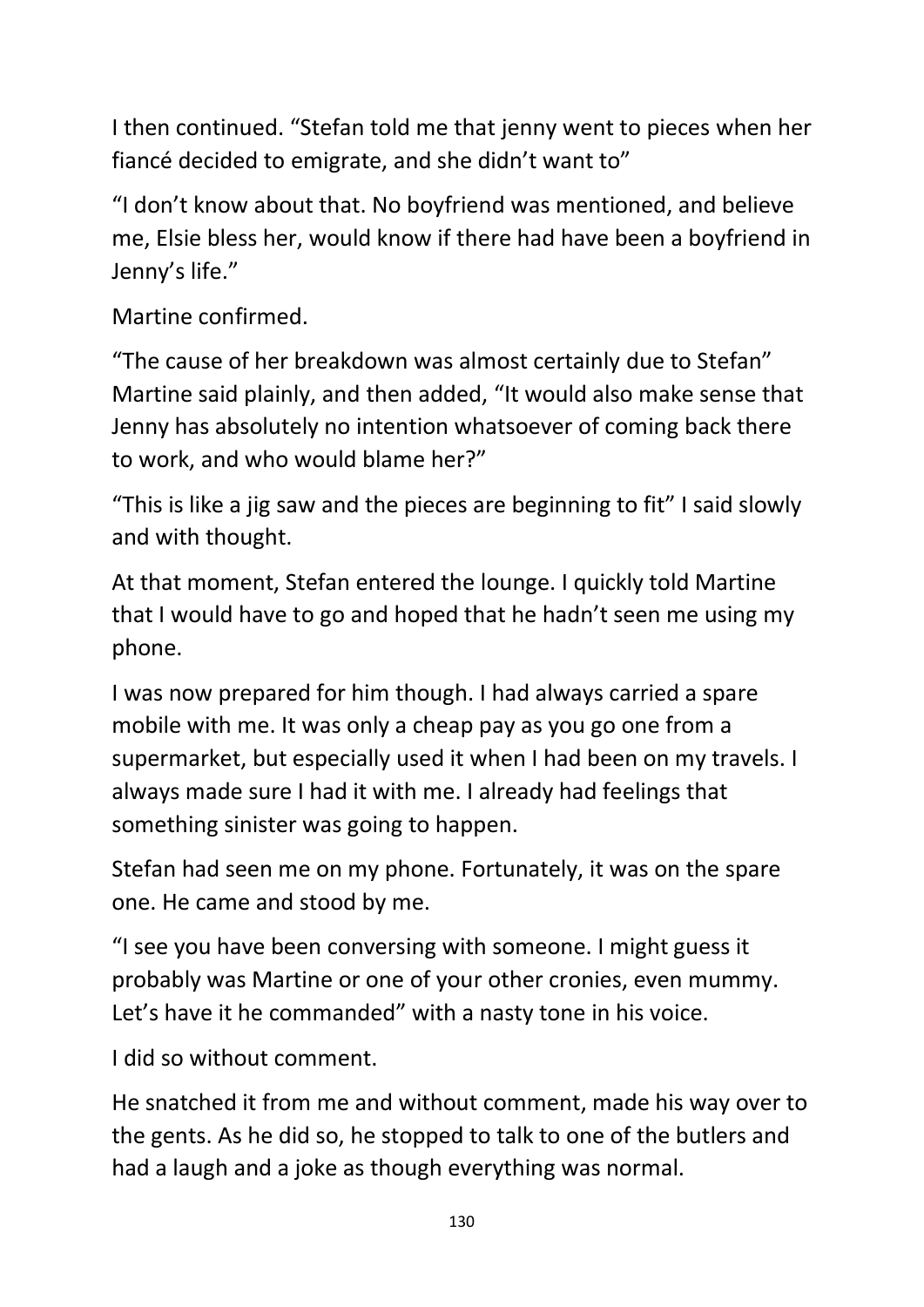With a heavy sigh, I felt relieved that my personal phone with all my messages etc., was tucked away in my bag out of sight. Yes, on my other phone there was a log of my calls, but nothing to incriminate me.

Stefan eventually came out of the gents with his handkerchief in his hand. He then proceeded to pass me it and its contents. As I unwrapped, there was my phone, smashed to absolute pieces.

With a false smile he said, "Perhaps one day you will learn your lesson".

I willed myself not to show any emotion.

At that point, the butler brought us a coffee each. I smiled and politely thanked him as he put mine down on the brightly polished table in front of me.

Stefan gave me a sweet smile and said he thought we should have a rest before dinner. I knew what his "rest" would mean, and my stomach turned in dread, not that of enjoyment as had been in the past. Those days had long gone, ever to return.

There was no affection or romance in our sexual relationship and Stefan made sure that he was dominating and cruel, but he now added a new style to the occasion. As he thrust himself upon me, he began to slap my face, and the pain this caused me and the consequential redness to my skin seemed to give him great enjoyment.

"I saw you looking at that butler and smiling at him. You're nothing but a tart and a slut" Stefan said in a threatening voice, and then proceeded to subject me to his violence once more.

I tried to think of anything to take my mind off the situation and the ugly, cruel face that was now staring at me and grinning with pleasure. That face that was once so gentle and caring, had all been a mask of what was really lurking within.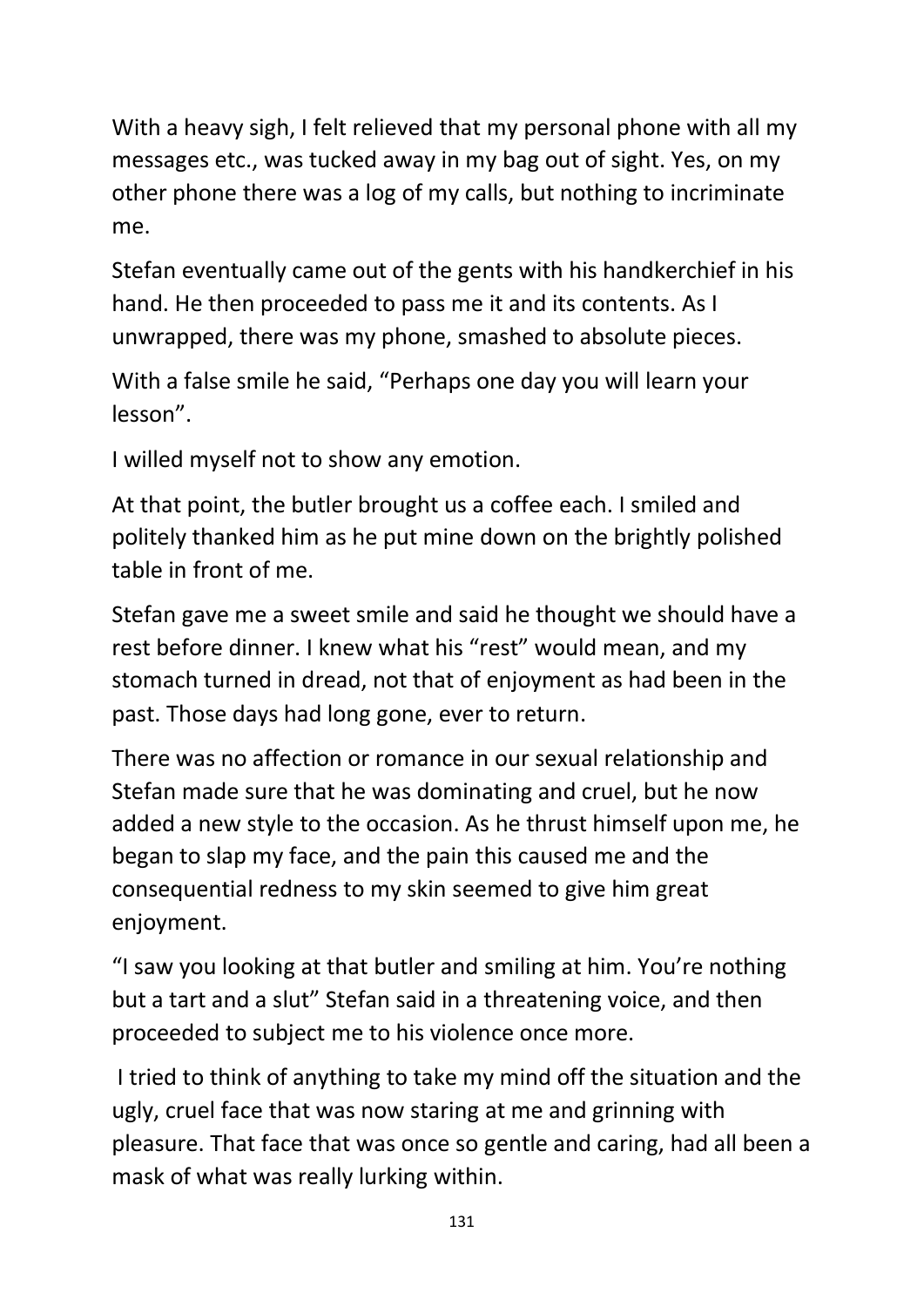Thankfully it was soon time to go down for dinner.

My face looked such a mess, so I tried some cover my skin with foundation hoping to disguise the inflammation including the fingerprint of his hand.

I was wary of saying much in general conversation and was now becoming introvert. I would strike up a conversation about anything making sure it was a neutral subject. It was such a cruel ravine of emotion. Not only did I have to watch every subject of conversation, If I didn't say much it was punishable by Stefan. Then there was the mental torment of getting my brain to function quickly enough so as not to avoid long gaps in our communication. Along with this was criticism of my vocabulary. Stefan having been through Oxford, his abundance of the English language was impeccable, but although I did pride myself on being well spoken it wasn't as polished as his.

He would also try to baffle me with words. He would use legal jargon to try and tie me in verbal knots, a bit like a doctor could when using medical terminology when conversing with another doctor but then having to break it down to patient terms or language. Stefan enjoyed this cat and mouse game over dinner. When he uttered something, I didn't understand and he knew I wouldn't, he would laugh out loud. He would then kick me under the table and mutter under his breath "Smile or laugh" Some guests would look over at us and probably thought we were having a whale of a time and how happy we looked!

One evening while we were dining, his phone rang, and I gathered it was Bill. It sounded as though Bill was giving an update, almost like a report, of what he and Lizzy had been doing whilst Stefan was away.

"Come on. Let's go in the lounge and have our coffee" he instructed.

It was packed with other guests, but Stefan managed to find a table, opposite another couple.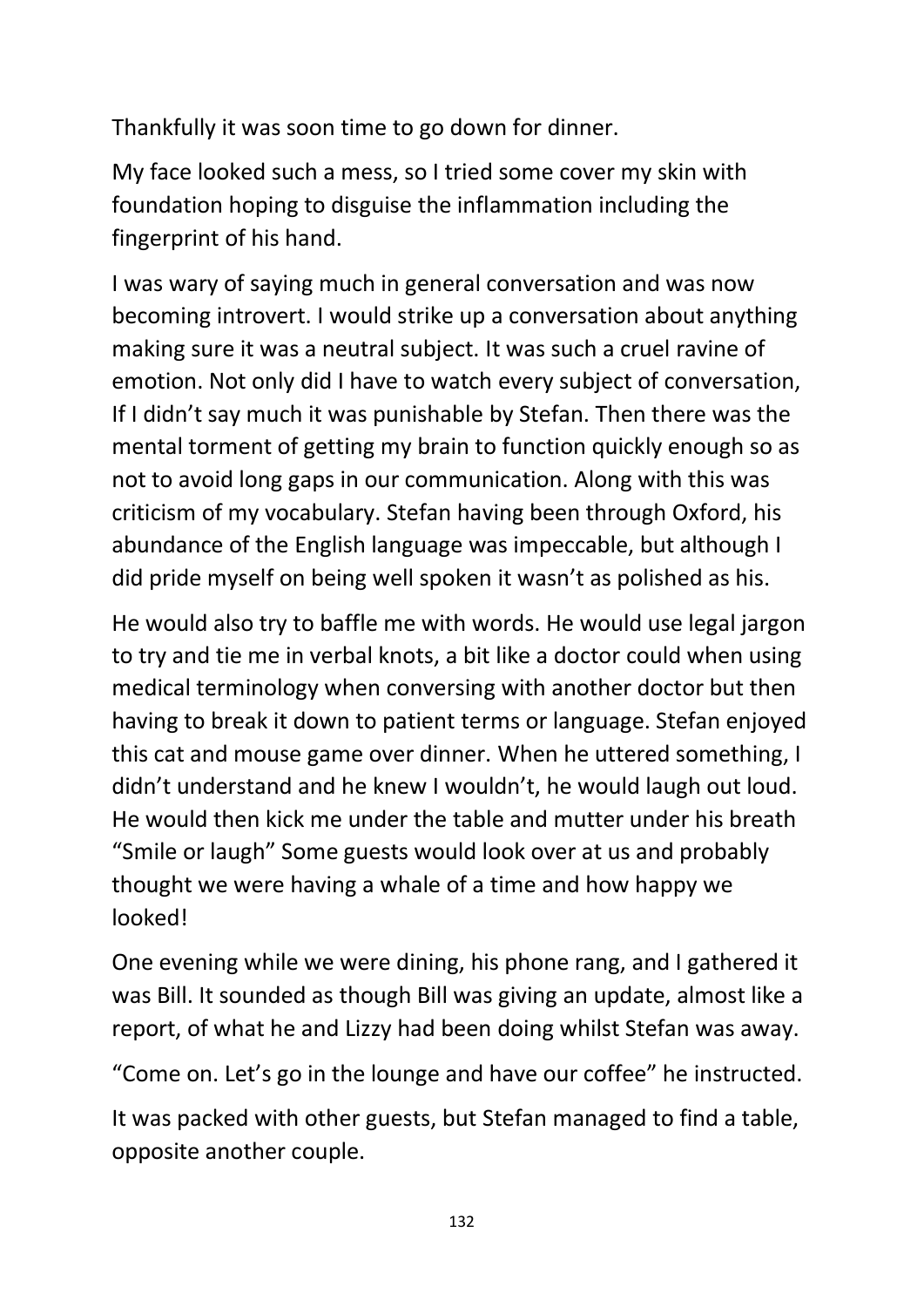Stefan put on his sweetest voice and asked, "Would you mind if we share your table?"

The couple looked as though they could be in there late 60's and possibly of retiring age. The gentleman was of average stature and smartly dressed. His wife had silvery white hair which was immaculately styled.

"Of course," replied the gentleman.

Stefan immediately jumped into his professional spiel and introduced himself and then me, but as his secretary.

The couple in return introduced themselves as Trevor and Gwen. They had travelled up from the Cardiff for a few days. They didn't have any children or close family that were still alive and, so they usually had their Christmas here.

Stefan then went into his usual mode. He talked about the places he had travelled and his abundance of knowledge about these places. He obviously couldn't say much in detail about his work, but he made sure they knew he was a Barrister, and a senior one at that.

Finally, his attention turned to me.

"Rosie's my secretary. She looks rather forlorn and dozy at the best of times so I thought she might like it up here for a change"

With that Stefan quickly turned his head to beckon a waiter for some more drinks. It was at that point that Trevor and Gwen exchanged glances and then she gave me a sympathetic smile.

As our drinks arrived, I felt that Trevor and Gwen were taking the opportunity to excuse themselves.

However, embarrassing that situation had been, it had given me an idea when I had been admiring Gwen's hairstyle. I was aware that I hadn't had the opportunity to have my hair trimmed and styled over those last few weeks and that might be an opportunity I legitimately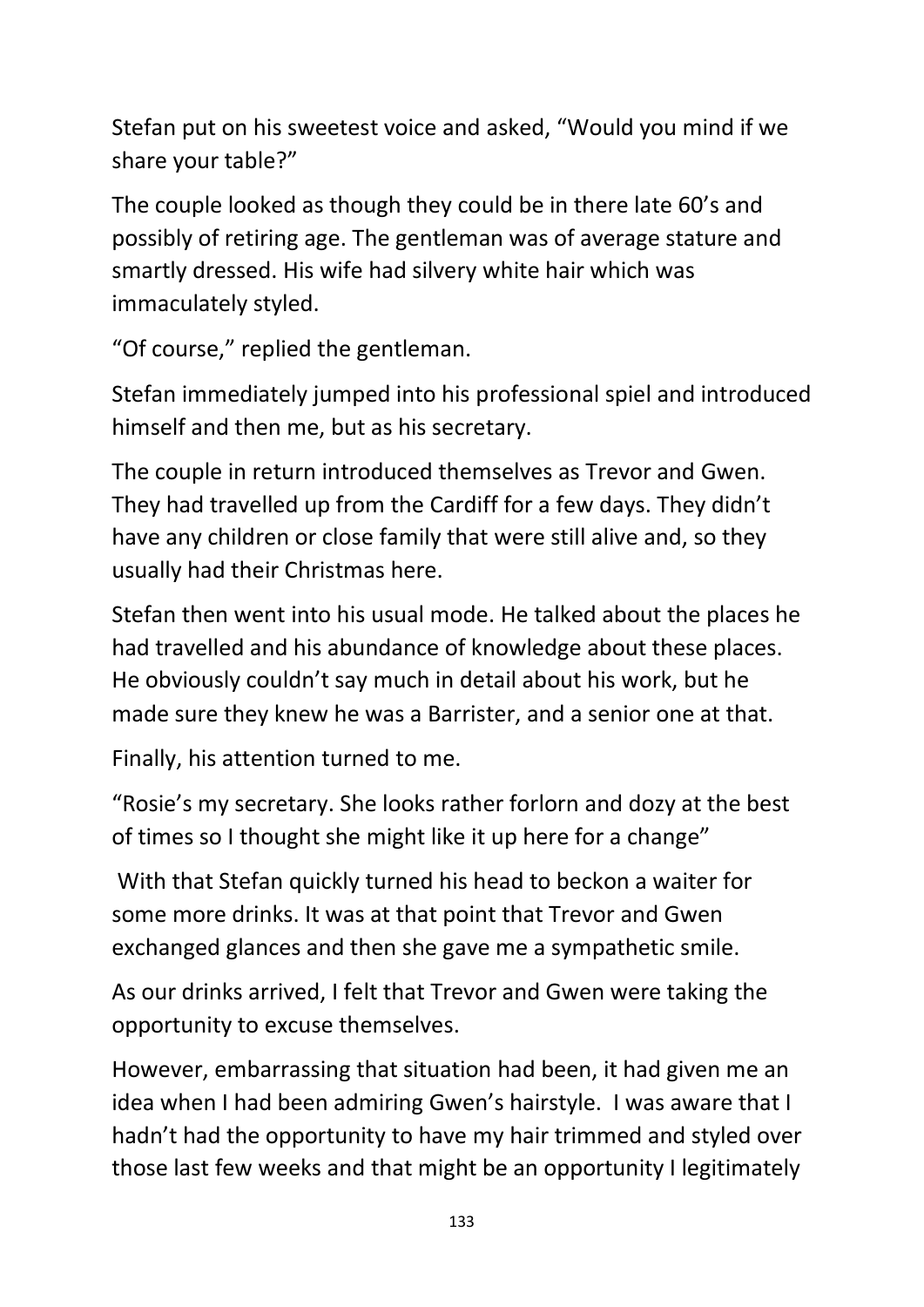needed to get out from under Stefan's grip of control, and at least give me a breather to think straight.

I made up my mind that as soon as we were back at Stefan's, I would suggest it.

Things were not going to go to plan though.

# **Chapter 41**

After breakfast, Stefan informed me that he was having a round of golf with a friend he had made on the course and that he would be about an hour. He said that I should be packed up and ready to roll for the journey back.

He looked amazingly confident as he swaggered out of the hotel reception area. "Yes, you might swagger, you don't know I still have contact with the outside world, Martine" I triumphantly thought to myself.

I made my way back up to the room and quickly made sure everything was packed in the suitcases.

I then rang Martine and quickly updated her.

Martine was horrified, and I detected a tearful tone to her voice and one of compassion and fear for me. I had to be the strong one for once.

"Martine, I feel as though I need to try and muddle through. It's almost as if I need to expose him and protect other women from him in the future. Please understand" I pleaded.

Martine reluctantly agreed, and I said I would contact her next as I couldn't risk Stefan knowing I had a phone. I also told her of my plan to get to my usual hairdressers near where I worked and perhaps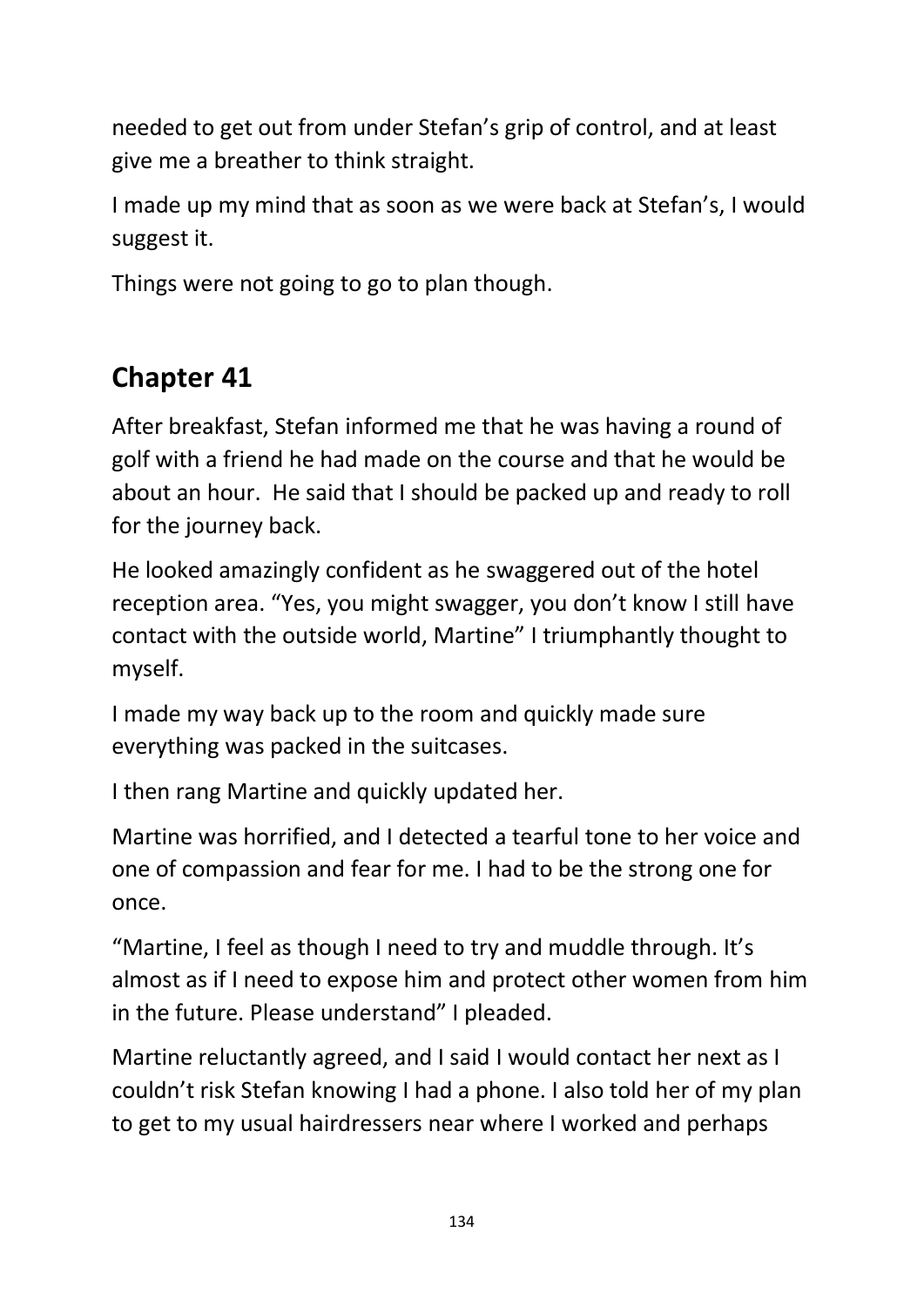Martine could meet me there as I knew that our Wednesday meetings were now to be a thing of the past.

After briefly rowing the suitcases up on the bed ready for take-off, I took a deep breath and made my way downstairs with my purse and notepad and pen. I had begun my book of poems in rough and decided to continue with this quite innocently whilst waiting for Stefan's return.

I went and ordered my morning coffee and opened my book. I made sure that my poetry was about everyday subjects so as not to arouse suspicion. Even so, I did enjoy my compositions and it took my mind and emotions out of the present and was therapeutic.

Unfortunately, this must have looked too obvious.

I must have emitted a slight air of contentment or relaxation without knowing it. I knew I hadn't to worry about my phone and thought Stefan would turn a blind but sarcastic eye to my sitting there composing my poems. I was wrong!

Stefan made his way slowly across the lounge floor, saying a false but polite greeting to whoever crossed his path on the way. He sat down beside me.

"So, are we all packed up ready to roll?" he asked with a commanding voice.

"Yes, we are" I stated and gave a slight smile.

"So, what have you been doing in my absence?" he asked with an air of sinister assumption.

I truthfully replied, "Oh I've just been carrying on with my poetry"

Whether it was my misplaced air of confidence that annoyed him or the fact that I might have been "enjoying" myself, I will never know.

"It's an ideal setting for inspiring writing. It's so beautiful and quiet" I commented.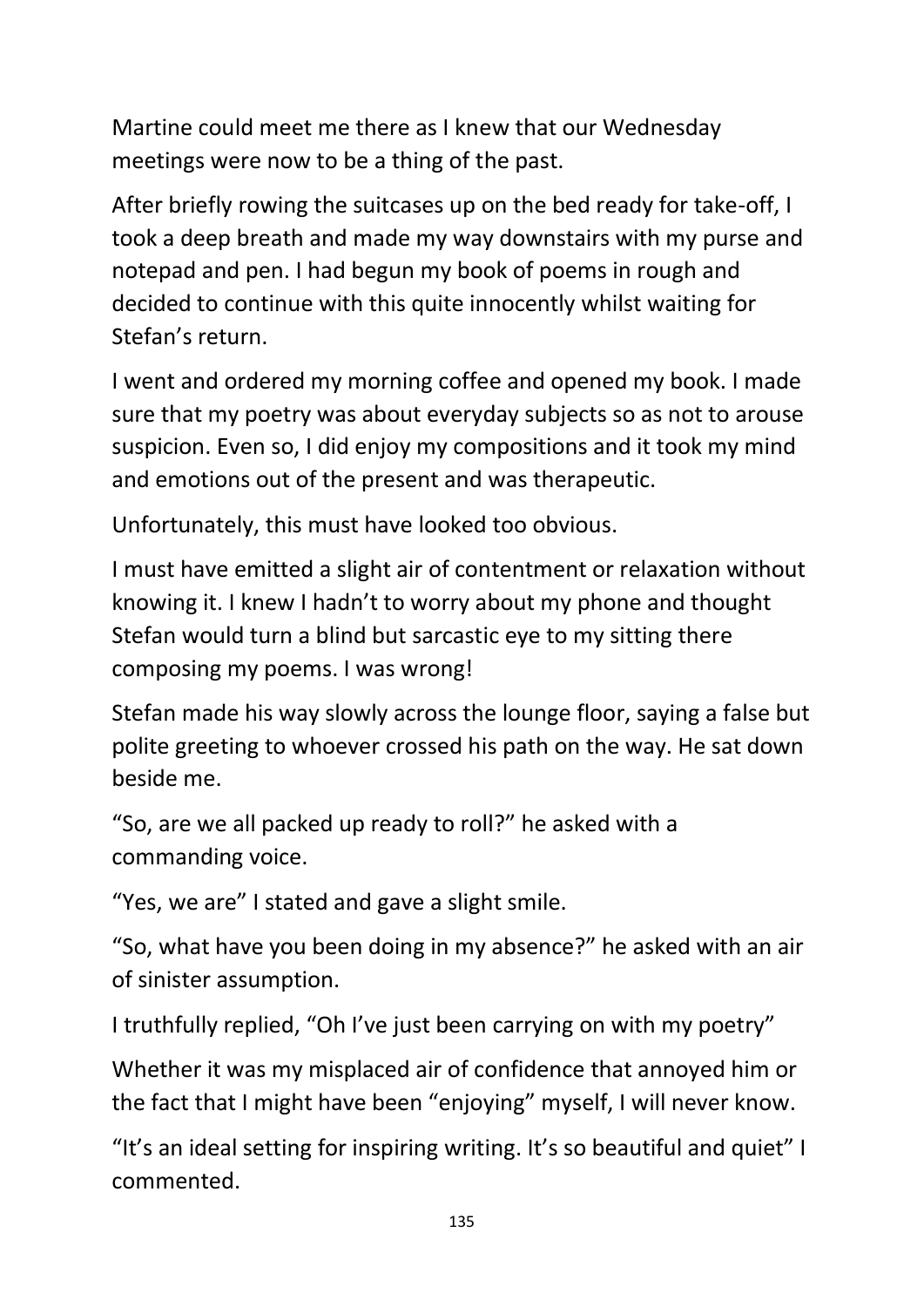"Is it really?" Stefan suddenly asked mockingly, and I suddenly realised that I had unknowingly made a bad move.

"Give that here now" he demanded pointing at my notebook.

My gut feeling knew that I needed to go along with him, but my heart wrenched beyond belief.

I obediently handed it to him.

At that moment, he snatched it from me, walked across to one of the large open log fires and threw my notebook into it.

A lady sat by the fire relaxing looked at Stefan strangely and so he commented, "I always like open fires. They are so effective at getting rid of rubbish"

She didn't respond but just looked at him blankly and almost in a state of shock.

I really was beginning to eventually realise that Stefan Wellborough was a true monster and I needed to and expose him for what he was but at the same time, I needed my friends behind me and that certainly included Martine.

## **Chapter 42**

It was almost as if I was invisible.

Stefan hardly spoke to me now unless it was to be unkind and his gifts of his fake pleas for forgiveness after his acts of domestic violence, started to dwindle too. Yes, I was facing the hard truth that I was a victim of domestic violence, and I certainly wasn't the first. I just couldn't understand why, if he hated me as much as he showed he did, why did he have to control my every movement and keep me like a prisoner?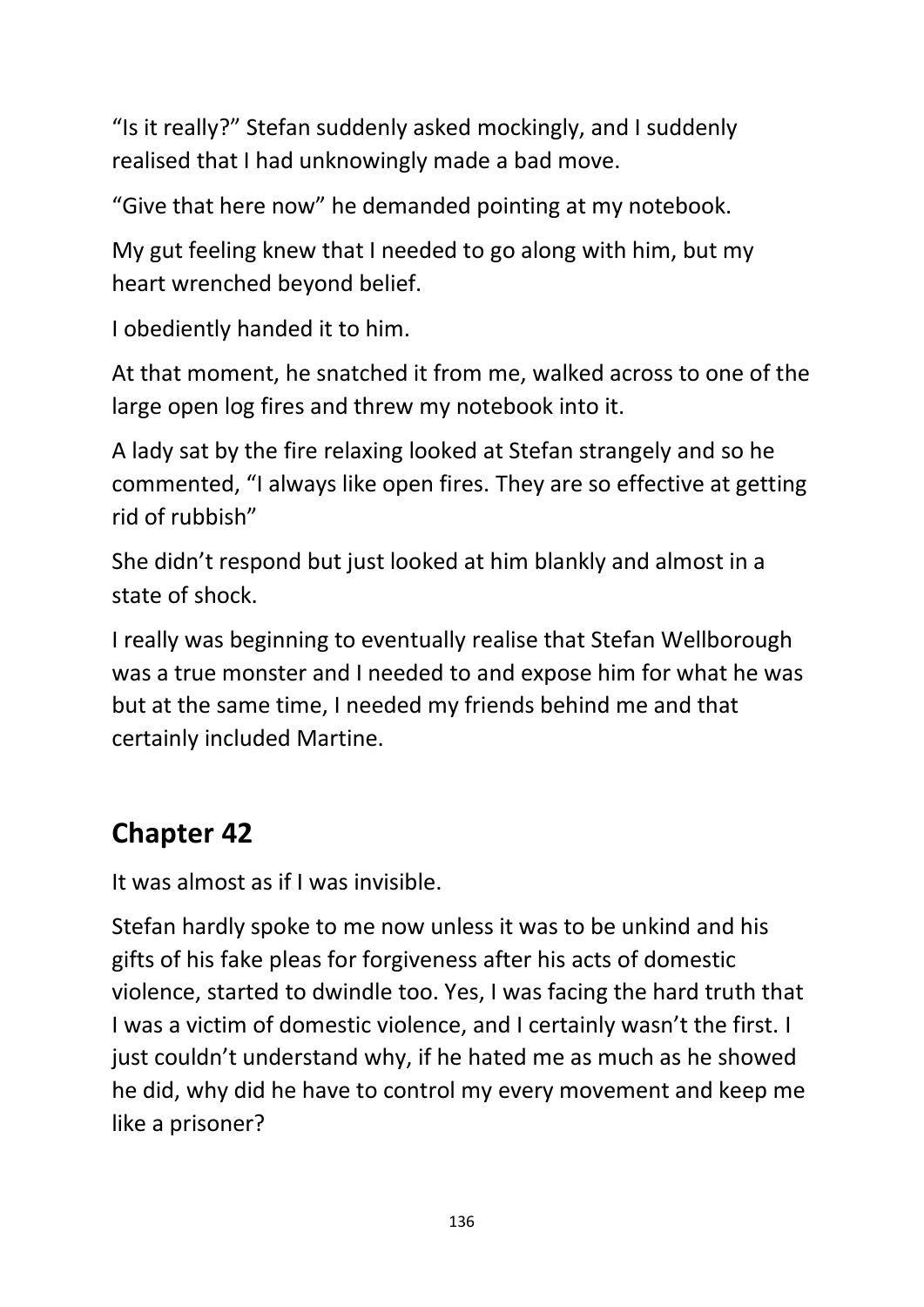I decided to slightly tilt my seat back and shut my eyes. I was tired, but I also felt that if I tried to sleep it would help the journey go quicker and make the long silences pass quicker.

It must have been as soon as Stefan was aware of this, he suddenly turned on the radio and on to his favourite classical music programme and made sure that it was at unbearably audible level. I tried to cope with it and remain with my eyes closed but my ears were throbbing as was my head and I had to give in and sit back up in my seat. Within a few minutes he had turned the volume back down and gave a slight guffaw.

After many painful hours of travelling and speaking only when I was spoken to and this included not responding negatively to insults that flew my way, we arrived back at Stefan's house around 8pm.

Lizzy and Bill welcomed us as usual, but it was almost as if their smiles were fake which I hadn't noticed before.

Lizzie had prepared a cold meat salad and quiche which would normally have been appetizing but had no appeal tonight.

Bill took our cases upstairs and Lizzy fussed round us as Stefan waded his way through the post over the last few days.

My only saviours of sanity were Molly and Matilda who had taken a genuine affection to me.

I was extremely tired but when I awoke, I realised Stefan was already downstairs. I quickly showered and dressed ready for work and went downstairs.

As I approached the kitchen, Lizzy as usual had her "fixed" smile on and said she would poach me some eggs. I thanked her appreciatively.

Stefan then looked at me as though I was someone he had only just met and instructed, "You don't need to come into work with me this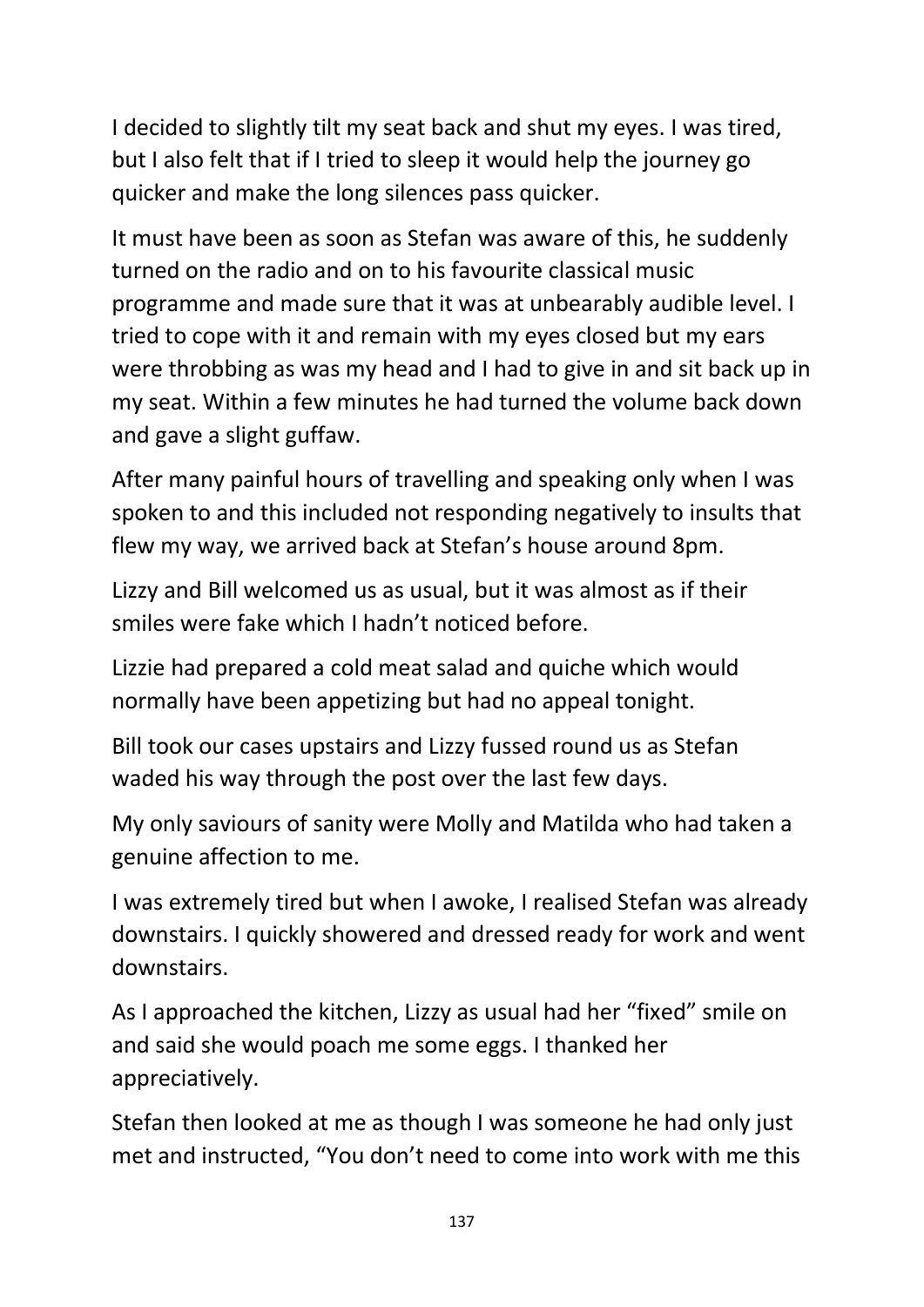morning, Bill is going to take you to "Head Start" today at 11am to have your hair tidied up"

"I really appreciate that, but I've been going to "Curly Cuts" for years now, Lillie knows just how I like it. With it being thick and unmanageable at times" I bravely protested.

"Well, I'm afraid not. Bill is taken you to where I've instructed him to which is just around the corner from here. I'm sure the lady there will do a good job"

"No. Bill will escort you and stay with you. Pauline is very experienced, particularly with **older** women's hair"

I made no comment. Stefan obviously didn't want me having contact with anyone I knew and didn't want me to have my usual hair style. However, I suspected it was the first excuse that prevailed.

I tried to continue to think positive though. If Bill was taking me then maybe, the isolated chance of having him on my own, one to one, I might be able to get a breakthrough as to the reason of this awful existence. However, my hopes had been too high.

After breakfast, Stefan came across as almost normal. He gave me quite a tender kiss on the cheek and said he would see me later and that he hoped I would enjoy having my hair done. I gave a brief smile and said that I would see him later.

I busied myself upstairs for a while and then took Matilda and Molly around the acres of land that lay behind Stefan's land. Even they too were prisoners on the face of it and had no need to leave the grounds for their exercise.

Just after 10.30am, Bill advised me that he was waiting out in the car ready to take me to the salon.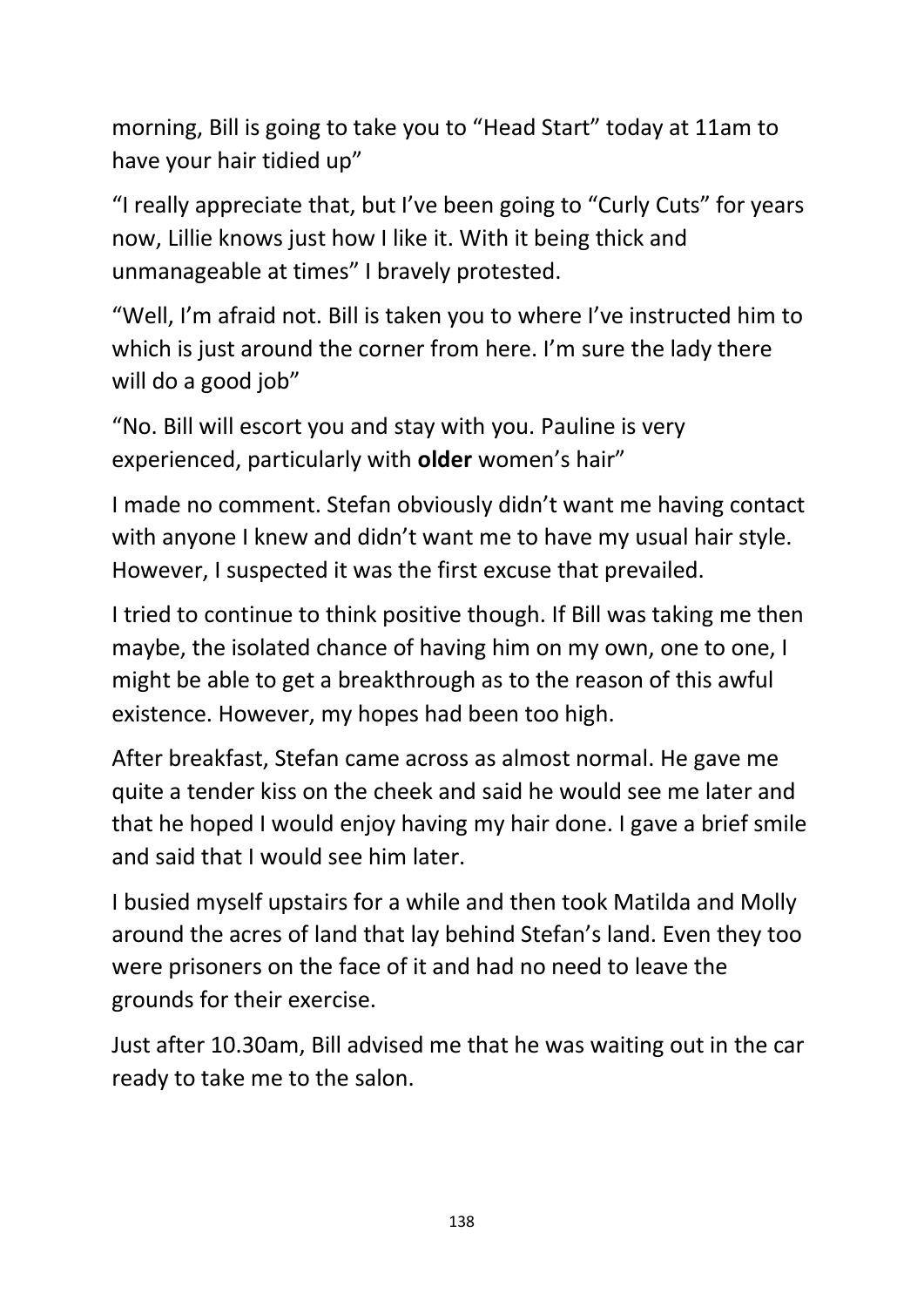It wasn't going to be a long journey and so what I had to say needed to be quick and to the point but that was going to be easier said than done and especially a conversation that needed "tact".

I descended the stairs and met Bill who ushered me to the car.

It was now early January so there was still a significant chill in the air, but it was a bright and crisp morning.

"How long have you known Stefan? I don't think he has ever really told me?" I braved the question.

"A long time now. I believe Stefan told you that we are like family to him" Bill replied rather guardedly.

"He's quite a character. I was telling him that I like to go to my original hairdressers that I have been to for years, but he didn't seem too keen for some reason" I ventured.

All I received in reply was "Well Mr Stefan knows best"

I then began to realise that he and Lizzy were almost programmed with their answers and obliged to turn a blind eye to his antics to keep a roof over their heads.

The hairdresser's shop was small and rather old fashioned in appearance.

A lady called Pauline came forward and seemed to know that I was "Rosie"

She was welcoming and chatty which helped.

Pauline already seemed to know what she was doing with my hair as she never asked me, and it was though it was "cut to order". She said she knew Stefan and that he had his cut by Sharon most of the time. She did seem genuinely pleasant but programmed like Bill and Lizzy and that Stefan had more than admirably paid in advance for her services.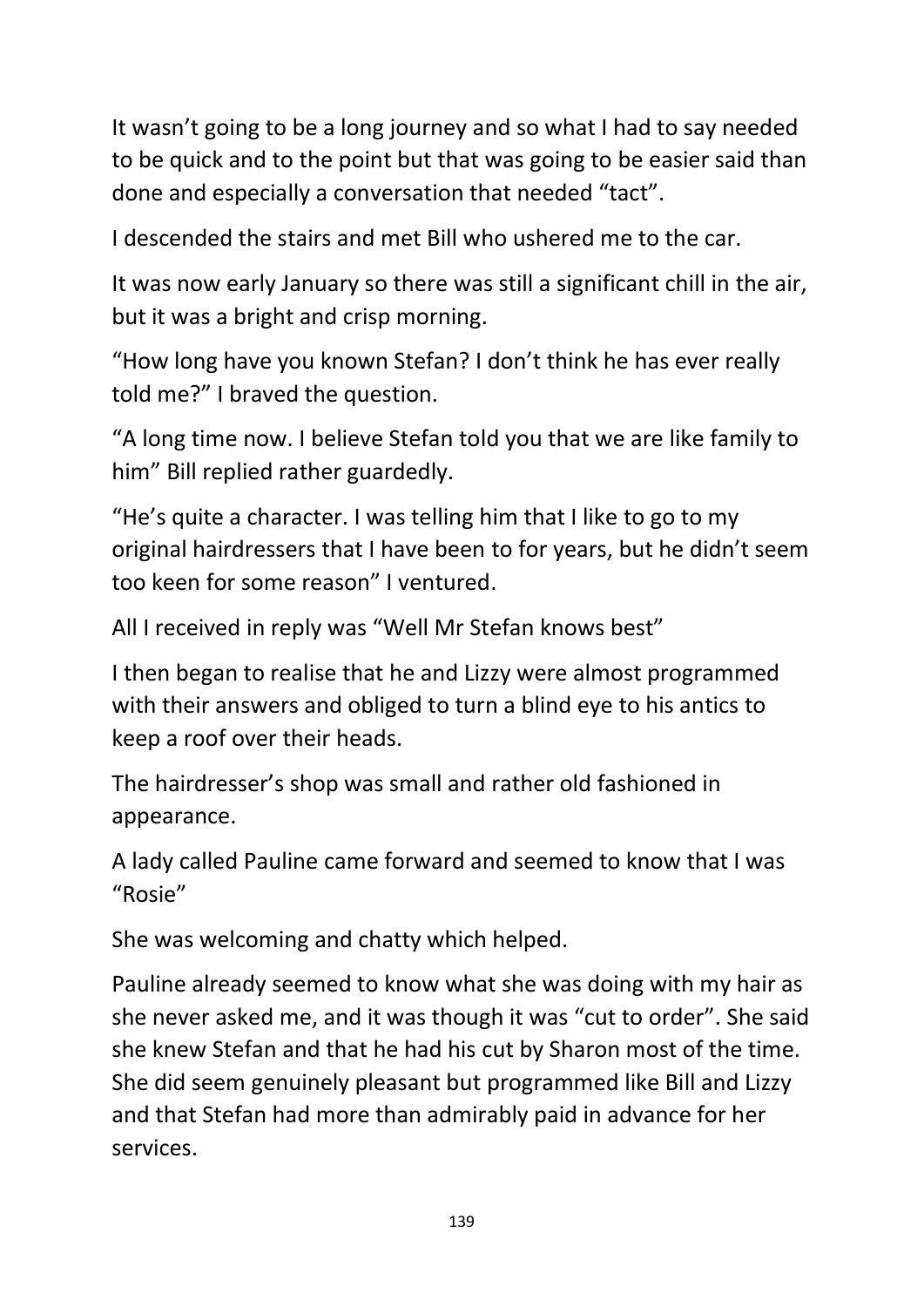Bill sat patiently in the seating area, reading the daily newspaper and intermittently answer his texts which were undoubtedly mainly from Stefan.

Pauline, despite being as I already suspected aware to my situation, was quite a likeable character and seemed to chat away at ease, especially when my "locks" of hair were being considerably reduced and covered with a type of perming substance that I had never experienced before.

I didn't blame her. She was just like Bill and Lizzy really, a cog in Stefan's wheel that could be pulled out at any time.

Eventually I was ready. My hair looked awful for my age. I looked like someone out of a famous television street. However, I didn't comment despite my terrific anxiety, and Bill paid her and with a tip no less!

Lizzy was at the door as we drove in.

"You look fantastic" she commented.

Little did Lizzy know that I was well educated in English and 'fantastic' wasn't the ideal word. Fantastic actually meant 'fanciful, wild, and non sensical' Not as you would imagine and not complimentary!

I gave a brief smile and went up to the bedroom.

I could hear Bill on the phone minutes later checking up whether everything had gone to plan.

I didn't dare look in the mirror as the pain in my heart was too deep.

However, I was determined to carry on despite everything.

Stefan returned around 7pm and came up to the bedroom to get changed for dinner.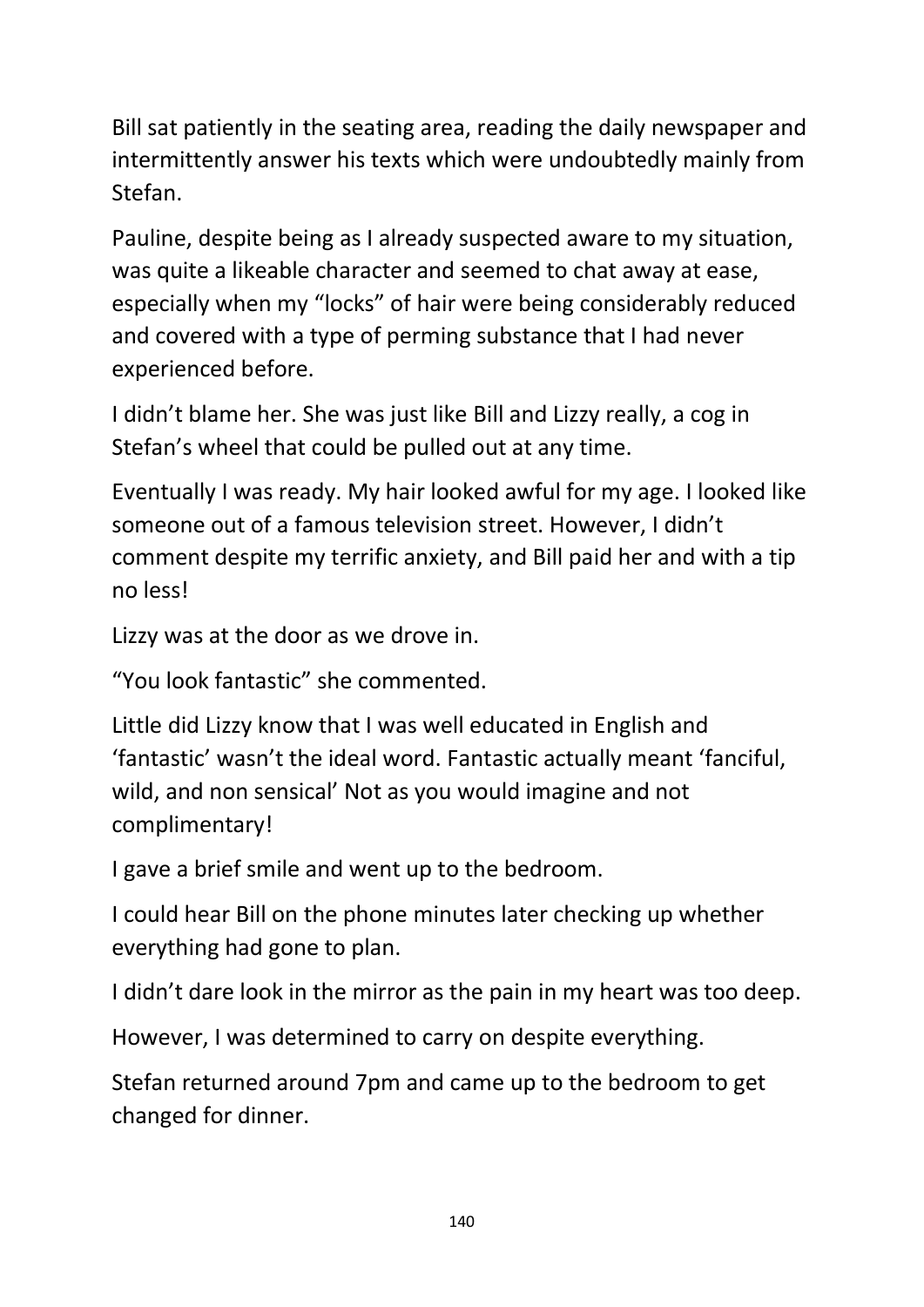I must have fallen asleep, more from emotional weariness than anything else.

He had an enormous bunch of flowers in an expensive display in his hands.

He almost sounded normal as he presented them to me.

"I've managed to land the Wright contract" he exclaimed excitedly.

"Well done" I replied automatically, the words tripping off my tongue.

Wrights were a large haulage company who had several claims made against them and, so it was almost in the bag for Stefan to be involved in the case. I could at least understand his positive change in mood.

For a few moments, I saw a flashback of the old Stefan that I had known and loved.

## **Chapter 43**

The following morning, I was surprised that Stefan said he needed me at work. He had kept me away from the office and imprisoned me at his house for some days.

Stefan seemed quite open when he said that he needed quite a few cases typing up as it was a busy period, and he must keep on track.

I welcomed the opportunity to be out of the house even though I was not allowed to mix with the other staff or use the landline.

He drove me to the chambers, and as we entered reception, immediately went across to have his now usual "quiet" word with Maureen who now had changed to from a pleasant receptionist that I had first met known to an informer.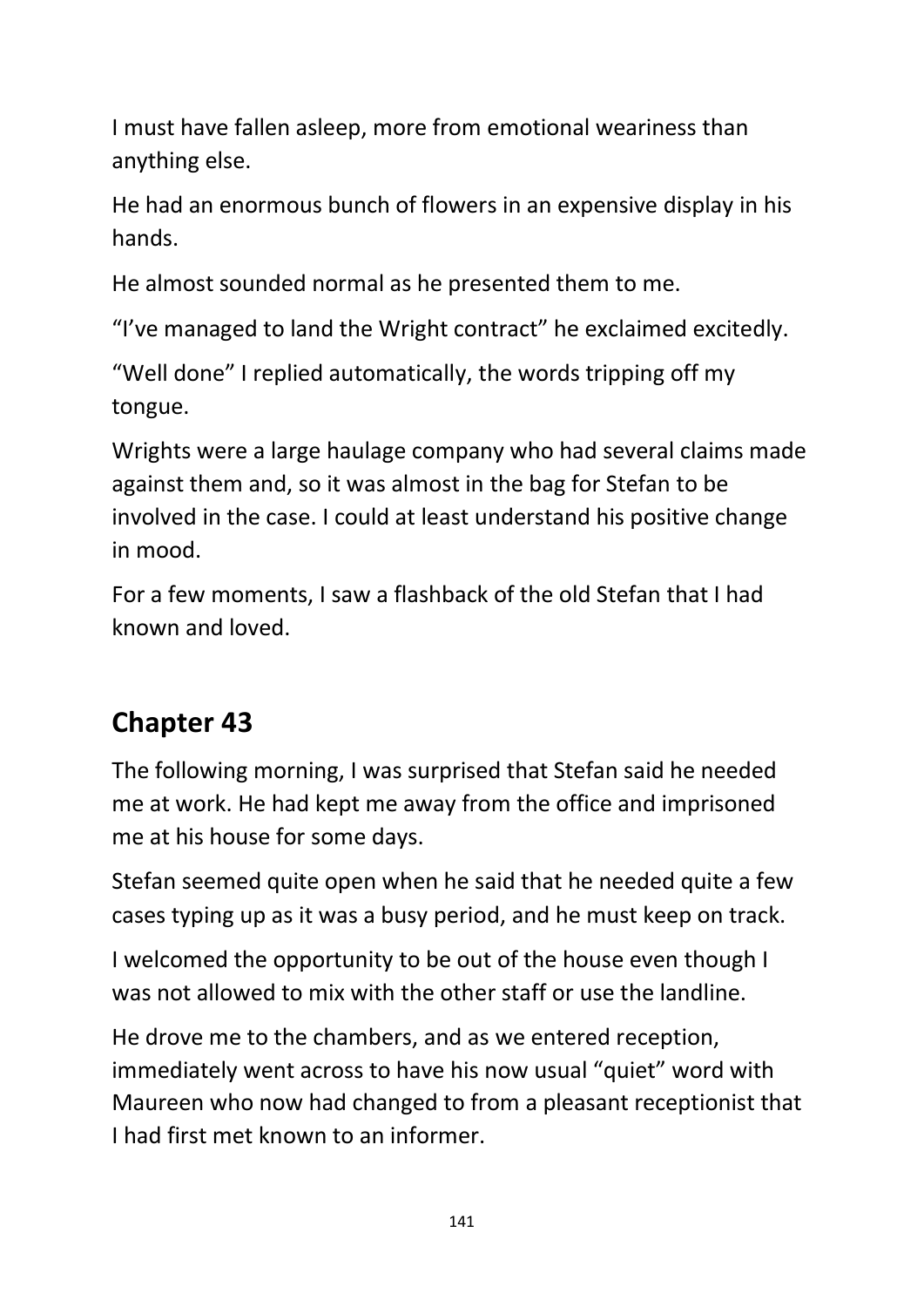Stefan then pushed the lift button and walked me to his office, unlocking the door.

"I think you've enough to keep you going today. I'll be back by 4pm so make sure you're in reception when I get back" Stefan commanded. He then rose his hand and stroked my cheek gently. I felt my blood run cold and a shiver down my back. I never knew these days whether his hand would stroke my cheek or strike it.

I waded my way through my tasks.

As usual my morning coffee was delivered at 11 am on time so that I didn't go downstairs.

I dangerously though, let my curiosity run wild.

I began, deftly, to start opening his office drawers.

Mostly they were secured and locked.

However, there was one that Stefan obviously hadn't remembered to lock.

I carefully pulled out one of the tiny drawers in the bookcase beside his desk. There laid on the top was a reminder bill from Surrey County Council. It was for a payment for £3000.00 for January's expenses for the accommodation and support of "Anne Wellborough" in 'Lovelace Residential'

My heart raced.

I knew nothing of Anne Wellborough or how she had ended up in care!

I immediately text Martine and asked her to research this for me.

I then secured my phone in its case and into my makeup bag, hoping this would still be a safe place to keep it and an unlikely place for Stefan to search.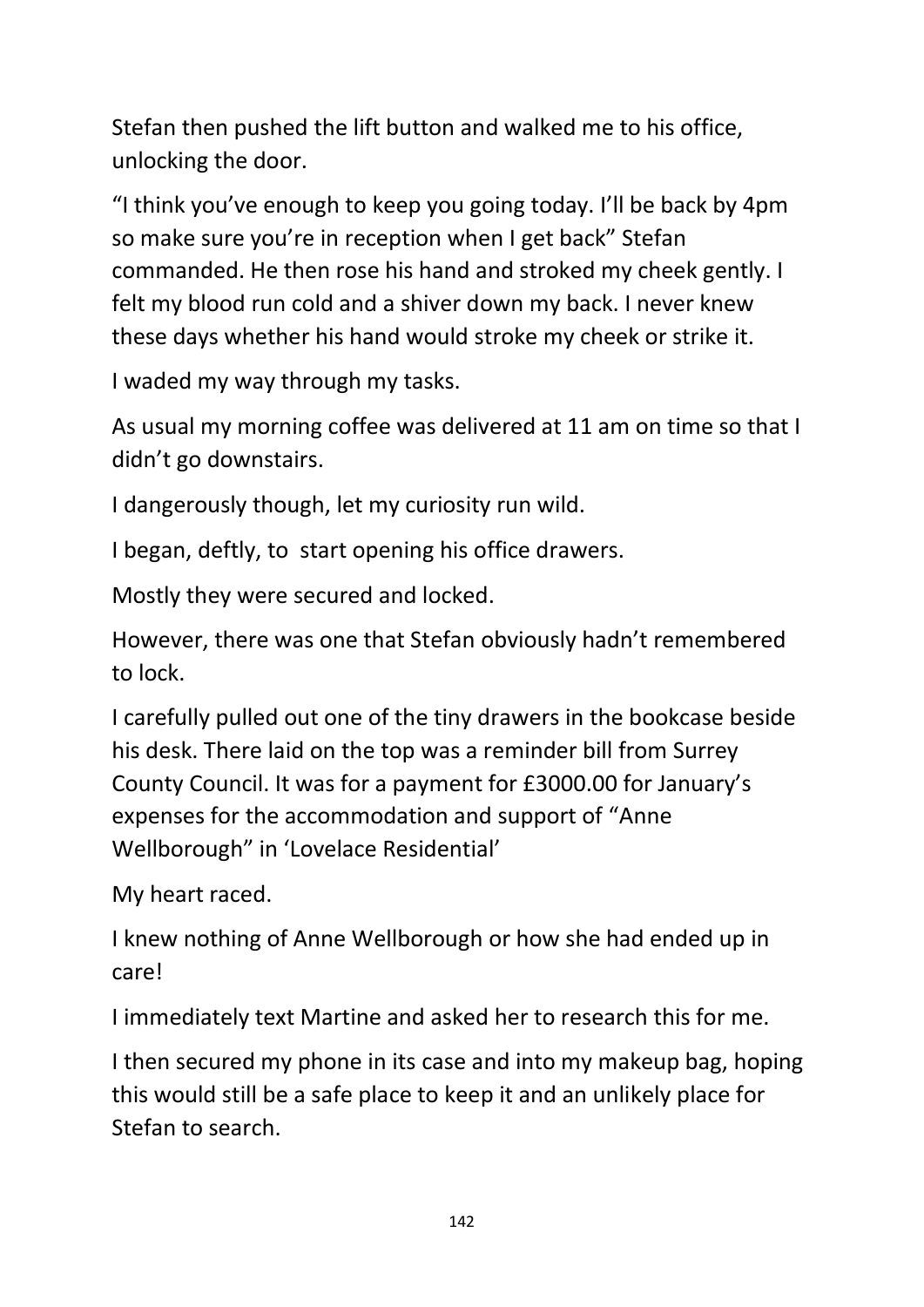I was beginning to piece together the plan of Stefan's and how he might be deadly.

### **Chapter 44**

I eventually received a text from Martine who said she would pay a visit to Lovelace Care as soon as she could. She begged me to be careful.

As instructed, I was in reception by 4pm.

Stefan pulled up outside and went again to have a quite word with Maureen, no doubt to check up on my movements throughout the day.

Stefan seemed almost normal and quite upbeat on the drive back to his house.

He chatted incessantly away about this new contract and seemed to boost his already inflated ego even more.

I tried to sound interested but couldn't help my thoughts drifting back to my findings of the day and wishing time would accelerate to when I would next hear from Martine.

The evening was near to 'pleasant' as possible these days.

Stefan must have already informed Bill and Lizzy of his coming success as Lizzy fussed round him.

"I expect you're thrilled for Stefan" she stated as she looked at me.

I felt pressurised to agree.

After dinner, Stefan told me that he was going into the library room as he needed to go on the computer and do some research for this new project.

I nodded and gave him a smile.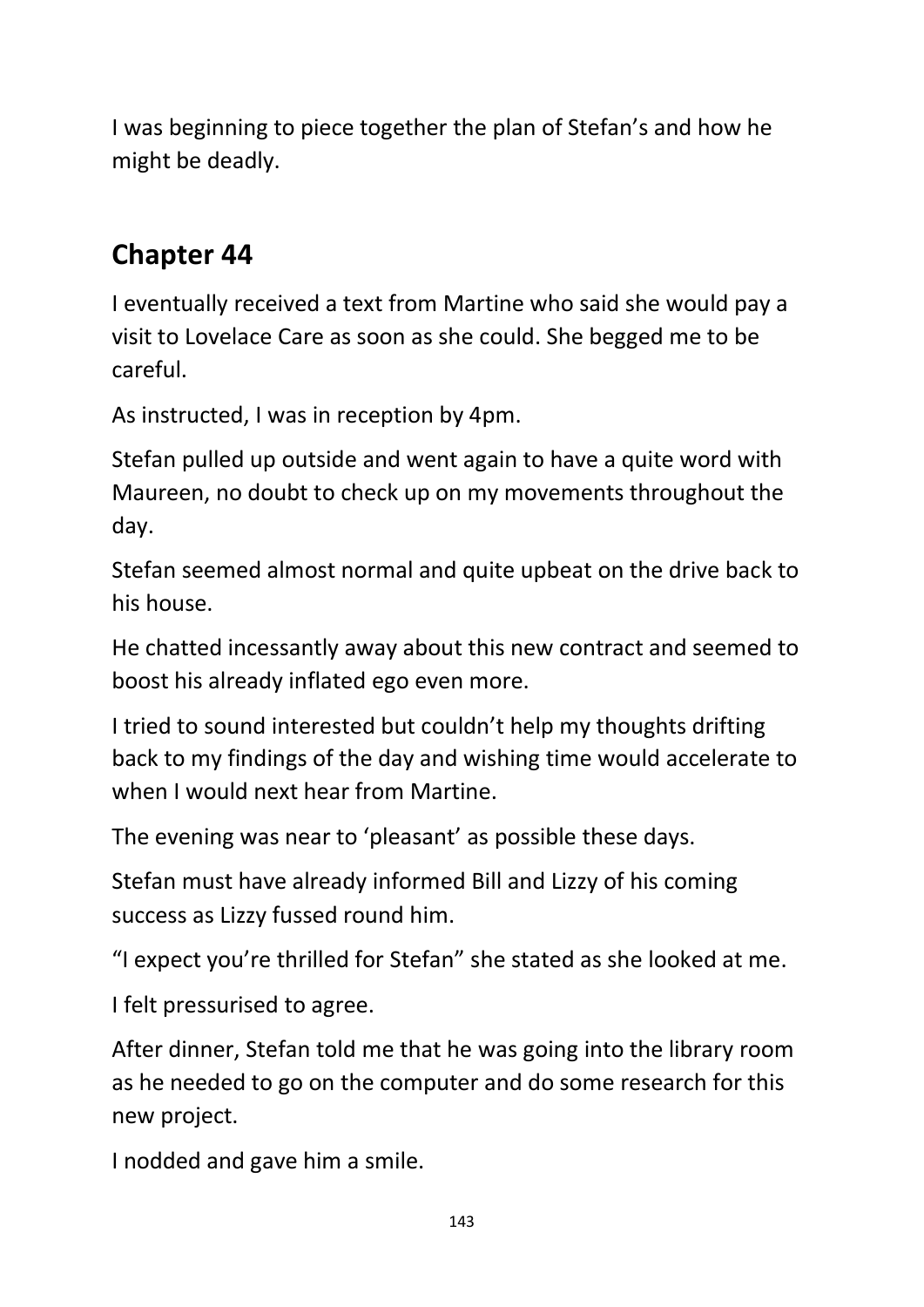"Is it ok if I go into the lounge and watch television for a while?" I asked almost feebly. I shouldn't have to ask, but if it would please him to do so for the mean time, I would.

"Yes, take the girls with you" he instructed.

I took his girls, the dogs with me, and felt comforted by their affection.

My mind was restless, and I didn't take in the programme I was watching. My mind kept wandering and wondering what Martine could find out and now hoping that it would lead to my freedom once and for all.

It wasn't that long before my heart sank as I heard Stefan's footsteps approaching.

The glass dome carriage clock chimed 9pm and at that Stefan beckoned the dogs to his side and said I should get to bed.

I said goodnight and climbed the stairs.

Stefan had informed me after our return from Perth that I would now be moving into one of the guest rooms, the one that I had slept in on two occasions. I was to stay to stay there from now on. I was relieved to say the least as this had suggested that the intimate side of our so-called relationship was waning. I did however realise that I would have to walk past his door if I was to leave the bedroom, even to go to the communal bathroom.

I switched on the shower prior to checking my phone so that it couldn't be detected as I did so. I was amazed when I saw a message from Emmy!

Emmy apologised for not being in touch sooner and that she had wondered how I was. She had been concerned that I hadn't been in touch as I normally would.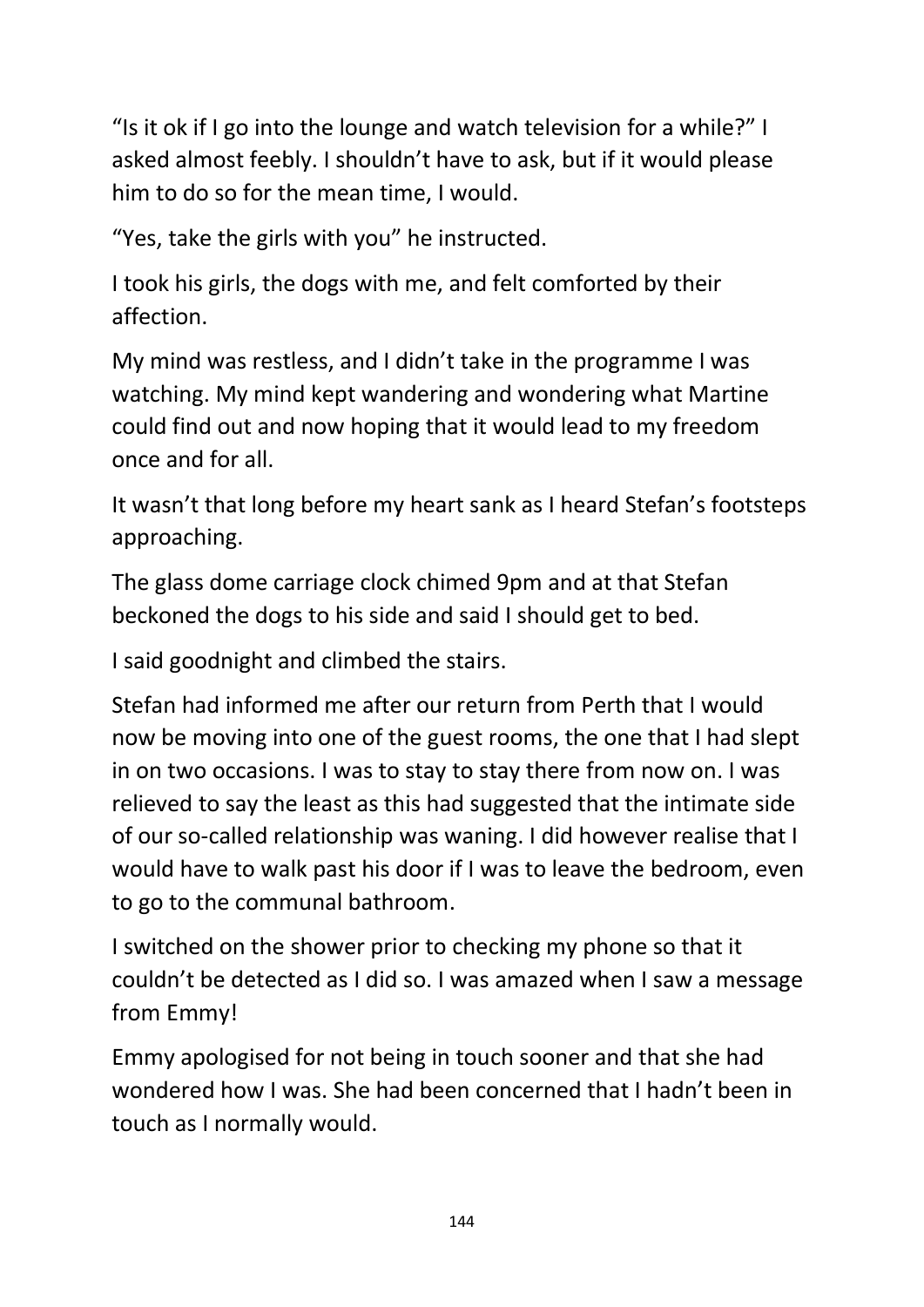She explained that she and Carlos had been working away for quite a few weeks but were now back to base and she finished by saying that she would like to hear from me.

I felt a pang of yearning and wanting to be back among the familiar chaos that had at one time annoyed me intensely.

I quickly replied, explaining that things had gone wrong, but I wasn't able to explain. I said that I would ask Martine to send her an update and an explanation of the current circumstances and asked for Sara's permission to forward her telephone number. I finished the text by saying how good it was to hear from her and hopefully I would be able to see her soon.

Emmy agreed and said she was thinking of me and to be careful.

I quickly replaced my phone back into its hiding place.

The next morning, I joined Stefan for breakfast. I had noticed recently that although he was always smartly dressed, even when he wasn't due to attend court, these days he seemed to take extra time on his preening, and I became more aware of the scent of aftershave. I was aware that maybe his roving eyes had moved on. That was fine by me, but on the other hand what was my fate going to be?

## **Chapter 45**

Although Stefan was out every day, he made sure that he was always back in an evening and at various times.

Occasionally he would take me to the office with him, which despite the downside of being in his company, it would pass the time.

When I had to stop in, I did at least manage to persuade Bill to let me do some jobs in the garden.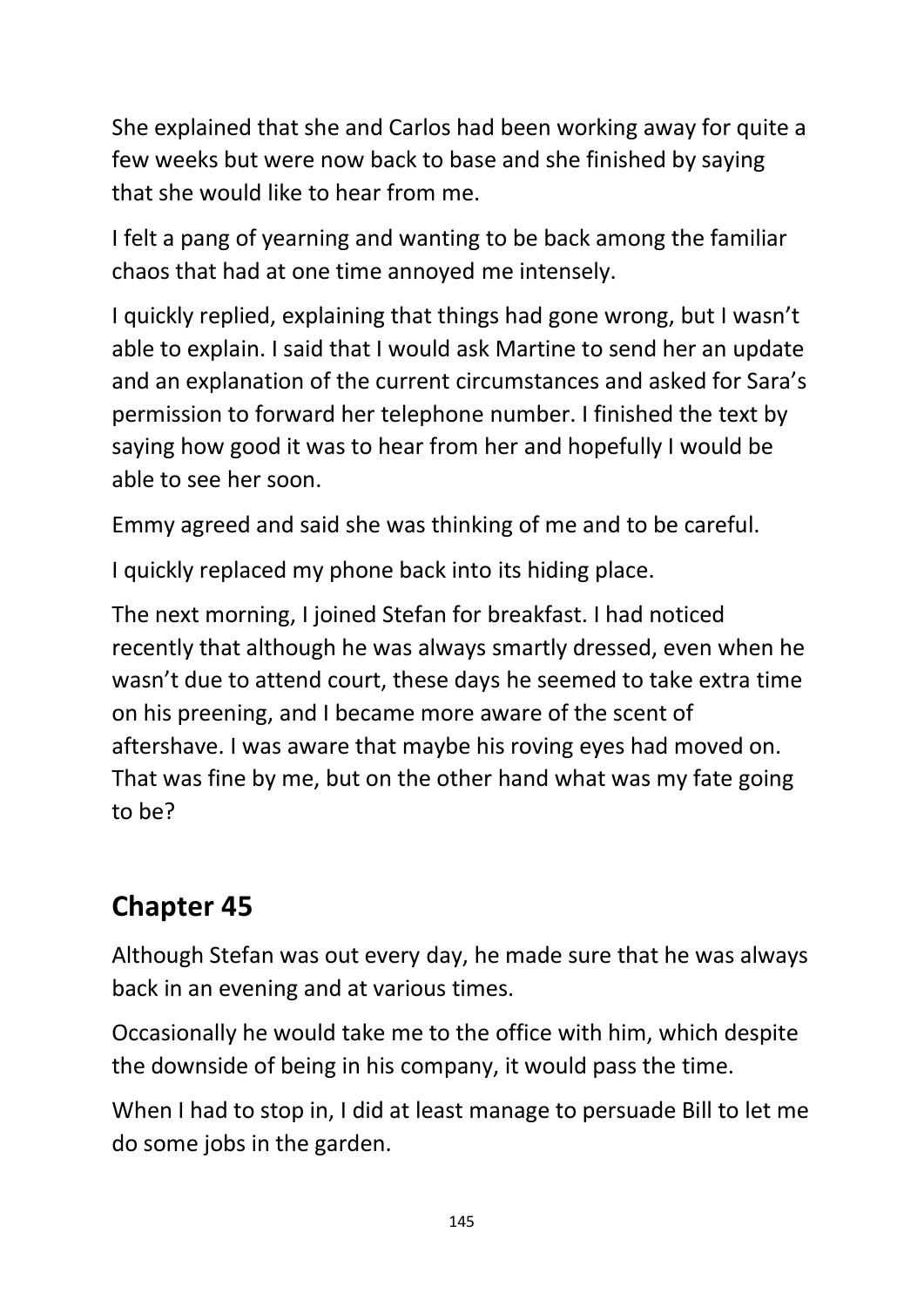It was now almost a week since I had heard from Martine, and I was getting anxious. I knew she wouldn't let me down, but time was ticking away too slowly for me.

That evening Stefan was going to be in late. I only knew this because Lizzy informed me, and she did so as I would always have to wait until he came in for his meal before I could eat.

I casually told Lizzy that I was going to have a nice relaxing bath before I dressed for dinner. I always locked the bathroom door in the evening. I knew Bill wouldn't walk in on me, but Lizzy might. I'd put my phone in my dressing gown pocket.

As I ran my bath, I sat on the toilet seat, and checked my phone for messages, and was delighted to see there was one at last.

Martine had managed to visit Lovelace Care. The receptionist had asked who she was, and, far against her principles, she made out that she was Mrs Wellborough' s niece, visiting from America. She also fabricated that she hadn't been able to get across before now due to family commitments. I would have no idea how long Stefan's wife had been in care.

The receptionist had been rather reluctant to let Martine in without identification, but by a miracle, she let her in because Mrs Wellborough' s nephew was there with her, so she thought that we would know each other.

Martine plucked up all her courage as the receptionist accompanied her down to the bedroom.

"Hello" she uttered cheerfully, then added "I don't know whether you remember me, Martine? I remember you" she bluffed as she extended her hand to the young man sat beside his aunt's bed.

Content with that, the receptionist went back to her desk.

Martine quickly took in the situation.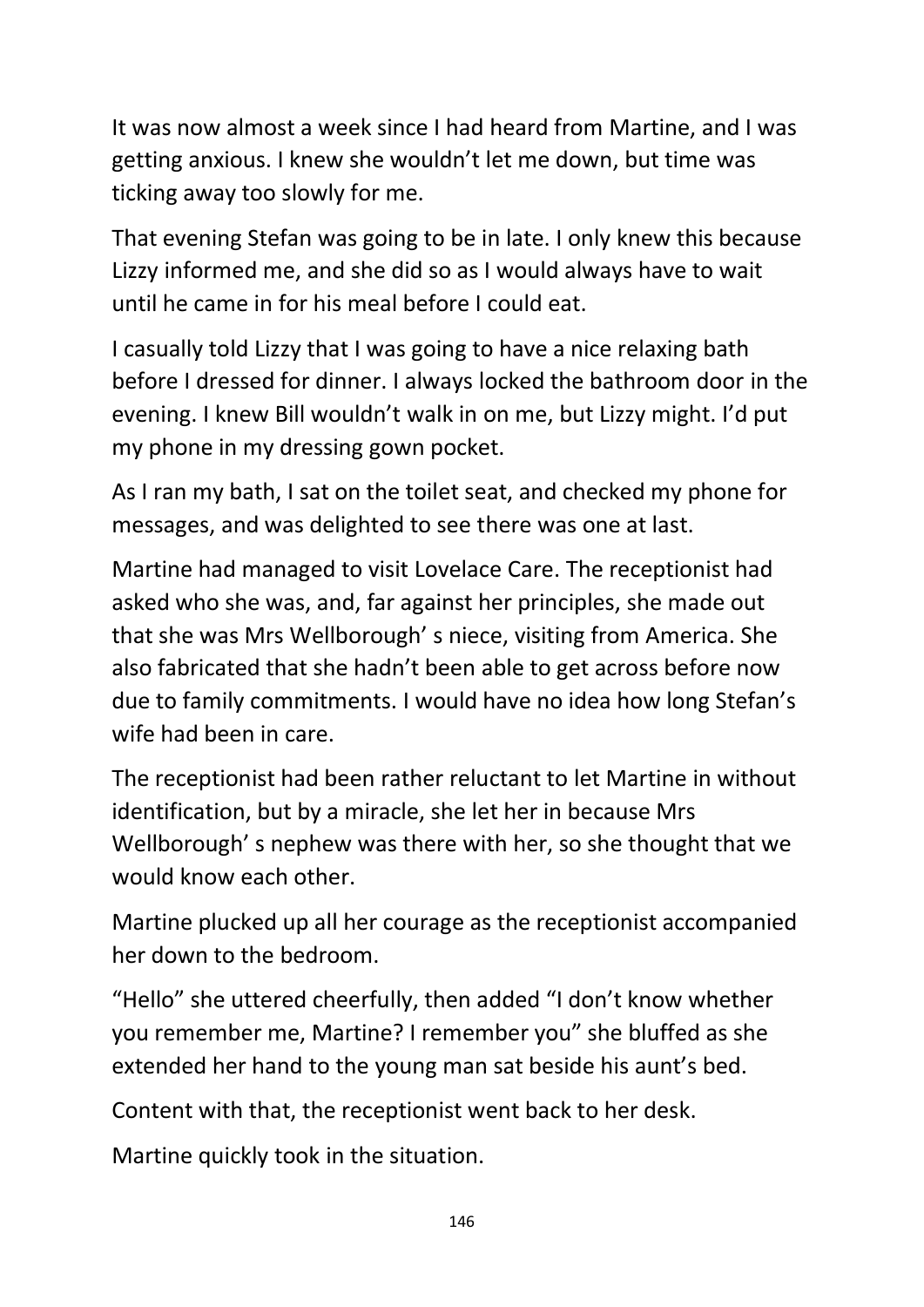The woman before her, laid still without any movement whatsoever and no flicker of emotion or expression. Martine guessed that she was probably in her mid to late forties but looked considerably older.

Martine's attention then turned to Mrs Wellborough' s nephew.

She apologised for her intrusion but pleaded on the young gentleman's empathy and asked if he would accompany her to the Resident's lounge and explained that it was of vital importance that she talk to him and thankfully he agreed.

He took his aunt's hand and said he would return shortly.

Martine said that she would buy the afternoon tea.

Martine said that she introduced herself properly and explained briefly why she was there and mentioned my name.

Jason, the nephew, looked distraught, but seemed willing to talk.

Martine apologised for guising as his cousin but very briefly explained her reason for being there under cover.

Jason immediately responded positively and spoke openly and unafraid.

Apparently, his auntie Anne had met Stefan at a wedding, some five years earlier. The couple had been a distant relative of Anne and she had no idea how Stefan came to be there, but she was enchanted by him from the beginning.

They became inseparable.

Anne was an accountant at a local bureau and Stefan took a natural interest in her knowledge and practice of her business acumen.

Jason said that the relationship progressed rapidly, and they married within the year, very shortly after Marie's death.

As far as Jason was aware, his auntie Anne had become his official accountant from then on.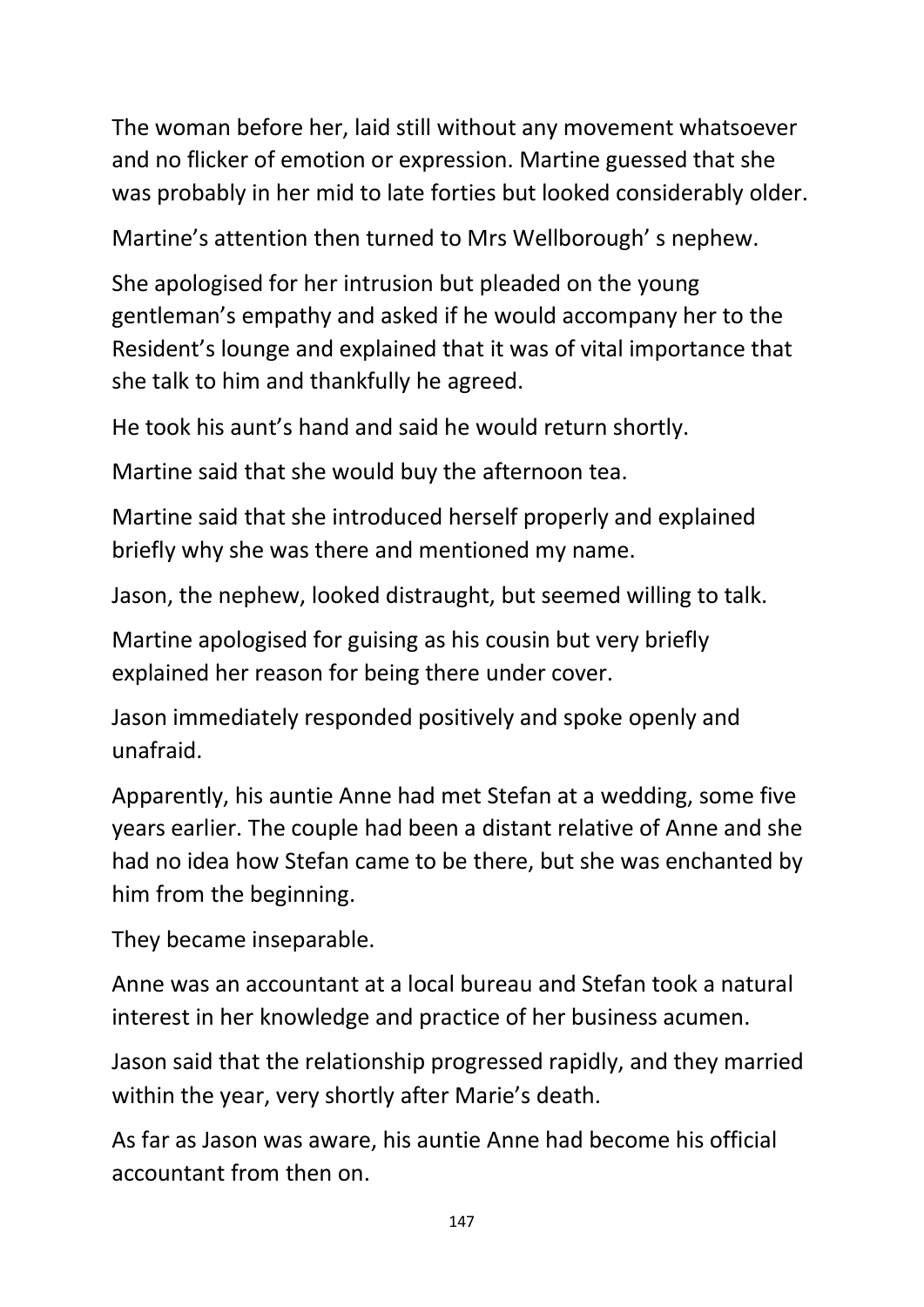Her brother, Roger, Jason's father, had become increasingly worried about Anne when she married Stefan and the definite change in her persona and lack of communication with her family.

Jason went on to explain the increased anxiety of the family and the treatment of Stefan towards Anne.

This came to a head when an ambulance had been called 18 months ago when Anne had fallen down the wooden staircase after a sudden blackout. Stefan had gone to hospital with her and portrayed as the attentive husband. According to Jason, his aunt had suffered several arguments and insults and it was inconclusive how she had fallen down the long wooden staircase. Tests had not revealed any specific reason for her "assumed" blackout.

Jason was adamant that Stefan had pushed her, and Martine admitted that she was now aware he was capable of that.

Jason began with obvious emotion stated that the injuries were far more serious than first observed. Anne had apparently fallen from the first step and lost her footing and had landed at the bottom on the corner of the post of the handrail at the bottom as she tried to save herself according to Stefan. He didn't deny that he had been upstairs at the same time as Anne, but he said he was using the bathroom when he became aware of her fall.

Stefan apparently had called the emergency services straight away.

His Aunt was in a comma for several days and with several tests, eventually diagnosed as paraplegic. She was fully alert mentally, but her only movement and response were with her eyes.

Martine said she could almost feel his pain and Anne's.

Martine revealed to him about me and about Marie and she told him that she was in the progress of getting Stefan Wellborough exposed!"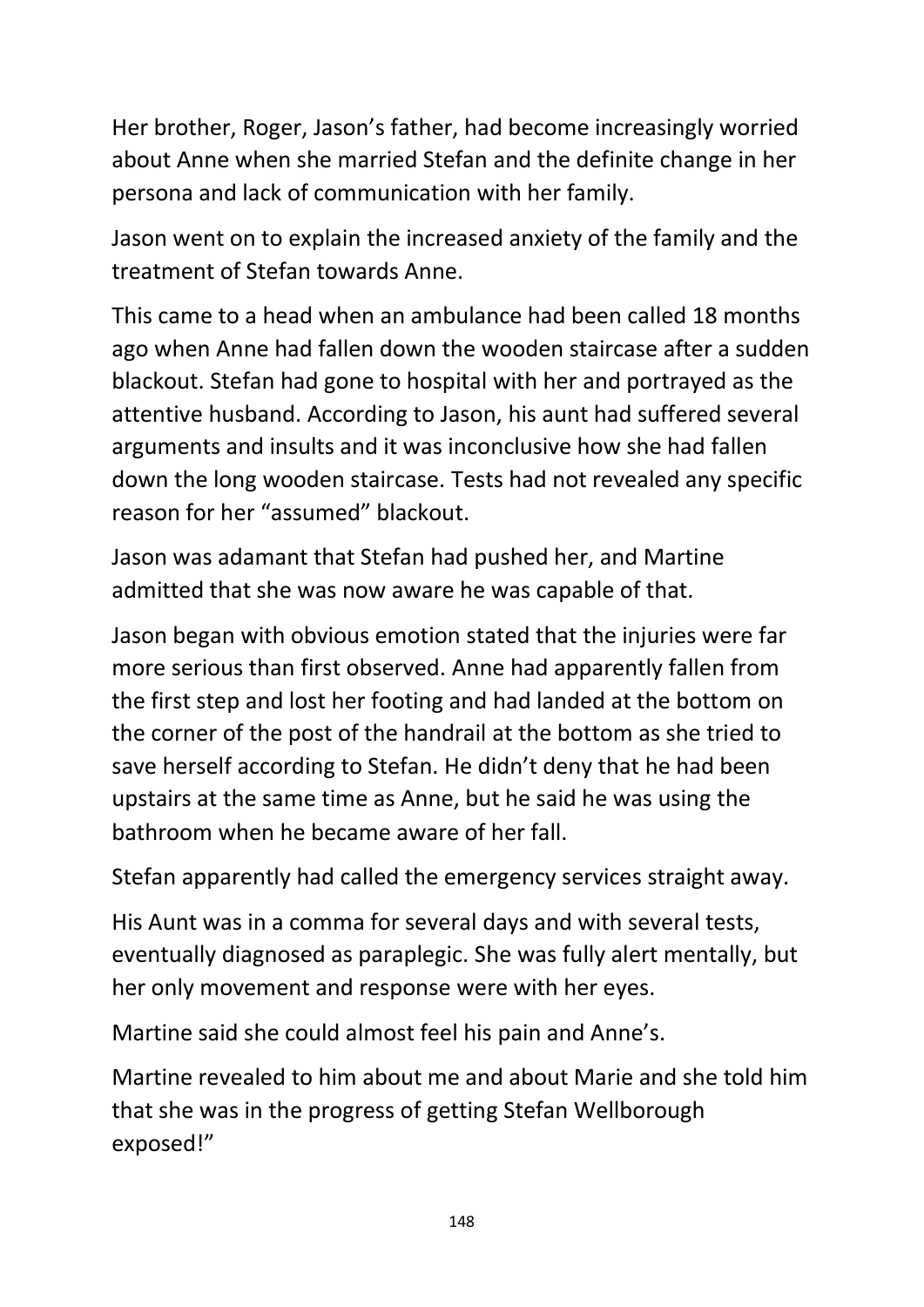Jason seemed to trust Martine and let rip about his knowledge of Stefan. It was limited due to his aunt's loyalty to Stefan, but he and his family had already decided that he was bad news never mind dangerous!

Martine asked Jason if he or his aunt had known about Stefan's first wife Marie. Jason confirmed that he did have limited knowledge of Marie becoming ill and her subsequent death. Apparently other members of the family couldn't prove it, but there had been rumours that, although her death was eventually expected, the life support system was going to be kept in place for the present.

Apparently, Marie had died suddenly while she was alone with Stephan one evening by her side at teatime when the ward was particularly busy. Nothing however was investigated and would have been hard to prove anyway. There was always that doubt, and now with his aunt's situation things were now beginning to stack up.

Martine concluded by saying that at least we now had some evidence against him at last.

Martine expressed her deep concern for me and that I needed to get out before something deadly happened to me which undoubtedly it would.

I just sent her a brief message of extreme gratitude and that I would have to now get ready for my expected late meal with him. I assured her that now I was fully aware of his tricks, I would be extra vigilant, but he needed exposing and quickly. Then I could be free!

Stefan came in at 8pm and we had our meal together. I pretended to be interested and enthusiastic about his new project which seemed to appease him.

Bill and Lizzy now seemed pathetic to me, how they scurried around him and pacified him. Deep down though, I also felt empathy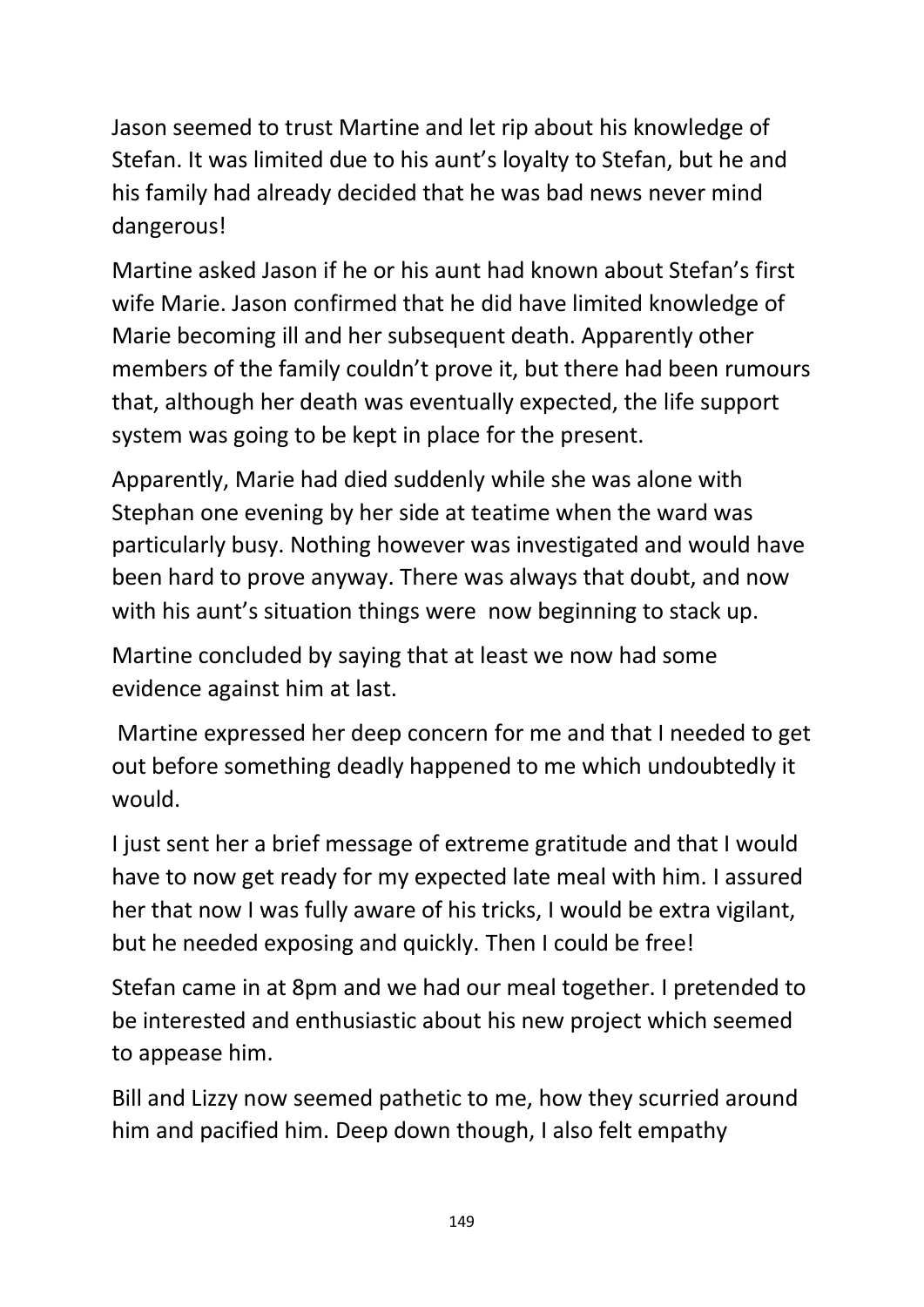towards them. He was a monster, and they were caught in his web as, so many others had been.

## **Chapter 46**

The following day Stefan instructed me to get ready and accompany him into work. There was a lot of paperwork to be completed for the new project.

Stefan did at least seem more even tempered, and his distractions with his work, possibly otherwise were keeping him busy paying less attention to me, but that was welcome. I too was feeling a little more relaxed as I could see an end in sight, but just wasn't sure how and when. I didn't let myself think of the negatives that my escape might be like Anne and Marie, maybe I was his next victim and would end up dead. I made myself think positively.

My next secret communication on my phone came two days later. This time Stefan was at Court, and I had been allowed out into the garden. Lizzy was baking, and Bill was busy in the shed trying to repair the hoover.

I positioned myself beside one of the rose bushes that needed pruning. With secateurs in one hand and my mobile in the other, I daringly looked at my new message from Martine.

She had been in contact with Emmy, and they had a plan for my escape, but it was to be expertly finalised.

Emmy was going to drive over to Stefan's with Carlos and Geovanni along with Martine. She said that she couldn't really tell me more, but I would need to confirm that Stefan was out, preferably at work. Martine said she would give me the exact day and that's all I needed to know for now, but to be ready when the doorbell rang.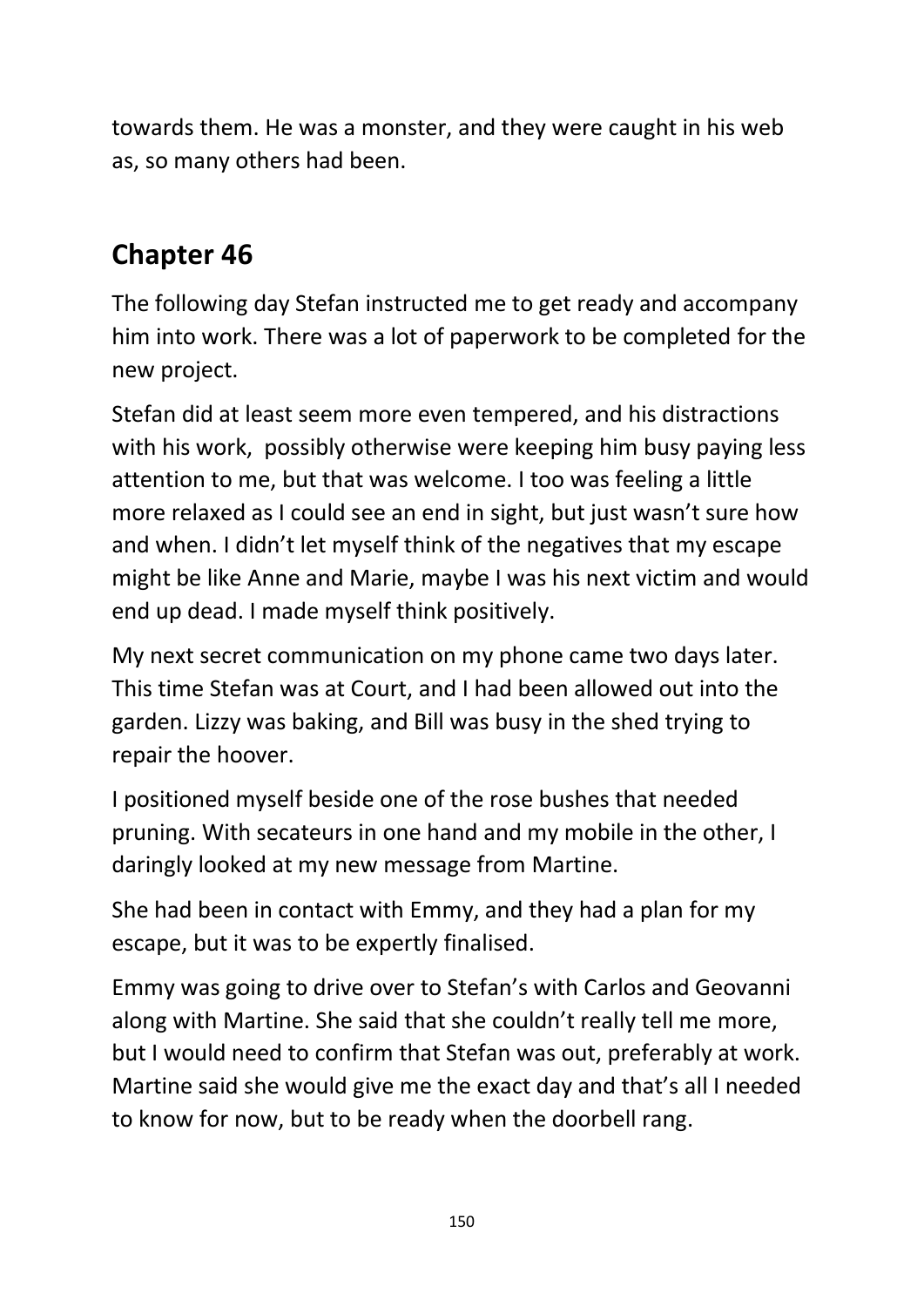I nearly jumped out of my skin when Bill suddenly appeared. I had an apron on and quickly slipped my phone into the pocket.

"You're making heavy work of that my girl" he remarked with a wry smile. I knew he was checking up on me.

"I'm afraid I am no expert when it comes to gardening! I'm going slowly in case I take too much off" I said with a forced laugh.

Bill turned to walk away and shook his head playfully.

# **Chapter 47**

I had an extremely restless night.

I hoped Stefan didn't notice my fidgeting at breakfast which I found hard to control.

He looked up from his paper and suddenly announced that the day after next, we were going on a little trip and possibly staying overnight so to have my case packed and ready to roll.

I felt a rise of panic in my throat and stomach.

"Where are we going?" I asked and tried to sound light-hearted in anticipation.

"That's a surprise" he answered, his eyes shining brightly and touching the tip of my nose as he did so.

My panic increased but I tried to keep it under control. I didn't like the sound of that. His surprises to the women in his life had always been "deadly!".

I said that I better start packing then and gave him the sweetest smile I could muster.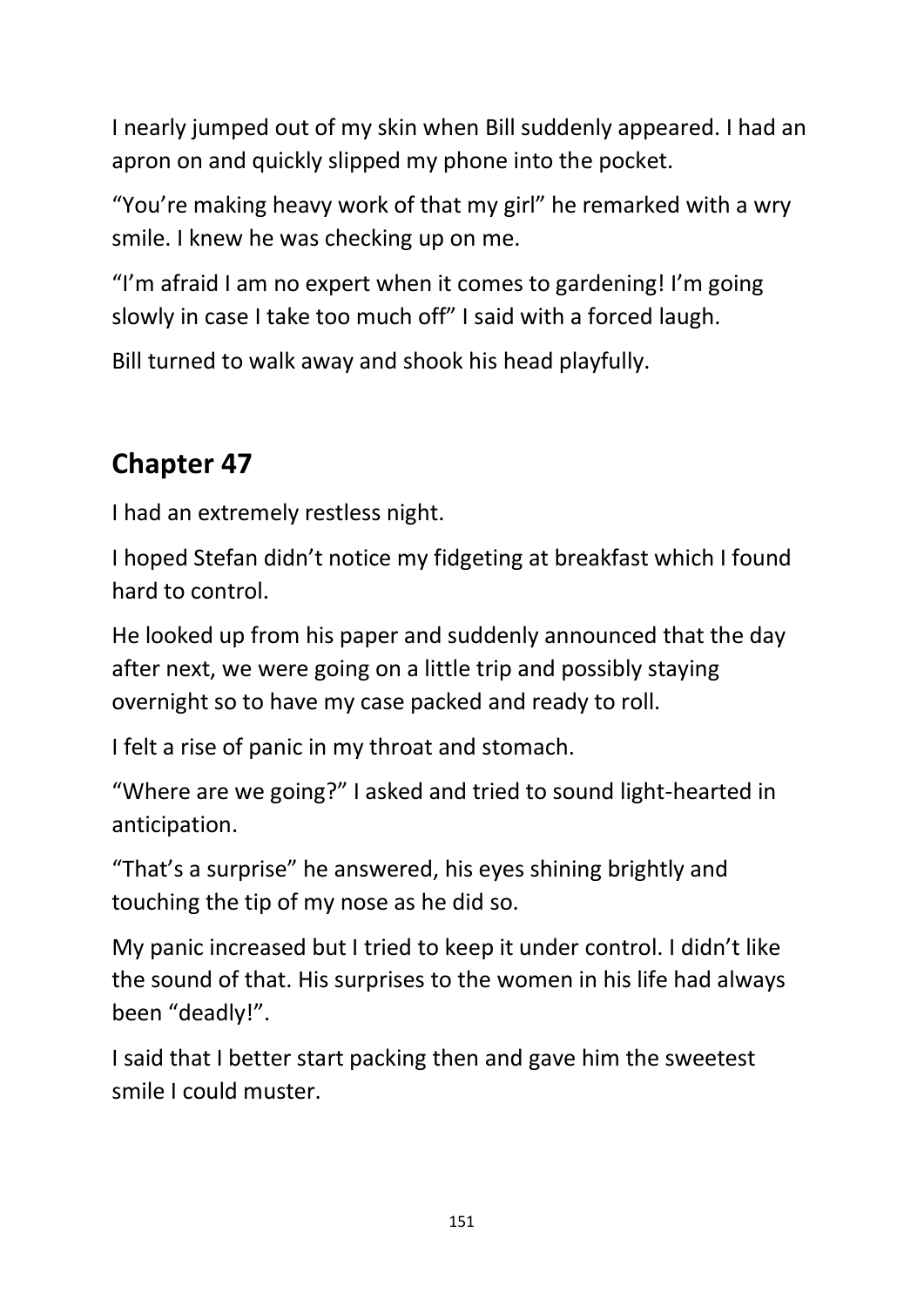As I climbed the stairs, my legs felt as though they would buckle under me with intense fear and dread creeping its way over my body.

I immediately made a start on my packing. As soon as Stefan went out the door and drove out of the drive, I would do my usual, and go and secure myself behind the toilet door in the bedroom.

Not long afterwards I heard the roar of his Porsche.

Once secured behind the locked door, I pulled out my phone and sent a message to Martine regarding the fate that now awaited me.

Shortly, to my relief Martine soon replied.

Martine said that she couldn't go into all the details, but to follow her instructions to the letter.

Emmy and the crew were going to be outside the house and across the driveway at 12.30pm, (I had previously given Martine the address and an approximate time that Lizzy was usually busy in the kitchen).

Emmy would stay in the car with the doors open.

Martine and the two others would call at the door, and obviously Bill would answer it.

I was to stay as close to the door as I could and then somehow, they would get me past Bill and out to freedom.

I said that I would probably be in the front lounge area with Molly and Matilda and to assure everyone that they were quite harmless and welcomed visitors!

That evening, although my nerves were on edge, I felt positive and full of hope for the following day.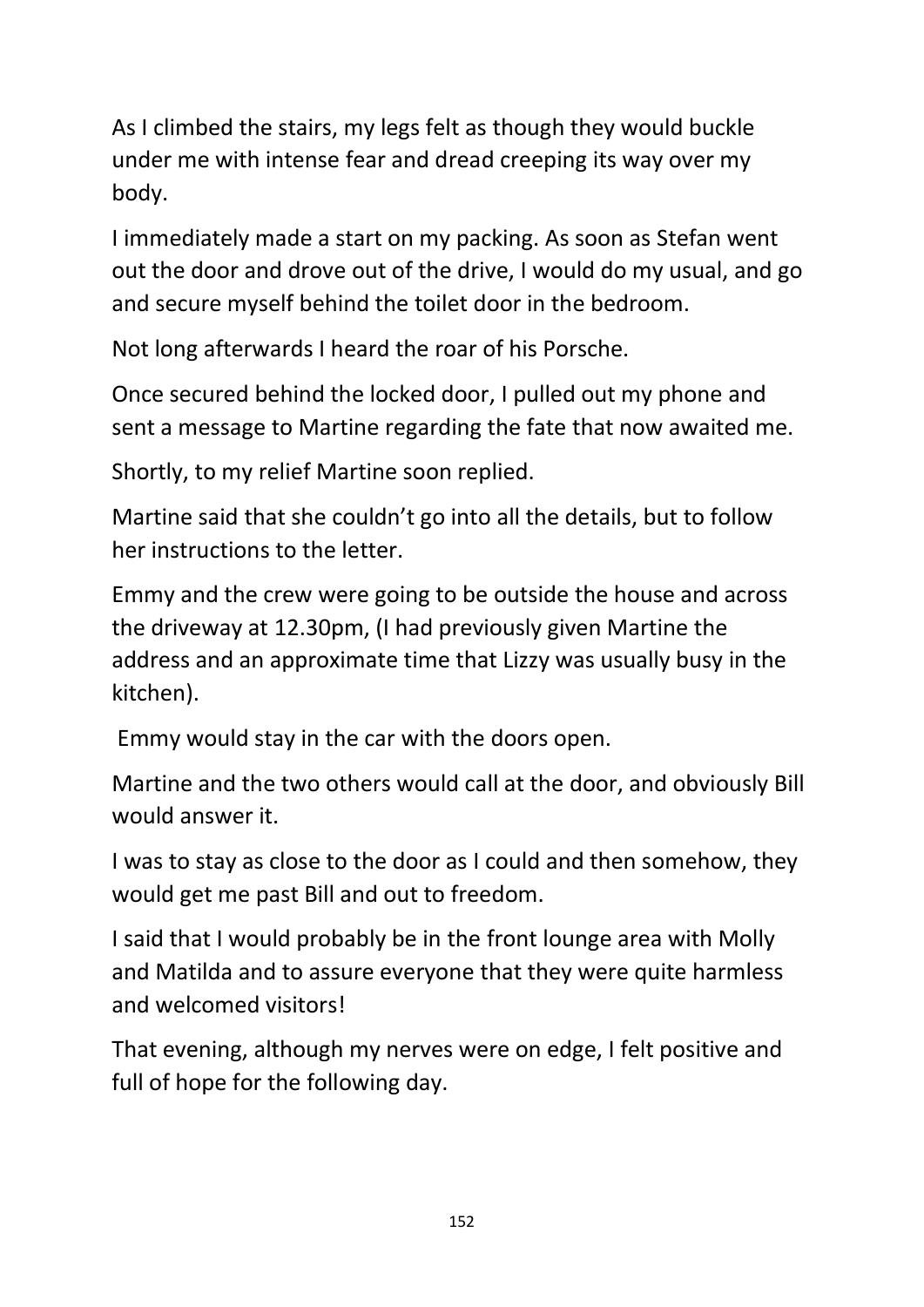Stefan noticed the lift in my spirits and with a cunning look in his eye remarked, "I'm so glad that you seem to be looking forward to my surprise for you. You won't be disappointed, and I certainly won't"

That evil twinkle in his eye returned, and by the tone of his voice and the choice of his words, I couldn't help but think that this wasn't a nice surprise that he had planned.

Lizzy simpered round him and sounded so childlike when she said that she "loved" surprises and how fortunate I was that Stefan was so considerate.

I just smiled and excused myself saying that I was just going to do some last-minute checks that I had everything.

I wearily made my way up the stairs and showered before climbing into bed.

Tonight, was going to be a long night that was for sure.

## **Chapter 48**

I was so weary when I awoke but knew that I must go along with "respectfully" eating with Stefan. I hoped this would be the last time now.

Stefan did seem quite bright and asked how I slept, which he hadn't asked or shown any concern for months now.

"Not too bad thank you" I replied.

"Good. I've found somewhere to stay tomorrow night. I've been to this hotel a few times. I can guarantee you will sleep well there" he said with confidence.

"That's good. I look forward to it" I replied trying to sound convinced.

With that he shut his brief case that was open on the table and said goodnight to Bill and Lizzy and ignored me completely.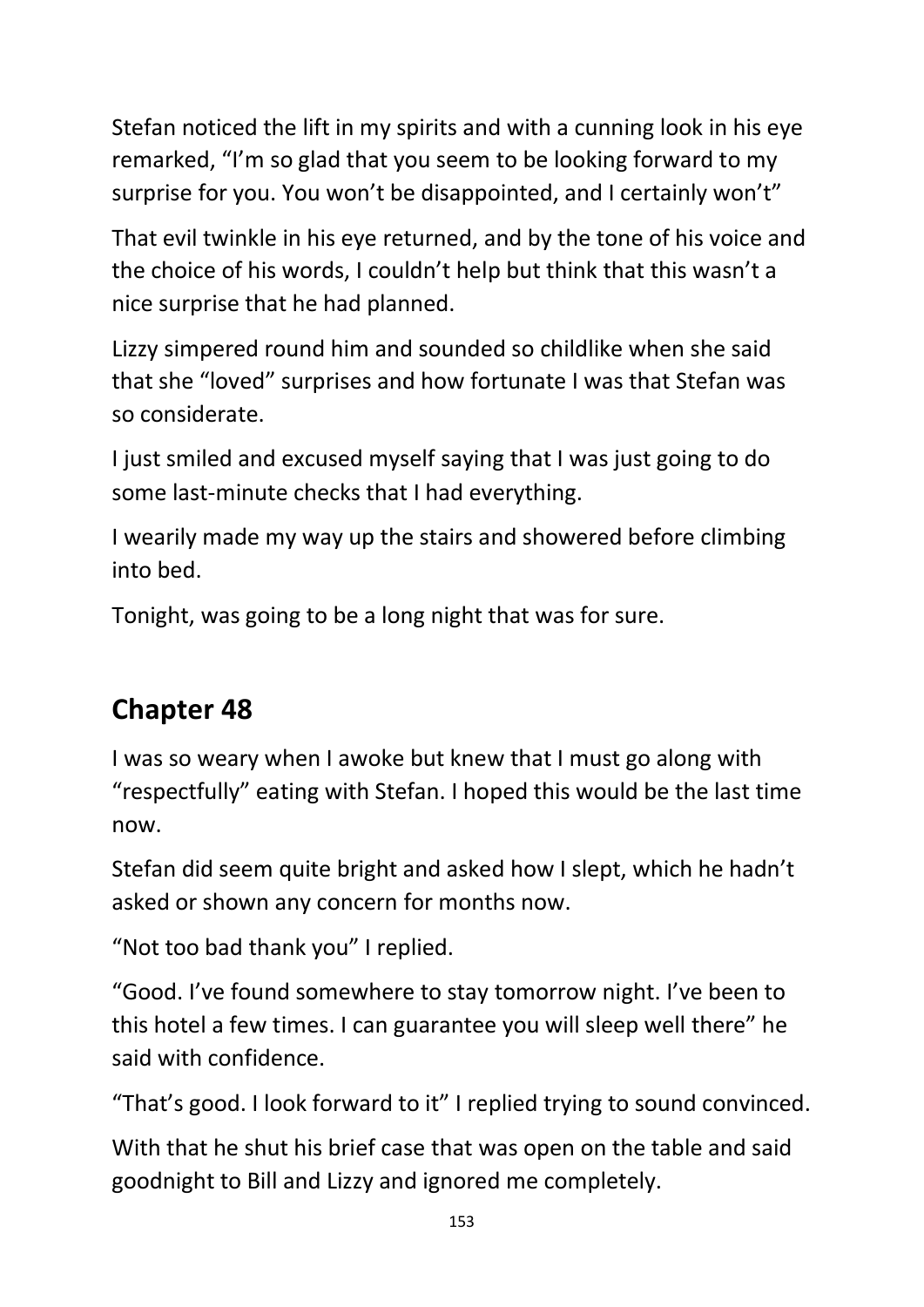12.30pm couldn't come soon enough. I realised I would have to leave all my belongings behind that were now packed up in the suitcase, but that was a small price to pay.

I made sure that I wore sensible clothing – suitable for a getaway. I put on some comfortable jeans and flat shoes and a warm jumper. All I had on me was a small wallet that I had purchased a long time ago and transferred my money and cards into that and put in one pocket and my mobile in the other.

I asked Bill, just as I would on an ordinary day, if I could have another go at the roses. Amused he agreed and told me where to find anything I needed in the shed.

Time ticked by so slowly, but it was good to be out in the fresh air and away from their immediate checking.

My mobile signalled its alert and I quickly read Martine's message,

"Everything is going to plan. Be ready to roll"

I came in from the garden at 11.45am.

Lizzy was doing her usual routine in a morning. Making lunch and preparing the evening meal.

I went and washed my hands in the laundry room and entered the kitchen.

Making general conversation with Lizzy as a distraction, I kept my eye on the clock. When the time got to 12.15pm I told Lizzy that I was going to listen to the news and tried, as hard as I could to casually walk down the hallway to the lounge. Molly and Matilda followed me and sat up in the armchair.

Exactly at 12.30pm as promised, Emmys car pulled across the drive.

I could see from the window, Martine, Carlos, and Giovanni approach the door and then the ring of the bell.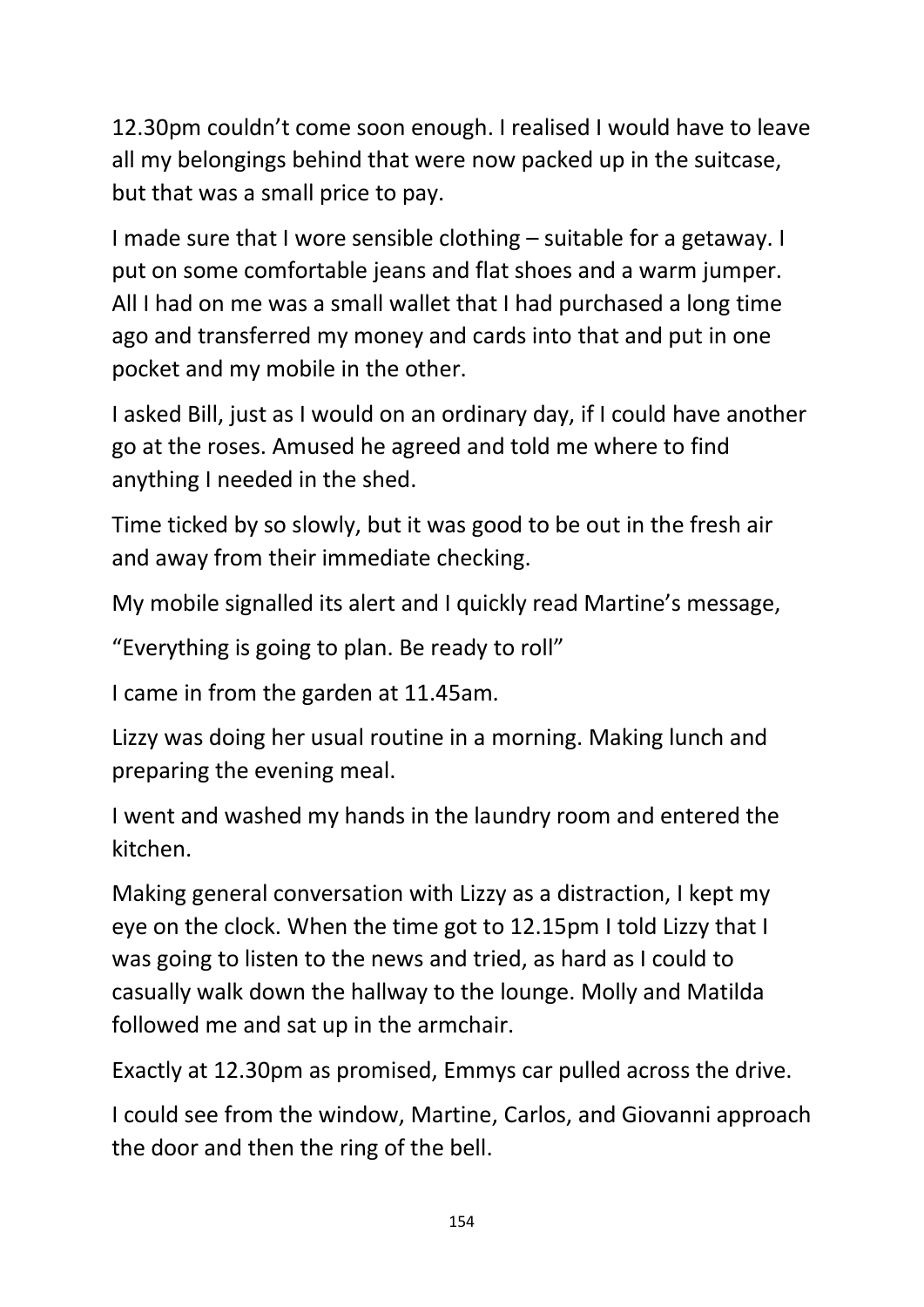Bill was still in the shed, and I heard his footsteps quicken towards the door. He unlocked the door with its old-fashioned black key which he kept in his pocket always. I then heard the familiar bolts being pulled back to open the big heavy door.

Bill was his usual efficient self, "Can I help you? We are not expecting any callers today and I should remove your vehicle from this drive. You are trespassing on private ground"

It sounded like Carlo's voice which in response replied excitedly – but in Italian.

Bill started to sound irritated now.

"I haven't a clue what you are saying. Now please remove yourselves"

The familiar voice repeated itself with even more excitement.

Bill again replied. "I've told you. I don't know what you are saying, but I will give you one last chance to go"

I quickly seized the opportunity.

Opening the lounge door and then shutting the dogs in, I came towards Bill and made out that I could speak Italian, and could I help.

I couldn't really but guessed by the position of the car and the two men pointing at the car as Carlos spoke, that they were trying to convince Bill that they had broken down and looking at their gestures, trying to explain that they needed to use the phone as theirs had been lost.

I edged nearer to Bill and nearer to the door.

At that moment we all had a surprise as Jason walked up the drive. Martine had been in touch with him and told him the plan of action. The hatred in his eyes as he looked at Bill was menacing but understanding.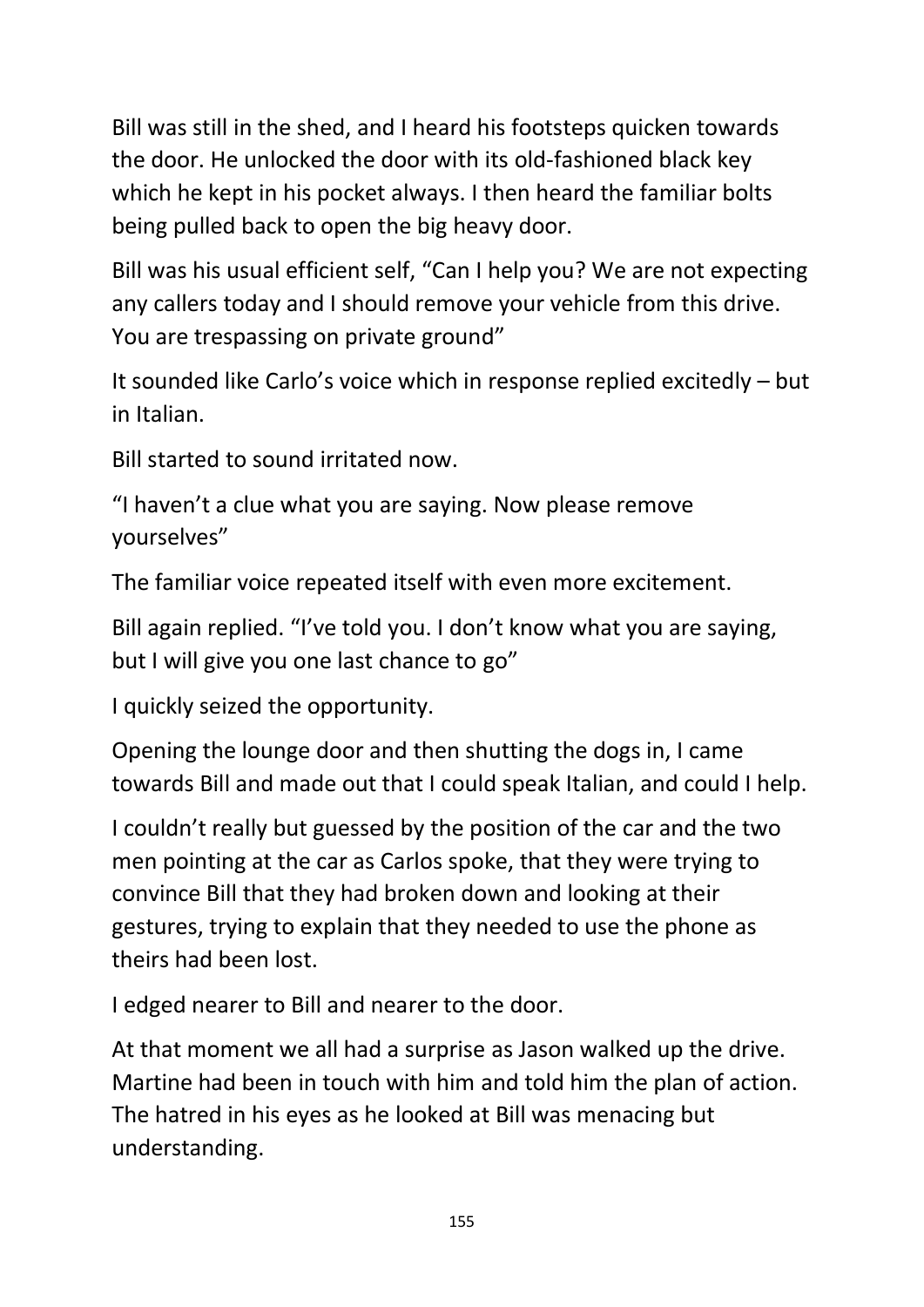Bill's face drained of colour and at that moment I knew that he knew who Jason was.

"Remove yourselves now or I will call the police" Bill commanded as he pulled his mobile out of his pocket and Lizzy suddenly came scuttling down the hall to see what was going on.

It was at that point that Martine intervened.

"You don't have to call the police Bill; they are already on their way. Let Rosie go now while you still have your dignity. By the way, don't worry about protecting Stefan, the Police have been informed about him too and know where he works and that he is a wanted murderer"

Rather dazed he stood motionless and silent as I walked my walk of freedom towards Emmy's car.

I overheard Jason lashing verbally into Bill as we all piled into the car.

The blue flashing lights of the police car parked up against Emmy's. One of the policemen came up to the driver's window and assured us that it was alright to proceed with our departure.

My mind was racing and so was my heart.

Martine sat in the back with me and had her arm reassuringly around me.

Emmy spoke first.

"Don't worry Rosie. Martine has told them everything and it was decent that Jason turned up. He'll try his best to get justice for his aunt and it will all be good evidence for you and what you have endured. Surely Silks are not above retribution, even deadly Stefan!"

I began to sob, and the months of built-in emotion and torture began to flow like a river. I was glad that nobody tried to intervene or to comment.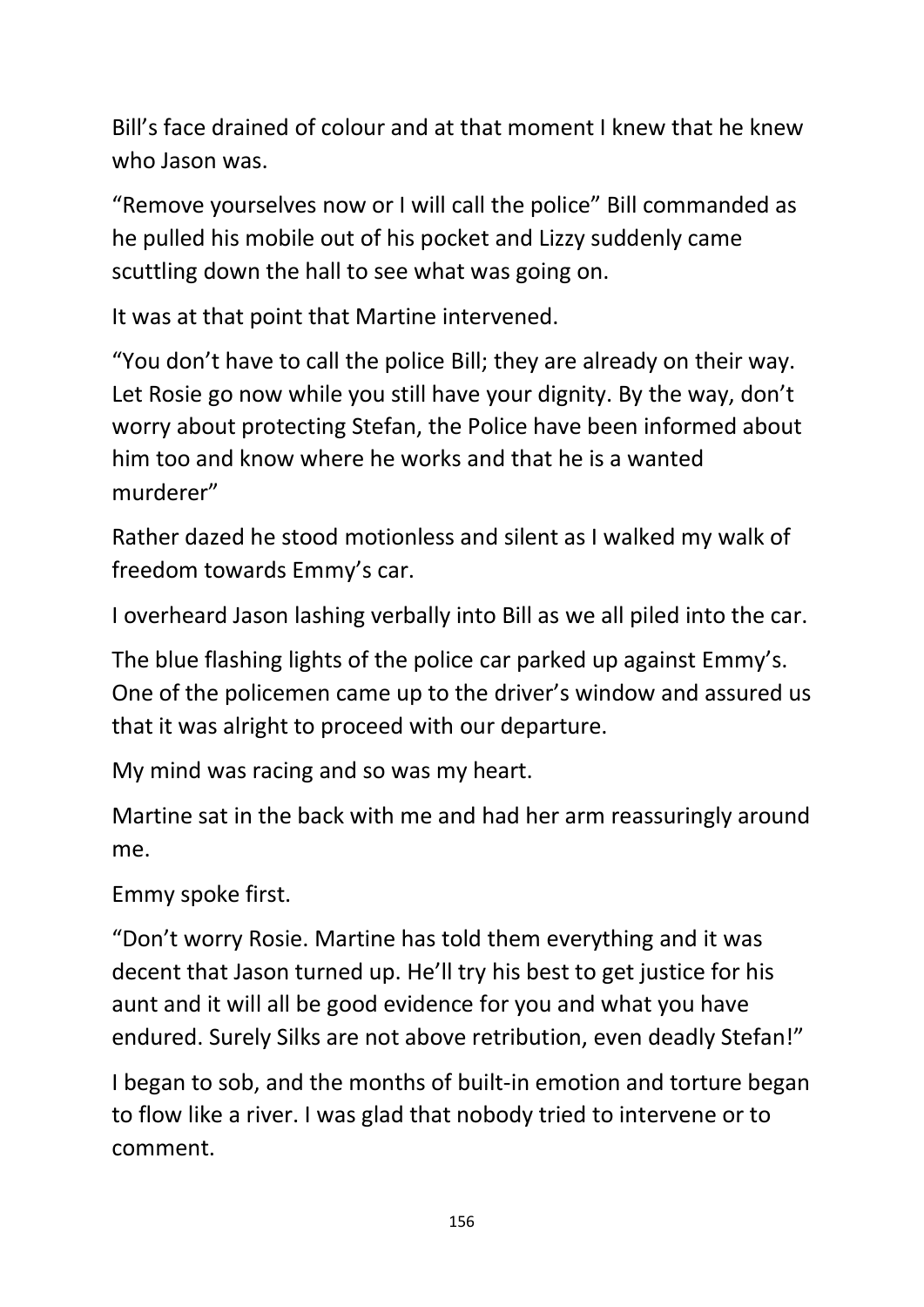Emmy eventually said that we were going back to the flat and that Richie was going to be there waiting for me to immediately drive me back to my parents. She said I needed to have complete time to myself and be with those who were closest to me. I couldn't agree more.

Emmy reassured me that my parents knew nothing of the circumstances, but that Richie had said that they were on their way down.

I hadn't ever been so grateful to see Richie.

With lots of hugs and kisses and expressions of appreciation, I got into Richie's car and headed for home.

Richie was the ultimate gentleman. There were no reproaches or questions. He kept the conversations light and neutral and let me sleep as I wished due to the exhaustion of months of fear and fighting.

We eventually arrived back home, and my parents were ecstatic to see me.

I was too tired and dazed from it all and so asked Richie to explain which he duly did.

My parents were horrified and wanted to call the Police and Solicitors straight away, but Richie managed to delay them and said that Jason was perfectly able to take care of that.

I did hear from Jason that he had taken his story to the newspapers to get Stefan arrested for attempted murder and for the assaults on me. He said he would keep me informed and kindly wished me all the best.

The last I heard that the case was being investigated, but that Stefan Wellborough had left the Country with his new Secretary, Jo no less.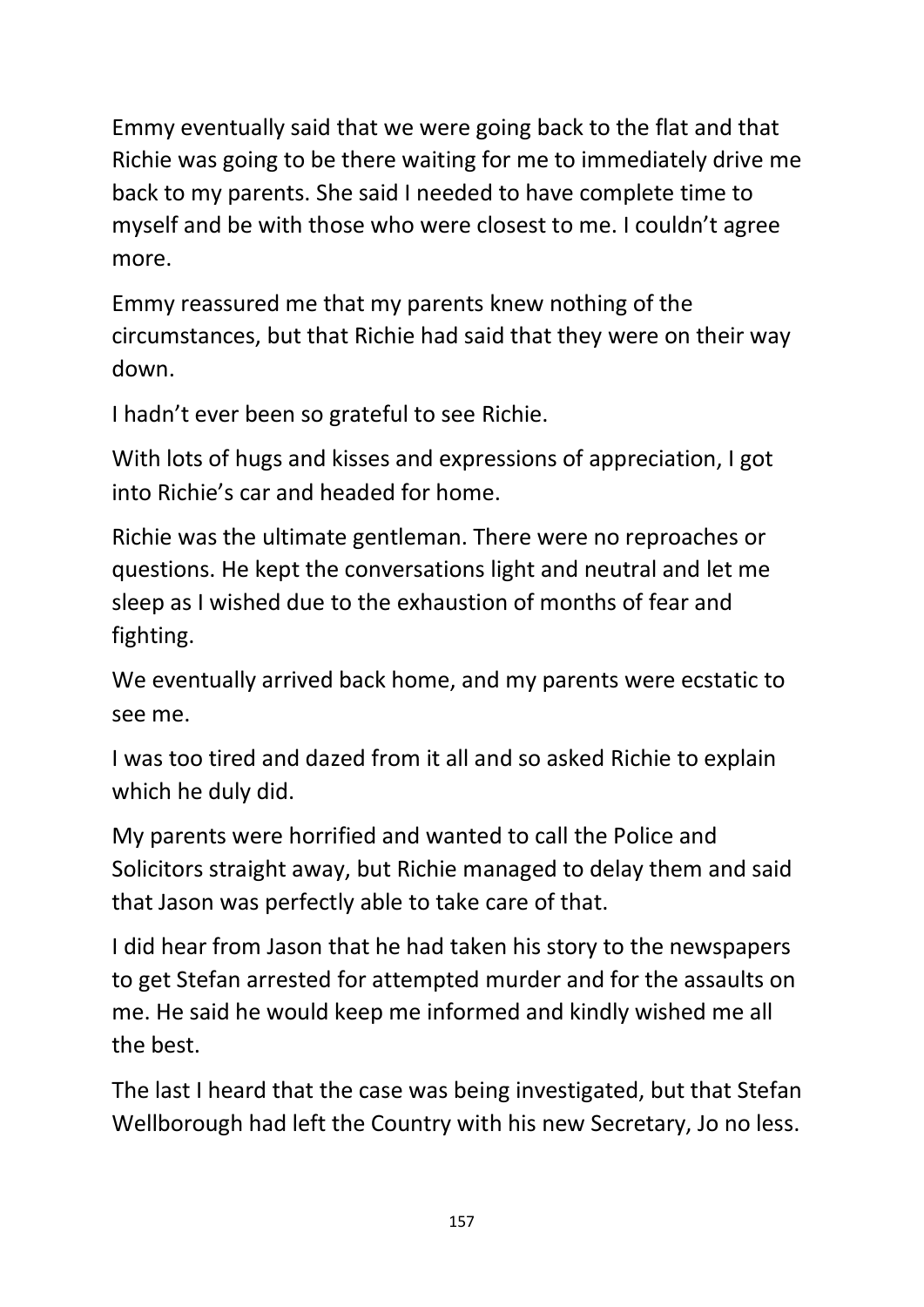So, Jo who I had sat and eaten my lunch with, had been aware of everything and all part of the plan.

I hadn't the heart to hate her for her lies and deceit but felt sorry for her because Stefan would turn against her like he had with everyone else, and she might not be as fortunate as I had been to escape before further harm came to her.

I later read that his luxury house had been promptly put on the market and was being converted to a small care home for the mentally ill no less!

I on the other hand I kept in constant touch with Martine who had saved my life and Emmy.

Richie and I remained good and loyal friends.

I now needed to explore a new field of work and start again. My hopes were high, but I was also aware to be very wary, particularly of Stefan's status in life.

He really was a deadly silk, but one that was conveniently still on the loose.

Stefan Wellborough' s case was now to be investigated and so was his accomplice "Jo"!

## **Chapter 49**

It felt so good to eventually give evidence against Stephen Wellborogh in the court case against him. No Longer did his special vocabulary weed him out of his convictions.

He was sent down for manslaughter of one of his victims and I was awarded some compensation as a victim to his crimes – thank God they would now be curtailed. Jo, who I thought of as a friend in the chambers was convicted as an ancillary.